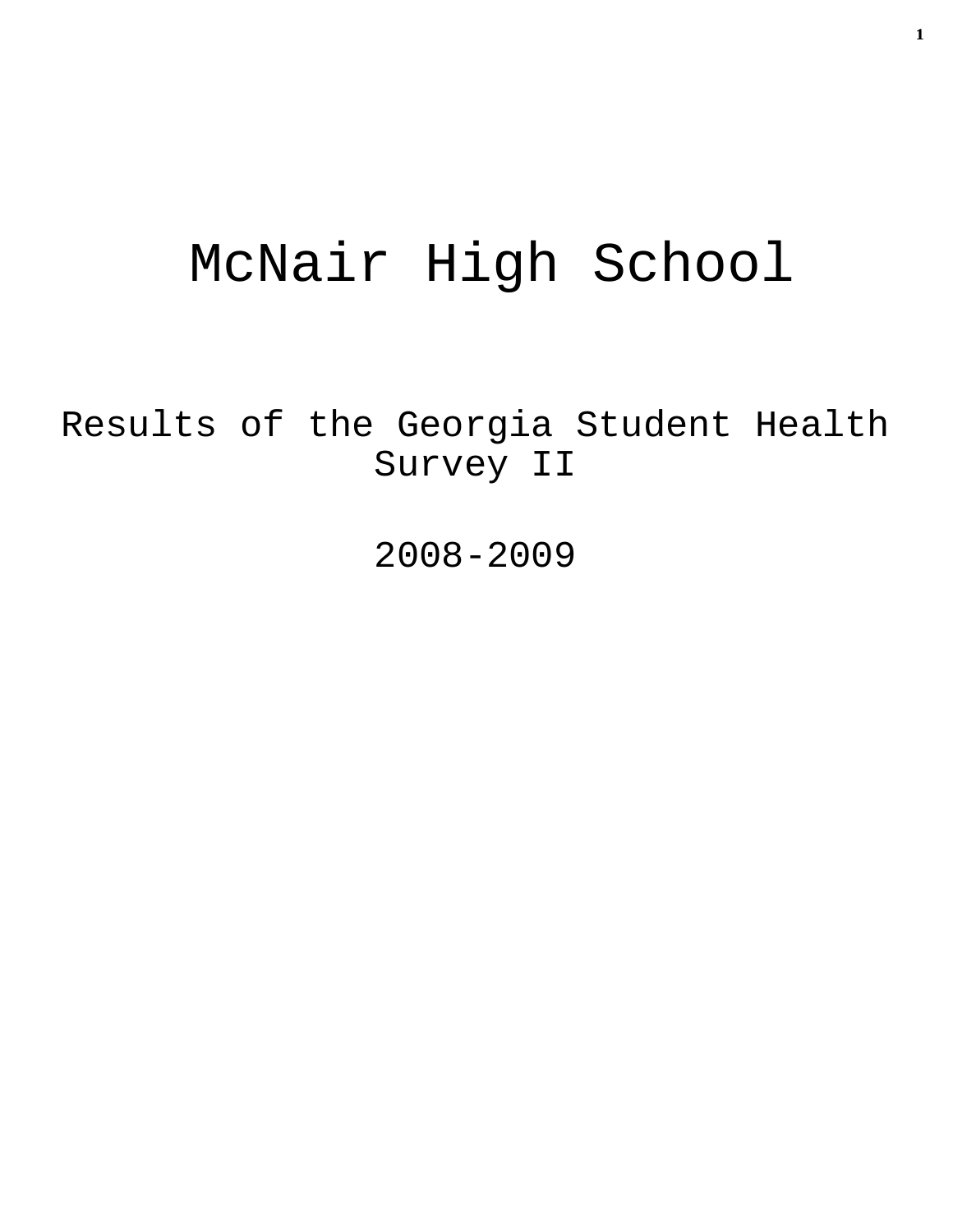# *Demographics* **2**

| Grade                    |     |  |  |  |
|--------------------------|-----|--|--|--|
| <b>Grade   Frequency</b> |     |  |  |  |
| 10                       | 187 |  |  |  |
| 12                       | 117 |  |  |  |

| Frequency      | <b>Table of Gender by Grade</b> |              |             |              |  |  |
|----------------|---------------------------------|--------------|-------------|--------------|--|--|
| <b>Col Pct</b> |                                 | Grade(Grade) |             |              |  |  |
|                | Gender(Gender)                  | 10           | 12          | <b>Total</b> |  |  |
|                | <b>Female</b>                   | 111<br>59.36 | 52<br>44.44 | 163          |  |  |
|                | <b>Male</b>                     | 76<br>40.64  | 65<br>55.56 | 141          |  |  |
|                | <b>Total</b>                    | 187          | 117         | 304          |  |  |

| <b>Frequency</b><br>Col Pct |
|-----------------------------|
|-----------------------------|

| <b>Table of Ethnicity by Grade</b> |              |                        |              |  |  |  |
|------------------------------------|--------------|------------------------|--------------|--|--|--|
|                                    | Grade(Grade) |                        |              |  |  |  |
| <b>Ethnicity</b> (Ethnicity)       | 10           | 12                     | <b>Total</b> |  |  |  |
| <b>Black</b>                       | 178<br>95.19 | 113<br>96.58           | 291          |  |  |  |
| <b>Hispanic</b>                    | 0.53         | 0.85                   | 2            |  |  |  |
| White                              | 0<br>0.00    | 0.85                   | 1            |  |  |  |
| <b>Other</b>                       | 8<br>4.28    | $\mathfrak{D}$<br>1.71 | 10           |  |  |  |
| <b>Total</b>                       | 187          | 117                    | 304          |  |  |  |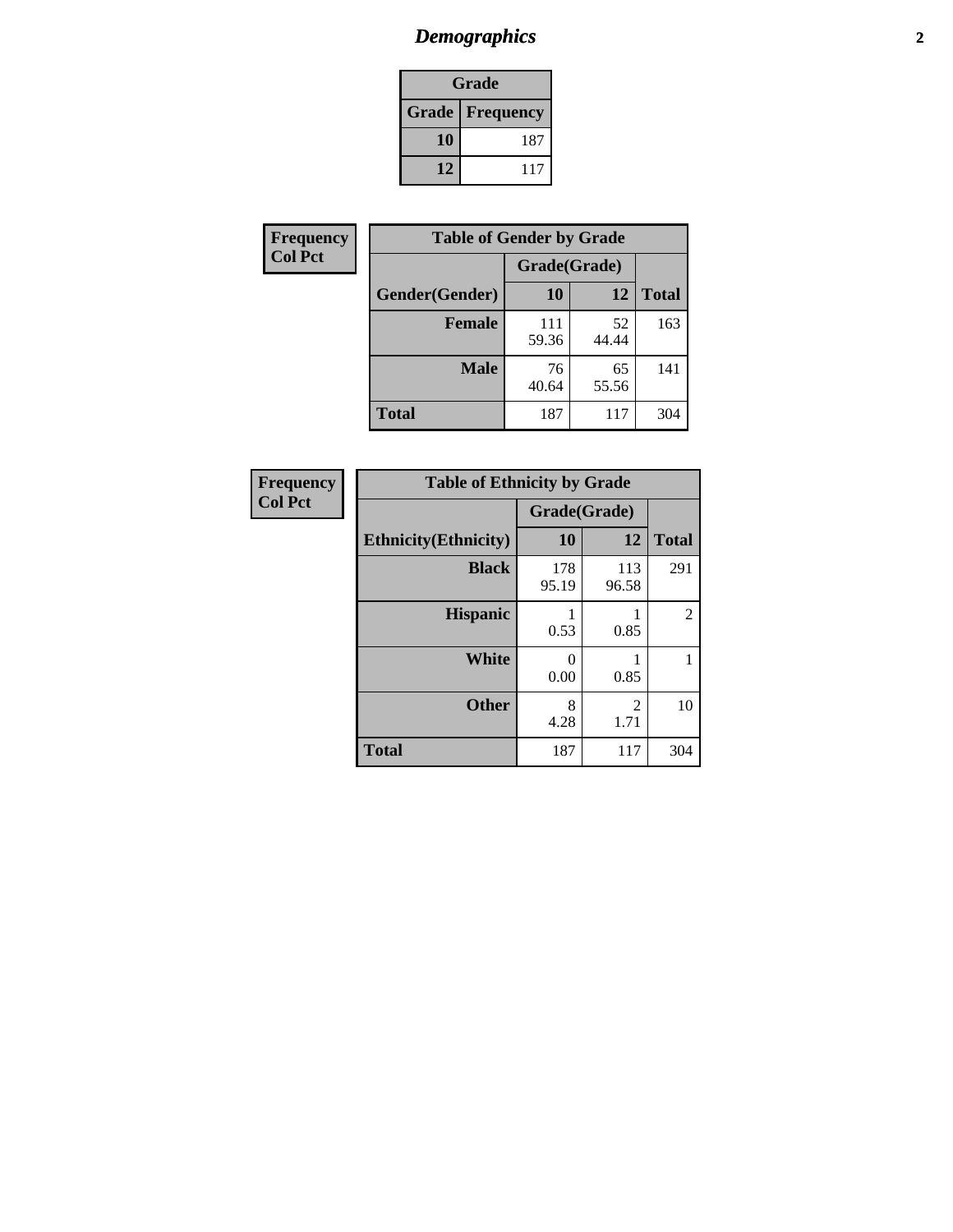#### *Title IV, Part A, Schedule A* **3** *Goal 1: Ensure that all schools are drug-free Baseline Data: Year 2008-2009 Prevalence of Drug Use*

| Frequency<br><b>Col Pct</b> | <b>Table of AlcoholAlt by Grade</b> |              |             |              |  |  |
|-----------------------------|-------------------------------------|--------------|-------------|--------------|--|--|
|                             | AlcoholAlt(Alcohol                  | Grade(Grade) |             |              |  |  |
|                             | use, past 30 days)                  | <b>10</b>    | 12          | <b>Total</b> |  |  |
|                             | Yes                                 | 27<br>14.44  | 26<br>22.22 | 53           |  |  |
|                             | N <sub>0</sub>                      | 160<br>85.56 | 91<br>77.78 | 251          |  |  |
|                             | Total                               | 187          | 117         | 304          |  |  |

| Frequency      | <b>Table of TobaccoAny by Grade</b> |              |       |              |  |
|----------------|-------------------------------------|--------------|-------|--------------|--|
| <b>Col Pct</b> | TobaccoAny(Tobacco                  | Grade(Grade) |       |              |  |
|                | use, past 30 days)                  | 10           | 12    | <b>Total</b> |  |
|                | Yes                                 | 9            | 8     | 17           |  |
|                |                                     | 4.81         | 6.84  |              |  |
|                | N <sub>0</sub>                      | 178          | 109   | 287          |  |
|                |                                     | 95.19        | 93.16 |              |  |
|                | Total                               | 187          | 117   | 304          |  |

| Frequency<br><b>Col Pct</b> | <b>Table of MarijuanaAlt by Grade</b> |              |              |              |  |
|-----------------------------|---------------------------------------|--------------|--------------|--------------|--|
|                             | MarijuanaAlt(Marijuana                | Grade(Grade) |              |              |  |
|                             | use, past 30 days)                    | <b>10</b>    | 12           | <b>Total</b> |  |
|                             | <b>Yes</b>                            | 22<br>11.76  | 17<br>14.53  | 39           |  |
|                             | N <sub>0</sub>                        | 165<br>88.24 | 100<br>85.47 | 265          |  |
|                             | <b>Total</b>                          | 187          | 117          | 304          |  |

| Frequency<br><b>Col Pct</b> | <b>Table of OtherDrugAny by Grade</b>                  |              |              |              |  |
|-----------------------------|--------------------------------------------------------|--------------|--------------|--------------|--|
|                             | <b>OtherDrugAny(Other</b><br>Grade(Grade)<br>drug use, |              |              |              |  |
|                             | past 30 days)                                          | <b>10</b>    | 12           | <b>Total</b> |  |
|                             | <b>Yes</b>                                             | 3<br>1.60    | 6<br>5.13    | 9            |  |
|                             | N <sub>0</sub>                                         | 184<br>98.40 | 111<br>94.87 | 295          |  |
|                             | <b>Total</b>                                           | 187          | 117          | 304          |  |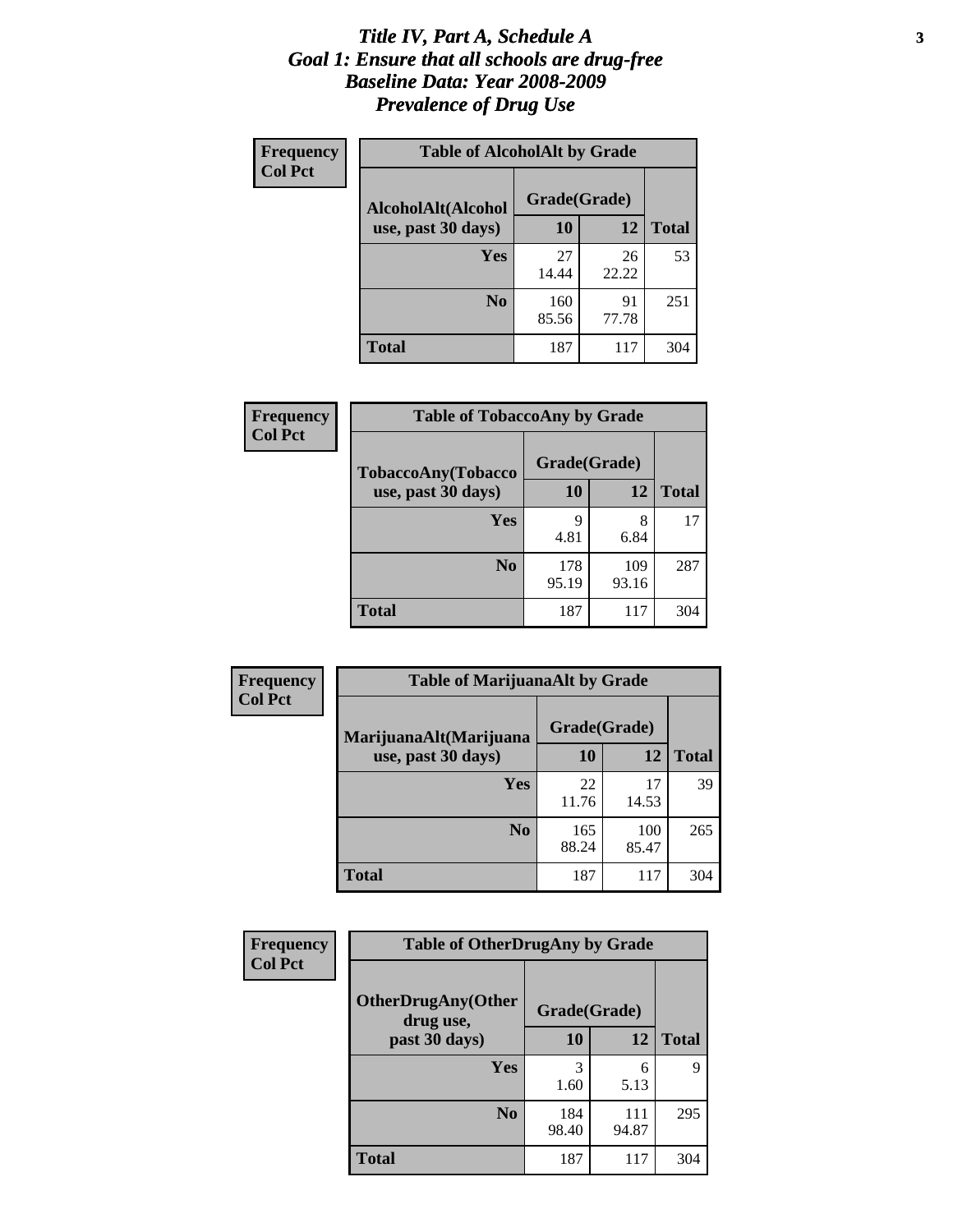#### *Average Age of Onset of Use* **4** *Results for "Average Age of Onset of Use" questions exclude students who said they did not use that substance*

| <b>Variable</b>       | Label                                                              | <b>Mean</b> |
|-----------------------|--------------------------------------------------------------------|-------------|
| Alcoholinit2          | I started using alcohol when I was                                 | 13.20       |
| Cigarettesinit2       | I started smoking tobacco when I was                               | 12.55       |
| Smokelessinit2        | I started chewing tobacco when I was                               | 10.00       |
| Marijuanainit2        | I started using marijuana when I was                               | 13.56       |
| Cocaineinit2          | I started using cocaine when I was                                 | 10.00       |
| Inhalantsinit2        | I started using inhalants when I was                               | 9.33        |
| Steroidsinit2         | I started using steroids when I was                                | 13.00       |
| Ecstasyinit2          | I started using ecstasy when I was                                 | 12.00       |
| Methinit <sub>2</sub> | I started using methamphetamines when I was                        | 8.00        |
| Hallucinogensinit2    | I started using hallucinogens when I was                           | 16.00       |
| Prescriptioninit2     | I started using prescription drugs not prescribed to me when I was | 13.00       |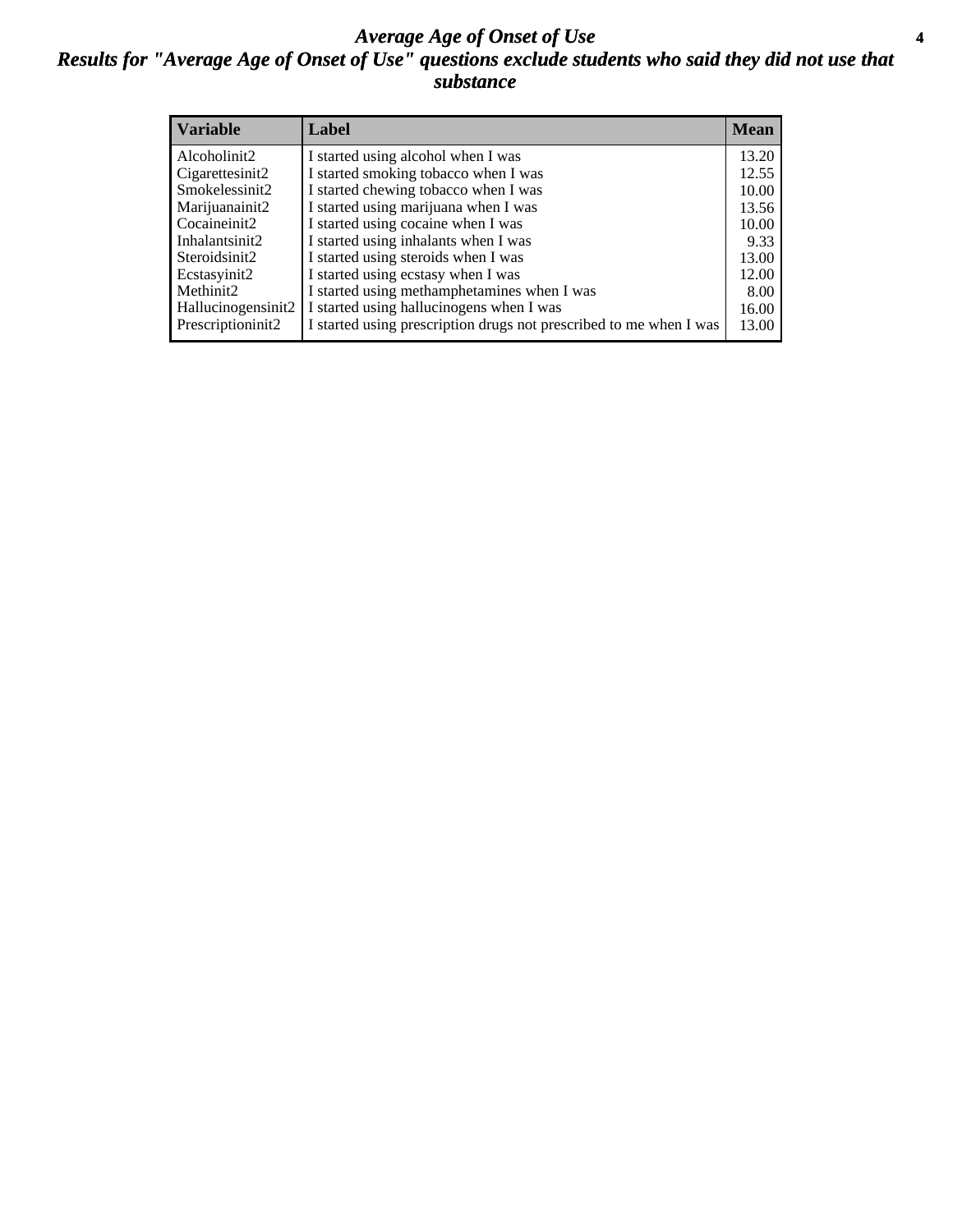## *Perception of Health Risk* **5**

| Frequency      | <b>Table of Alcoholharmdich by Grade</b> |              |              |              |  |
|----------------|------------------------------------------|--------------|--------------|--------------|--|
| <b>Col Pct</b> | Alcoholharmdich(I<br>think alcohol is    | Grade(Grade) |              |              |  |
|                | harmful)                                 | 10           | 12           | <b>Total</b> |  |
|                | Yes                                      | 147<br>78.61 | 101<br>86.32 | 248          |  |
|                | N <sub>0</sub>                           | 40<br>21.39  | 16<br>13.68  | 56           |  |
|                | <b>Total</b>                             | 187          | 117          | 304          |  |

| <b>Frequency</b> | <b>Table of Tobaccoharmdich by Grade</b> |              |              |              |
|------------------|------------------------------------------|--------------|--------------|--------------|
| <b>Col Pct</b>   | Tobaccoharmdich(I<br>think tobacco is    | Grade(Grade) |              |              |
|                  | harmful)                                 | 10           | 12           | <b>Total</b> |
|                  | Yes                                      | 165<br>88.24 | 105<br>89.74 | 270          |
|                  | N <sub>0</sub>                           | 22<br>11.76  | 12<br>10.26  | 34           |
|                  | <b>Total</b>                             | 187          | 117          | 304          |

| <b>Frequency</b> | <b>Table of Marijuanaharmdich by Grade</b>                |              |             |              |  |  |
|------------------|-----------------------------------------------------------|--------------|-------------|--------------|--|--|
| <b>Col Pct</b>   | Marijuanaharmdich(I<br>Grade(Grade)<br>think marijuana is |              |             |              |  |  |
|                  | harmful)                                                  | <b>10</b>    | 12          | <b>Total</b> |  |  |
|                  | Yes                                                       | 145<br>77.54 | 95<br>81.20 | 240          |  |  |
|                  | N <sub>0</sub>                                            | 42<br>22.46  | 22<br>18.80 | 64           |  |  |
|                  | <b>Total</b>                                              | 187          | 117         | 304          |  |  |

| <b>Frequency</b> | <b>Table of Otherdrugharmdich by Grade</b>                   |              |              |              |  |
|------------------|--------------------------------------------------------------|--------------|--------------|--------------|--|
| <b>Col Pct</b>   | Otherdrugharmdich(I<br>Grade(Grade)<br>think other drugs are |              |              |              |  |
|                  | harmful)                                                     | 10           | 12           | <b>Total</b> |  |
|                  | <b>Yes</b>                                                   | 166<br>88.77 | 105<br>89.74 | 271          |  |
|                  | N <sub>0</sub>                                               | 21<br>11.23  | 12<br>10.26  | 33           |  |
|                  | <b>Total</b>                                                 | 187          | 117          | 304          |  |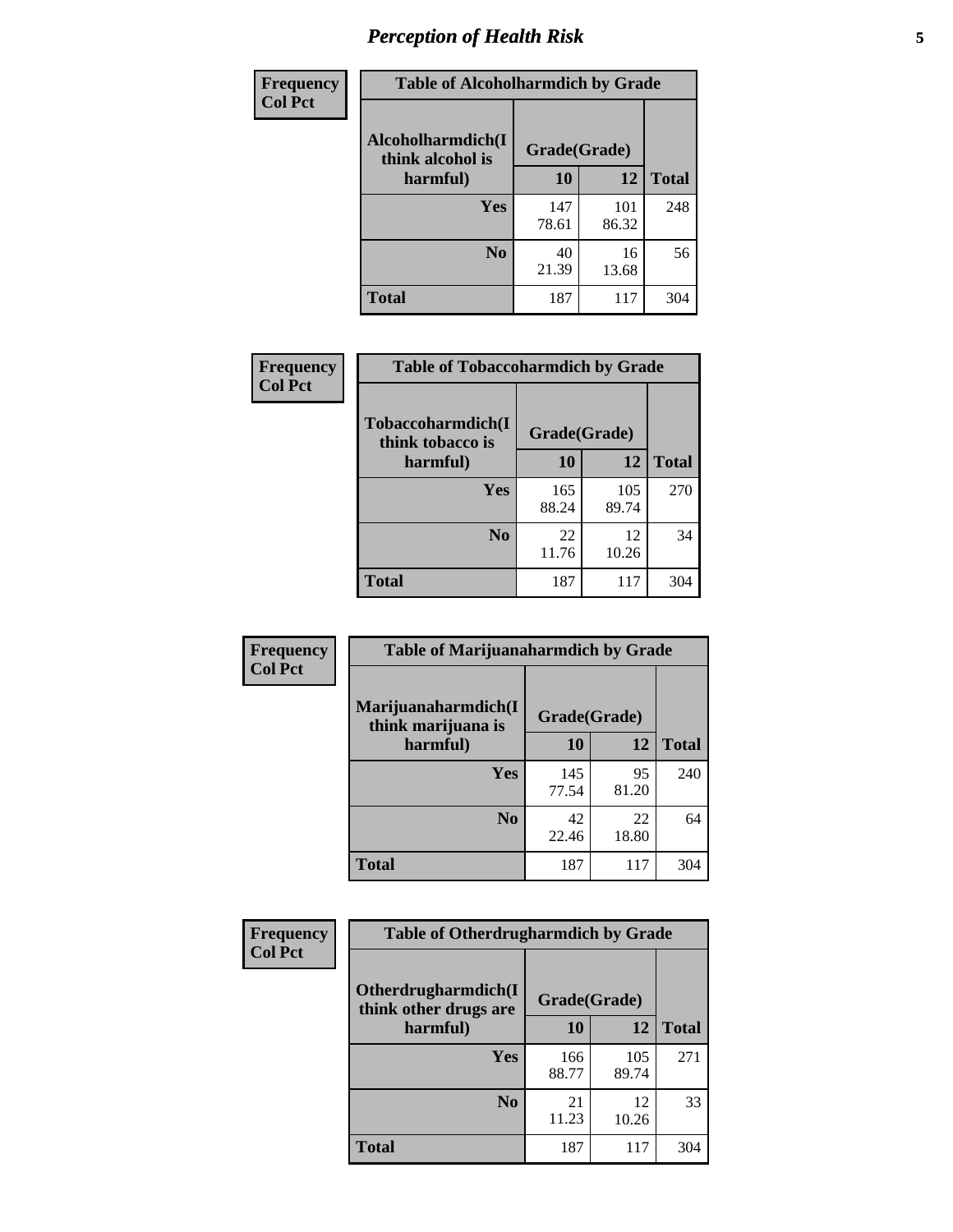## *Social Disapproval* **6**

| Frequency      | <b>Table of Alcoholpeerdich by Grade</b>                    |              |             |              |
|----------------|-------------------------------------------------------------|--------------|-------------|--------------|
| <b>Col Pct</b> | Alcoholpeerdich(My<br>friends would<br>disapprove if I used | Grade(Grade) |             |              |
|                | alcohol)                                                    | 10           | 12          | <b>Total</b> |
|                | <b>Yes</b>                                                  | 117<br>62.57 | 72<br>61.54 | 189          |
|                | N <sub>0</sub>                                              | 70<br>37.43  | 45<br>38.46 | 115          |
|                | <b>Total</b>                                                | 187          | 117         | 304          |

| <b>Frequency</b> |
|------------------|
| <b>Col Pct</b>   |

| <b>Table of Tobaccopeerdich by Grade</b>                            |              |             |              |  |  |
|---------------------------------------------------------------------|--------------|-------------|--------------|--|--|
| <b>Tobaccopeerdich</b> (My<br>friends would<br>disapprove if I used | Grade(Grade) |             |              |  |  |
| tobacco)                                                            | 10           | 12          | <b>Total</b> |  |  |
| Yes                                                                 | 135<br>72.19 | 87<br>74.36 | 222          |  |  |
| N <sub>0</sub>                                                      | 52<br>27.81  | 30<br>25.64 | 82           |  |  |
| <b>Total</b>                                                        | 187          | 117         | 304          |  |  |

| Frequency      | <b>Table of Marijuanapeerdich by Grade</b>                    |              |             |              |  |
|----------------|---------------------------------------------------------------|--------------|-------------|--------------|--|
| <b>Col Pct</b> | Marijuanapeerdich(My<br>friends would<br>disapprove if I used | Grade(Grade) |             |              |  |
|                | marijuana)                                                    | 10           | 12          | <b>Total</b> |  |
|                | <b>Yes</b>                                                    | 114<br>60.96 | 72<br>61.54 | 186          |  |
|                | N <sub>0</sub>                                                | 73<br>39.04  | 45<br>38.46 | 118          |  |
|                | <b>Total</b>                                                  | 187          | 117         | 304          |  |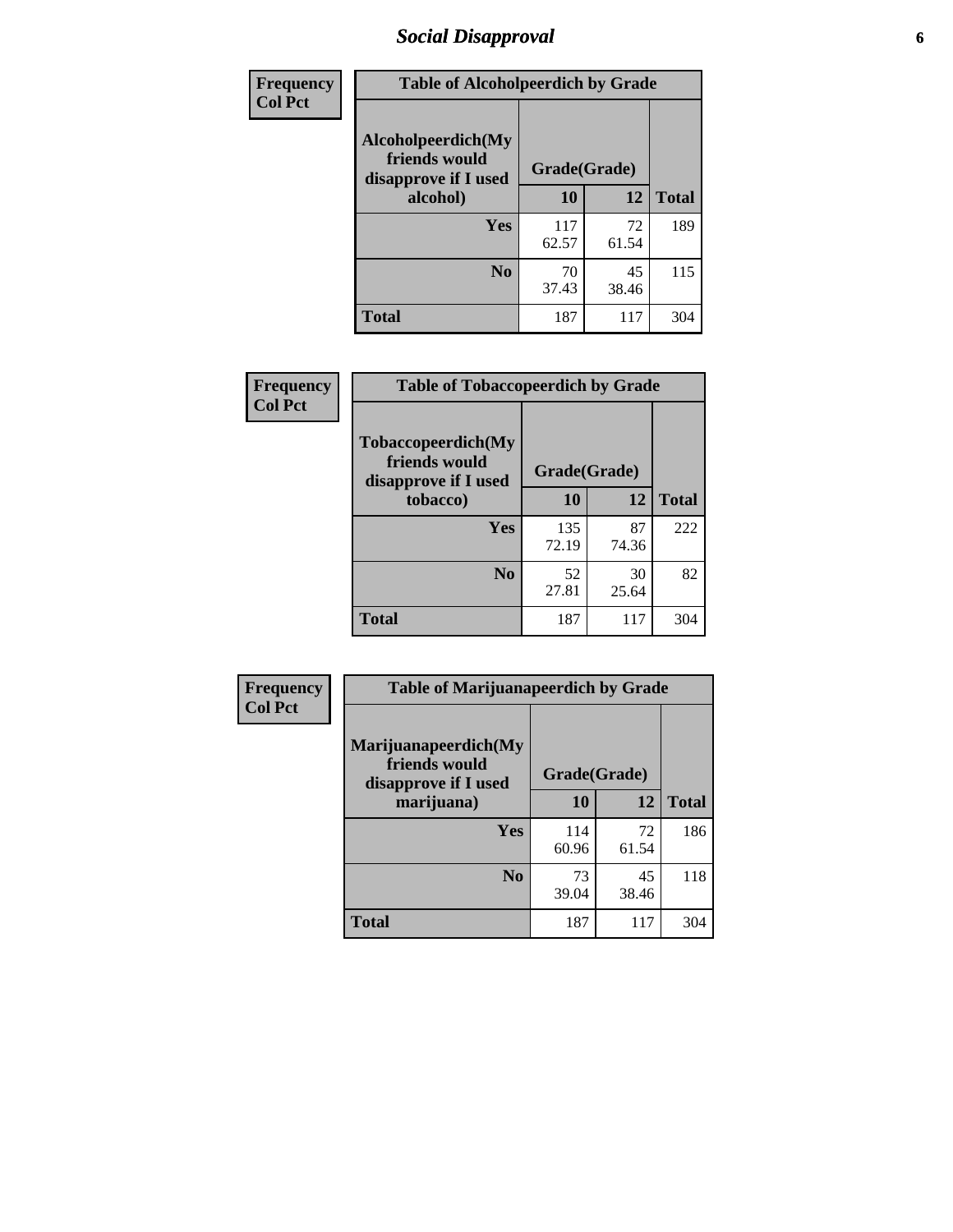## *Social Disapproval* **7**

| Frequency      | <b>Table of Otherdrugpeerdich by Grade</b>                    |              |             |              |  |
|----------------|---------------------------------------------------------------|--------------|-------------|--------------|--|
| <b>Col Pct</b> | Otherdrugpeerdich(My<br>friends would<br>disapprove if I used | Grade(Grade) |             |              |  |
|                | other drugs)                                                  | 10           | 12          | <b>Total</b> |  |
|                | Yes                                                           | 143<br>76.47 | 99<br>84.62 | 242          |  |
|                | N <sub>0</sub>                                                | 44<br>23.53  | 18<br>15.38 | 62           |  |
|                | <b>Total</b>                                                  | 187          | 117         | 304          |  |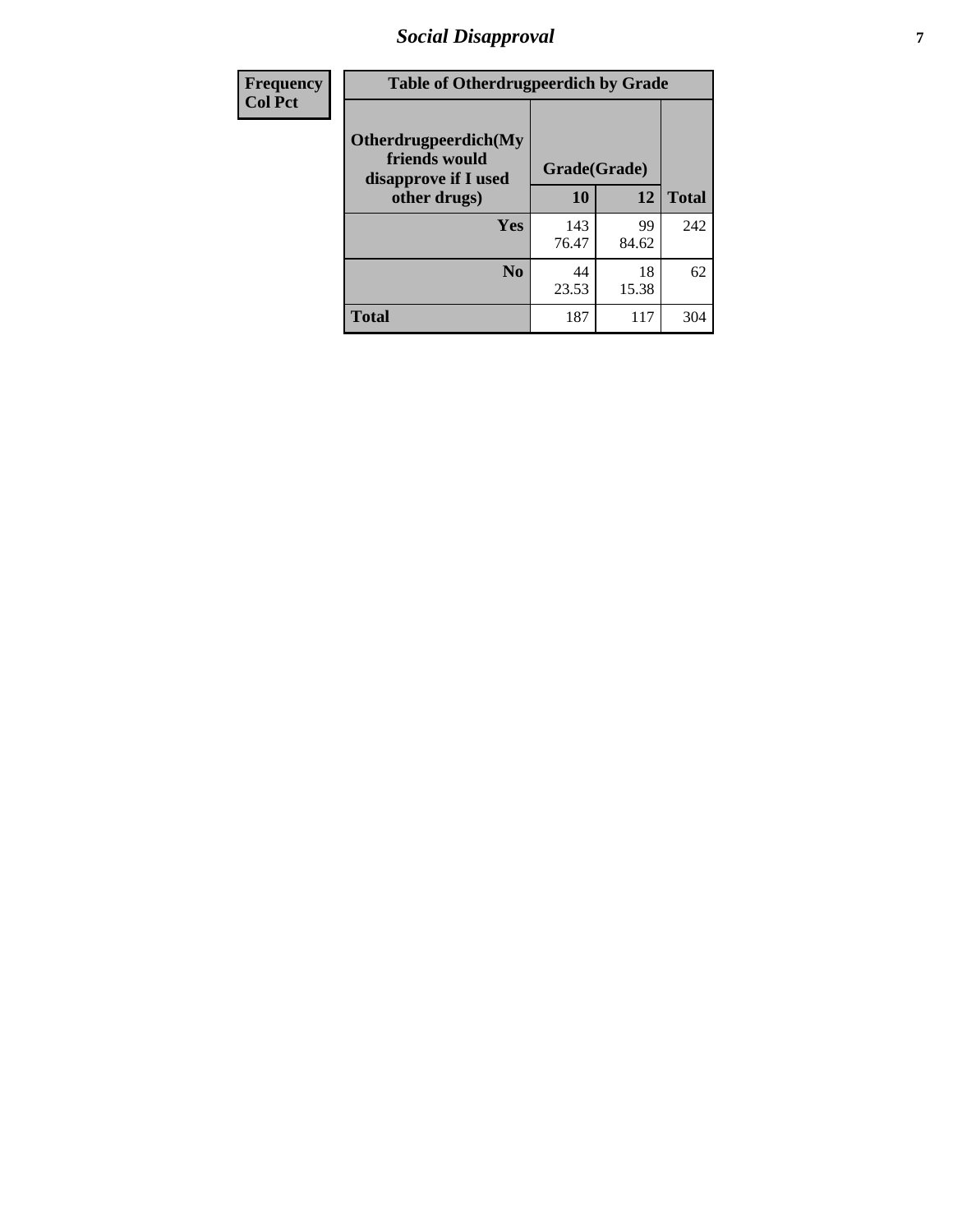#### Title IV, Part A, Schedule A **8** *Goal 2: To help ensure that all schools are safe and disciplined Baseline Data: Year 2008-2009 Student Involvement in Gang Activity*

| Frequency      | <b>Table of Gangself by Grade</b>                                                                 |                    |              |              |
|----------------|---------------------------------------------------------------------------------------------------|--------------------|--------------|--------------|
| <b>Col Pct</b> | Gangself(I<br>have<br>participated<br>in illegal<br>gang<br>activities in<br>the past 30<br>days) | Grade(Grade)<br>10 | 12           | <b>Total</b> |
|                | Yes                                                                                               | 7<br>3.74          | 7<br>5.98    | 14           |
|                | N <sub>0</sub>                                                                                    | 180<br>96.26       | 110<br>94.02 | 290          |
|                | <b>Total</b>                                                                                      | 187                | 117          | 304          |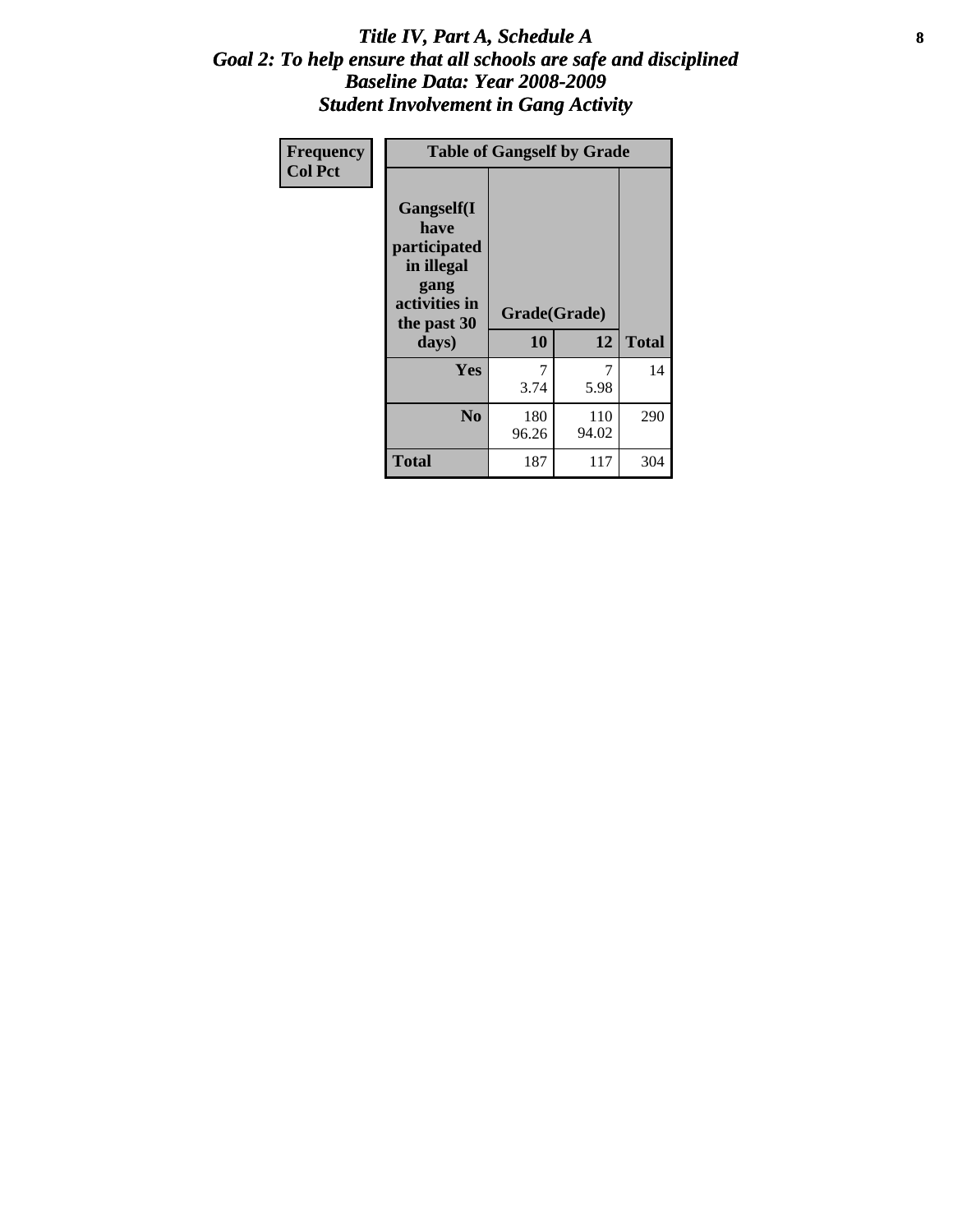# *Student Perception of School Safety* **9**

| <b>Frequency</b><br>Row Pct |
|-----------------------------|
|                             |

| <b>Table of Grade by Safeschool</b> |                                                                                                                                      |                                                        |             |             |     |  |  |
|-------------------------------------|--------------------------------------------------------------------------------------------------------------------------------------|--------------------------------------------------------|-------------|-------------|-----|--|--|
|                                     |                                                                                                                                      | Safeschool (School is a place at which I feel<br>safe) |             |             |     |  |  |
| Grade(Grade)                        | Somewhat  <br><b>Somewhat</b><br><b>Strongly</b><br><b>Strongly</b><br><b>Disagree</b><br>Agree<br>Disagree<br><b>Total</b><br>Agree |                                                        |             |             |     |  |  |
| <b>10</b>                           | 28<br>14.97                                                                                                                          | 85<br>45.45                                            | 38<br>20.32 | 36<br>19.25 | 187 |  |  |
| 12                                  | 20<br>17.09                                                                                                                          | 61<br>52.14                                            | 19<br>16.24 | 17<br>14.53 | 117 |  |  |
| <b>Total</b>                        | 48                                                                                                                                   | 146                                                    | 57          | 53          | 304 |  |  |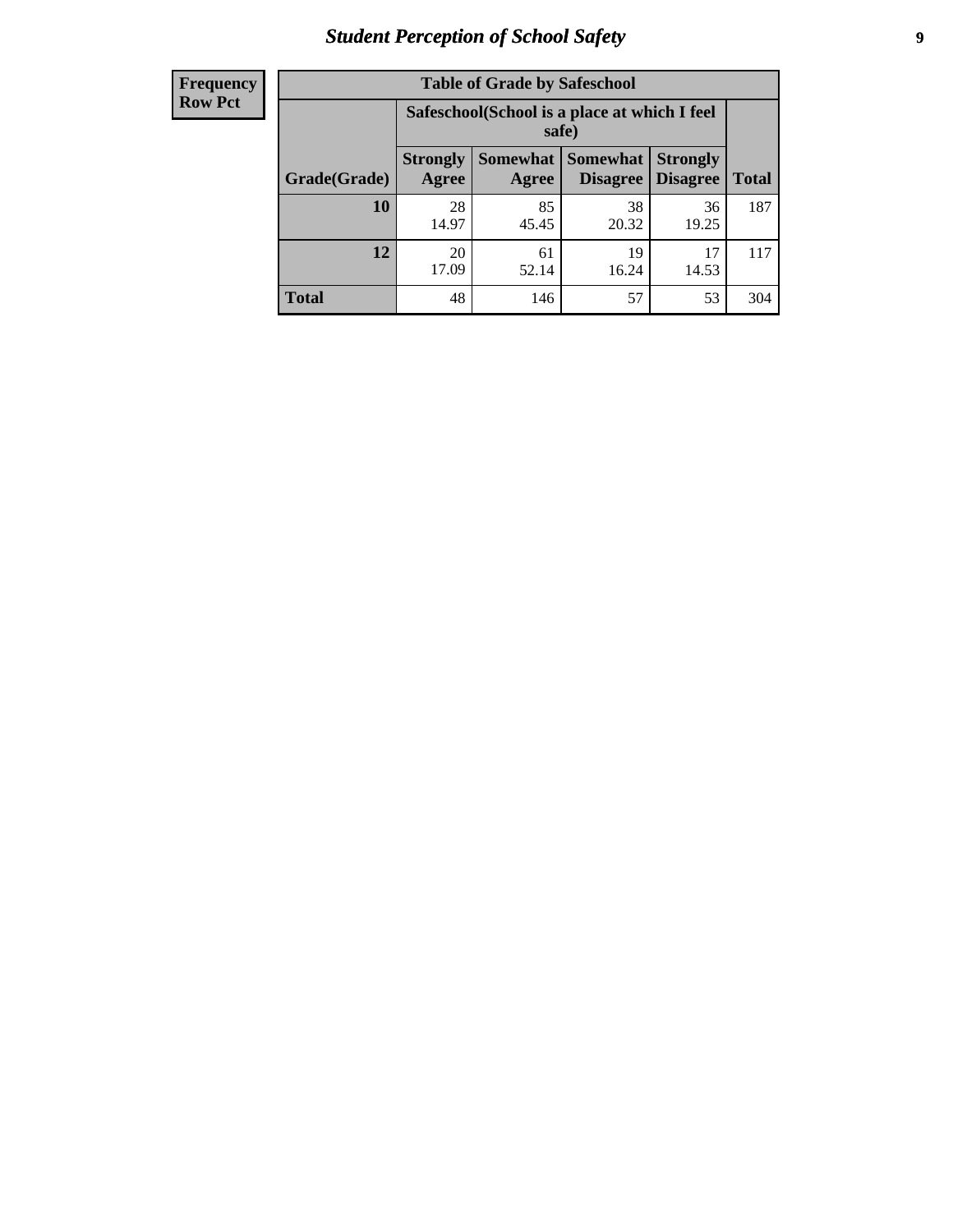#### *Students Who Have Been Bullied* **10**

| <b>Frequency</b> | <b>Table of Grade by Bullied</b> |                                                                               |                          |                         |                        |                                           |                   |              |
|------------------|----------------------------------|-------------------------------------------------------------------------------|--------------------------|-------------------------|------------------------|-------------------------------------------|-------------------|--------------|
| <b>Row Pct</b>   |                                  | <b>Bullied</b> (I have been bullied by other<br>students in the past 30 days) |                          |                         |                        |                                           |                   |              |
|                  | Grade(Grade)                     | $\mathbf{0}$<br><b>Days</b>                                                   | 1 or<br>2<br>days        | 3 <sub>to</sub><br>days | 6 to<br>9<br>days      | <b>10</b><br>t <sub>0</sub><br>19<br>days | All<br>30<br>days | <b>Total</b> |
|                  | 10                               | 177<br>94.65                                                                  | $\mathcal{R}$<br>1.60    | 4<br>2.14               | $\mathfrak{D}$<br>1.07 | 0.53                                      | $\Omega$<br>0.00  | 187          |
|                  | 12                               | 110<br>94.02                                                                  | 0.85                     | 3<br>2.56               | 0.85                   | 0.85                                      | 0.85              | 117          |
|                  | <b>Total</b>                     | 287                                                                           | $\overline{\mathcal{L}}$ | 7                       | 3                      | $\mathfrak{D}$                            |                   | 304          |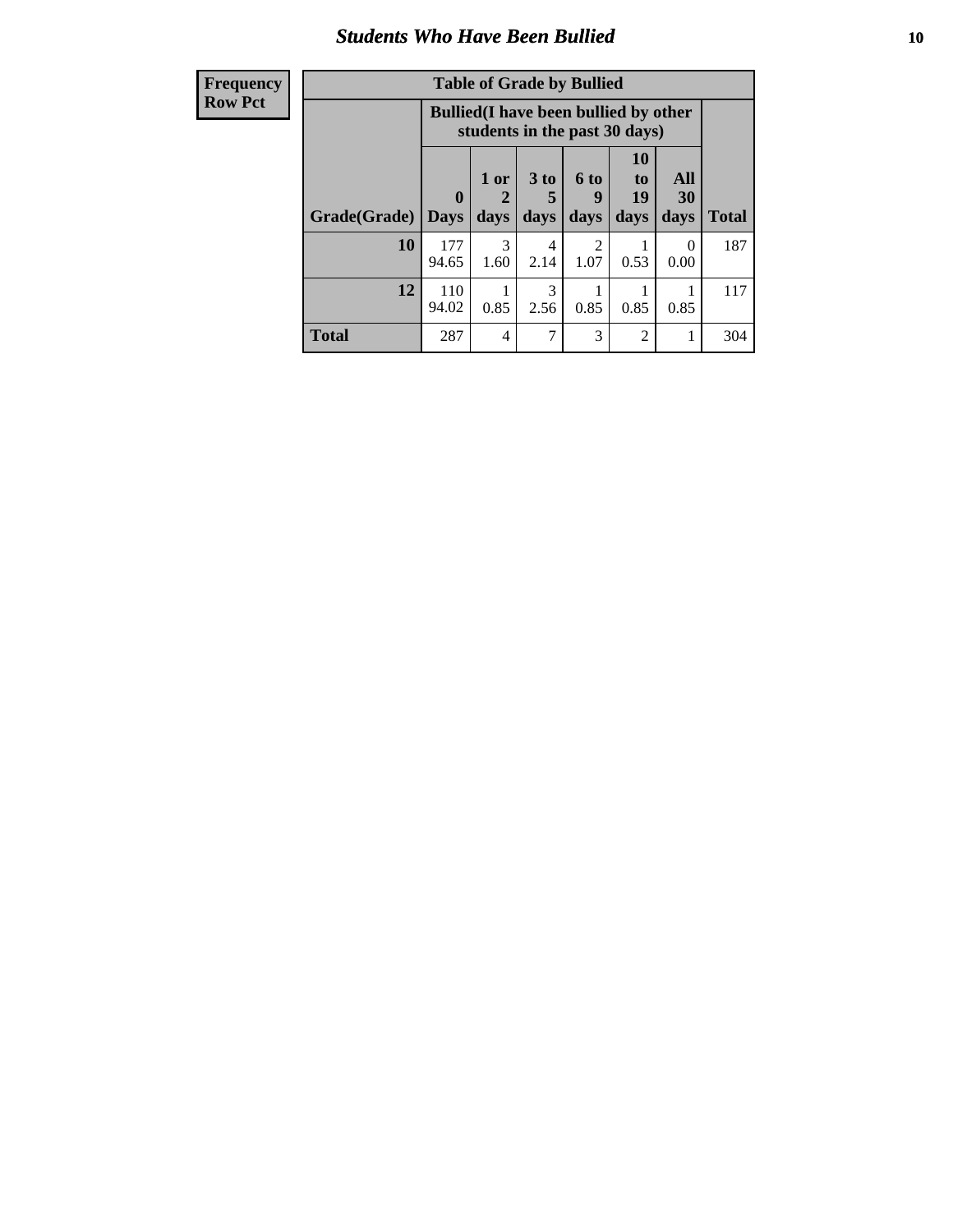#### *School Climate* **11**

| Frequency      | <b>Table of SchoolClimate1 by Grade</b> |                    |             |              |  |
|----------------|-----------------------------------------|--------------------|-------------|--------------|--|
| <b>Col Pct</b> | SchoolClimate1(I<br>like school)        | Grade(Grade)<br>10 | 12          | <b>Total</b> |  |
|                | <b>Strongly Agree</b>                   | 68<br>36.36        | 40<br>34.19 | 108          |  |
|                | <b>Somewhat Agree</b>                   | 94<br>50.27        | 63<br>53.85 | 157          |  |
|                | <b>Somewhat Disagree</b>                | 18<br>9.63         | 5.98        | 25           |  |
|                | <b>Strongly Disagree</b>                | 7<br>3.74          | 5.98        | 14           |  |
|                | <b>Total</b>                            | 187                | 117         | 304          |  |

| Frequency      | <b>Table of SchoolClimate2 by Grade</b>           |                    |             |              |
|----------------|---------------------------------------------------|--------------------|-------------|--------------|
| <b>Col Pct</b> | SchoolClimate2(I<br>feel successful at<br>school) | Grade(Grade)<br>10 | 12          | <b>Total</b> |
|                | <b>Strongly Agree</b>                             | 78<br>41.71        | 58<br>49.57 | 136          |
|                | <b>Somewhat Agree</b>                             | 94<br>50.27        | 47<br>40.17 | 141          |
|                | <b>Somewhat Disagree</b>                          | 10<br>5.35         | Q<br>7.69   | 19           |
|                | <b>Strongly Disagree</b>                          | 5<br>2.67          | 3<br>2.56   | 8            |
|                | <b>Total</b>                                      | 187                | 117         | 304          |

| Frequency      | <b>Table of SchoolClimate3 by Grade</b>                      |                                 |             |              |
|----------------|--------------------------------------------------------------|---------------------------------|-------------|--------------|
| <b>Col Pct</b> | <b>SchoolClimate3(My</b><br>school has high<br>standards for | Grade(Grade)<br><b>10</b><br>12 |             |              |
|                | achievement)                                                 |                                 |             | <b>Total</b> |
|                | <b>Strongly Agree</b>                                        | 68<br>36.36                     | 42<br>35.90 | 110          |
|                | <b>Somewhat Agree</b>                                        | 75<br>40.11                     | 58<br>49.57 | 133          |
|                | <b>Somewhat Disagree</b>                                     | 24<br>12.83                     | 13<br>11.11 | 37           |
|                | <b>Strongly Disagree</b>                                     | 20<br>10.70                     | 4<br>3.42   | 24           |
|                | Total                                                        | 187                             | 117         | 304          |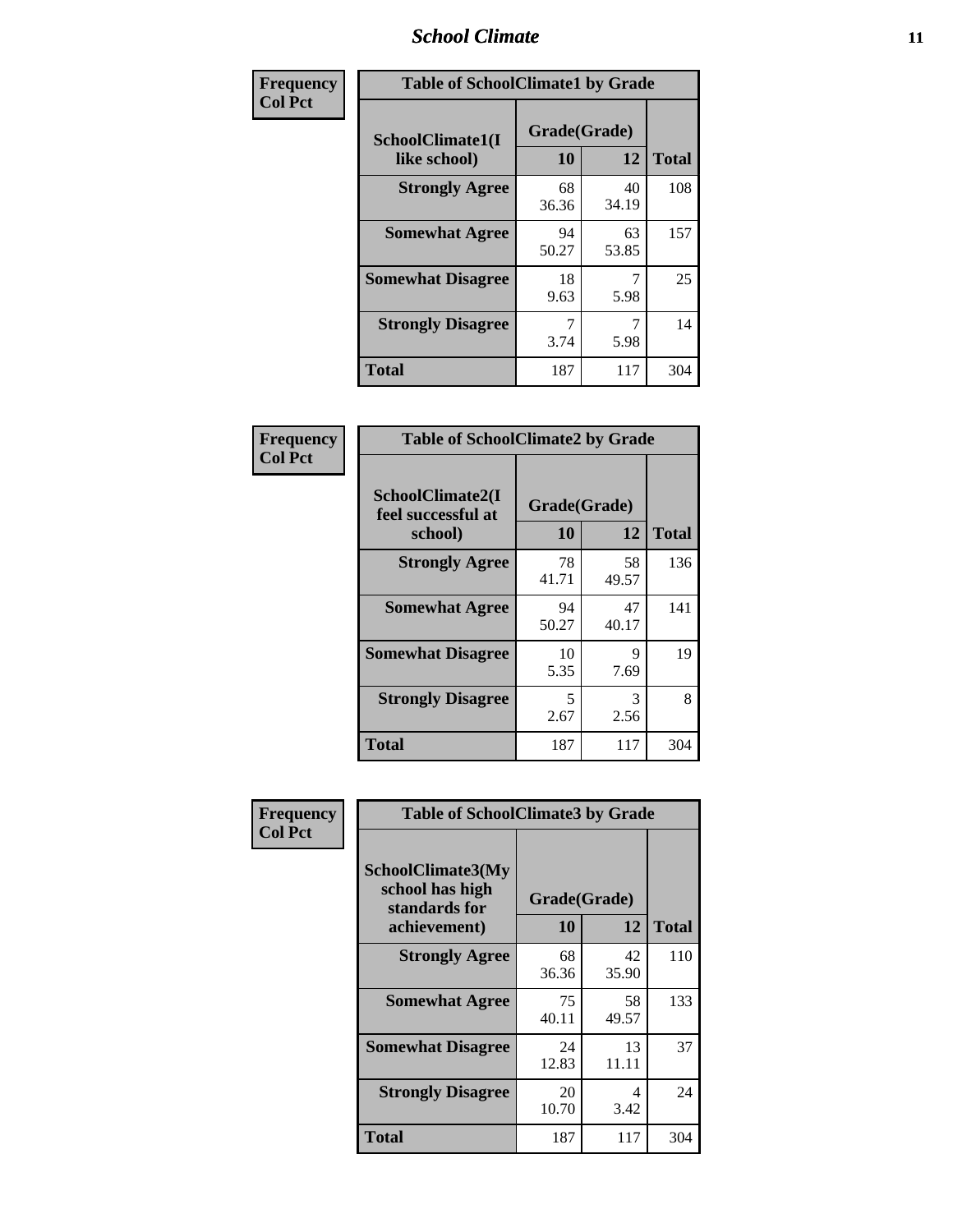#### *School Climate* **12**

| Frequency      |                                                               | <b>Table of SchoolClimate4 by Grade</b> |             |              |  |
|----------------|---------------------------------------------------------------|-----------------------------------------|-------------|--------------|--|
| <b>Col Pct</b> | SchoolClimate4(My<br>school sets clear<br>rules for behavior) | Grade(Grade)<br>10                      | 12          | <b>Total</b> |  |
|                | <b>Strongly Agree</b>                                         | 88<br>47.06                             | 54<br>46.15 | 142          |  |
|                | <b>Somewhat Agree</b>                                         | 66<br>35.29                             | 50<br>42.74 | 116          |  |
|                | <b>Somewhat Disagree</b>                                      | 20<br>10.70                             | 9<br>7.69   | 29           |  |
|                | <b>Strongly Disagree</b>                                      | 13<br>6.95                              | 4<br>3.42   | 17           |  |
|                | <b>Total</b>                                                  | 187                                     | 117         | 304          |  |

| <b>Table of SchoolClimate5 by Grade</b>                   |                    |              |     |  |
|-----------------------------------------------------------|--------------------|--------------|-----|--|
| SchoolClimate5(I<br>know what to do in<br>an emergency at | Grade(Grade)<br>10 | <b>Total</b> |     |  |
| school)                                                   |                    | 12           |     |  |
| <b>Strongly Agree</b>                                     | 100<br>53.48       | 64<br>54.70  | 164 |  |
| <b>Somewhat Agree</b>                                     | 64<br>34.22        | 37<br>31.62  | 101 |  |
| <b>Somewhat Disagree</b>                                  | 14<br>7.49         | 9<br>7.69    | 23  |  |
| <b>Strongly Disagree</b>                                  | 9<br>4.81          | 7<br>5.98    | 16  |  |
| <b>Total</b>                                              | 187                | 117          | 304 |  |

| Frequency      | <b>Table of SchoolClimate6 by Grade</b>                  |                           |             |              |  |
|----------------|----------------------------------------------------------|---------------------------|-------------|--------------|--|
| <b>Col Pct</b> | <b>SchoolClimate6(Teachers</b><br>treat me with respect) | Grade(Grade)<br><b>10</b> | 12          | <b>Total</b> |  |
|                | <b>Strongly Agree</b>                                    | 47<br>25.13               | 45<br>38.46 | 92           |  |
|                | <b>Somewhat Agree</b>                                    | 87<br>46.52               | 56<br>47.86 | 143          |  |
|                | <b>Somewhat Disagree</b>                                 | 28<br>14.97               | 12<br>10.26 | 40           |  |
|                | <b>Strongly Disagree</b>                                 | 25<br>13.37               | 4<br>3.42   | 29           |  |
|                | <b>Total</b>                                             | 187                       | 117         | 304          |  |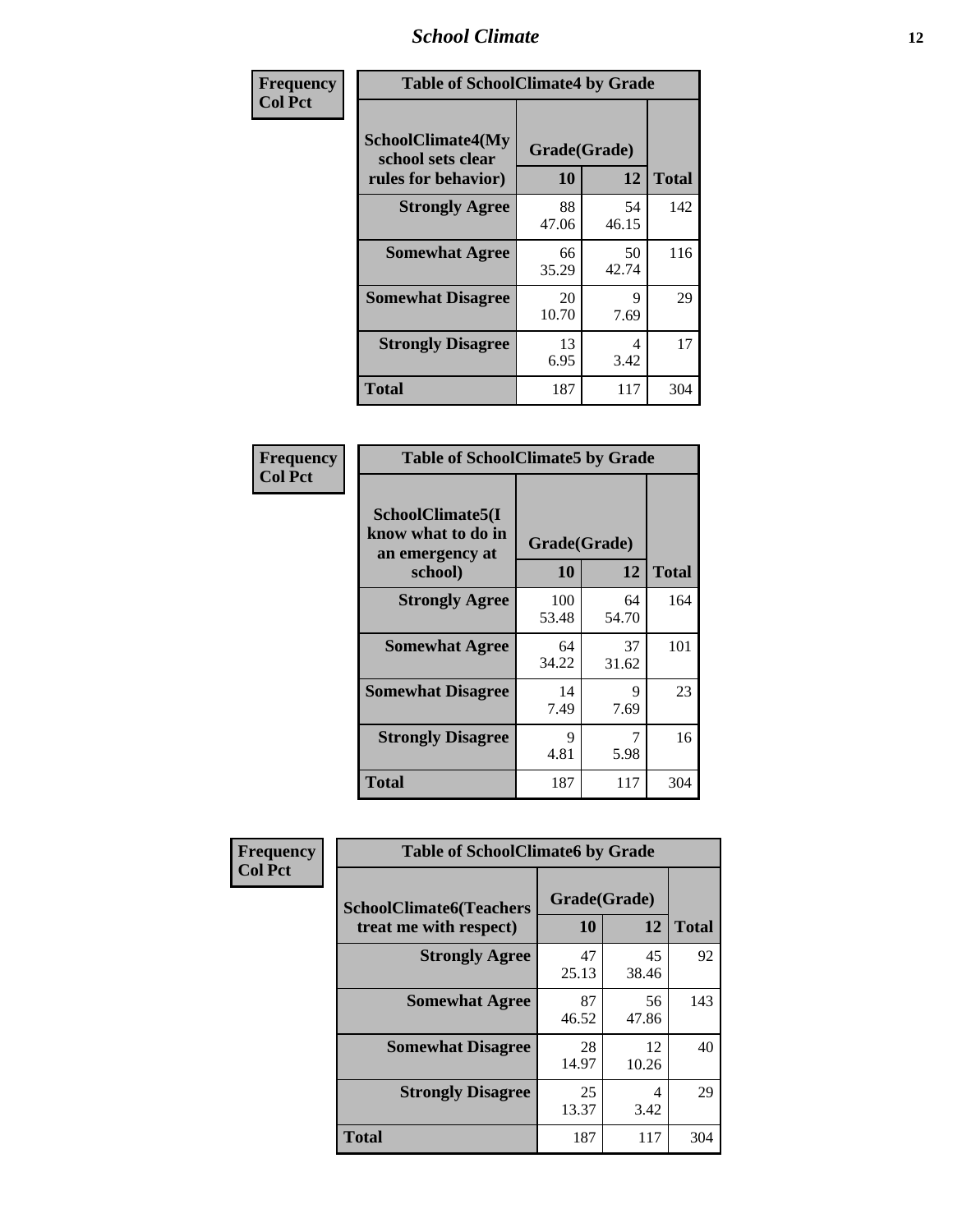#### *School Climate* **13**

| Frequency      | <b>Table of SchoolClimate7 by Grade</b>                                       |                           |             |              |
|----------------|-------------------------------------------------------------------------------|---------------------------|-------------|--------------|
| <b>Col Pct</b> | <b>SchoolClimate7(Behaviors</b><br>in my class allow the<br>teacher to teach) | Grade(Grade)<br><b>10</b> | 12          | <b>Total</b> |
|                | <b>Strongly Agree</b>                                                         | 36<br>19.25               | 29<br>24.79 | 65           |
|                | <b>Somewhat Agree</b>                                                         | 72<br>38.50               | 55<br>47.01 | 127          |
|                | <b>Somewhat Disagree</b>                                                      | 49<br>26.20               | 21<br>17.95 | 70           |
|                | <b>Strongly Disagree</b>                                                      | 30<br>16.04               | 12<br>10.26 | 42           |
|                | <b>Total</b>                                                                  | 187                       | 117         | 304          |

| Frequency      | <b>Table of SchoolClimate8 by Grade</b>                                 |              |             |              |
|----------------|-------------------------------------------------------------------------|--------------|-------------|--------------|
| <b>Col Pct</b> | <b>SchoolClimate8(Students</b><br>are frequently<br>recognized for good | Grade(Grade) |             |              |
|                | behavior)                                                               | 10           | 12          | <b>Total</b> |
|                | <b>Strongly Agree</b>                                                   | 48<br>25.67  | 36<br>30.77 | 84           |
|                | <b>Somewhat Agree</b>                                                   | 88<br>47.06  | 59<br>50.43 | 147          |
|                | <b>Somewhat Disagree</b>                                                | 31<br>16.58  | 12<br>10.26 | 43           |
|                | <b>Strongly Disagree</b>                                                | 20<br>10.70  | 10<br>8.55  | 30           |
|                | <b>Total</b>                                                            | 187          | 117         | 304          |

| Frequency      | <b>Table of SchoolClimate9 by Grade</b>                                           |                    |             |              |
|----------------|-----------------------------------------------------------------------------------|--------------------|-------------|--------------|
| <b>Col Pct</b> | SchoolClimate9(School<br>counselor would be<br>helpful if I needed<br>assistance) | Grade(Grade)<br>10 | 12          | <b>Total</b> |
|                | <b>Strongly Agree</b>                                                             | 80<br>42.78        | 59<br>50.43 | 139          |
|                | <b>Somewhat Agree</b>                                                             | 79<br>42.25        | 46<br>39.32 | 125          |
|                | <b>Somewhat Disagree</b>                                                          | 15<br>8.02         | 6<br>5.13   | 21           |
|                | <b>Strongly Disagree</b>                                                          | 13<br>6.95         | 6<br>5.13   | 19           |
|                | <b>Total</b>                                                                      | 187                | 117         | 304          |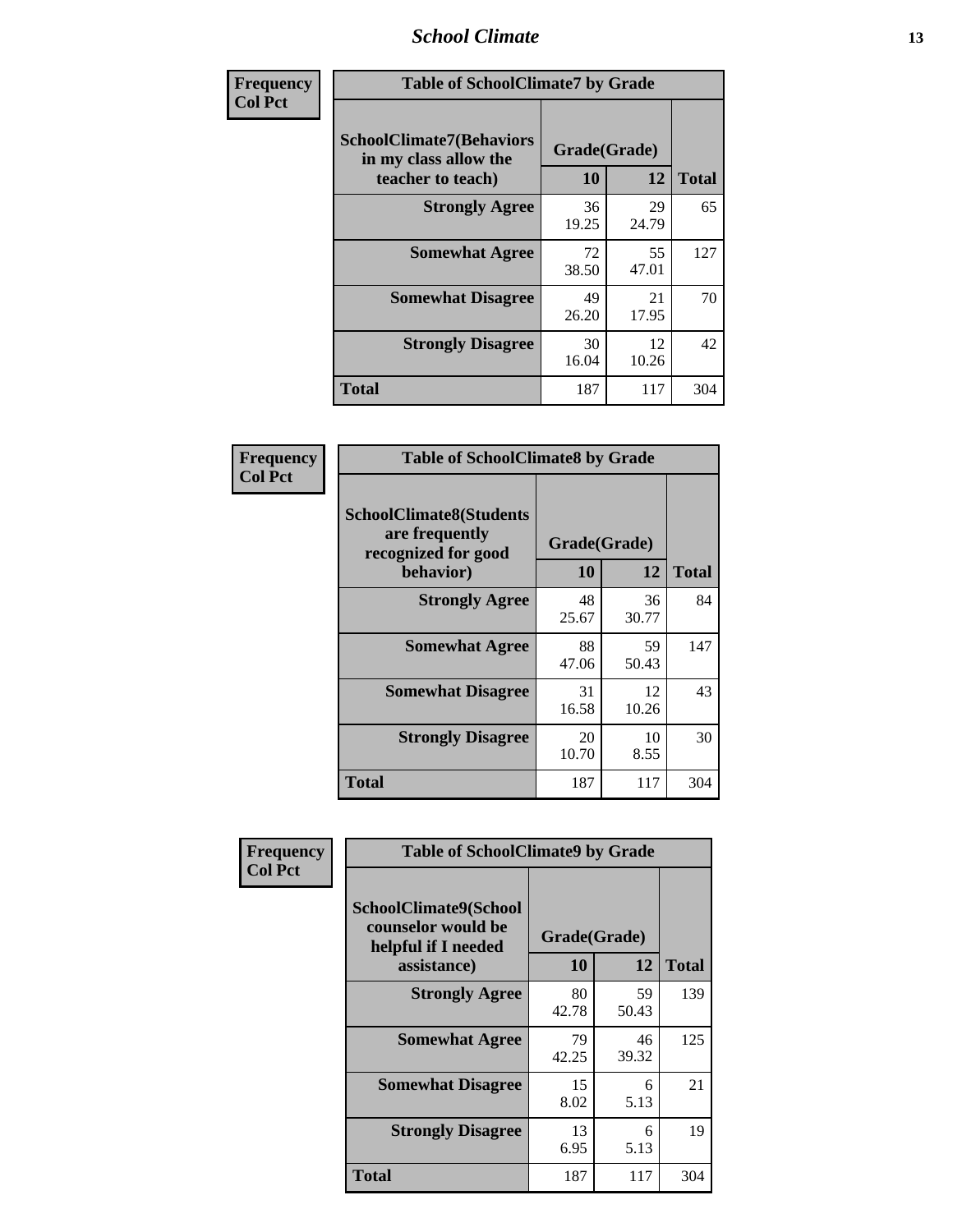### *Reasons for Dropping Out* **14**

| <b>Frequency</b> | <b>Table of Dropoutreason by Grade</b>                                           |                  |                    |              |
|------------------|----------------------------------------------------------------------------------|------------------|--------------------|--------------|
| <b>Col Pct</b>   | <b>Dropoutreason</b> (If<br>I dropped out the<br>reason would<br>most likely be) | 10               | Grade(Grade)<br>12 | <b>Total</b> |
|                  | <b>Won't Drop out</b>                                                            | 117<br>62.57     | 60<br>51.28        | 177          |
|                  | <b>Bored</b>                                                                     | 22<br>11.76      | 16<br>13.68        | 38           |
|                  | <b>Family Reasons</b>                                                            | 18<br>9.63       | 12<br>10.26        | 30           |
|                  | <b>Being Bullied</b>                                                             | $\Omega$<br>0.00 | 3<br>2.56          | 3            |
|                  | <b>Other</b>                                                                     | 30<br>16.04      | 26<br>22.22        | 56           |
|                  | Total                                                                            | 187              | 117                | 304          |

| Frequency      | <b>Table of Dropout by Grade</b>                                       |                    |              |     |  |
|----------------|------------------------------------------------------------------------|--------------------|--------------|-----|--|
| <b>Col Pct</b> | Dropout(I<br>have<br>thought<br>about<br>dropping<br>out of<br>school) | Grade(Grade)<br>10 | <b>Total</b> |     |  |
|                | Yes                                                                    | 53                 | 51           | 104 |  |
|                | N <sub>0</sub>                                                         | 28.34<br>134       | 43.59<br>66  | 200 |  |
|                |                                                                        | 71.66              | 56.41        |     |  |
|                | <b>Total</b>                                                           | 187                | 117          | 304 |  |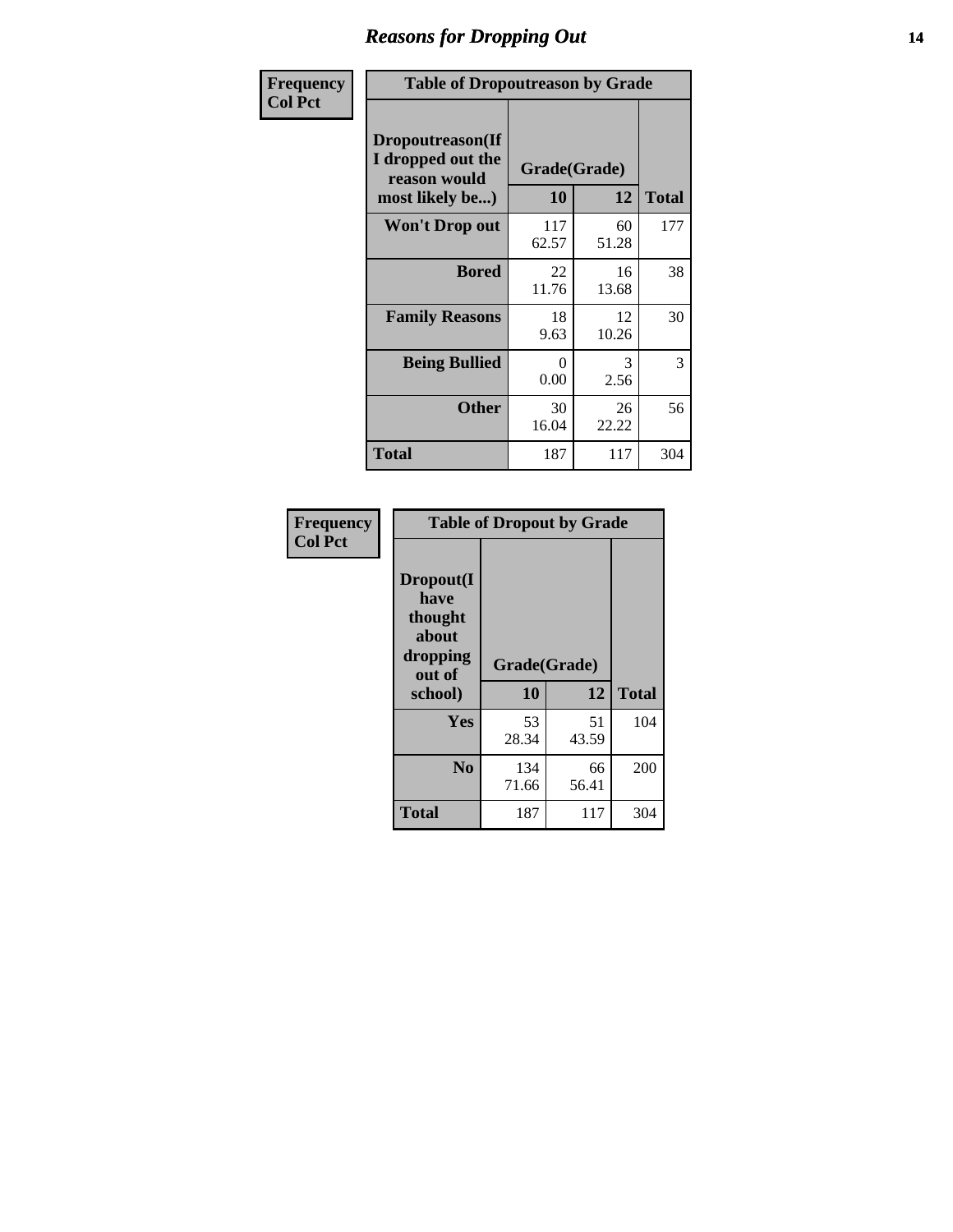*School Safety* **15**

| Frequency      | <b>Table of Gangself by Grade</b>                                                                 |                          |              |              |
|----------------|---------------------------------------------------------------------------------------------------|--------------------------|--------------|--------------|
| <b>Col Pct</b> | Gangself(I<br>have<br>participated<br>in illegal<br>gang<br>activities in<br>the past 30<br>days) | Grade(Grade)<br>10<br>12 |              | <b>Total</b> |
|                | Yes                                                                                               | 7<br>3.74                | 7<br>5.98    | 14           |
|                | N <sub>0</sub>                                                                                    | 180<br>96.26             | 110<br>94.02 | 290          |
|                | <b>Total</b>                                                                                      | 187                      | 117          | 304          |

| Frequency<br><b>Col Pct</b> | <b>Table of Gangpeers by Grade</b>                                                                                             |                    |             |              |
|-----------------------------|--------------------------------------------------------------------------------------------------------------------------------|--------------------|-------------|--------------|
|                             | <b>Gangpeers</b> (I<br>have friends<br>who have<br>participated<br>in illegal<br>gang<br>activities in<br>the past 30<br>days) | Grade(Grade)<br>10 | 12          | <b>Total</b> |
|                             | Yes                                                                                                                            | 53<br>28.34        | 26<br>22.22 | 79           |
|                             | N <sub>0</sub>                                                                                                                 | 134<br>71.66       | 91<br>77.78 | 225          |
|                             | Total                                                                                                                          | 187                | 117         | 304          |

| Frequency      | <b>Table of Pickedon by Grade</b>                                   |                    |           |              |
|----------------|---------------------------------------------------------------------|--------------------|-----------|--------------|
| <b>Col Pct</b> | <b>Pickedon</b> (I have<br>been picked on or<br>teased at school in | Grade(Grade)<br>10 | 12        | <b>Total</b> |
|                | the past 30 days)                                                   |                    |           |              |
|                | <b>Strongly Agree</b>                                               | 11<br>5.88         | 8<br>6.84 | 19           |
|                | <b>Somewhat Agree</b>                                               | 18<br>9.63         | 8<br>6.84 | 26           |
|                | <b>Somewhat Disagree</b>                                            | 14<br>7.49         | 8<br>6.84 | 22           |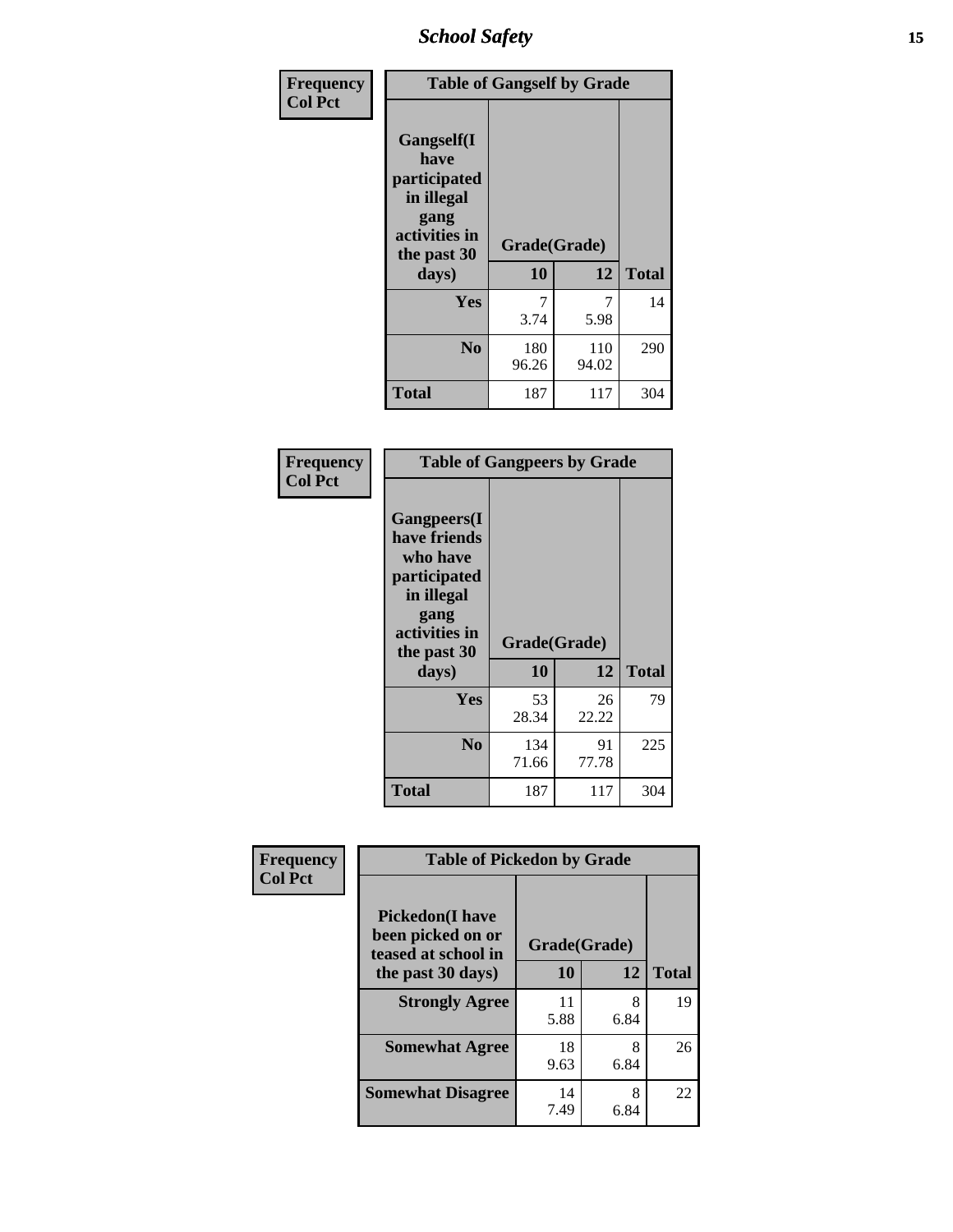# *School Safety* **16**

| Frequency      |                                                                                         | <b>Table of Pickedon by Grade</b> |             |              |  |  |  |  |  |  |
|----------------|-----------------------------------------------------------------------------------------|-----------------------------------|-------------|--------------|--|--|--|--|--|--|
| <b>Col Pct</b> | <b>Pickedon(I have</b><br>been picked on or<br>teased at school in<br>the past 30 days) | Grade(Grade)<br>10                | 12          | <b>Total</b> |  |  |  |  |  |  |
|                | <b>Strongly Disagree</b>                                                                | 144<br>77.01                      | 93<br>79.49 | 237          |  |  |  |  |  |  |
|                | <b>Total</b>                                                                            | 187                               | 117         | 304          |  |  |  |  |  |  |

| Frequency      | <b>Table of Safeschool by Grade</b>                      |                           |             |              |
|----------------|----------------------------------------------------------|---------------------------|-------------|--------------|
| <b>Col Pct</b> | Safeschool(School<br>is a place at which I<br>feel safe) | Grade(Grade)<br><b>10</b> | 12          | <b>Total</b> |
|                | <b>Strongly Agree</b>                                    | 28<br>14.97               | 20<br>17.09 | 48           |
|                | <b>Somewhat Agree</b>                                    | 85<br>45.45               | 61<br>52.14 | 146          |
|                | <b>Somewhat Disagree</b>                                 | 38<br>20.32               | 19<br>16.24 | 57           |
|                | <b>Strongly Disagree</b>                                 | 36<br>19.25               | 17<br>14.53 | 53           |
|                | <b>Total</b>                                             | 187                       | 117         | 304          |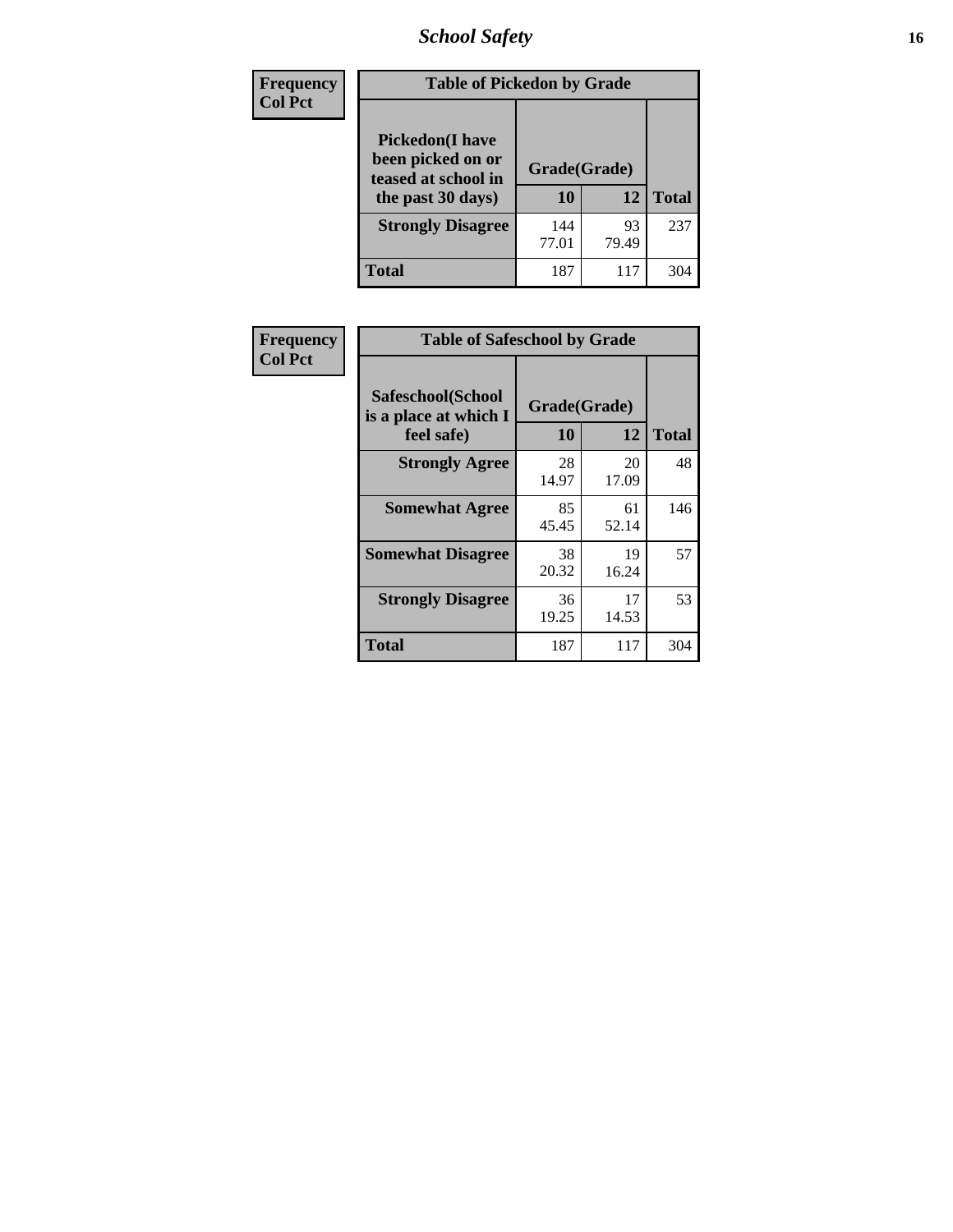*School Safety* **17**

| <b>Frequency</b> |              | <b>Table of Grade by Bullied</b> |                                                                               |              |                   |                               |                   |              |  |  |  |
|------------------|--------------|----------------------------------|-------------------------------------------------------------------------------|--------------|-------------------|-------------------------------|-------------------|--------------|--|--|--|
| <b>Row Pct</b>   |              |                                  | <b>Bullied</b> (I have been bullied by other<br>students in the past 30 days) |              |                   |                               |                   |              |  |  |  |
|                  | Grade(Grade) | $\mathbf 0$<br><b>Days</b>       | 1 or<br>days                                                                  | 3 to<br>days | 6 to<br>9<br>days | <b>10</b><br>to<br>19<br>days | All<br>30<br>days | <b>Total</b> |  |  |  |
|                  |              |                                  |                                                                               |              |                   |                               |                   |              |  |  |  |
|                  | 10           | 177<br>94.65                     | $\mathcal{R}$<br>1.60                                                         | 4<br>2.14    | 2<br>1.07         | 0.53                          | $\Omega$<br>0.00  | 187          |  |  |  |
|                  | 12           | 110<br>94.02                     | 0.85                                                                          | 3<br>2.56    | 0.85              | 0.85                          | 0.85              | 117          |  |  |  |
|                  | <b>Total</b> | 287                              | 4                                                                             | ┑            | 3                 | $\overline{2}$                |                   | 304          |  |  |  |

| Frequency      | <b>Table of Grade by Bulliedothers</b> |                                                         |                       |                              |                   |              |  |  |  |
|----------------|----------------------------------------|---------------------------------------------------------|-----------------------|------------------------------|-------------------|--------------|--|--|--|
| <b>Row Pct</b> |                                        | <b>Bulliedothers(I bullied</b><br>others in the past 30 |                       |                              |                   |              |  |  |  |
|                | Grade(Grade)                           | $\bf{0}$<br><b>Days</b>                                 | 1 or<br>days          | 3 <sub>to</sub><br>5<br>days | 6 to<br>9<br>days | <b>Total</b> |  |  |  |
|                | 10                                     | 179<br>95.72                                            | $\mathcal{R}$<br>1.60 | 3<br>1.60                    | 2<br>1.07         | 187          |  |  |  |
|                | 12                                     | 111<br>94.87                                            | 2<br>1.71             | 3<br>2.56                    | 0.85              | 117          |  |  |  |
|                | <b>Total</b>                           | 290                                                     | 5                     | 6                            | 3                 | 304          |  |  |  |

| <b>Frequency</b> |              | <b>Table of Grade by Weaponschool</b>                    |                   |                              |                   |                        |              |
|------------------|--------------|----------------------------------------------------------|-------------------|------------------------------|-------------------|------------------------|--------------|
| <b>Row Pct</b>   |              | Weaponschool(I brought a<br>weapon to school in the past |                   |                              |                   |                        |              |
|                  | Grade(Grade) | $\bf{0}$<br><b>Days</b>                                  | 1 or<br>2<br>days | 3 <sub>to</sub><br>5<br>days | 6 to<br>9<br>days | 10<br>to<br>19<br>days | <b>Total</b> |
|                  | 10           | 184<br>98.40                                             | 0.53              | $\overline{2}$<br>1.07       | 0<br>0.00         | 0<br>0.00              | 187          |
|                  | 12           | 111<br>94.87                                             | 2<br>1.71         | 2<br>1.71                    | 0.85              | 0.85                   | 117          |
|                  | <b>Total</b> | 295                                                      | 3                 | 4                            |                   |                        | 304          |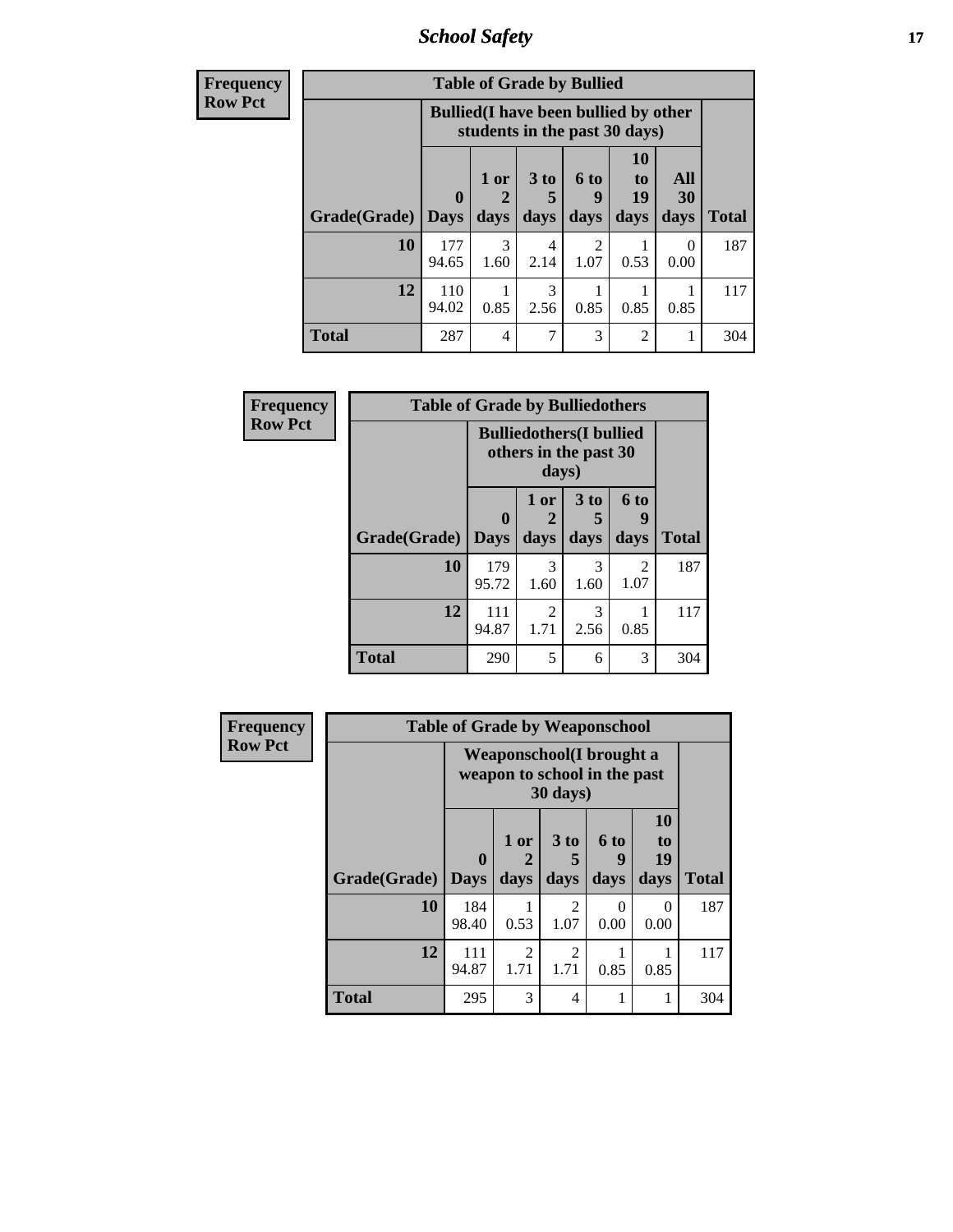*School Safety* **18**

| <b>Frequency</b> | <b>Table of Grade by Absentunsafe</b> |                             |                                                                                           |                   |              |  |  |  |
|------------------|---------------------------------------|-----------------------------|-------------------------------------------------------------------------------------------|-------------------|--------------|--|--|--|
| <b>Row Pct</b>   |                                       |                             | Absentunsafe(I)<br>have missed<br>school because I<br>felt unsafe in the<br>past 30 days) |                   |              |  |  |  |
|                  | Grade(Grade)                          | $\mathbf{0}$<br><b>Days</b> | 1 or<br>2<br>days                                                                         | 6 to<br>9<br>days | <b>Total</b> |  |  |  |
|                  | 10                                    | 182<br>97.33                | 4<br>2.14                                                                                 | 0.53              | 187          |  |  |  |
|                  | 12                                    | 115<br>98.29                | 0.85                                                                                      | 0.85              | 117          |  |  |  |
|                  | <b>Total</b>                          | 297                         | 5                                                                                         | 2                 | 304          |  |  |  |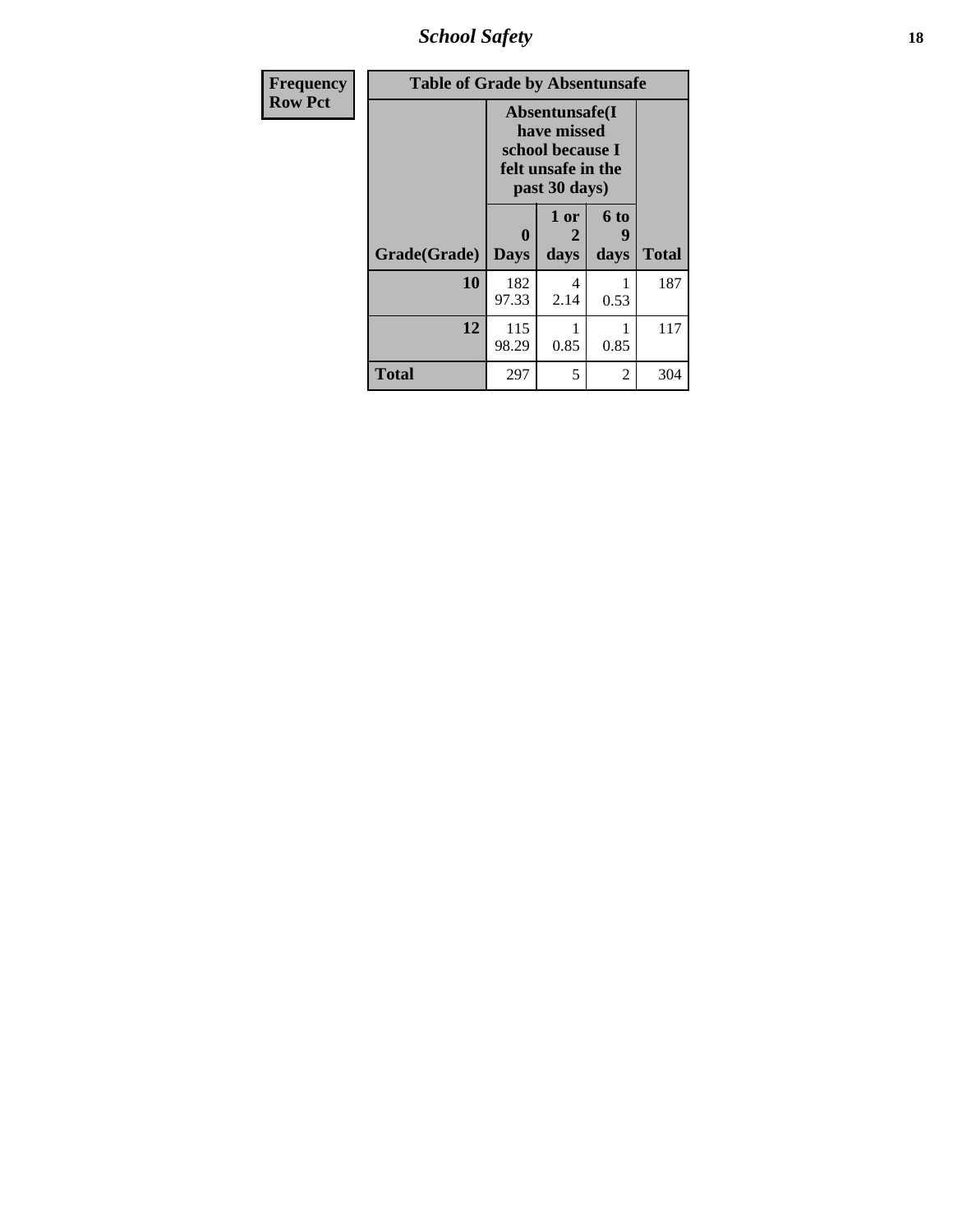## *Drug Use During Last 30 Days* **19**

#### **Frequency Row Pct**

| <b>Table of Grade by Alcohol</b> |                                 |                                    |                 |                 |                 |                   |              |              |  |  |  |
|----------------------------------|---------------------------------|------------------------------------|-----------------|-----------------|-----------------|-------------------|--------------|--------------|--|--|--|
|                                  |                                 | Alcohol(Alcohol use, past 30 days) |                 |                 |                 |                   |              |              |  |  |  |
| Grade(Grade)                     | <b>Did</b><br>not<br><b>use</b> | $1 - 2$<br>days                    | $3 - 5$<br>days | $6 - 9$<br>days | $10-19$<br>days | $20 - 29$<br>days | Every<br>day | <b>Total</b> |  |  |  |
| 10                               | 160<br>85.56                    | 11<br>5.88                         | 7<br>3.74       | 0.53            | 3<br>1.60       | 0.53              | 4<br>2.14    | 187          |  |  |  |
| 12                               | 91<br>77.78                     | 10<br>8.55                         | 11<br>9.40      | 0.85            | 2<br>1.71       | 0<br>0.00         | 2<br>1.71    | 117          |  |  |  |
| <b>Total</b>                     | 251                             | 21                                 | 18              | $\overline{2}$  | 5               |                   | 6            | 304          |  |  |  |

| <b>Frequency</b> | <b>Table of Grade by Cigarettes</b> |                                 |                                                   |                 |                  |                 |                     |              |  |
|------------------|-------------------------------------|---------------------------------|---------------------------------------------------|-----------------|------------------|-----------------|---------------------|--------------|--|
| <b>Row Pct</b>   |                                     |                                 | Cigarettes (Smoking tobacco use,<br>past 30 days) |                 |                  |                 |                     |              |  |
|                  | Grade(Grade)                        | <b>Did</b><br>not<br><b>use</b> | $1-2$<br>days                                     | $3 - 5$<br>days | $6-9$<br>days    | $10-19$<br>days | <b>Every</b><br>day | <b>Total</b> |  |
|                  | 10                                  | 178<br>95.19                    | 6<br>3.21                                         | 1<br>0.53       | 0.53             | 0<br>0.00       | 0.53                | 187          |  |
|                  | 12                                  | 109<br>93.16                    | 0.85                                              | 4<br>3.42       | $\Omega$<br>0.00 | 3<br>2.56       | $\Omega$<br>0.00    | 117          |  |
|                  | <b>Total</b>                        | 287                             | 7                                                 | 5               | 1                | 3               | -                   | 304          |  |

| Frequency      |              | <b>Table of Grade by Smokeless</b>                      |                 |                |                       |              |  |  |  |
|----------------|--------------|---------------------------------------------------------|-----------------|----------------|-----------------------|--------------|--|--|--|
| <b>Row Pct</b> |              | <b>Smokeless</b> (Chewing<br>tobacco use, past 30 days) |                 |                |                       |              |  |  |  |
|                | Grade(Grade) | <b>Did</b><br>not<br><b>use</b>                         | $3 - 5$<br>days | $6-9$<br>days  | $10-19$<br>days       | <b>Total</b> |  |  |  |
|                | 10           | 186<br>99.47                                            | 0.53            | 0<br>0.00      | $\mathcal{O}$<br>0.00 | 187          |  |  |  |
|                | 12           | 113<br>96.58                                            | 0.85            | 2<br>1.71      | 0.85                  | 117          |  |  |  |
|                | <b>Total</b> | 299                                                     | $\overline{2}$  | $\overline{2}$ | 1                     | 304          |  |  |  |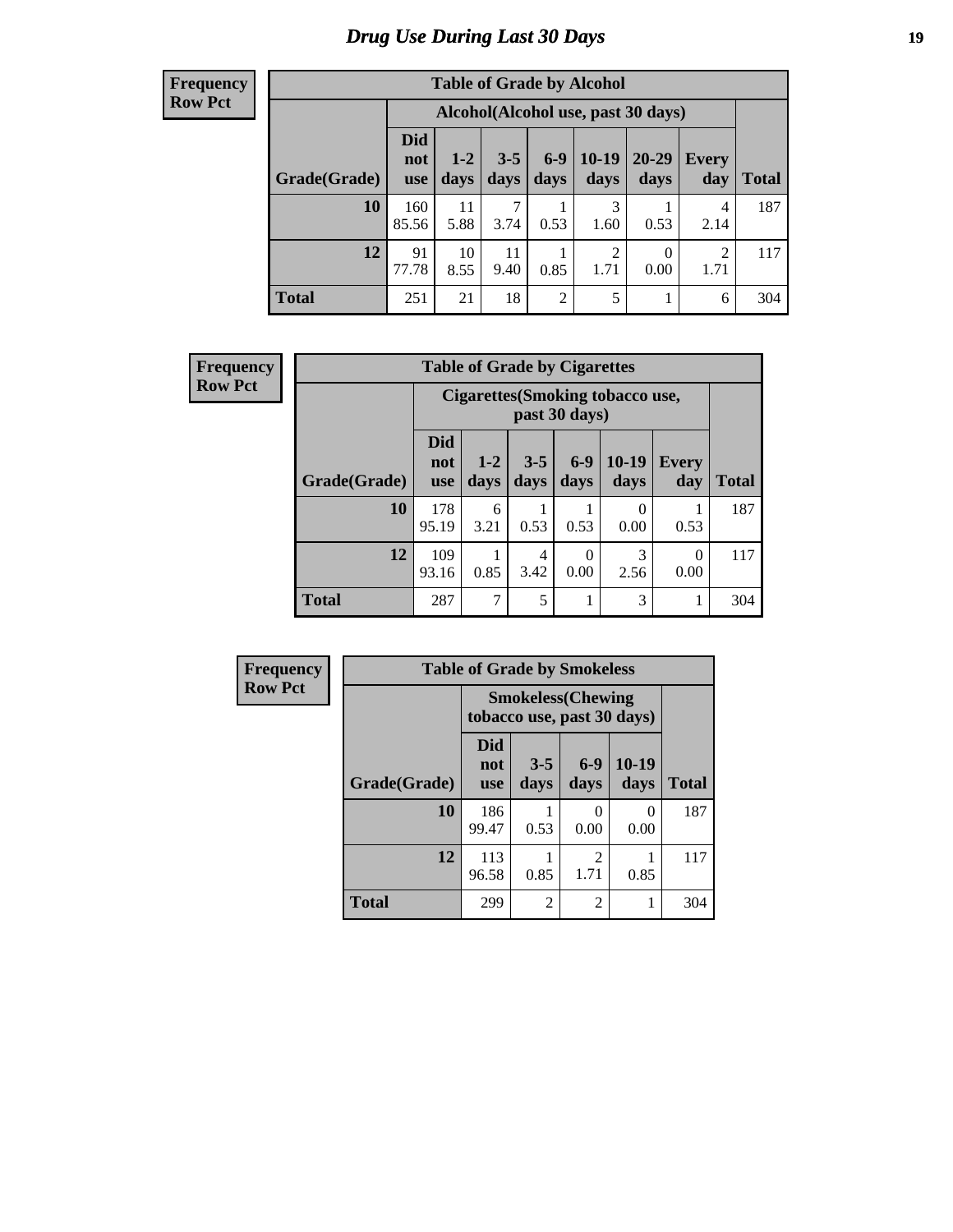#### **Frequency Row Pct**

| <b>Table of Grade by Marijuana</b> |                          |                                         |                 |                  |                   |                        |              |       |  |  |  |
|------------------------------------|--------------------------|-----------------------------------------|-----------------|------------------|-------------------|------------------------|--------------|-------|--|--|--|
|                                    |                          | Marijuana (Marijuana use, past 30 days) |                 |                  |                   |                        |              |       |  |  |  |
| Grade(Grade)                       | Did<br>not<br><b>use</b> | $1 - 2$<br>days                         | $3 - 5$<br>days | $6-9$<br>days    | $10 - 19$<br>days | $20 - 29$<br>days      | Every<br>day | Total |  |  |  |
| 10                                 | 165<br>88.24             | 6<br>3.21                               | 9<br>4.81       | 3<br>1.60        | 0<br>0.00         | $\overline{2}$<br>1.07 | 2<br>1.07    | 187   |  |  |  |
| 12                                 | 100<br>85.47             | 6<br>5.13                               | 5<br>4.27       | $\theta$<br>0.00 | 4<br>3.42         | 0<br>0.00              | 2<br>1.71    | 117   |  |  |  |
| <b>Total</b>                       | 265                      | 12                                      | 14              | 3                | $\overline{4}$    | $\overline{2}$         | 4            | 304   |  |  |  |

| <b>Frequency</b> |              | <b>Table of Grade by Cocaine</b> |                              |                  |               |                  |              |  |  |  |  |
|------------------|--------------|----------------------------------|------------------------------|------------------|---------------|------------------|--------------|--|--|--|--|
| <b>Row Pct</b>   |              |                                  | <b>Cocaine</b> (Cocaine use, |                  |               |                  |              |  |  |  |  |
|                  | Grade(Grade) | Did<br>not<br><b>use</b>         | $1 - 2$<br>days              | $3 - 5$<br>days  | $6-9$<br>days | 10-19<br>days    | <b>Total</b> |  |  |  |  |
|                  | 10           | 186<br>99.47                     | $\Omega$<br>0.00             | $\Omega$<br>0.00 | 0.53          | $\Omega$<br>0.00 | 187          |  |  |  |  |
|                  | 12           | 114<br>97.44                     | 0.85                         | 0.85             | 0<br>0.00     | 0.85             | 117          |  |  |  |  |
|                  | <b>Total</b> | 300                              | 1                            |                  |               |                  | 304          |  |  |  |  |

| Frequency      |              | <b>Table of Grade by Inhalants</b> |                                                  |                        |              |
|----------------|--------------|------------------------------------|--------------------------------------------------|------------------------|--------------|
| <b>Row Pct</b> |              |                                    | <b>Inhalants</b> (Inhalant<br>use, past 30 days) |                        |              |
|                | Grade(Grade) | Did<br>not<br><b>use</b>           | $1 - 2$<br>days                                  | $3 - 5$<br>days        | <b>Total</b> |
|                | 10           | 186<br>99.47                       | 0.53                                             | 0<br>0.00              | 187          |
|                | 12           | 115<br>98.29                       | 0<br>0.00                                        | $\mathfrak{D}$<br>1.71 | 117          |
|                | <b>Total</b> | 301                                |                                                  | 2                      | 304          |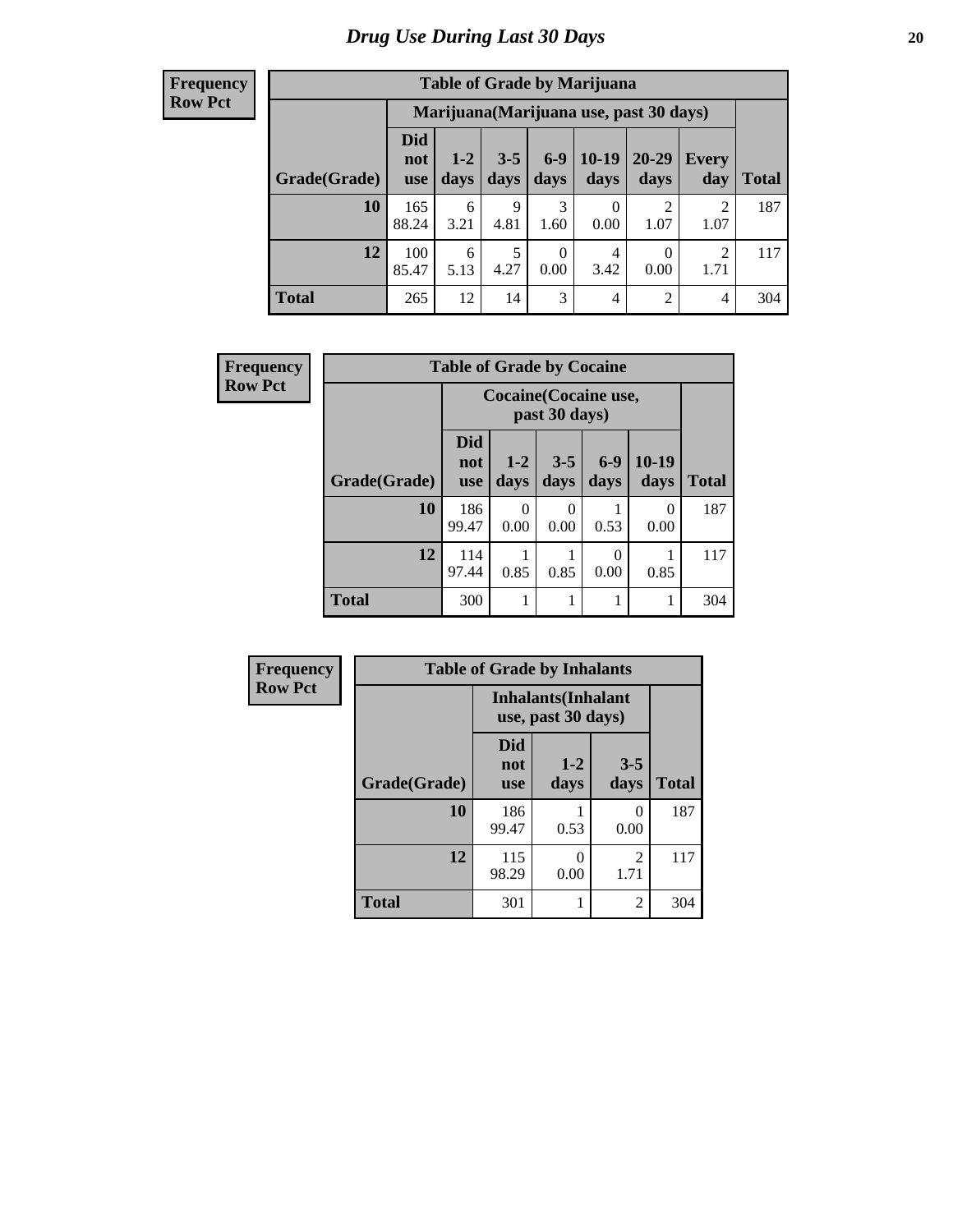# *Drug Use During Last 30 Days* **21**

| Frequency      | <b>Table of Grade by Steroids</b> |                                         |                  |                 |                        |              |
|----------------|-----------------------------------|-----------------------------------------|------------------|-----------------|------------------------|--------------|
| <b>Row Pct</b> |                                   | Steroids (Steroid use,<br>past 30 days) |                  |                 |                        |              |
|                | Grade(Grade)                      | Did<br>not<br><b>use</b>                | $1 - 2$<br>days  | $3 - 5$<br>days | $6-9$<br>days          | <b>Total</b> |
|                | 10                                | 186<br>99.47                            | $\Omega$<br>0.00 | 0.53            | 0<br>0.00              | 187          |
|                | 12                                | 113<br>96.58                            | 2<br>1.71        | 0<br>0.00       | $\overline{2}$<br>1.71 | 117          |
|                | <b>Total</b>                      | 299                                     | 2                | 1               | 2                      | 304          |

| Frequency      | <b>Table of Grade by Ecstasy</b> |                                 |                                               |                 |              |  |
|----------------|----------------------------------|---------------------------------|-----------------------------------------------|-----------------|--------------|--|
| <b>Row Pct</b> |                                  |                                 | <b>Ecstasy</b> (Ecstasy<br>use, past 30 days) |                 |              |  |
|                | Grade(Grade)                     | <b>Did</b><br>not<br><b>use</b> | $1 - 2$<br>days                               | $3 - 5$<br>days | <b>Total</b> |  |
|                | 10                               | 186<br>99.47                    | 0<br>0.00                                     | 0.53            | 187          |  |
|                | 12                               | 115<br>98.29                    | 0.85                                          | 0.85            | 117          |  |
|                | <b>Total</b>                     | 301                             |                                               | 2               | 304          |  |

| <b>Frequency</b> | <b>Table of Grade by Meth</b> |                           |                 |                 |                          |              |  |
|------------------|-------------------------------|---------------------------|-----------------|-----------------|--------------------------|--------------|--|
| <b>Row Pct</b>   |                               | Meth(Methamphetamine use, |                 |                 |                          |              |  |
|                  | Grade(Grade)                  | Did<br>not<br><b>use</b>  | $1 - 2$<br>days | $3 - 5$<br>days | $10-19$<br>days          | <b>Total</b> |  |
|                  | 10                            | 186<br>99.47              | 0<br>0.00       | 0.53            | $\left( \right)$<br>0.00 | 187          |  |
|                  | 12                            | 114<br>97.44              | 0.85            | 0.85            | 0.85                     | 117          |  |
|                  | <b>Total</b>                  | 300                       |                 | $\overline{c}$  |                          | 304          |  |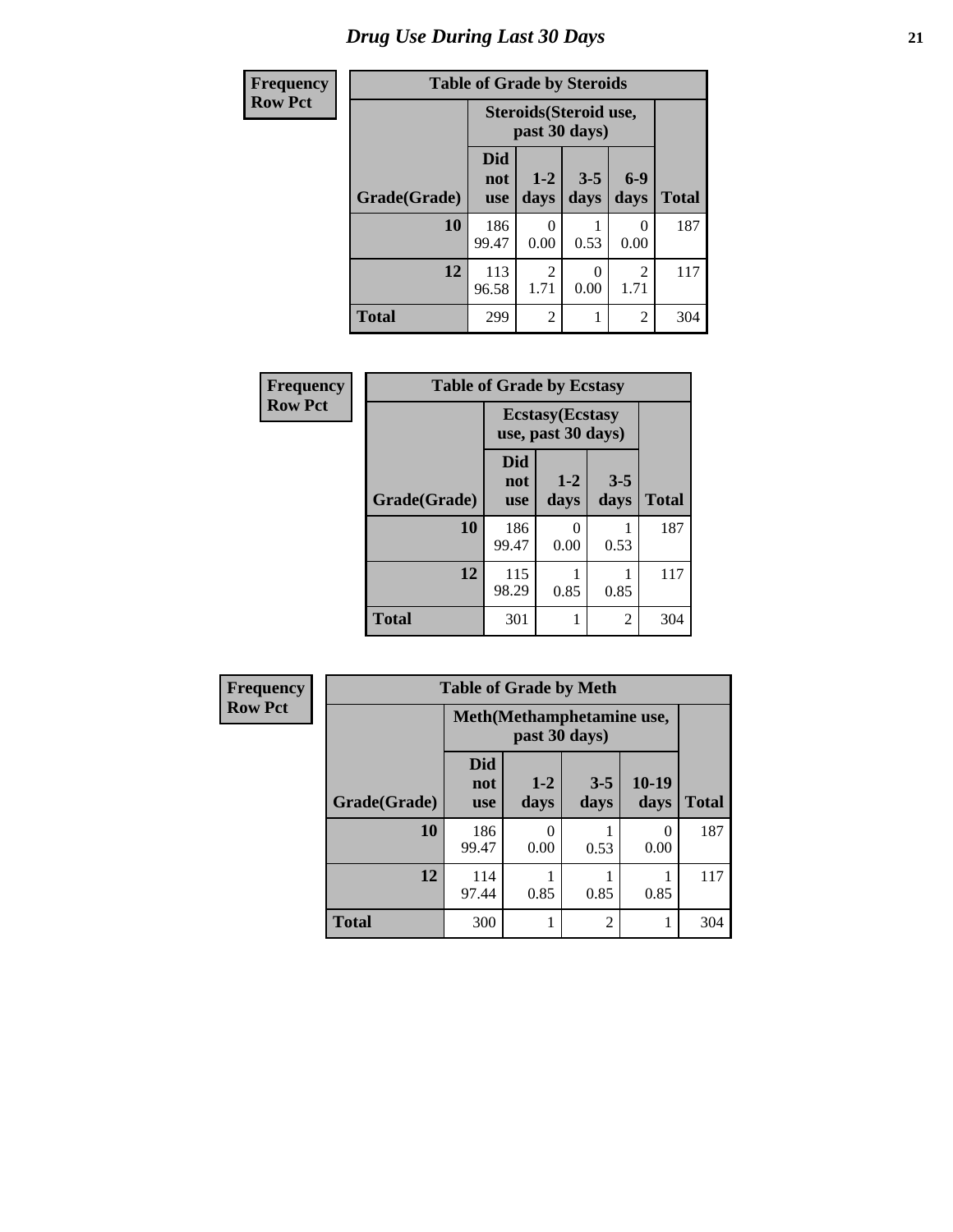# *Drug Use During Last 30 Days* **22**

| <b>Frequency</b> | <b>Table of Grade by Hallucinogens</b> |                                                   |            |                |              |  |
|------------------|----------------------------------------|---------------------------------------------------|------------|----------------|--------------|--|
| <b>Row Pct</b>   |                                        | Hallucinogens (Hallucinogen<br>use, past 30 days) |            |                |              |  |
|                  | Grade(Grade)                           | Did not<br><b>use</b>                             | $1-2$ days | $3-5$ days     | <b>Total</b> |  |
|                  | 10                                     | 186<br>99.47                                      | 0.00       | 0.53           | 187          |  |
|                  | 12                                     | 115<br>98.29                                      | 0.85       | 0.85           | 117          |  |
|                  | <b>Total</b>                           | 301                                               |            | $\mathfrak{D}$ | 304          |  |

| <b>Frequency</b> | <b>Table of Grade by Prescription</b> |                                                                                   |                        |                 |                 |              |
|------------------|---------------------------------------|-----------------------------------------------------------------------------------|------------------------|-----------------|-----------------|--------------|
| <b>Row Pct</b>   |                                       | <b>Prescription</b> (Prescription<br>drugs not prescribed to me,<br>past 30 days) |                        |                 |                 |              |
|                  | Grade(Grade)                          | <b>Did</b><br>not<br><b>use</b>                                                   | $1 - 2$<br>days        | $3 - 5$<br>days | $6 - 9$<br>days | <b>Total</b> |
|                  | 10                                    | 184<br>98.40                                                                      | $\mathfrak{D}$<br>1.07 | 0.53            | 0<br>0.00       | 187          |
|                  | 12                                    | 116<br>99.15                                                                      | 0<br>0.00              | 0.00            | 0.85            | 117          |
|                  | <b>Total</b>                          | 300                                                                               | $\overline{2}$         |                 |                 | 304          |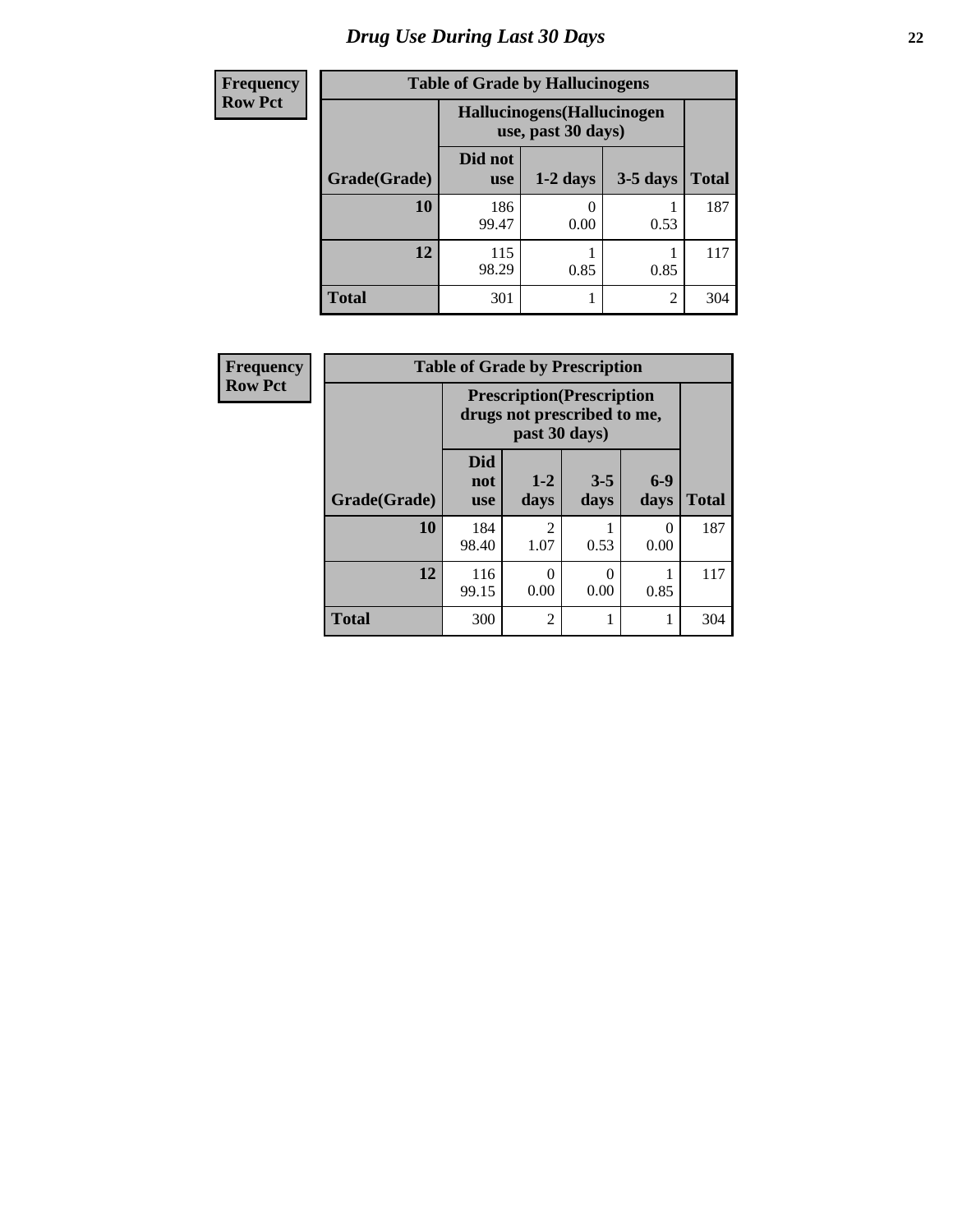| Frequency      | <b>Table of Alcoholease by Grade</b>              |                    |             |              |  |
|----------------|---------------------------------------------------|--------------------|-------------|--------------|--|
| <b>Col Pct</b> | <b>Alcoholease</b> (It is<br>easy to get alcohol) | Grade(Grade)<br>10 | 12          | <b>Total</b> |  |
|                | <b>Strongly Agree</b>                             | 50<br>26.74        | 33<br>28.21 | 83           |  |
|                | <b>Somewhat Agree</b>                             | 40<br>21.39        | 38<br>32.48 | 78           |  |
|                | <b>Somewhat Disagree</b>                          | 25<br>13.37        | 15<br>12.82 | 40           |  |
|                | <b>Strongly Disagree</b>                          | 72<br>38.50        | 31<br>26.50 | 103          |  |
|                | <b>Total</b>                                      | 187                | 117         | 304          |  |

| Frequency<br>Col Pct |  |
|----------------------|--|
|                      |  |

| <b>Table of Cigarettesease by Grade</b>                 |                    |             |              |  |  |
|---------------------------------------------------------|--------------------|-------------|--------------|--|--|
| Cigarettesease(It is<br>easy to get smoking<br>tobacco) | Grade(Grade)<br>10 | 12          | <b>Total</b> |  |  |
| <b>Strongly Agree</b>                                   | 46<br>24.60        | 40<br>34.19 | 86           |  |  |
| <b>Somewhat Agree</b>                                   | 43<br>22.99        | 30<br>25.64 | 73           |  |  |
| <b>Somewhat Disagree</b>                                | 24<br>12.83        | 13<br>11.11 | 37           |  |  |
| <b>Strongly Disagree</b>                                | 74<br>39.57        | 34<br>29.06 | 108          |  |  |
| <b>Total</b>                                            | 187                | 117         | 304          |  |  |

| Frequency      | <b>Table of Smokelessease by Grade</b>                         |             |                    |              |  |
|----------------|----------------------------------------------------------------|-------------|--------------------|--------------|--|
| <b>Col Pct</b> | <b>Smokelessease</b> (It is<br>easy to get chewing<br>tobacco) | 10          | Grade(Grade)<br>12 | <b>Total</b> |  |
|                | <b>Strongly Agree</b>                                          | 23<br>12.30 | 25<br>21.37        | 48           |  |
|                | <b>Somewhat Agree</b>                                          | 35<br>18.72 | 19<br>16.24        | 54           |  |
|                | <b>Somewhat Disagree</b>                                       | 31<br>16.58 | 21<br>17.95        | 52           |  |
|                | <b>Strongly Disagree</b>                                       | 98<br>52.41 | 52<br>44.44        | 150          |  |
|                | <b>Total</b>                                                   | 187         | 117                | 304          |  |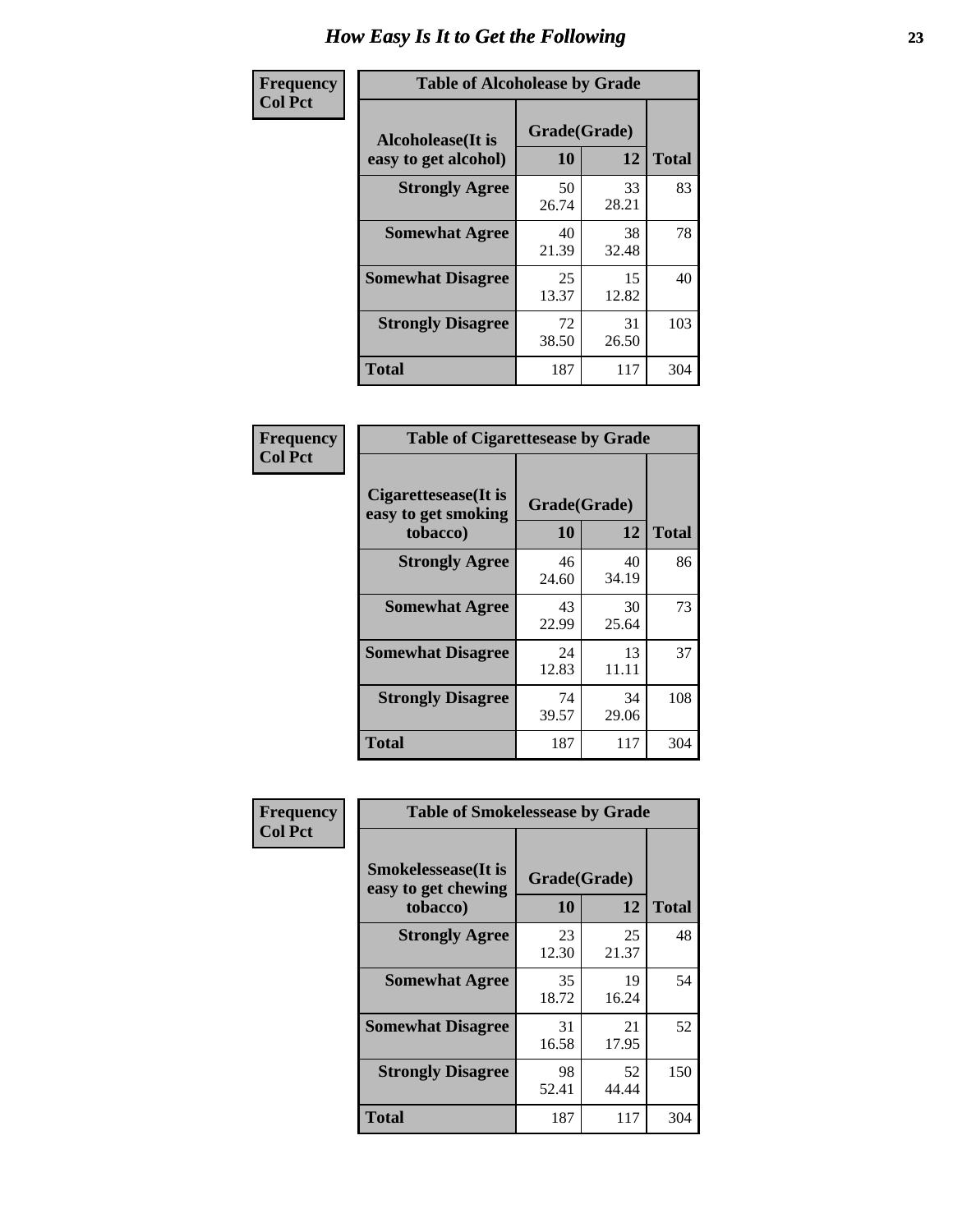| Frequency      | <b>Table of Marijuanaease by Grade</b>           |                    |             |              |  |
|----------------|--------------------------------------------------|--------------------|-------------|--------------|--|
| <b>Col Pct</b> | Marijuanaease(It is<br>easy to get<br>marijuana) | Grade(Grade)<br>10 | 12          | <b>Total</b> |  |
|                | <b>Strongly Agree</b>                            | 70<br>37.43        | 54<br>46.15 | 124          |  |
|                | <b>Somewhat Agree</b>                            | 47<br>25.13        | 28<br>23.93 | 75           |  |
|                | <b>Somewhat Disagree</b>                         | 11<br>5.88         | 6<br>5.13   | 17           |  |
|                | <b>Strongly Disagree</b>                         | 59<br>31.55        | 29<br>24.79 | 88           |  |
|                | <b>Total</b>                                     | 187                | 117         | 304          |  |

| <b>Table of Cocaineease by Grade</b>      |                    |              |     |  |  |
|-------------------------------------------|--------------------|--------------|-----|--|--|
| Cocaineease(It is<br>easy to get cocaine) | Grade(Grade)<br>10 | <b>Total</b> |     |  |  |
| <b>Strongly Agree</b>                     | 26<br>13.90        | 20<br>17.09  | 46  |  |  |
| <b>Somewhat Agree</b>                     | 31<br>16.58        | 21<br>17.95  | 52  |  |  |
| <b>Somewhat Disagree</b>                  | 28<br>14.97        | 18<br>15.38  | 46  |  |  |
| <b>Strongly Disagree</b>                  | 102<br>54.55       | 58<br>49.57  | 160 |  |  |
| <b>Total</b>                              | 187                | 117          | 304 |  |  |

| Frequency      | <b>Table of Inhalantsease by Grade</b>                   |                    |             |              |  |
|----------------|----------------------------------------------------------|--------------------|-------------|--------------|--|
| <b>Col Pct</b> | <b>Inhalantsease</b> (It is<br>easy to get<br>inhalants) | Grade(Grade)<br>10 | 12          | <b>Total</b> |  |
|                | <b>Strongly Agree</b>                                    | 35<br>18.72        | 28<br>23.93 | 63           |  |
|                | <b>Somewhat Agree</b>                                    | 30<br>16.04        | 16<br>13.68 | 46           |  |
|                | <b>Somewhat Disagree</b>                                 | 23<br>12.30        | 20<br>17.09 | 43           |  |
|                | <b>Strongly Disagree</b>                                 | 99<br>52.94        | 53<br>45.30 | 152          |  |
|                | <b>Total</b>                                             | 187                | 117         | 304          |  |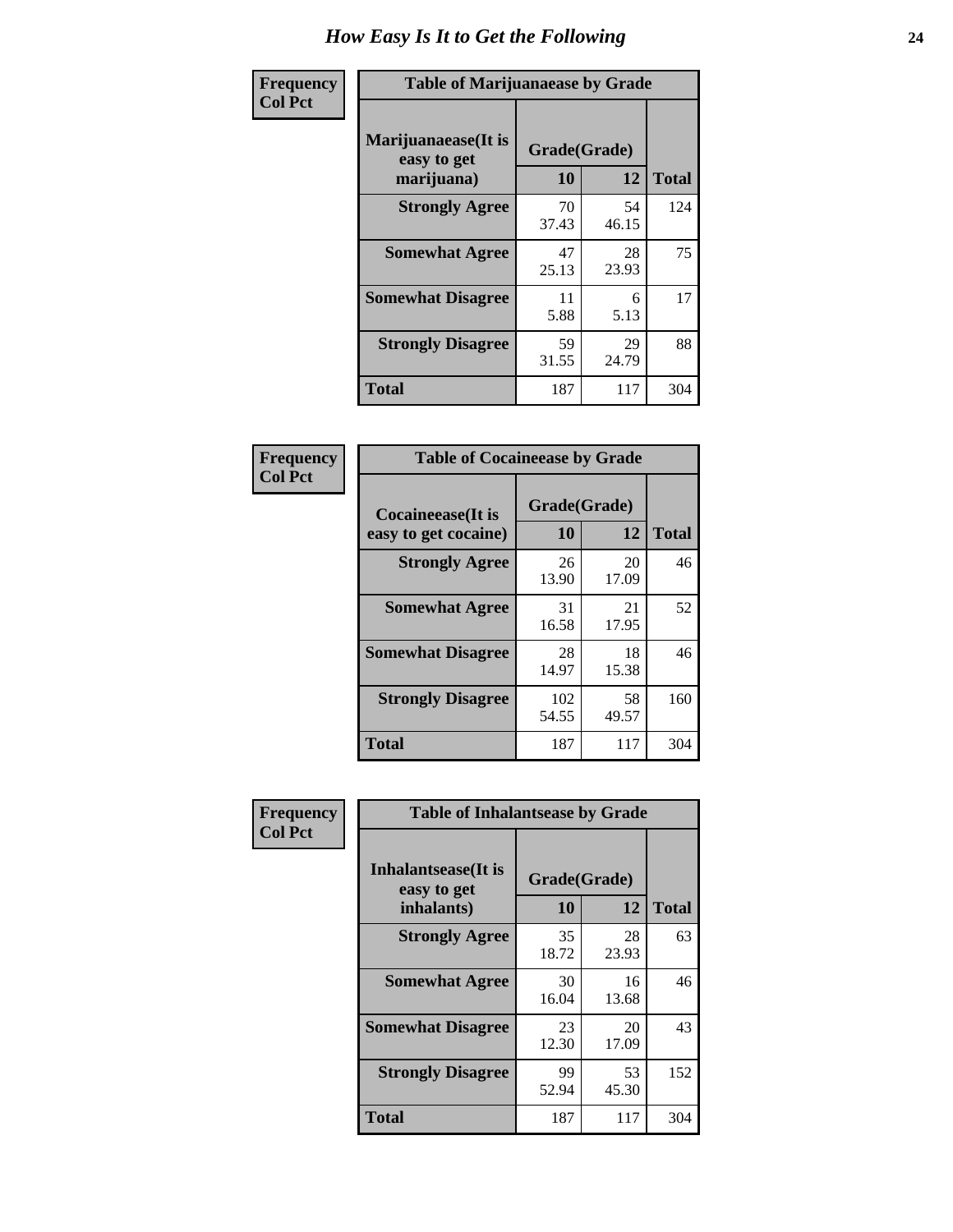| Frequency      | <b>Table of Steroidsease by Grade</b>               |                    |              |     |  |  |  |  |  |  |
|----------------|-----------------------------------------------------|--------------------|--------------|-----|--|--|--|--|--|--|
| <b>Col Pct</b> | <b>Steroidsease</b> (It is<br>easy to get steroids) | Grade(Grade)<br>10 | <b>Total</b> |     |  |  |  |  |  |  |
|                | <b>Strongly Agree</b>                               | 23<br>12.30        | 19<br>16.24  | 42  |  |  |  |  |  |  |
|                | <b>Somewhat Agree</b>                               | 26<br>13.90        | 17<br>14.53  | 43  |  |  |  |  |  |  |
|                | <b>Somewhat Disagree</b>                            | 32<br>17.11        | 21<br>17.95  | 53  |  |  |  |  |  |  |
|                | <b>Strongly Disagree</b>                            | 106<br>56.68       | 60<br>51.28  | 166 |  |  |  |  |  |  |
|                | Total                                               | 187                | 117          | 304 |  |  |  |  |  |  |

| Frequency      | <b>Table of Ecstasyease by Grade</b>              |                    |              |     |  |  |  |  |  |  |
|----------------|---------------------------------------------------|--------------------|--------------|-----|--|--|--|--|--|--|
| <b>Col Pct</b> | <b>Ecstasyease</b> (It is<br>easy to get ecstasy) | Grade(Grade)<br>10 | <b>Total</b> |     |  |  |  |  |  |  |
|                | <b>Strongly Agree</b>                             | 26<br>13.90        | 21<br>17.95  | 47  |  |  |  |  |  |  |
|                | <b>Somewhat Agree</b>                             | 31<br>16.58        | 13<br>11.11  | 44  |  |  |  |  |  |  |
|                | <b>Somewhat Disagree</b>                          | 23<br>12.30        | 22<br>18.80  | 45  |  |  |  |  |  |  |
|                | <b>Strongly Disagree</b>                          | 107<br>57.22       | 61<br>52.14  | 168 |  |  |  |  |  |  |
|                | <b>Total</b>                                      | 187                | 117          | 304 |  |  |  |  |  |  |

| <b>Frequency</b> | <b>Table of Methease by Grade</b>                          |                    |             |              |
|------------------|------------------------------------------------------------|--------------------|-------------|--------------|
| <b>Col Pct</b>   | <b>Methease</b> (It is easy<br>to get<br>methamphetamines) | Grade(Grade)<br>10 | 12          | <b>Total</b> |
|                  | <b>Strongly Agree</b>                                      | 23<br>12.30        | 14<br>11.97 | 37           |
|                  | <b>Somewhat Agree</b>                                      | 25<br>13.37        | 16<br>13.68 | 41           |
|                  | <b>Somewhat Disagree</b>                                   | 23<br>12.30        | 22<br>18.80 | 45           |
|                  | <b>Strongly Disagree</b>                                   | 116<br>62.03       | 65<br>55.56 | 181          |
|                  | <b>Total</b>                                               | 187                | 117         | 304          |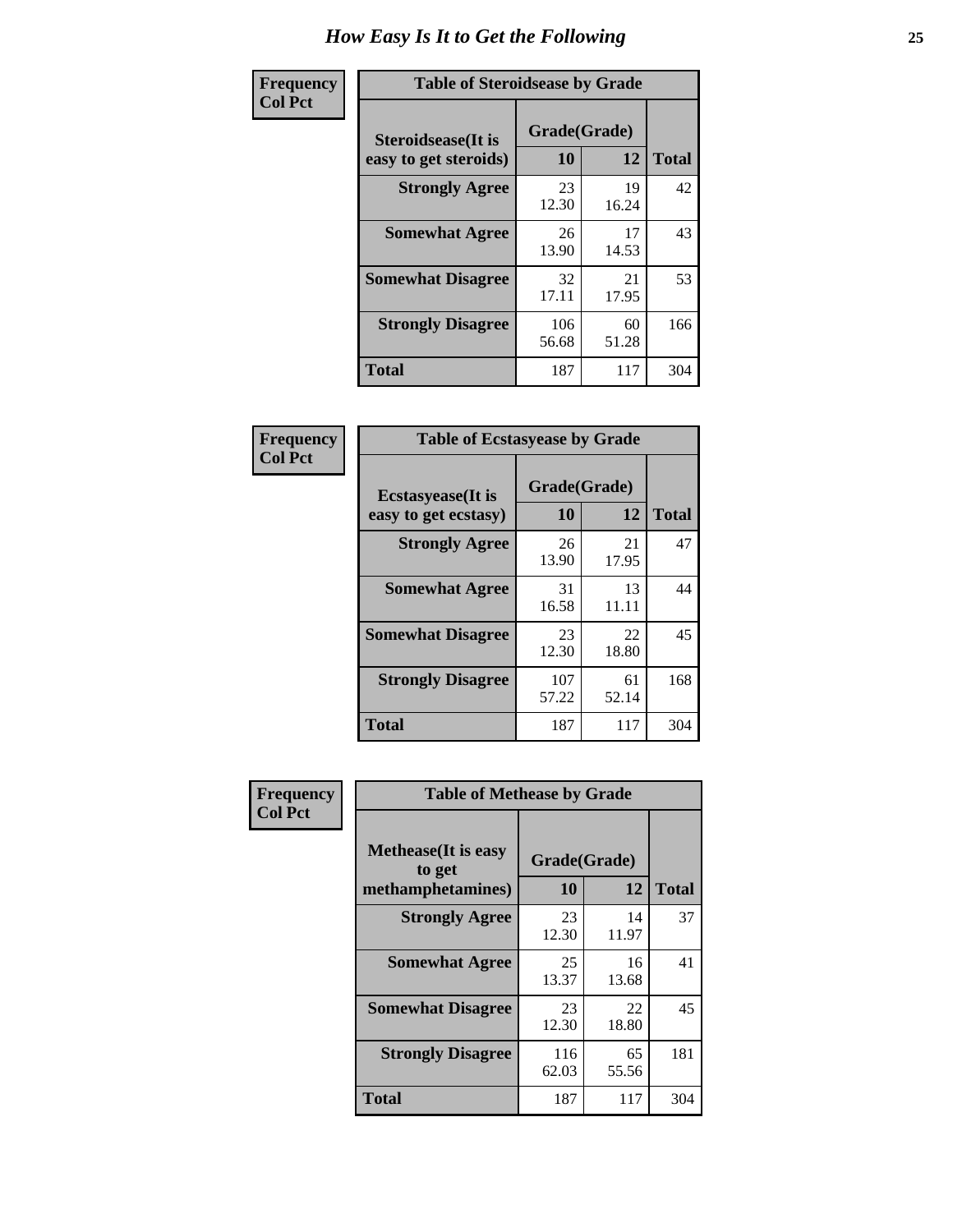| <b>Frequency</b> | <b>Table of Hallucinogensease by Grade</b>               |                    |             |              |  |  |  |  |  |  |  |
|------------------|----------------------------------------------------------|--------------------|-------------|--------------|--|--|--|--|--|--|--|
| <b>Col Pct</b>   | Hallucinogensease(It<br>is easy to get<br>hallucinogens) | Grade(Grade)<br>10 | 12          | <b>Total</b> |  |  |  |  |  |  |  |
|                  | <b>Strongly Agree</b>                                    | 22<br>11.76        | 14<br>11.97 | 36           |  |  |  |  |  |  |  |
|                  | <b>Somewhat Agree</b>                                    | 22<br>11.76        | 17<br>14.53 | 39           |  |  |  |  |  |  |  |
|                  | <b>Somewhat Disagree</b>                                 | 26<br>13.90        | 21<br>17.95 | 47           |  |  |  |  |  |  |  |
|                  | <b>Strongly Disagree</b>                                 | 117<br>62.57       | 65<br>55.56 | 182          |  |  |  |  |  |  |  |
|                  | <b>Total</b>                                             | 187                | 117         | 304          |  |  |  |  |  |  |  |

| Frequency<br>Col Pct |
|----------------------|
|                      |

| <b>Table of Prescriptionease by Grade</b>                                                |             |              |              |  |  |  |  |  |
|------------------------------------------------------------------------------------------|-------------|--------------|--------------|--|--|--|--|--|
| <b>Prescriptionease</b> (It<br>is easy to get<br>prescription drugs<br>not prescribed to |             | Grade(Grade) |              |  |  |  |  |  |
| me)                                                                                      | 10          | 12           | <b>Total</b> |  |  |  |  |  |
| <b>Strongly Agree</b>                                                                    | 36<br>19.25 | 30<br>25.64  | 66           |  |  |  |  |  |
| <b>Somewhat Agree</b>                                                                    | 37<br>19.79 | 18<br>15.38  | 55           |  |  |  |  |  |
| <b>Somewhat Disagree</b>                                                                 | 20<br>10.70 | 13<br>11.11  | 33           |  |  |  |  |  |
| <b>Strongly Disagree</b>                                                                 | 94<br>50.27 | 56<br>47.86  | 150          |  |  |  |  |  |
| Total                                                                                    | 187         | 117          | 304          |  |  |  |  |  |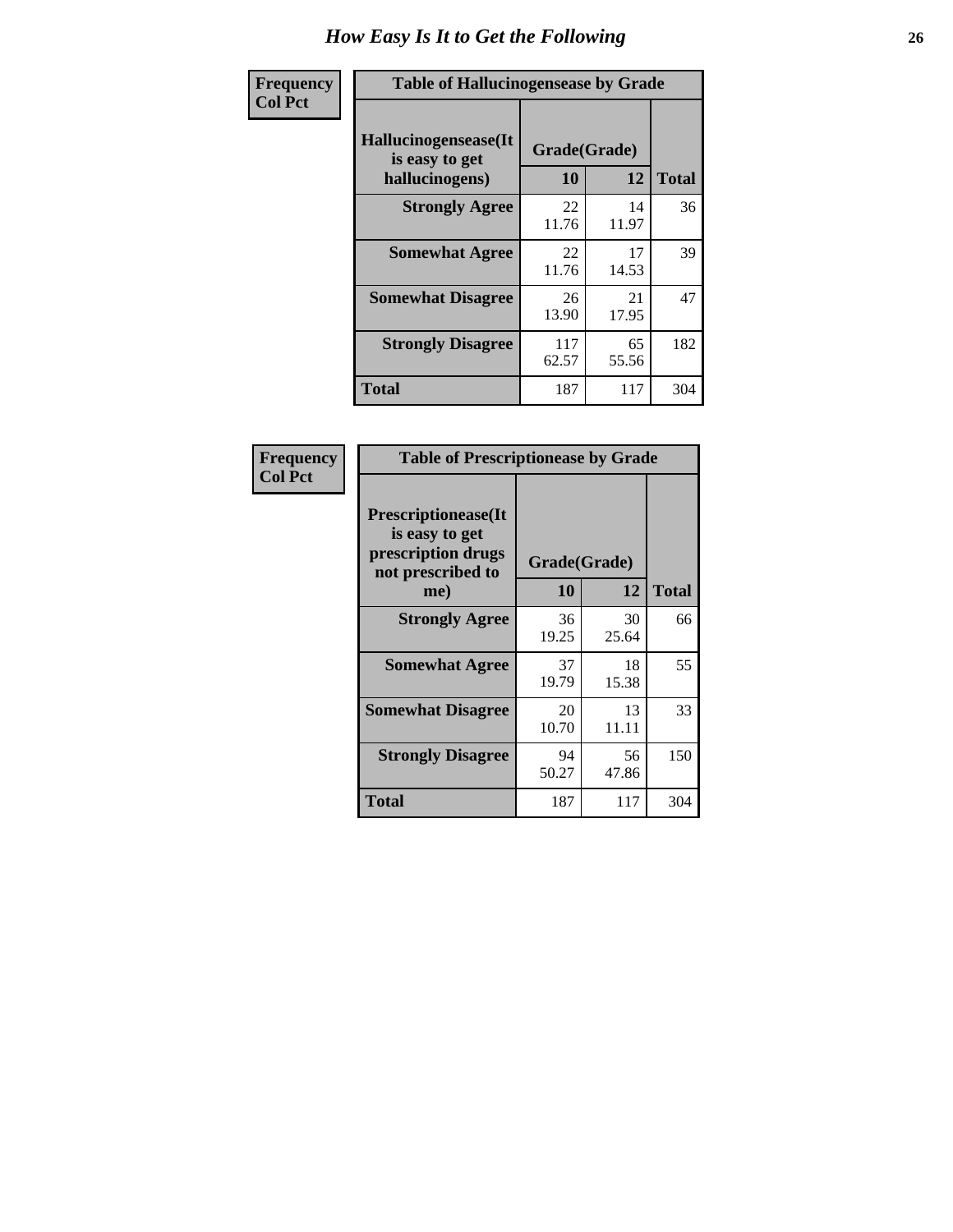*Age at Onset of Use* **27** *Results for "Age at Onset of Use" questions exclude students who said they did not use that substance*

| <b>Frequency</b> | <b>Table of Grade by Alcoholinit</b> |                        |                                                 |      |                  |                           |            |           |            |            |            |                       |              |
|------------------|--------------------------------------|------------------------|-------------------------------------------------|------|------------------|---------------------------|------------|-----------|------------|------------|------------|-----------------------|--------------|
| <b>Row Pct</b>   |                                      |                        | Alcoholinit(I started using alcohol when I was) |      |                  |                           |            |           |            |            |            |                       |              |
|                  | Grade(Grade)                         | <b>8 or</b><br>younger | 9                                               | 10   | 11               | 12                        | 13         | 14        | 15         | 16         | 17         | <b>18 or</b><br>older | <b>Total</b> |
|                  | 10                                   | 9<br>20.45             | 2<br>4.55                                       | 4.55 | 6.82             | 6<br>13.64                | 6<br>13.64 | 3<br>6.82 | 9<br>20.45 | 6.82       | 0<br>0.00  | 2.27                  | 44           |
|                  | 12                                   | 3<br>8.11              | 2.70                                            | 2.70 | $\Omega$<br>0.00 | 2<br>5.41                 | 4<br>10.81 | 2<br>5.41 | 9<br>24.32 | 6<br>16.22 | 7<br>18.92 | $\mathcal{D}$<br>5.41 | 37           |
|                  | <b>Total</b>                         | 12                     | 3                                               | 3    | 3                | 8                         | 10         | 5         | 18         | 9          | 7          | 3                     | 81           |
|                  |                                      |                        |                                                 |      |                  | Frequency Missing $= 223$ |            |           |            |            |            |                       |              |

| <b>Frequency</b> |
|------------------|
| <b>Row Pct</b>   |

|              | <b>Table of Grade by Cigarettesinit</b> |                                                                                                          |                  |            |                           |                  |            |                  |                  |                  |       |    |  |
|--------------|-----------------------------------------|----------------------------------------------------------------------------------------------------------|------------------|------------|---------------------------|------------------|------------|------------------|------------------|------------------|-------|----|--|
|              |                                         | Cigarettesinit(I started smoking tobacco when I was)                                                     |                  |            |                           |                  |            |                  |                  |                  |       |    |  |
| Grade(Grade) | 8 or<br>younger                         | <b>18 or</b><br><b>15</b><br>9<br>13<br><b>16</b><br>older<br>11<br>12<br>14<br>10<br><b>Total</b><br>17 |                  |            |                           |                  |            |                  |                  |                  |       |    |  |
| 10           | ◠<br>16.67                              | 8.33                                                                                                     | 8.33             | 2<br>16.67 | $\theta$<br>0.00          | 16.67            | 3<br>25.00 | $\theta$<br>0.00 | $\theta$<br>0.00 | $\theta$<br>0.00 | 8.33  | 12 |  |
| 12           | $\overline{2}$<br>20.00                 | 0<br>0.00                                                                                                | $\Omega$<br>0.00 | 10.00      | 10.00                     | $\Omega$<br>0.00 | 2<br>20.00 | 10.00            | 10.00            | 10.00            | 10.00 | 10 |  |
| <b>Total</b> | 4                                       |                                                                                                          |                  | 3          |                           | 2                | 5          |                  |                  |                  | 2     | 22 |  |
|              |                                         |                                                                                                          |                  |            | Frequency Missing $= 282$ |                  |            |                  |                  |                  |       |    |  |

| Frequency      |              | <b>Table of Grade by Smokelessinit</b> |                                                           |           |                |  |  |  |  |  |
|----------------|--------------|----------------------------------------|-----------------------------------------------------------|-----------|----------------|--|--|--|--|--|
| <b>Row Pct</b> |              |                                        | Smokelessinit(I<br>started chewing<br>tobacco when I was) |           |                |  |  |  |  |  |
|                | Grade(Grade) | 8 or<br>vounger                        | 9                                                         | 13        | <b>Total</b>   |  |  |  |  |  |
|                | 10           | 0.00                                   | 0<br>0.00                                                 | 100.00    |                |  |  |  |  |  |
|                | 12           | 50.00                                  | 50.00                                                     | 0<br>0.00 | $\overline{2}$ |  |  |  |  |  |
|                | <b>Total</b> | 1                                      |                                                           |           | 3              |  |  |  |  |  |
|                |              | <b>Frequency Missing = 301</b>         |                                                           |           |                |  |  |  |  |  |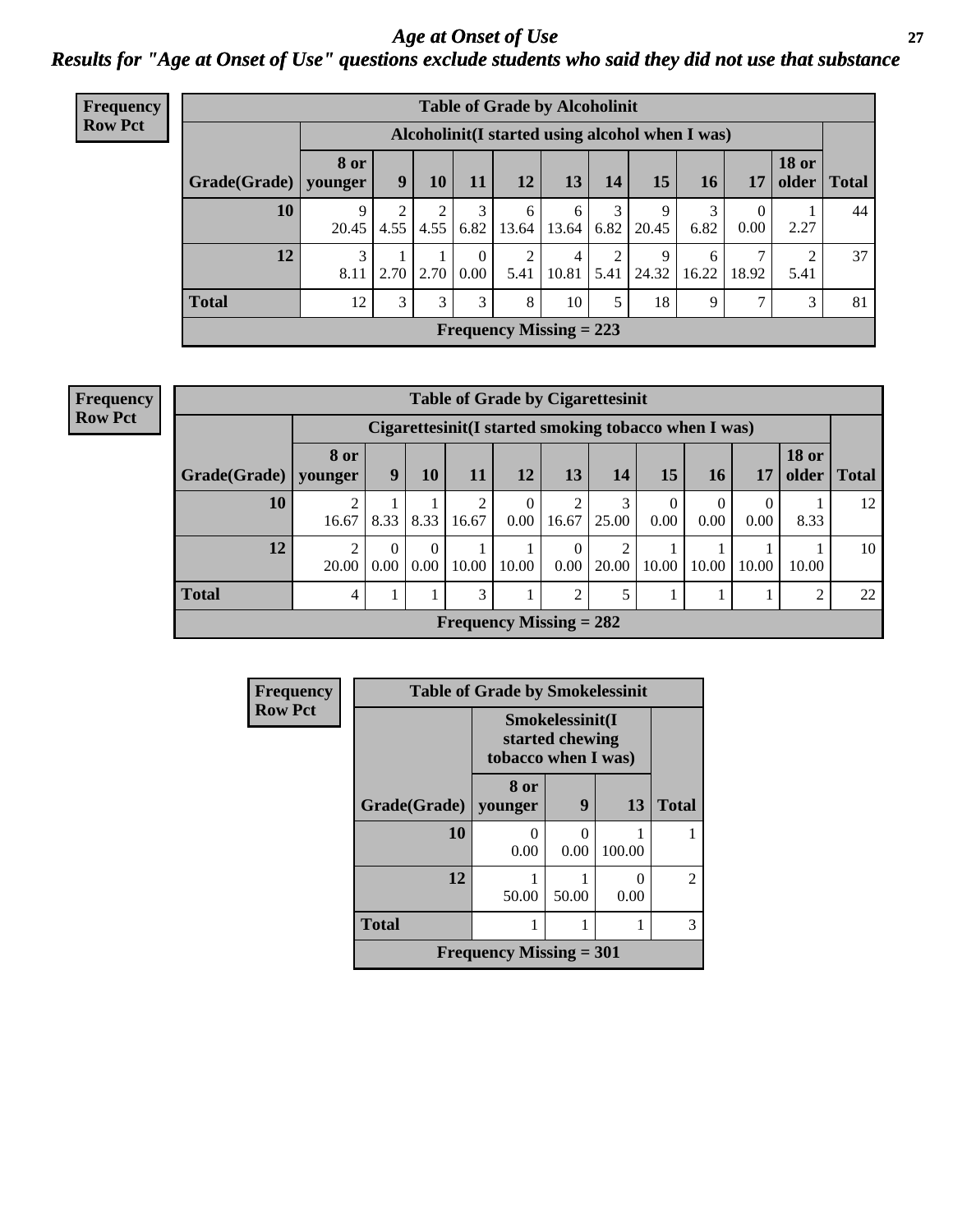#### *Age at Onset of Use* **28**

*Results for "Age at Onset of Use" questions exclude students who said they did not use that substance*

| <b>Frequency</b> | <b>Table of Grade by Marijuanainit</b>               |                        |                      |                      |             |                         |                           |            |            |            |            |                        |               |
|------------------|------------------------------------------------------|------------------------|----------------------|----------------------|-------------|-------------------------|---------------------------|------------|------------|------------|------------|------------------------|---------------|
| <b>Row Pct</b>   | Marijuanainit (I started using marijuana when I was) |                        |                      |                      |             |                         |                           |            |            |            |            |                        |               |
|                  | Grade(Grade)                                         | <b>8 or</b><br>younger | 9                    | 10                   | 11          | 12                      | 13                        | 14         | 15         | 16         | 17         | <b>18 or</b>           | older   Total |
|                  | 10                                                   |                        | $2.78$   2.78        |                      | $5.56$ 5.56 | 3<br>8.33               | 8<br>22.22                | 9<br>25.00 | 5<br>13.89 | 4<br>11.11 | 0<br>0.00  | 2.78                   | 36            |
|                  | 12                                                   | 4<br>14.29             | $\Omega$<br>$0.00\,$ | $\Omega$<br>$0.00\,$ | 3.57        | ↑<br>$\vert 7.14 \vert$ | $\mathcal{E}$<br>10.71    | 7<br>25.00 | 3.57       | 17.86      | 3<br>10.71 | $\overline{2}$<br>7.14 | 28            |
|                  | <b>Total</b>                                         | 5                      | 1                    | $2 \cdot$            | 3           | 5                       | 11                        | 16         | 6          | 9          | 3          | 3                      | 64            |
|                  |                                                      |                        |                      |                      |             |                         | Frequency Missing $= 240$ |            |            |            |            |                        |               |

| <b>Frequency</b> | <b>Table of Grade by Cocaineinit</b> |                                                          |              |                |  |  |  |  |  |  |  |  |
|------------------|--------------------------------------|----------------------------------------------------------|--------------|----------------|--|--|--|--|--|--|--|--|
| <b>Row Pct</b>   |                                      | Cocaineinit(I<br>started using<br>cocaine when I<br>was) |              |                |  |  |  |  |  |  |  |  |
|                  | Grade(Grade)                         | 8 or<br>younger                                          | <b>Total</b> |                |  |  |  |  |  |  |  |  |
|                  | 10                                   | 0                                                        | 0            | 0              |  |  |  |  |  |  |  |  |
|                  | 12                                   | 50.00                                                    | 50.00        | $\overline{2}$ |  |  |  |  |  |  |  |  |
|                  | <b>Total</b>                         |                                                          | 2            |                |  |  |  |  |  |  |  |  |
|                  |                                      | Frequency Missing $= 302$                                |              |                |  |  |  |  |  |  |  |  |

| Frequency      | <b>Table of Grade by Inhalantsinit</b> |                                                              |          |              |
|----------------|----------------------------------------|--------------------------------------------------------------|----------|--------------|
| <b>Row Pct</b> |                                        | Inhalantsinit(I<br>started using<br>inhalants when I<br>was) |          |              |
|                | <b>Grade(Grade)</b>                    | 8 or<br>younger                                              | 12       | <b>Total</b> |
|                | 10                                     | 0                                                            | $\Omega$ | O            |
|                | 12                                     | 2<br>66.67                                                   | 33.33    | 3            |
|                | <b>Total</b>                           | 2                                                            |          | 3            |
|                |                                        | Frequency Missing $= 301$                                    |          |              |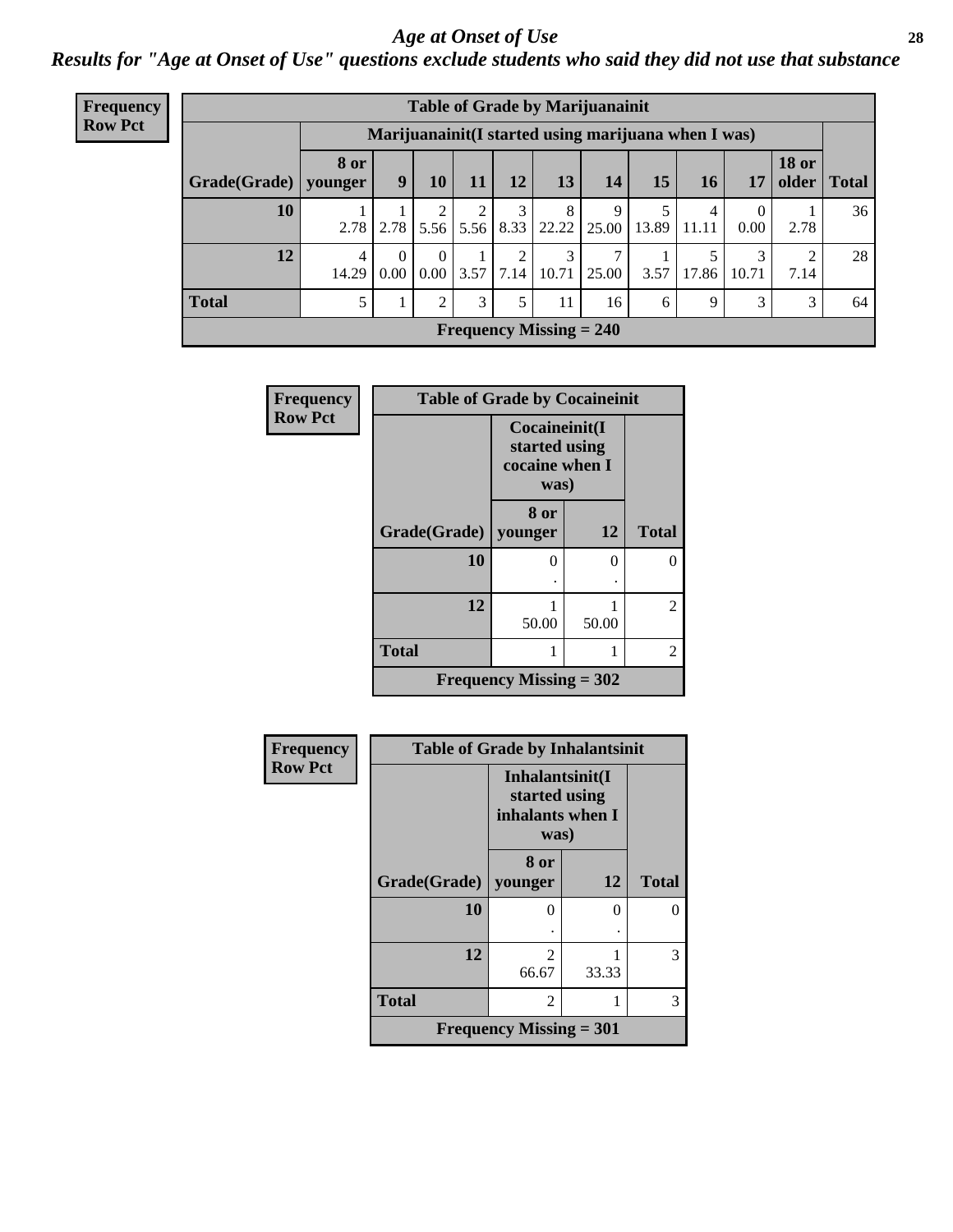#### *Age at Onset of Use* **29**

*Results for "Age at Onset of Use" questions exclude students who said they did not use that substance*

| Frequency      | <b>Table of Grade by Steroidsinit</b> |                                                            |           |                           |              |
|----------------|---------------------------------------|------------------------------------------------------------|-----------|---------------------------|--------------|
| <b>Row Pct</b> |                                       | Steroidsinit(I<br>started using<br>steroids when I<br>was) |           |                           |              |
|                | Grade(Grade)                          | <b>10</b>                                                  | 13        | 16                        | <b>Total</b> |
|                | 10                                    | 100.00                                                     | 0<br>0.00 | $\mathbf{\Omega}$<br>0.00 |              |
|                | 12                                    | 0<br>0.00                                                  | 50.00     | 50.00                     | 2            |
|                | <b>Total</b>                          |                                                            |           |                           | 3            |
|                |                                       | <b>Frequency Missing = 301</b>                             |           |                           |              |

| <b>Frequency</b> | <b>Table of Grade by Ecstasyinit</b> |                                         |               |              |
|------------------|--------------------------------------|-----------------------------------------|---------------|--------------|
| <b>Row Pct</b>   |                                      | Ecstasyinit(I<br>ecstasy when<br>I was) | started using |              |
|                  | Grade(Grade)                         | <b>10</b>                               | 14            | <b>Total</b> |
|                  | 10                                   | 0<br>0.00                               | 100.00        |              |
|                  | 12                                   | 100.00                                  | ∩<br>0.00     |              |
|                  | <b>Total</b>                         |                                         |               | 2            |
|                  | <b>Frequency Missing = 302</b>       |                                         |               |              |

| Frequency      |              | <b>Table of Grade by Methinit</b>                                     |              |  |  |  |
|----------------|--------------|-----------------------------------------------------------------------|--------------|--|--|--|
| <b>Row Pct</b> |              | <b>Methinit(I started</b><br>using<br>methamphetamines<br>when I was) |              |  |  |  |
|                | Grade(Grade) | 8 or younger                                                          | <b>Total</b> |  |  |  |
|                | 10           |                                                                       | 0            |  |  |  |
|                | 12           | 100.00                                                                |              |  |  |  |
|                | <b>Total</b> |                                                                       |              |  |  |  |
|                |              | Frequency Missing $=$ 303                                             |              |  |  |  |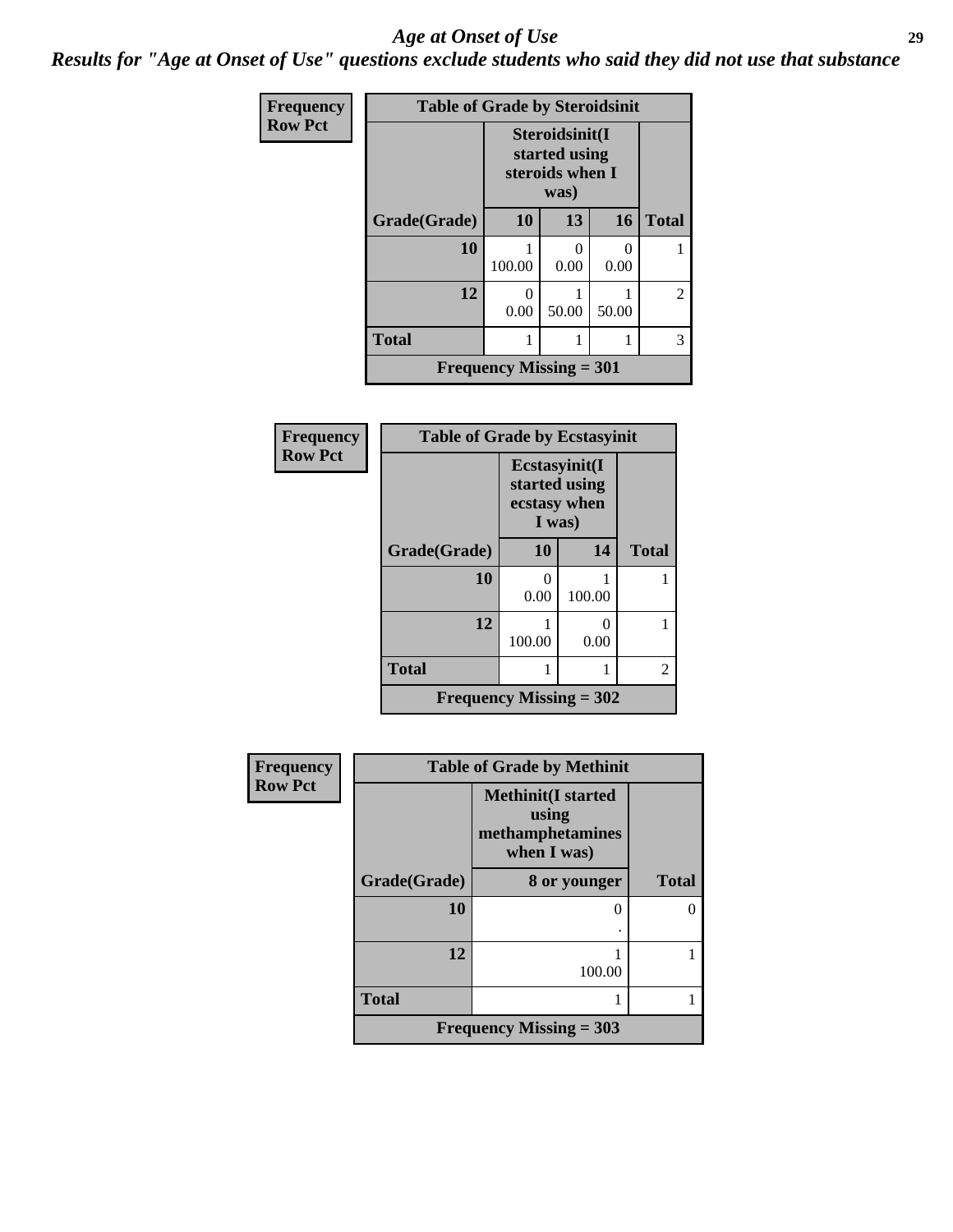#### Age at Onset of Use **30**

*Results for "Age at Onset of Use" questions exclude students who said they did not use that substance*

| Frequency      | <b>Table of Grade by Hallucinogensinit</b> |                                                                      |              |  |
|----------------|--------------------------------------------|----------------------------------------------------------------------|--------------|--|
| <b>Row Pct</b> |                                            | Hallucinogensinit(I<br>started using<br>hallucinogens<br>when I was) |              |  |
|                | Grade(Grade)                               | 16                                                                   | <b>Total</b> |  |
|                | 10                                         | $\theta$<br>٠                                                        | 0            |  |
|                | 12                                         | 100.00                                                               |              |  |
|                | <b>Total</b>                               |                                                                      |              |  |
|                |                                            | Frequency Missing $=$ 303                                            |              |  |

| Frequency      | <b>Table of Grade by Prescriptioninit</b> |                                                                                                   |                  |                         |                           |                  |                       |                |
|----------------|-------------------------------------------|---------------------------------------------------------------------------------------------------|------------------|-------------------------|---------------------------|------------------|-----------------------|----------------|
| <b>Row Pct</b> |                                           | <b>Prescriptioninit(I started using</b><br>prescription drugs not prescribed to<br>me when I was) |                  |                         |                           |                  |                       |                |
|                | Grade(Grade)                              | 9                                                                                                 | 11               | 12                      | 13                        | 16               | <b>18 or</b><br>older | <b>Total</b>   |
|                | 10                                        | $\Omega$<br>0.00                                                                                  | $\Omega$<br>0.00 | 0<br>0.00               | 50.00                     | 50.00            | $\theta$<br>0.00      | $\mathfrak{D}$ |
|                | 12                                        | 20.00                                                                                             | 20.00            | $\mathfrak{D}$<br>40.00 | $\Omega$<br>0.00          | $\Omega$<br>0.00 | 20.00                 | 5              |
|                | <b>Total</b>                              |                                                                                                   |                  | $\overline{2}$          |                           |                  |                       | 7              |
|                |                                           |                                                                                                   |                  |                         | Frequency Missing $= 297$ |                  |                       |                |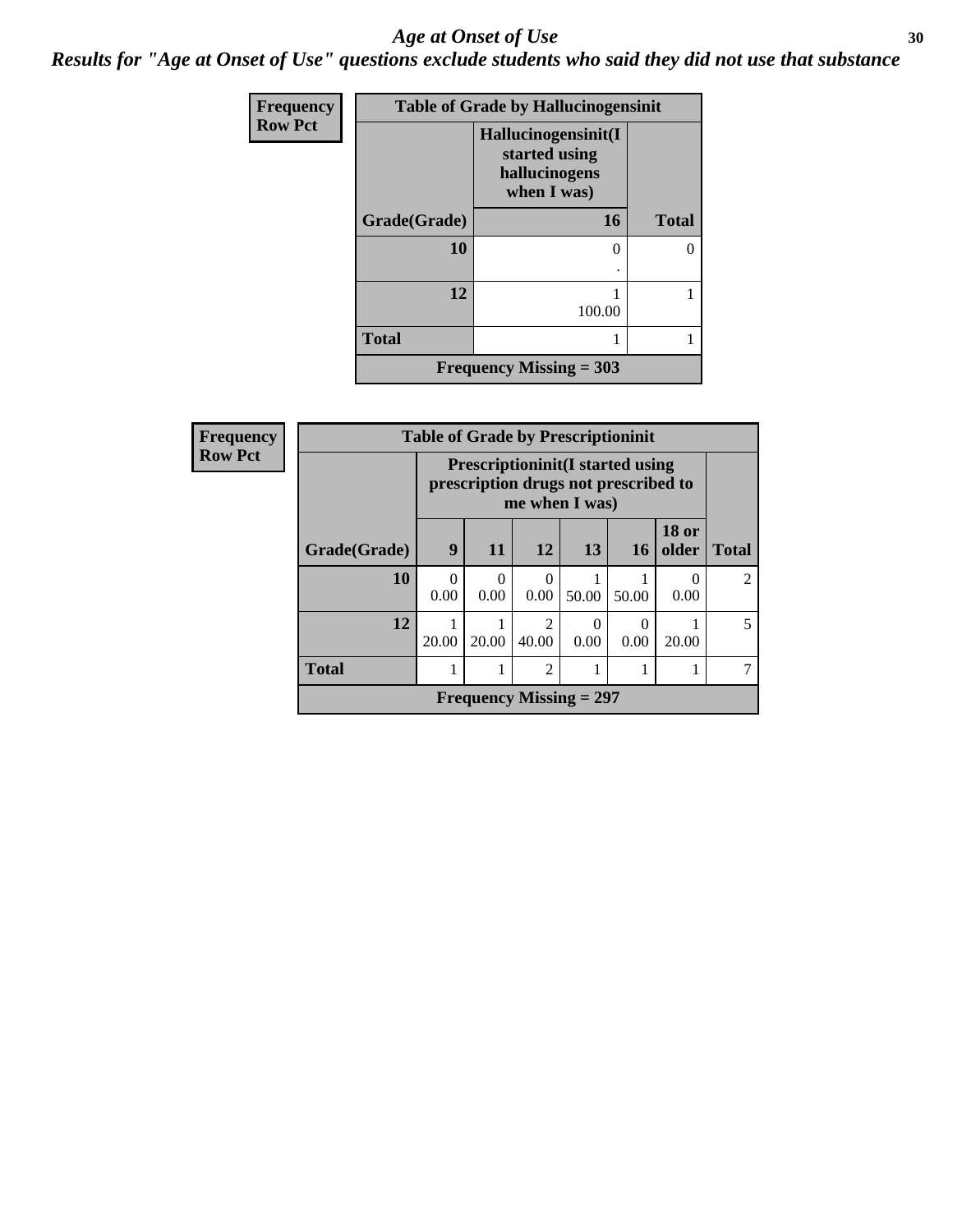| Frequency      | <b>Table of Alcoholharm by Grade</b>          |                    |             |              |  |
|----------------|-----------------------------------------------|--------------------|-------------|--------------|--|
| <b>Col Pct</b> | Alcoholharm(I<br>think alcohol is<br>harmful) | Grade(Grade)<br>10 | 12          | <b>Total</b> |  |
|                | <b>Strongly Agree</b>                         | 110<br>58.82       | 83<br>70.94 | 193          |  |
|                | <b>Somewhat Agree</b>                         | 37<br>19.79        | 18<br>15.38 | 55           |  |
|                | <b>Somewhat Disagree</b>                      | 17<br>9.09         | 8<br>6.84   | 25           |  |
|                | <b>Strongly Disagree</b>                      | 23<br>12.30        | 8<br>6.84   | 31           |  |
|                | <b>Total</b>                                  | 187                | 117         | 304          |  |

| <b>Table of Cigarettesharm by Grade</b>                  |                    |                        |              |  |  |
|----------------------------------------------------------|--------------------|------------------------|--------------|--|--|
| Cigarettesharm(I<br>think smoking<br>tobacco is harmful) | Grade(Grade)<br>10 | 12                     | <b>Total</b> |  |  |
| <b>Strongly Agree</b>                                    | 151<br>80.75       | 97<br>82.91            | 248          |  |  |
| <b>Somewhat Agree</b>                                    | 11<br>5.88         | 5.98                   | 18           |  |  |
| <b>Somewhat Disagree</b>                                 | 3<br>1.60          | $\mathfrak{D}$<br>1.71 | 5            |  |  |
| <b>Strongly Disagree</b>                                 | 22<br>11.76        | 11<br>9.40             | 33           |  |  |
| <b>Total</b>                                             | 187                | 117                    | 304          |  |  |

| Frequency      | <b>Table of Smokelessharm by Grade</b>                  |                           |             |              |
|----------------|---------------------------------------------------------|---------------------------|-------------|--------------|
| <b>Col Pct</b> | Smokelessharm(I<br>think chewing<br>tobacco is harmful) | Grade(Grade)<br><b>10</b> | 12          | <b>Total</b> |
|                | <b>Strongly Agree</b>                                   | 151<br>80.75              | 95<br>81.20 | 246          |
|                | <b>Somewhat Agree</b>                                   | 12<br>6.42                | 9<br>7.69   | 21           |
|                | <b>Somewhat Disagree</b>                                | 3<br>1.60                 | 0.85        | 4            |
|                | <b>Strongly Disagree</b>                                | 21<br>11.23               | 12<br>10.26 | 33           |
|                | <b>Total</b>                                            | 187                       | 117         | 304          |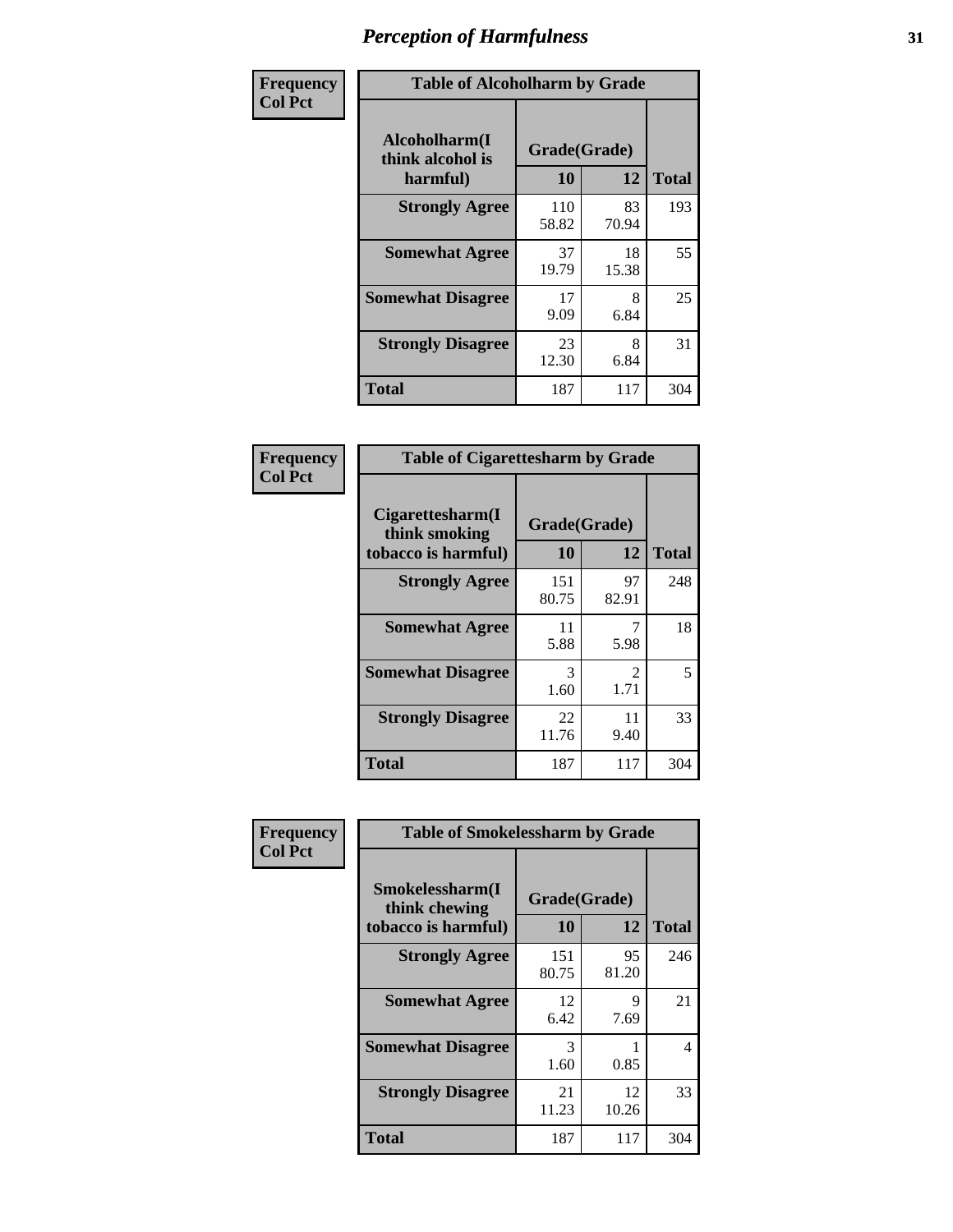| Frequency      |                                                   | <b>Table of Marijuanaharm by Grade</b> |             |              |  |
|----------------|---------------------------------------------------|----------------------------------------|-------------|--------------|--|
| <b>Col Pct</b> | Marijuanaharm(I<br>think marijuana is<br>harmful) | Grade(Grade)<br>10                     | 12          | <b>Total</b> |  |
|                | <b>Strongly Agree</b>                             | 120<br>64.17                           | 84<br>71.79 | 204          |  |
|                | <b>Somewhat Agree</b>                             | 25<br>13.37                            | 11<br>9.40  | 36           |  |
|                | <b>Somewhat Disagree</b>                          | 15<br>8.02                             | 5.98        | 22           |  |
|                | <b>Strongly Disagree</b>                          | 27<br>14.44                            | 15<br>12.82 | 42           |  |
|                | <b>Total</b>                                      | 187                                    | 117         | 304          |  |

| <b>Table of Cocaineharm by Grade</b>          |                          |              |     |  |  |  |
|-----------------------------------------------|--------------------------|--------------|-----|--|--|--|
| Cocaineharm(I<br>think cocaine is<br>harmful) | Grade(Grade)<br>10<br>12 |              |     |  |  |  |
| <b>Strongly Agree</b>                         | 158<br>84.49             | 102<br>87.18 | 260 |  |  |  |
| <b>Somewhat Agree</b>                         | 6<br>3.21                | 3<br>2.56    | 9   |  |  |  |
| <b>Somewhat Disagree</b>                      | 3<br>1.60                | 0.85         | 4   |  |  |  |
| <b>Strongly Disagree</b>                      | 20<br>10.70              | 11<br>9.40   | 31  |  |  |  |
| <b>Total</b>                                  | 187                      | 117          | 304 |  |  |  |

| Frequency      | <b>Table of Inhalantsharm by Grade</b>             |                    |                        |              |
|----------------|----------------------------------------------------|--------------------|------------------------|--------------|
| <b>Col Pct</b> | Inhalantsharm(I<br>think inhalants are<br>harmful) | Grade(Grade)<br>10 | 12                     | <b>Total</b> |
|                | <b>Strongly Agree</b>                              | 151<br>80.75       | 97<br>82.91            | 248          |
|                | <b>Somewhat Agree</b>                              | 11<br>5.88         | 5.98                   | 18           |
|                | <b>Somewhat Disagree</b>                           | 2<br>1.07          | $\mathfrak{D}$<br>1.71 | 4            |
|                | <b>Strongly Disagree</b>                           | 23<br>12.30        | 11<br>9.40             | 34           |
|                | <b>Total</b>                                       | 187                | 117                    | 304          |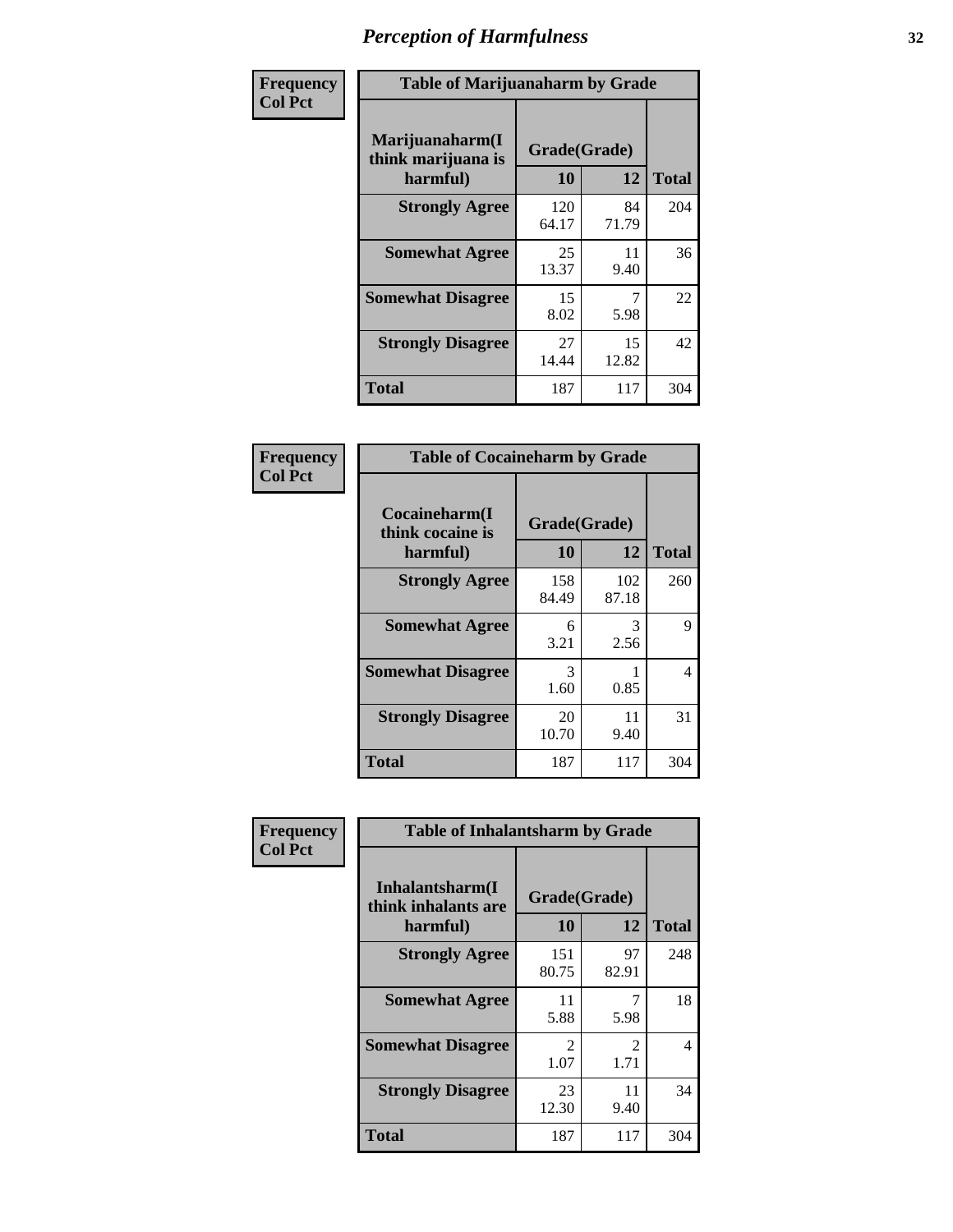| Frequency      | <b>Table of Steroidsharm by Grade</b>            |                    |             |              |
|----------------|--------------------------------------------------|--------------------|-------------|--------------|
| <b>Col Pct</b> | Steroidsharm(I<br>think steroids are<br>harmful) | Grade(Grade)<br>10 | 12          | <b>Total</b> |
|                | <b>Strongly Agree</b>                            | 146<br>78.07       | 97<br>82.91 | 243          |
|                | <b>Somewhat Agree</b>                            | 17<br>9.09         | 5<br>4.27   | 22           |
|                | <b>Somewhat Disagree</b>                         | 3<br>1.60          | 4<br>3.42   | 7            |
|                | <b>Strongly Disagree</b>                         | 21<br>11.23        | 11<br>9.40  | 32           |
|                | <b>Total</b>                                     | 187                | 117         | 304          |

| <b>Table of Ecstasyharm by Grade</b>          |                    |              |              |  |  |
|-----------------------------------------------|--------------------|--------------|--------------|--|--|
| Ecstasyharm(I<br>think ecstasy is<br>harmful) | Grade(Grade)<br>10 | 12           | <b>Total</b> |  |  |
| <b>Strongly Agree</b>                         | 150<br>80.21       | 100<br>85.47 | 250          |  |  |
| <b>Somewhat Agree</b>                         | 12<br>6.42         | 3<br>2.56    | 15           |  |  |
| <b>Somewhat Disagree</b>                      | 3<br>1.60          | 1<br>0.85    | 4            |  |  |
| <b>Strongly Disagree</b>                      | 22<br>11.76        | 13<br>11.11  | 35           |  |  |
| <b>Total</b>                                  | 187                | 117          | 304          |  |  |

| Frequency      | <b>Table of Methharm by Grade</b>                            |                           |                       |              |
|----------------|--------------------------------------------------------------|---------------------------|-----------------------|--------------|
| <b>Col Pct</b> | <b>Methharm</b> (I think<br>methamphetamines<br>are harmful) | Grade(Grade)<br><b>10</b> | 12                    | <b>Total</b> |
|                | <b>Strongly Agree</b>                                        | 153<br>81.82              | 102<br>87.18          | 255          |
|                | <b>Somewhat Agree</b>                                        | 10<br>5.35                | $\mathcal{L}$<br>1.71 | 12           |
|                | <b>Somewhat Disagree</b>                                     | $\mathfrak{D}$<br>1.07    | 0.85                  | 3            |
|                | <b>Strongly Disagree</b>                                     | 22<br>11.76               | 12<br>10.26           | 34           |
|                | <b>Total</b>                                                 | 187                       | 117                   | 304          |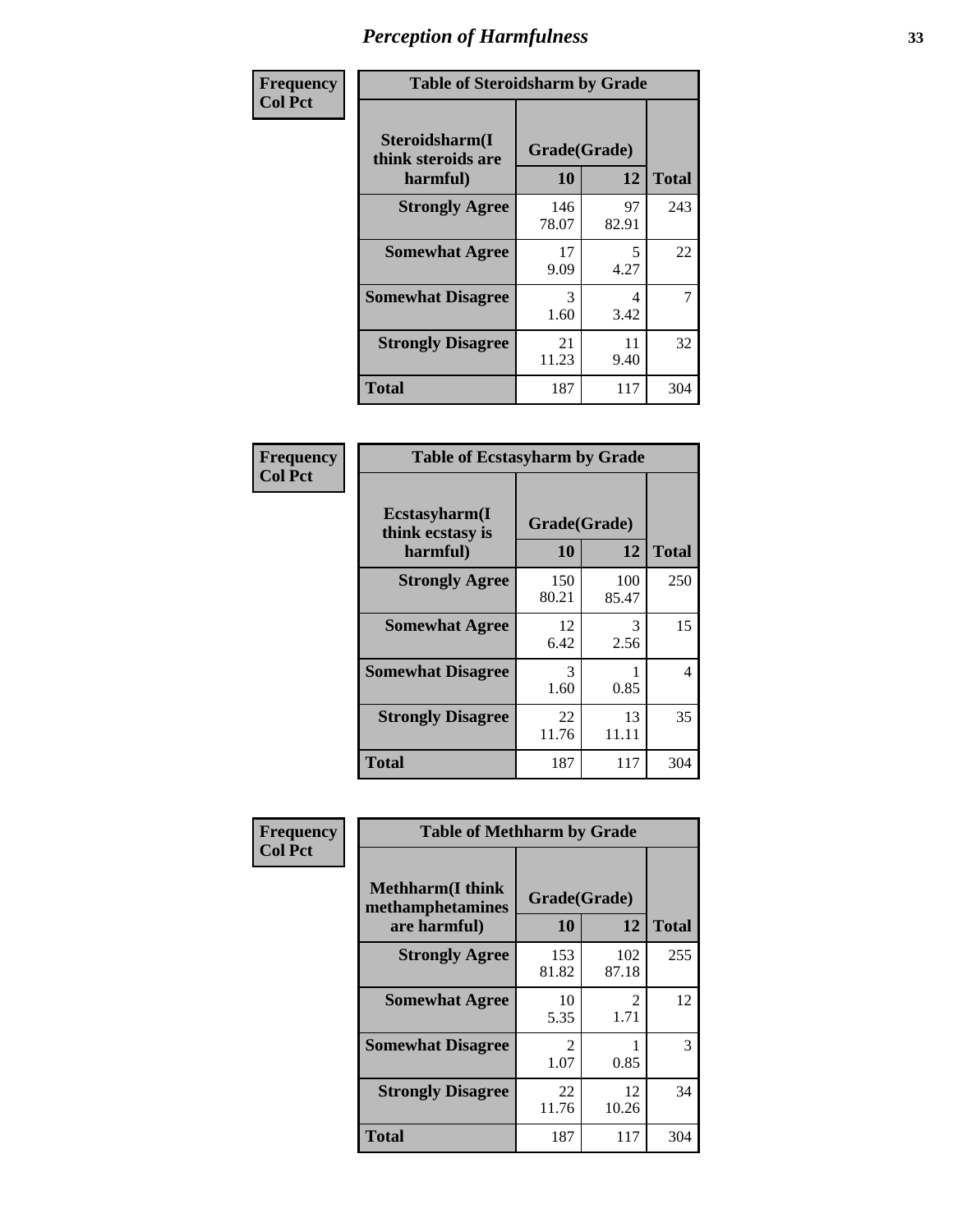| Frequency      | <b>Table of Hallucinogensharm by Grade</b>                 |                        |             |              |
|----------------|------------------------------------------------------------|------------------------|-------------|--------------|
| <b>Col Pct</b> | Hallucinogensharm(I<br>think hallucinogens<br>are harmful) | Grade(Grade)<br>10     | 12          | <b>Total</b> |
|                | <b>Strongly Agree</b>                                      | 149<br>79.68           | 99<br>84.62 | 248          |
|                | <b>Somewhat Agree</b>                                      | 15<br>8.02             | 4<br>3.42   | 19           |
|                | <b>Somewhat Disagree</b>                                   | $\mathfrak{D}$<br>1.07 | 0.85        | 3            |
|                | <b>Strongly Disagree</b>                                   | 21<br>11.23            | 13<br>11.11 | 34           |
|                | <b>Total</b>                                               | 187                    | 117         | 304          |

| <b>Table of Prescriptionharm by Grade</b>                                         |                    |                               |              |  |
|-----------------------------------------------------------------------------------|--------------------|-------------------------------|--------------|--|
| <b>Prescriptionharm(I)</b><br>think prescription<br>drugs not<br>prescribed to me | Grade(Grade)<br>10 | 12                            | <b>Total</b> |  |
| are harmful)                                                                      |                    |                               |              |  |
| <b>Strongly Agree</b>                                                             | 142<br>75.94       | 97<br>82.91                   | 239          |  |
| <b>Somewhat Agree</b>                                                             | 15<br>8.02         | 4<br>3.42                     | 19           |  |
| <b>Somewhat Disagree</b>                                                          | 8<br>4.28          | $\mathcal{D}_{\cdot}$<br>1.71 | 10           |  |
| <b>Strongly Disagree</b>                                                          | 22<br>11.76        | 14<br>11.97                   | 36           |  |
| <b>Total</b>                                                                      | 187                | 117                           | 304          |  |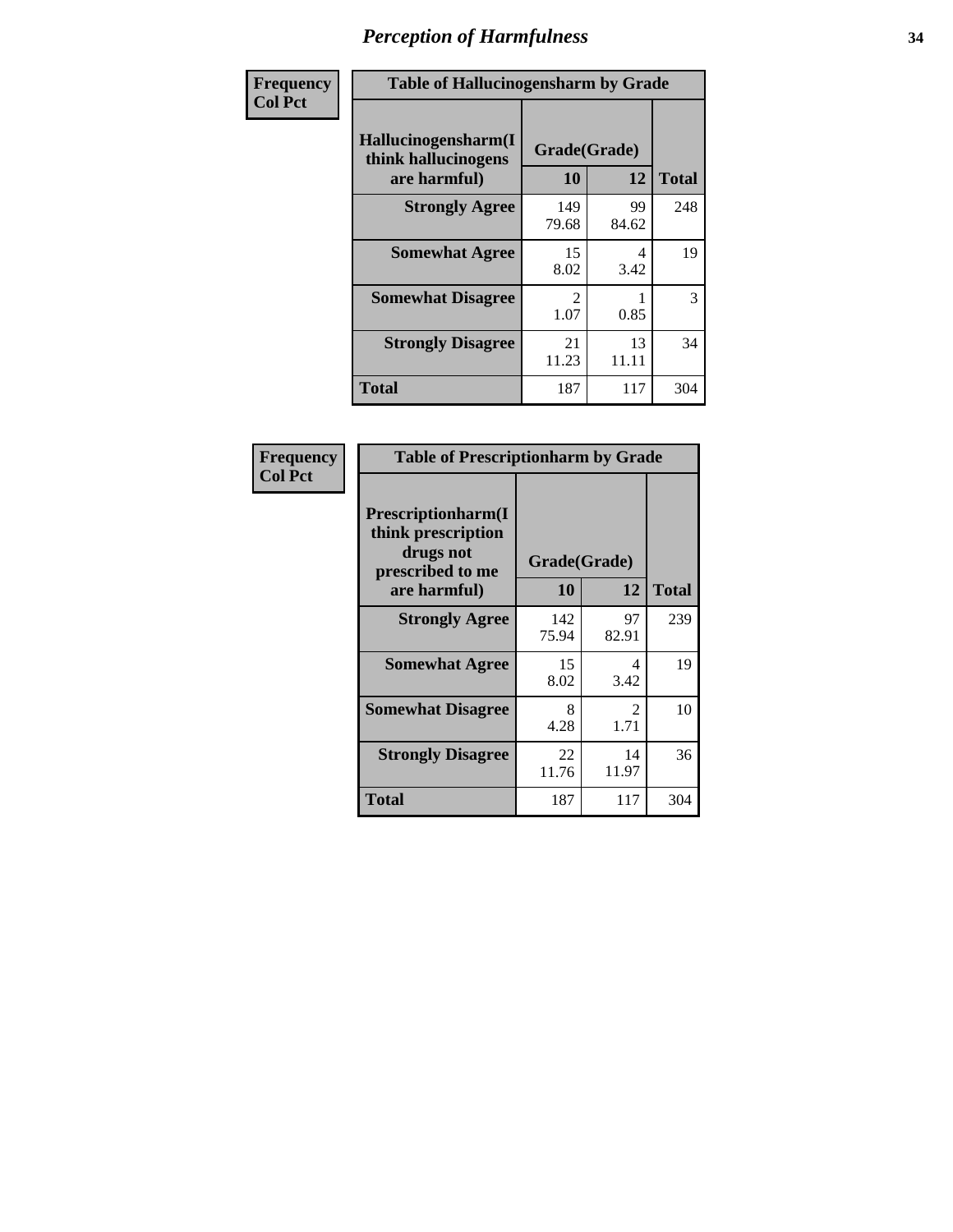## *Disapproval by Adults* **35**

| Frequency      | <b>Table of Alcoholadult by Grade</b>                                 |                    |             |              |
|----------------|-----------------------------------------------------------------------|--------------------|-------------|--------------|
| <b>Col Pct</b> | <b>Alcoholadult</b> (Adults<br>would disapprove if<br>I used alcohol) | Grade(Grade)<br>10 | 12          | <b>Total</b> |
|                | <b>Strongly Agree</b>                                                 | 124<br>66.31       | 69<br>58.97 | 193          |
|                | <b>Somewhat Agree</b>                                                 | 27<br>14.44        | 26<br>22.22 | 53           |
|                | <b>Somewhat Disagree</b>                                              | 19<br>10.16        | 8<br>6.84   | 27           |
|                | <b>Strongly Disagree</b>                                              | 17<br>9.09         | 14<br>11.97 | 31           |
|                | <b>Total</b>                                                          | 187                | 117         | 304          |

| <b>Table of Tobaccoadult by Grade</b>                                 |                    |             |              |  |
|-----------------------------------------------------------------------|--------------------|-------------|--------------|--|
| <b>Tobaccoadult</b> (Adults<br>would disapprove if<br>I used tobacco) | Grade(Grade)<br>10 | 12          | <b>Total</b> |  |
| <b>Strongly Agree</b>                                                 | 151<br>80.75       | 87<br>74.36 | 238          |  |
| <b>Somewhat Agree</b>                                                 | 14<br>7.49         | 9<br>7.69   | 23           |  |
| <b>Somewhat Disagree</b>                                              | 5<br>2.67          | 5<br>4.27   | 10           |  |
| <b>Strongly Disagree</b>                                              | 17<br>9.09         | 16<br>13.68 | 33           |  |
| <b>Total</b>                                                          | 187                | 117         | 304          |  |

| Frequency      | <b>Table of Marijuanaadult by Grade</b>                           |                    |             |              |
|----------------|-------------------------------------------------------------------|--------------------|-------------|--------------|
| <b>Col Pct</b> | Marijuanaadult(Adults<br>would disapprove if I<br>used marijuana) | Grade(Grade)<br>10 | 12          | <b>Total</b> |
|                | <b>Strongly Agree</b>                                             | 146<br>78.07       | 84<br>71.79 | 230          |
|                | <b>Somewhat Agree</b>                                             | 17<br>9.09         | 12<br>10.26 | 29           |
|                | <b>Somewhat Disagree</b>                                          | 3.74               | 7<br>5.98   | 14           |
|                | <b>Strongly Disagree</b>                                          | 17<br>9.09         | 14<br>11.97 | 31           |
|                | <b>Total</b>                                                      | 187                | 117         | 304          |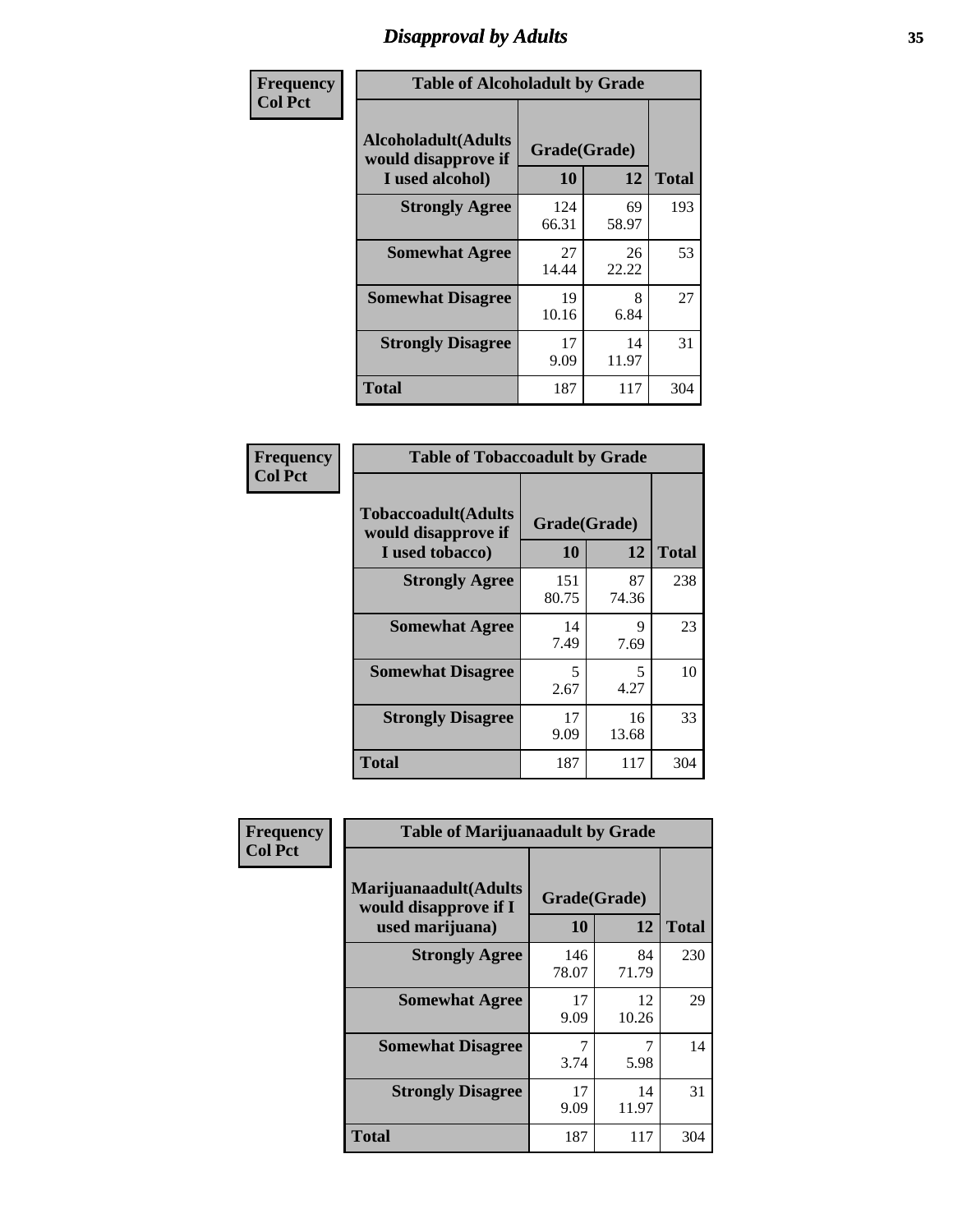### *Disapproval by Adults* **36**

| <b>Frequency</b> | <b>Table of Otherdrugadult by Grade</b>                                     |                    |                                     |              |
|------------------|-----------------------------------------------------------------------------|--------------------|-------------------------------------|--------------|
| <b>Col Pct</b>   | <b>Otherdrugadult</b> (Adults<br>would disapprove if I<br>used other drugs) | Grade(Grade)<br>10 | 12                                  | <b>Total</b> |
|                  | <b>Strongly Agree</b>                                                       | 155<br>82.89       | 94<br>80.34                         | 249          |
|                  | <b>Somewhat Agree</b>                                                       | 12<br>6.42         | 4<br>3.42                           | 16           |
|                  | <b>Somewhat Disagree</b>                                                    | 3<br>1.60          | $\mathcal{D}_{\mathcal{L}}$<br>1.71 | 5            |
|                  | <b>Strongly Disagree</b>                                                    | 17<br>9.09         | 17<br>14.53                         | 34           |
|                  | <b>Total</b>                                                                | 187                | 117                                 | 304          |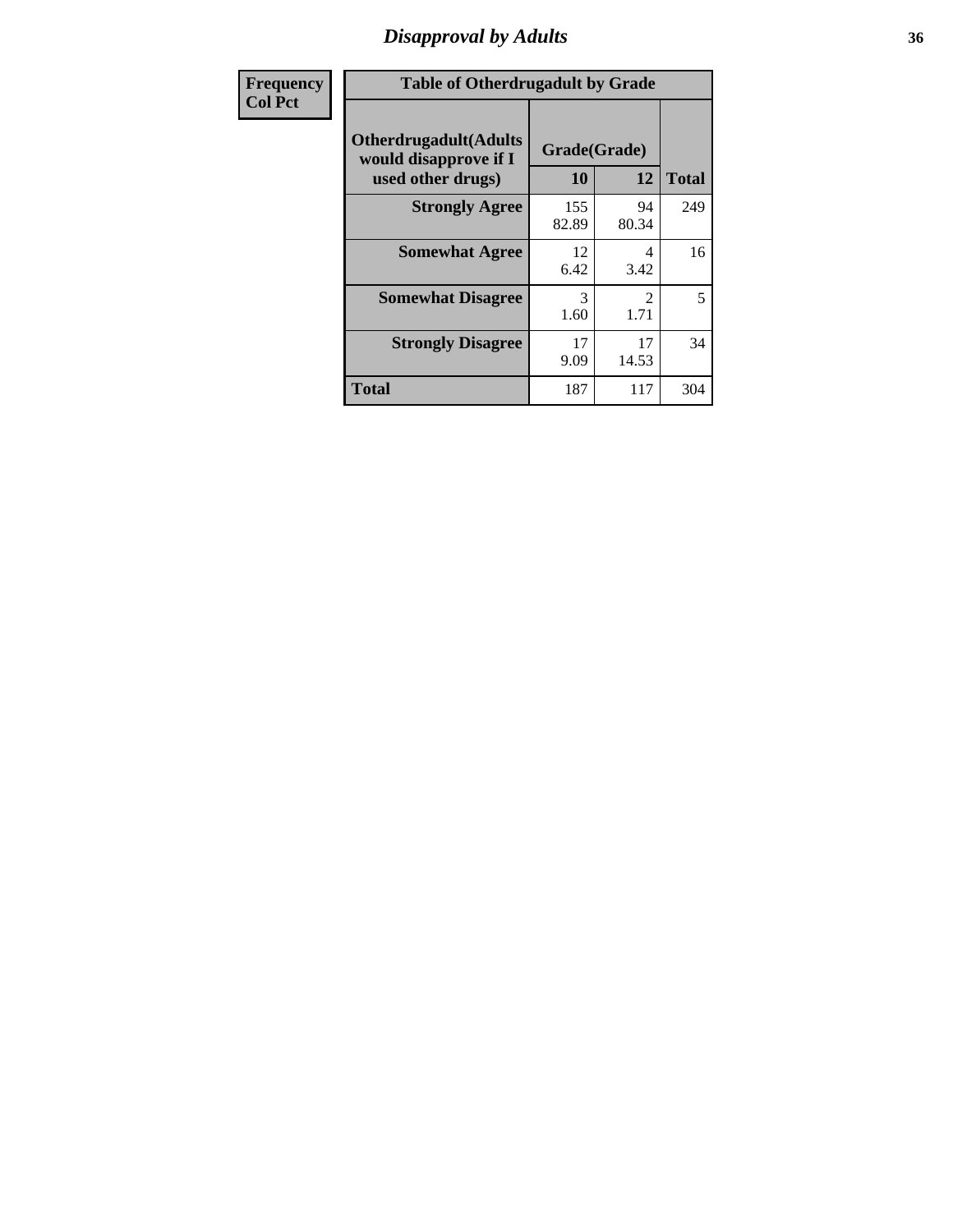## *Disapproval by Peers* **37**

| Frequency      | <b>Table of Alcoholpeer by Grade</b>                    |              |             |              |  |
|----------------|---------------------------------------------------------|--------------|-------------|--------------|--|
| <b>Col Pct</b> | Alcoholpeer(My<br>friends would<br>disapprove if I used | Grade(Grade) |             |              |  |
|                | alcohol)                                                | 10           | 12          | <b>Total</b> |  |
|                | <b>Strongly Agree</b>                                   | 77<br>41.18  | 50<br>42.74 | 127          |  |
|                | <b>Somewhat Agree</b>                                   | 40<br>21.39  | 22<br>18.80 | 62           |  |
|                | <b>Somewhat Disagree</b>                                | 29<br>15.51  | 23<br>19.66 | 52           |  |
|                | <b>Strongly Disagree</b>                                | 41<br>21.93  | 22<br>18.80 | 63           |  |
|                | Total                                                   | 187          | 117         | 304          |  |

| Frequency      | <b>Table of Tobaccopeer by Grade</b>                                |                    |             |              |  |
|----------------|---------------------------------------------------------------------|--------------------|-------------|--------------|--|
| <b>Col Pct</b> | Tobaccopeer(My<br>friends would<br>disapprove if I used<br>tobacco) | Grade(Grade)<br>10 | 12          | <b>Total</b> |  |
|                | <b>Strongly Agree</b>                                               | 112<br>59.89       | 67<br>57.26 | 179          |  |
|                | <b>Somewhat Agree</b>                                               | 23<br>12.30        | 20<br>17.09 | 43           |  |
|                | <b>Somewhat Disagree</b>                                            | 20<br>10.70        | 11<br>9.40  | 31           |  |
|                | <b>Strongly Disagree</b>                                            | 32<br>17.11        | 19<br>16.24 | 51           |  |
|                | <b>Total</b>                                                        | 187                | 117         | 304          |  |

| Frequency      | <b>Table of Marijuanapeer by Grade</b>                    |              |             |              |
|----------------|-----------------------------------------------------------|--------------|-------------|--------------|
| <b>Col Pct</b> | Marijuanapeer(My<br>friends would<br>disapprove if I used | Grade(Grade) |             |              |
|                | marijuana)                                                | 10           | 12          | <b>Total</b> |
|                | <b>Strongly Agree</b>                                     | 83<br>44.39  | 52<br>44.44 | 135          |
|                | <b>Somewhat Agree</b>                                     | 31<br>16.58  | 20<br>17.09 | 51           |
|                | <b>Somewhat Disagree</b>                                  | 28<br>14.97  | 20<br>17.09 | 48           |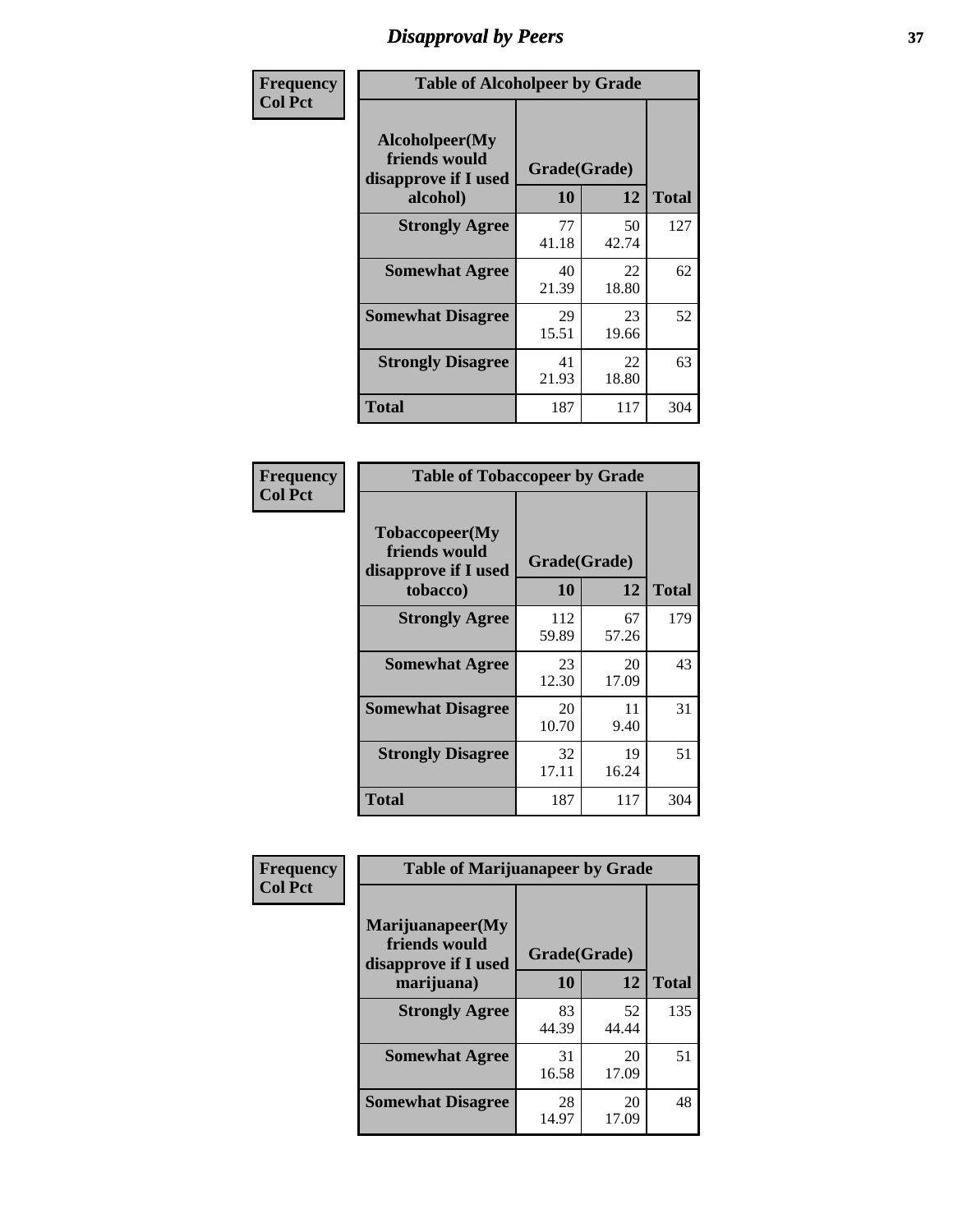# *Disapproval by Peers* **38**

| <b>Frequency</b> | <b>Table of Marijuanapeer by Grade</b>                                  |                           |             |              |  |
|------------------|-------------------------------------------------------------------------|---------------------------|-------------|--------------|--|
| <b>Col Pct</b>   | Marijuanapeer(My<br>friends would<br>disapprove if I used<br>marijuana) | Grade(Grade)<br><b>10</b> | 12          | <b>Total</b> |  |
|                  | <b>Strongly Disagree</b>                                                | 45<br>24.06               | 25<br>21.37 | 70           |  |
|                  | <b>Total</b>                                                            | 187                       | 117         | 304          |  |

| Frequency      | <b>Table of Otherdrugpeer by Grade</b>                                    |                    |             |              |
|----------------|---------------------------------------------------------------------------|--------------------|-------------|--------------|
| <b>Col Pct</b> | Otherdrugpeer(My<br>friends would<br>disapprove if I used<br>other drugs) | Grade(Grade)<br>10 | 12          | <b>Total</b> |
|                | <b>Strongly Agree</b>                                                     | 126<br>67.38       | 82<br>70.09 | 208          |
|                | <b>Somewhat Agree</b>                                                     | 17<br>9.09         | 17<br>14.53 | 34           |
|                | <b>Somewhat Disagree</b>                                                  | 16<br>8.56         | 6<br>5.13   | 22           |
|                | <b>Strongly Disagree</b>                                                  | 28<br>14.97        | 12<br>10.26 | 40           |
|                | <b>Total</b>                                                              | 187                | 117         | 304          |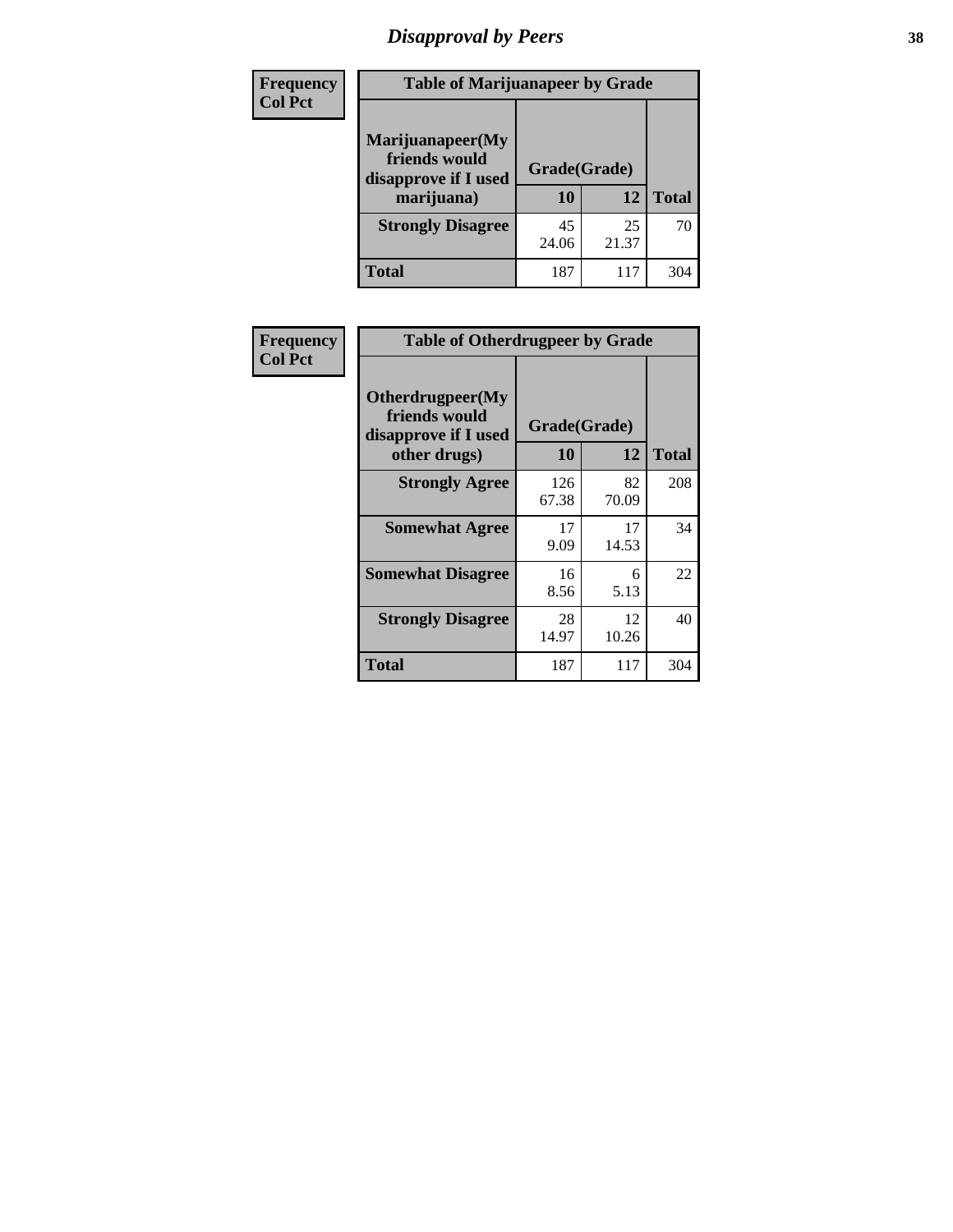| Frequency<br><b>Col Pct</b> | <b>Table of Alcohollocation1 by Grade</b> |              |             |              |
|-----------------------------|-------------------------------------------|--------------|-------------|--------------|
|                             | <b>Alcohollocation1(Places</b>            | Grade(Grade) |             |              |
|                             | <b>Friends Use Alcohol)</b>               | 10           | 12          | <b>Total</b> |
|                             |                                           | 71<br>37.97  | 58<br>49.57 | 129          |
|                             | Do Not Use                                | 116<br>62.03 | 59<br>50.43 | 175          |
|                             | <b>Total</b>                              | 187          | 117         | 304          |

| Frequency      | <b>Table of Alcohollocation2 by Grade</b>                     |                    |             |              |
|----------------|---------------------------------------------------------------|--------------------|-------------|--------------|
| <b>Col Pct</b> | <b>Alcohollocation2(Places</b><br><b>Friends Use Alcohol)</b> | Grade(Grade)<br>10 | <b>12</b>   | <b>Total</b> |
|                |                                                               | 134<br>71.66       | 70<br>59.83 | 204          |
|                | Home                                                          | 53<br>28.34        | 47<br>40.17 | 100          |
|                | <b>Total</b>                                                  | 187                | 117         | 304          |

| Frequency<br><b>Col Pct</b> | <b>Table of Alcohollocation 3 by Grade</b>                    |                    |              |              |  |
|-----------------------------|---------------------------------------------------------------|--------------------|--------------|--------------|--|
|                             | <b>Alcohollocation3(Places</b><br><b>Friends Use Alcohol)</b> | Grade(Grade)<br>10 | 12           | <b>Total</b> |  |
|                             |                                                               | 171<br>91.44       | 105<br>89.74 | 276          |  |
|                             | <b>School</b>                                                 | 16<br>8.56         | 12<br>10.26  | 28           |  |
|                             | <b>Total</b>                                                  | 187                | 117          | 304          |  |

| Frequency      | <b>Table of Alcohollocation4 by Grade</b> |              |              |              |  |
|----------------|-------------------------------------------|--------------|--------------|--------------|--|
| <b>Col Pct</b> | <b>Alcohollocation4(Places</b>            | Grade(Grade) |              |              |  |
|                | <b>Friends Use Alcohol)</b>               | 10           | 12           | <b>Total</b> |  |
|                |                                           | 167<br>89.30 | 100<br>85.47 | 267          |  |
|                | Car                                       | 20<br>10.70  | 17<br>14.53  | 37           |  |
|                | <b>Total</b>                              | 187          | 117          | 304          |  |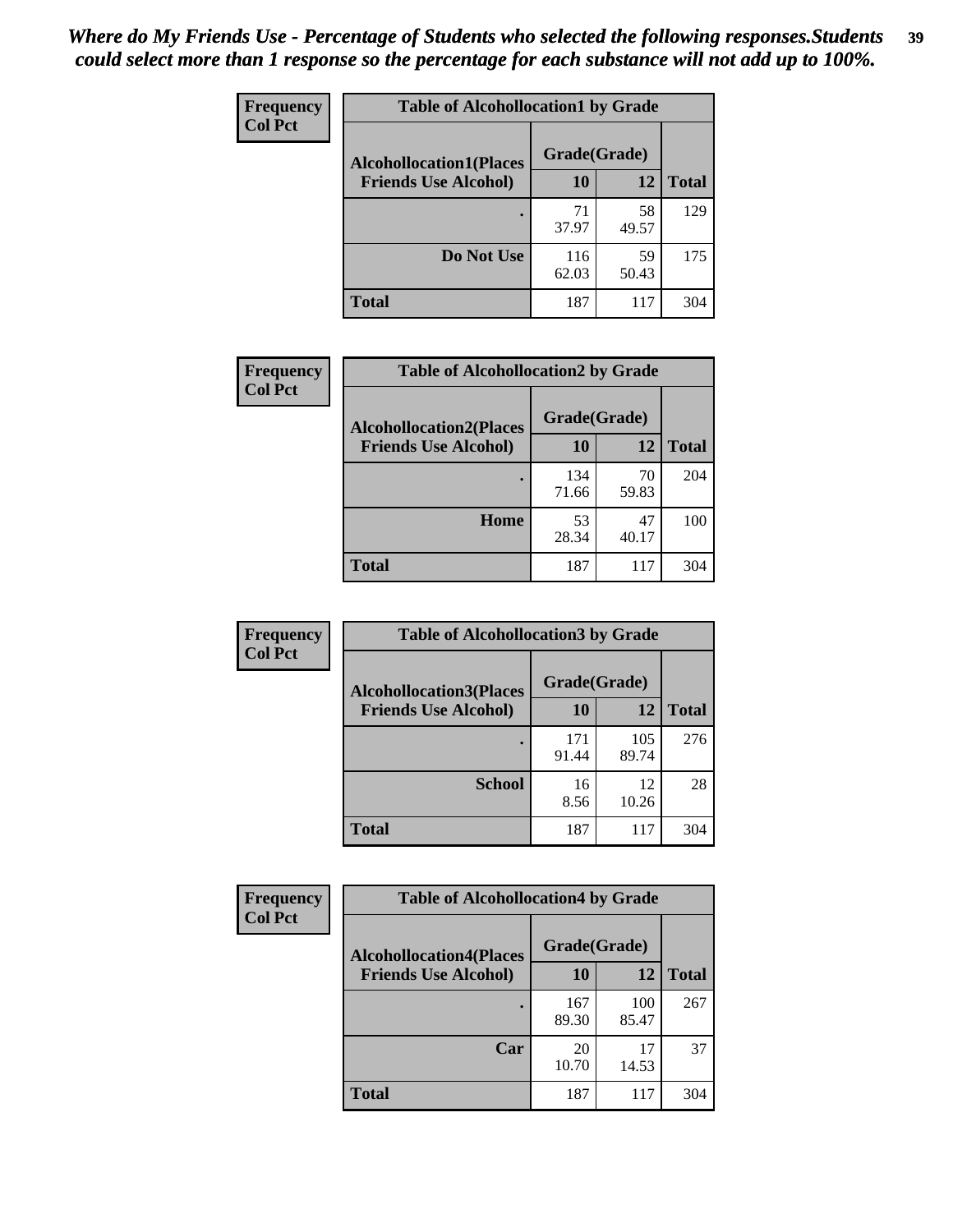| Frequency<br><b>Col Pct</b> | <b>Table of Alcohollocation5 by Grade</b><br>Grade(Grade)<br><b>Alcohollocation5(Places</b> |              |             |              |
|-----------------------------|---------------------------------------------------------------------------------------------|--------------|-------------|--------------|
|                             |                                                                                             |              |             |              |
|                             | <b>Friends Use Alcohol)</b>                                                                 | 10           | 12          | <b>Total</b> |
|                             |                                                                                             | 147<br>78.61 | 82<br>70.09 | 229          |
|                             | <b>Friend's House</b>                                                                       | 40<br>21.39  | 35<br>29.91 | 75           |
|                             | <b>Total</b>                                                                                | 187          | 117         | 304          |

| <b>Frequency</b> | <b>Table of Alcohollocation6 by Grade</b>                     |                    |             |              |
|------------------|---------------------------------------------------------------|--------------------|-------------|--------------|
| <b>Col Pct</b>   | <b>Alcohollocation6(Places</b><br><b>Friends Use Alcohol)</b> | Grade(Grade)<br>10 | 12          | <b>Total</b> |
|                  |                                                               |                    |             |              |
|                  |                                                               | 158<br>84.49       | 95<br>81.20 | 253          |
|                  | <b>Other</b>                                                  | 29<br>15.51        | 22<br>18.80 | 51           |
|                  | <b>Total</b>                                                  | 187                | 117         | 304          |

| Frequency      | <b>Table of Tobaccolocation1 by Grade</b> |              |             |              |
|----------------|-------------------------------------------|--------------|-------------|--------------|
| <b>Col Pct</b> | <b>Tobaccolocation1(Places</b>            | Grade(Grade) |             |              |
|                | <b>Friends Use Tobacco)</b>               | 10           | 12          | <b>Total</b> |
|                |                                           | 45<br>24.06  | 33<br>28.21 | 78           |
|                | Do Not Use                                | 142<br>75.94 | 84<br>71.79 | 226          |
|                | <b>Total</b>                              | 187          | 117         | 304          |

| Frequency      | <b>Table of Tobaccolocation2 by Grade</b> |              |             |              |  |
|----------------|-------------------------------------------|--------------|-------------|--------------|--|
| <b>Col Pct</b> | <b>Tobaccolocation2(Places</b>            | Grade(Grade) |             |              |  |
|                | <b>Friends Use Tobacco)</b>               | 10           | 12          | <b>Total</b> |  |
|                |                                           | 156<br>83.42 | 90<br>76.92 | 246          |  |
|                | Home                                      | 31<br>16.58  | 27<br>23.08 | 58           |  |
|                | <b>Total</b>                              | 187          | 117         | 304          |  |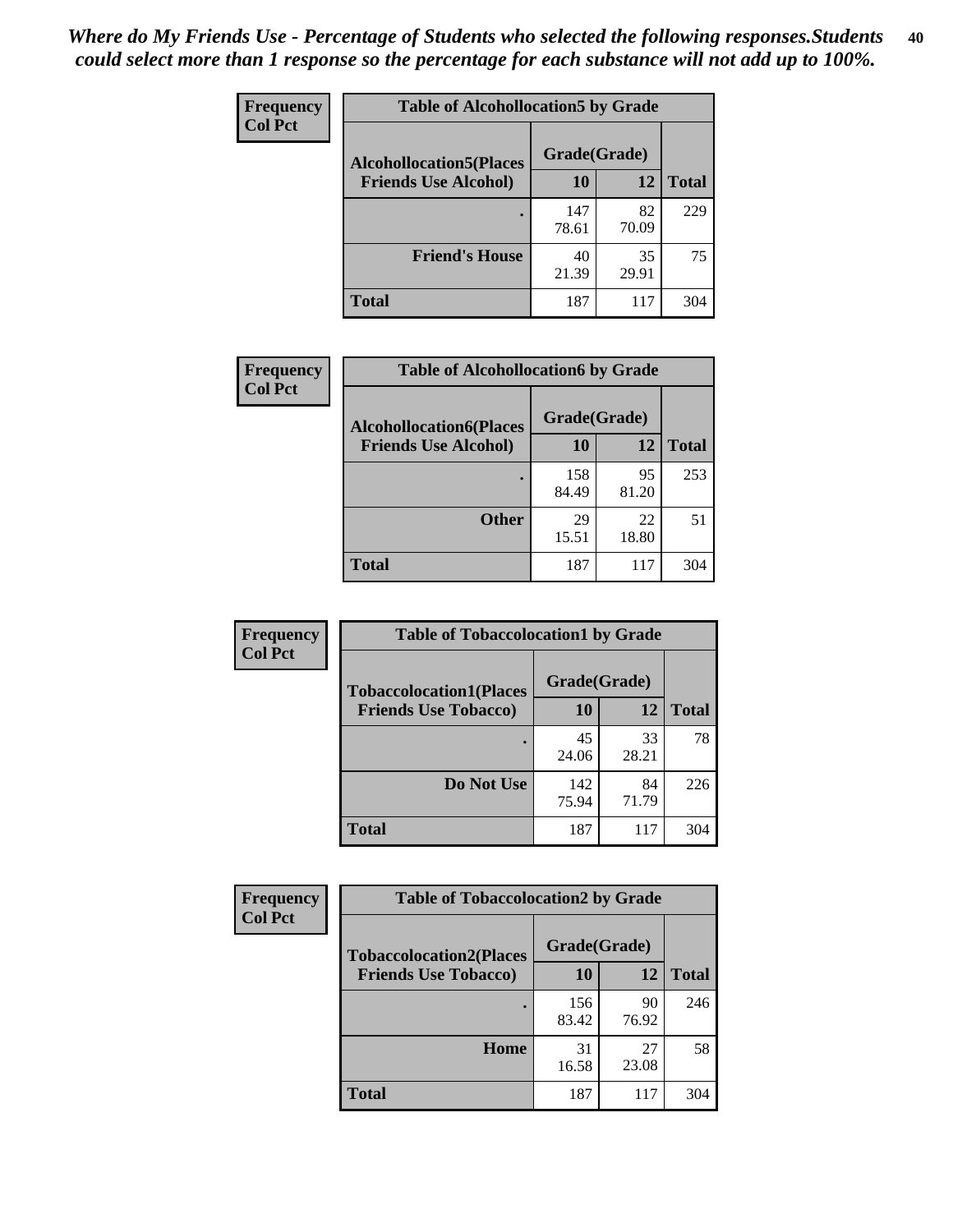| Frequency      | <b>Table of Tobaccolocation 3 by Grade</b> |              |              |              |  |
|----------------|--------------------------------------------|--------------|--------------|--------------|--|
| <b>Col Pct</b> | <b>Tobaccolocation3(Places</b>             | Grade(Grade) |              |              |  |
|                | <b>Friends Use Tobacco)</b>                | 10           | 12           | <b>Total</b> |  |
|                |                                            | 165<br>88.24 | 101<br>86.32 | 266          |  |
|                | <b>School</b>                              | 22<br>11.76  | 16<br>13.68  | 38           |  |
|                | <b>Total</b>                               | 187          | 117          | 304          |  |

| Frequency<br><b>Col Pct</b> | <b>Table of Tobaccolocation4 by Grade</b>                     |                    |              |              |
|-----------------------------|---------------------------------------------------------------|--------------------|--------------|--------------|
|                             | <b>Tobaccolocation4(Places</b><br><b>Friends Use Tobacco)</b> | Grade(Grade)<br>10 | 12           | <b>Total</b> |
|                             |                                                               |                    |              |              |
|                             |                                                               | 170<br>90.91       | 100<br>85.47 | 270          |
|                             | Car                                                           | 17<br>9.09         | 17<br>14.53  | 34           |
|                             | <b>Total</b>                                                  | 187                | 117          | 304          |

| Frequency<br><b>Col Pct</b> | <b>Table of Tobaccolocation5 by Grade</b>                     |                    |             |              |
|-----------------------------|---------------------------------------------------------------|--------------------|-------------|--------------|
|                             | <b>Tobaccolocation5(Places</b><br><b>Friends Use Tobacco)</b> | Grade(Grade)<br>10 | <b>12</b>   | <b>Total</b> |
|                             |                                                               | 161<br>86.10       | 98<br>83.76 | 259          |
|                             | <b>Friend's House</b>                                         | 26<br>13.90        | 19<br>16.24 | 45           |
|                             | <b>Total</b>                                                  | 187                | 117         | 304          |

| <b>Frequency</b> | <b>Table of Tobaccolocation6 by Grade</b> |              |             |              |  |
|------------------|-------------------------------------------|--------------|-------------|--------------|--|
| <b>Col Pct</b>   | <b>Tobaccolocation6(Places</b>            | Grade(Grade) |             |              |  |
|                  | <b>Friends Use Tobacco)</b>               | 10           | 12          | <b>Total</b> |  |
|                  |                                           | 170<br>90.91 | 97<br>82.91 | 267          |  |
|                  | <b>Other</b>                              | 17<br>9.09   | 20<br>17.09 | 37           |  |
|                  | <b>Total</b>                              | 187          | 117         | 304          |  |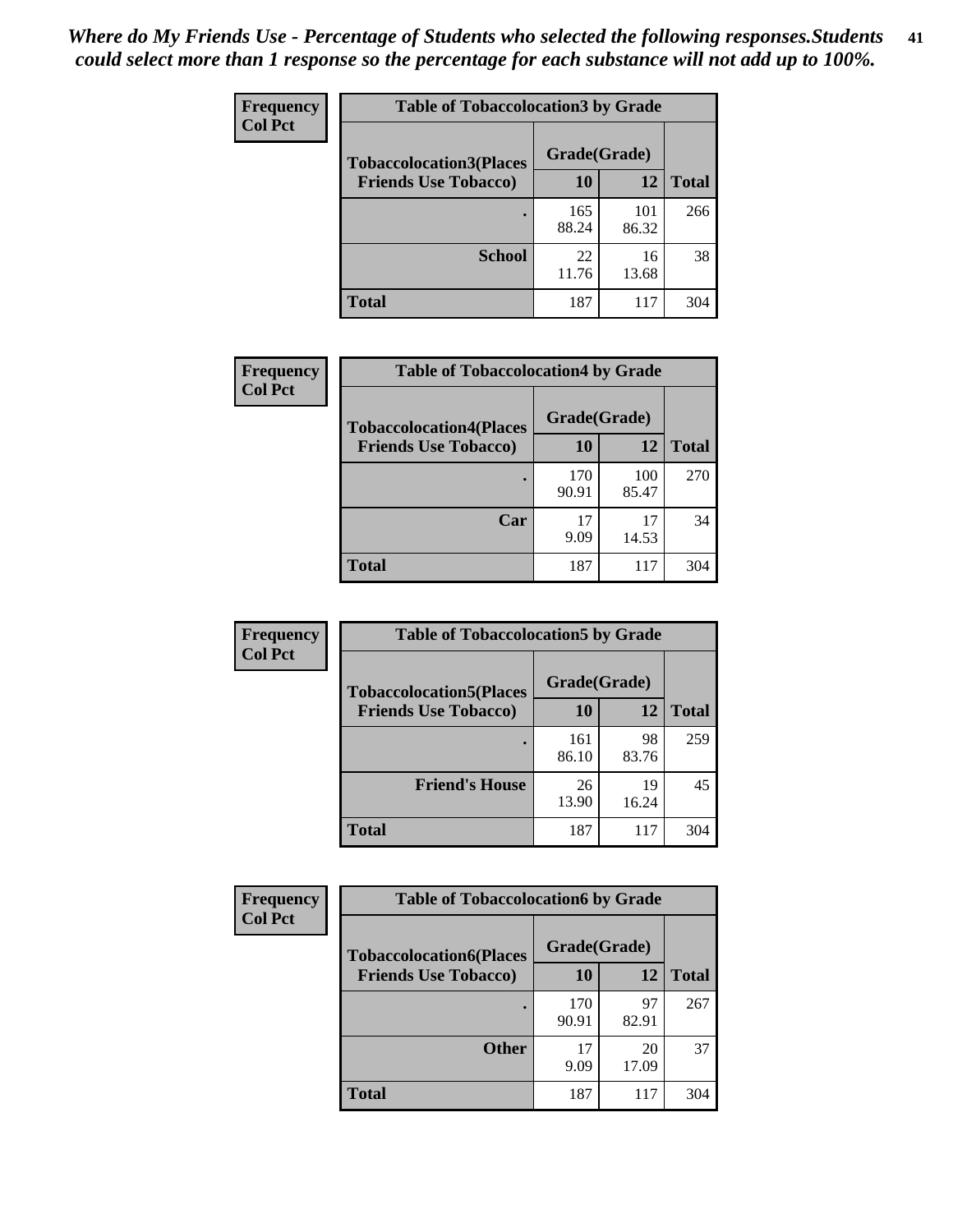| <b>Frequency</b> | <b>Table of Marijuanalocation1 by Grade</b> |              |             |              |
|------------------|---------------------------------------------|--------------|-------------|--------------|
| <b>Col Pct</b>   | <b>Marijuanalocation1(Places</b>            | Grade(Grade) |             |              |
|                  | <b>Friends Use Marijuana</b> )              | 10           | 12          | <b>Total</b> |
|                  |                                             | 87<br>46.52  | 57<br>48.72 | 144          |
|                  | Do Not Use                                  | 100<br>53.48 | 60<br>51.28 | 160          |
|                  | <b>Total</b>                                | 187          | 117         | 304          |

| <b>Frequency</b> | <b>Table of Marijuanalocation2 by Grade</b>                        |                    |             |              |
|------------------|--------------------------------------------------------------------|--------------------|-------------|--------------|
| <b>Col Pct</b>   | <b>Marijuanalocation2(Places</b><br><b>Friends Use Marijuana</b> ) | Grade(Grade)<br>10 | 12          | <b>Total</b> |
|                  |                                                                    | 124<br>66.31       | 74<br>63.25 | 198          |
|                  | Home                                                               | 63<br>33.69        | 43<br>36.75 | 106          |
|                  | <b>Total</b>                                                       | 187                | 117         | 304          |

| Frequency      | <b>Table of Marijuanalocation3 by Grade</b> |              |             |              |
|----------------|---------------------------------------------|--------------|-------------|--------------|
| <b>Col Pct</b> | <b>Marijuanalocation3</b> (Places           | Grade(Grade) |             |              |
|                | <b>Friends Use Marijuana</b> )              | <b>10</b>    | 12          | <b>Total</b> |
|                |                                             | 142<br>75.94 | 86<br>73.50 | 228          |
|                | <b>School</b>                               | 45<br>24.06  | 31<br>26.50 | 76           |
|                | <b>Total</b>                                | 187          | 117         | 304          |

| <b>Frequency</b> | <b>Table of Marijuanalocation4 by Grade</b> |              |             |              |  |
|------------------|---------------------------------------------|--------------|-------------|--------------|--|
| <b>Col Pct</b>   | <b>Marijuanalocation4(Places</b>            | Grade(Grade) |             |              |  |
|                  | <b>Friends Use Marijuana</b> )              | <b>10</b>    | 12          | <b>Total</b> |  |
|                  |                                             | 148<br>79.14 | 83<br>70.94 | 231          |  |
|                  | Car                                         | 39<br>20.86  | 34<br>29.06 | 73           |  |
|                  | <b>Total</b>                                | 187          | 117         | 304          |  |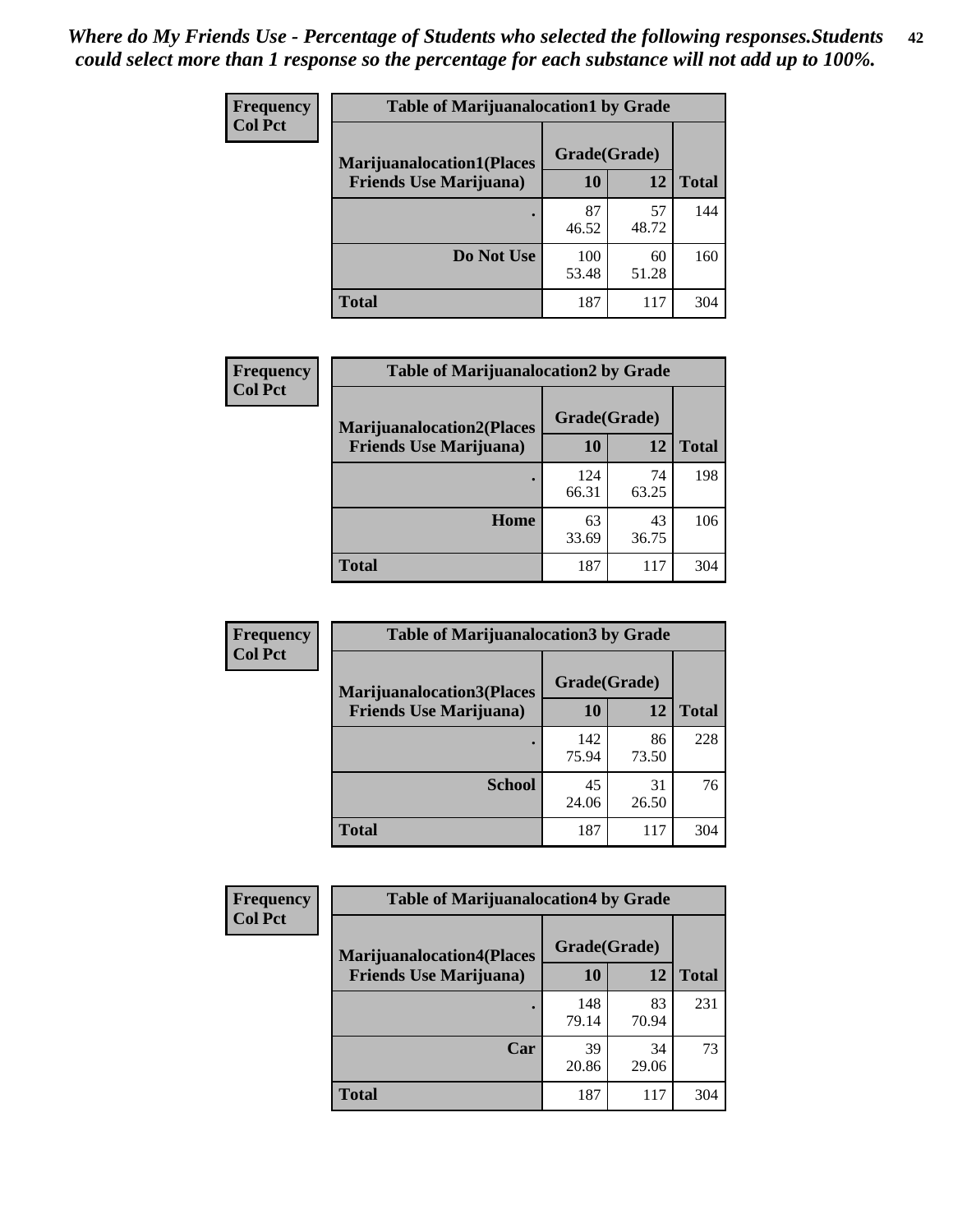| <b>Frequency</b> | <b>Table of Marijuanalocation5 by Grade</b> |              |             |              |
|------------------|---------------------------------------------|--------------|-------------|--------------|
| <b>Col Pct</b>   | <b>Marijuanalocation5</b> (Places           | Grade(Grade) |             |              |
|                  | <b>Friends Use Marijuana</b> )              | 10           | 12          | <b>Total</b> |
|                  |                                             | 135<br>72.19 | 80<br>68.38 | 215          |
|                  | <b>Friend's House</b>                       | 52<br>27.81  | 37<br>31.62 | 89           |
|                  | <b>Total</b>                                | 187          | 117         | 304          |

| <b>Frequency</b> | <b>Table of Marijuanalocation6 by Grade</b>                        |                    |             |              |
|------------------|--------------------------------------------------------------------|--------------------|-------------|--------------|
| <b>Col Pct</b>   | <b>Marijuanalocation6(Places</b><br><b>Friends Use Marijuana</b> ) | Grade(Grade)<br>10 | 12          | <b>Total</b> |
|                  |                                                                    | 143<br>76.47       | 86<br>73.50 | 229          |
|                  | <b>Other</b>                                                       | 44<br>23.53        | 31<br>26.50 | 75           |
|                  | <b>Total</b>                                                       | 187                | 117         | 304          |

| <b>Frequency</b> | <b>Table of Otherdruglocation1 by Grade</b>                          |              |             |              |
|------------------|----------------------------------------------------------------------|--------------|-------------|--------------|
| <b>Col Pct</b>   | <b>Otherdruglocation1(Places</b><br><b>Friends Use Other Illegal</b> | Grade(Grade) |             |              |
|                  | Drugs)                                                               | 10           | 12          | <b>Total</b> |
|                  |                                                                      | 28<br>14.97  | 19<br>16.24 | 47           |
|                  | Do Not Use                                                           | 159<br>85.03 | 98<br>83.76 | 257          |
|                  | <b>Total</b>                                                         | 187          | 117         | 304          |

| Frequency      | <b>Table of Otherdruglocation2 by Grade</b>                          |              |              |              |
|----------------|----------------------------------------------------------------------|--------------|--------------|--------------|
| <b>Col Pct</b> | <b>Otherdruglocation2(Places</b><br><b>Friends Use Other Illegal</b> | Grade(Grade) |              |              |
|                | Drugs)                                                               | 10           | 12           | <b>Total</b> |
|                |                                                                      | 173<br>92.51 | 108<br>92.31 | 281          |
|                | <b>Home</b>                                                          | 14<br>7.49   | 9<br>7.69    | 23           |
|                | <b>Total</b>                                                         | 187          | 117          | 304          |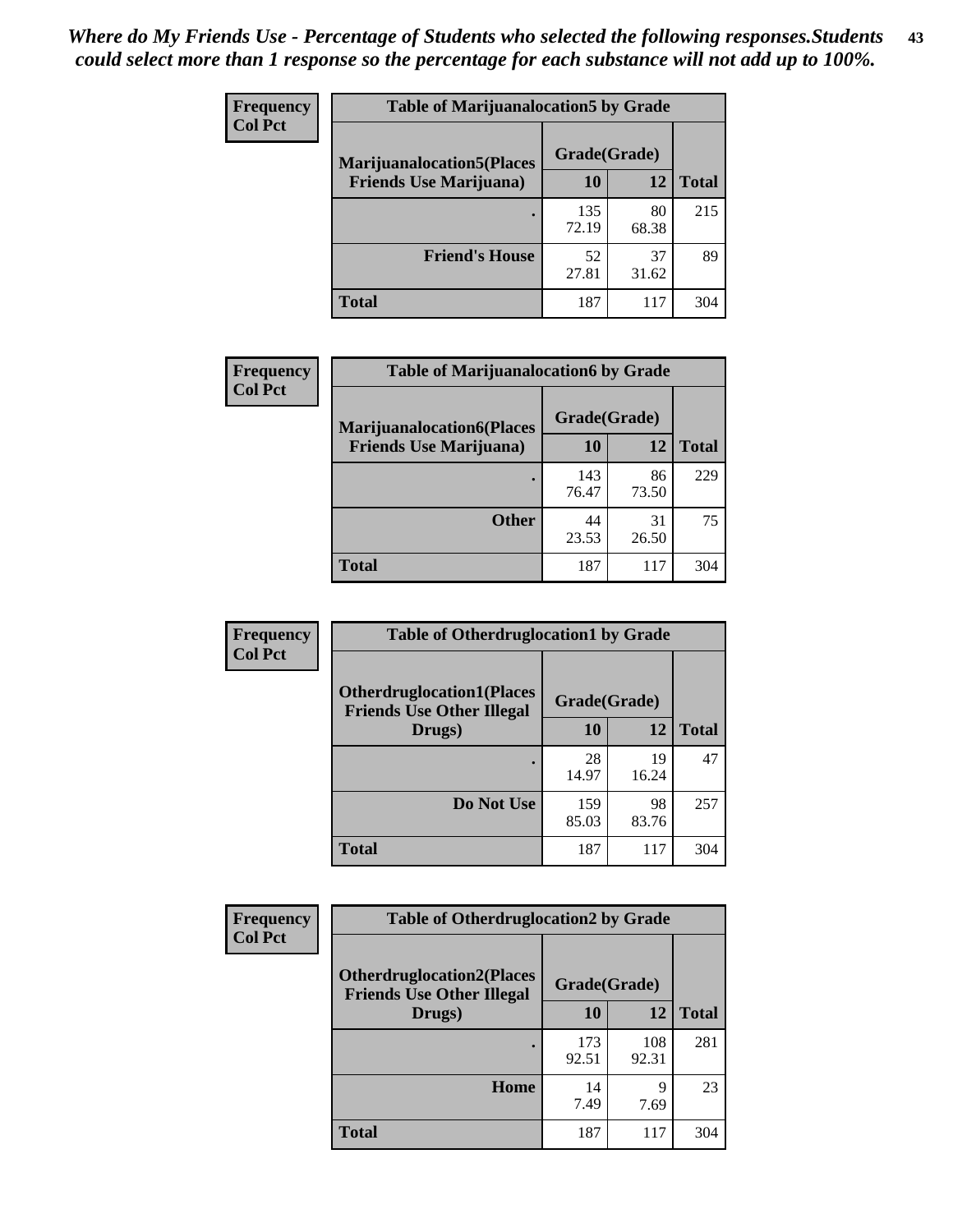| <b>Frequency</b> | <b>Table of Otherdruglocation 3 by Grade</b>                         |              |              |              |
|------------------|----------------------------------------------------------------------|--------------|--------------|--------------|
| <b>Col Pct</b>   | <b>Otherdruglocation3(Places</b><br><b>Friends Use Other Illegal</b> | Grade(Grade) |              |              |
|                  | Drugs)                                                               | 10           | 12           | <b>Total</b> |
|                  |                                                                      | 175<br>93.58 | 108<br>92.31 | 283          |
|                  | <b>School</b>                                                        | 12<br>6.42   | Q<br>7.69    | 21           |
|                  | <b>Total</b>                                                         | 187          | 117          | 304          |

| Frequency      | <b>Table of Otherdruglocation4 by Grade</b>                          |              |              |              |
|----------------|----------------------------------------------------------------------|--------------|--------------|--------------|
| <b>Col Pct</b> | <b>Otherdruglocation4(Places</b><br><b>Friends Use Other Illegal</b> | Grade(Grade) |              |              |
|                | Drugs)                                                               | 10           | 12           | <b>Total</b> |
|                |                                                                      | 177<br>94.65 | 111<br>94.87 | 288          |
|                | Car                                                                  | 10<br>5.35   | 6<br>5.13    | 16           |
|                | <b>Total</b>                                                         | 187          | 117          | 304          |

| <b>Frequency</b><br><b>Col Pct</b> | <b>Table of Otherdruglocation5 by Grade</b>                          |              |              |              |
|------------------------------------|----------------------------------------------------------------------|--------------|--------------|--------------|
|                                    | <b>Otherdruglocation5(Places</b><br><b>Friends Use Other Illegal</b> | Grade(Grade) |              |              |
|                                    | Drugs)                                                               | <b>10</b>    | 12           | <b>Total</b> |
|                                    |                                                                      | 172<br>91.98 | 111<br>94.87 | 283          |
|                                    | <b>Friend's House</b>                                                | 15<br>8.02   | 6<br>5.13    | 21           |
|                                    | <b>Total</b>                                                         | 187          | 117          | 304          |

| <b>Frequency</b> | <b>Table of Otherdruglocation6 by Grade</b>                          |              |              |              |
|------------------|----------------------------------------------------------------------|--------------|--------------|--------------|
| <b>Col Pct</b>   | <b>Otherdruglocation6(Places</b><br><b>Friends Use Other Illegal</b> | Grade(Grade) |              |              |
|                  | Drugs)                                                               | <b>10</b>    | 12           | <b>Total</b> |
|                  |                                                                      | 170<br>90.91 | 107<br>91.45 | 277          |
|                  | <b>Other</b>                                                         | 17<br>9.09   | 10<br>8.55   | 27           |
|                  | <b>Total</b>                                                         | 187          | 117          | 304          |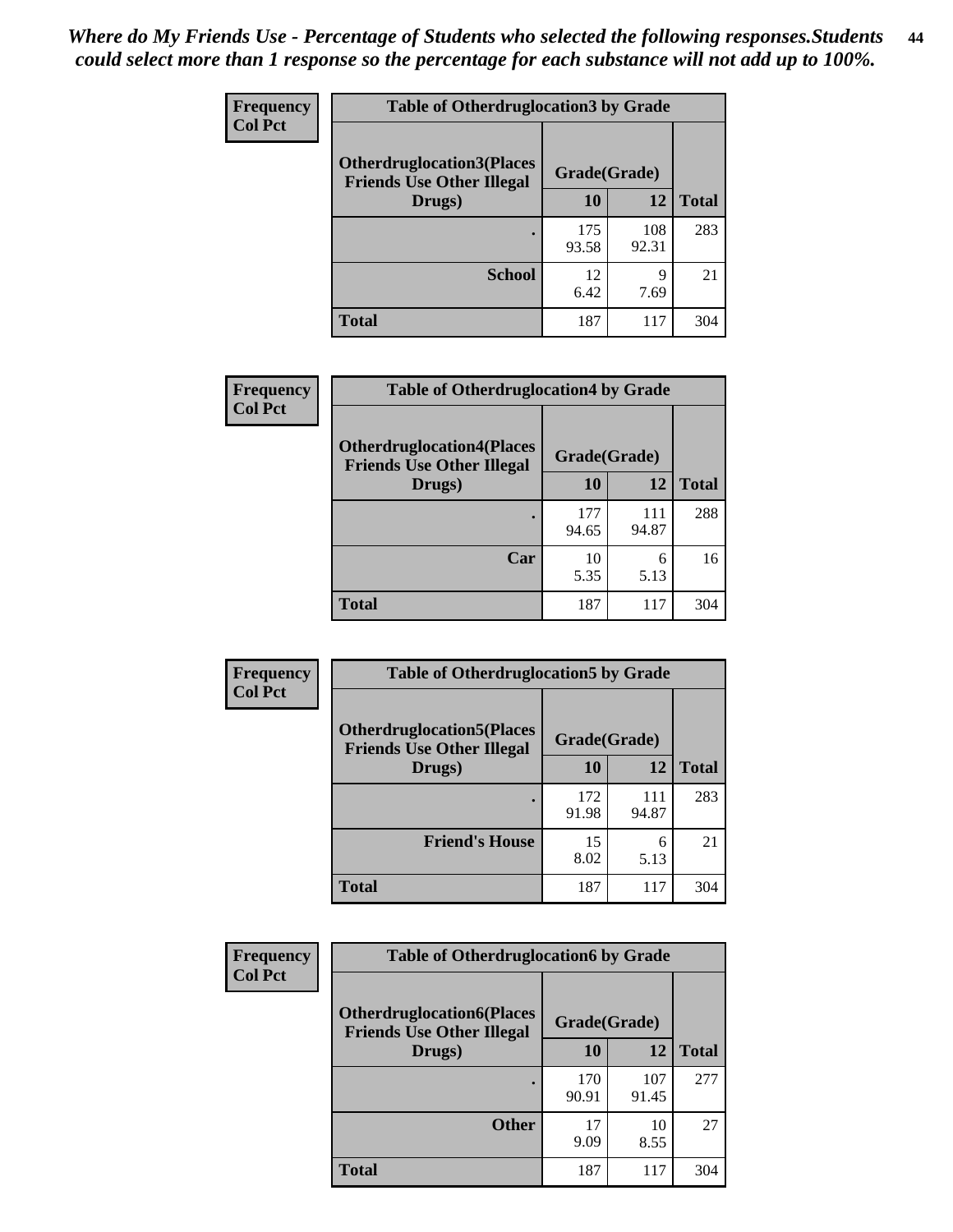| Frequency      | <b>Table of Alcoholtime1 by Grade</b>           |              |             |              |
|----------------|-------------------------------------------------|--------------|-------------|--------------|
| <b>Col Pct</b> | <b>Alcoholtime1(Times</b><br><b>Friends Use</b> | Grade(Grade) |             |              |
|                | Alcohol)                                        | 10           | 12          | <b>Total</b> |
|                |                                                 | 73<br>39.04  | 57<br>48.72 | 130          |
|                | Do Not Use                                      | 114<br>60.96 | 60<br>51.28 | 174          |
|                | <b>Total</b>                                    | 187          | 117         | 304          |

| Frequency      | <b>Table of Alcoholtime2 by Grade</b>           |              |              |              |
|----------------|-------------------------------------------------|--------------|--------------|--------------|
| <b>Col Pct</b> | <b>Alcoholtime2(Times</b><br><b>Friends Use</b> | Grade(Grade) |              |              |
|                | Alcohol)                                        | 10           | 12           | <b>Total</b> |
|                |                                                 | 164<br>87.70 | 104<br>88.89 | 268          |
|                | <b>On Way to School</b>                         | 23<br>12.30  | 13<br>11.11  | 36           |
|                | <b>Total</b>                                    | 187          | 117          | 304          |

| Frequency      | <b>Table of Alcoholtime3 by Grade</b>           |              |              |              |
|----------------|-------------------------------------------------|--------------|--------------|--------------|
| <b>Col Pct</b> | <b>Alcoholtime3(Times</b><br><b>Friends Use</b> | Grade(Grade) |              |              |
|                | Alcohol)                                        | 10           | 12           | <b>Total</b> |
|                |                                                 | 165<br>88.24 | 104<br>88.89 | 269          |
|                | <b>During School</b>                            | 22<br>11.76  | 13<br>11.11  | 35           |
|                | <b>Total</b>                                    | 187          | 117          | 304          |

| <b>Frequency</b> | <b>Table of Alcoholtime4 by Grade</b> |              |              |              |
|------------------|---------------------------------------|--------------|--------------|--------------|
| <b>Col Pct</b>   | <b>Alcoholtime4(Times</b>             | Grade(Grade) |              |              |
|                  | <b>Friends Use Alcohol)</b>           | 10           | 12           | <b>Total</b> |
|                  |                                       | 161<br>86.10 | 105<br>89.74 | 266          |
|                  | <b>On Way Home From School</b>        | 26<br>13.90  | 12<br>10.26  | 38           |
|                  | <b>Total</b>                          | 187          | 117          | 304          |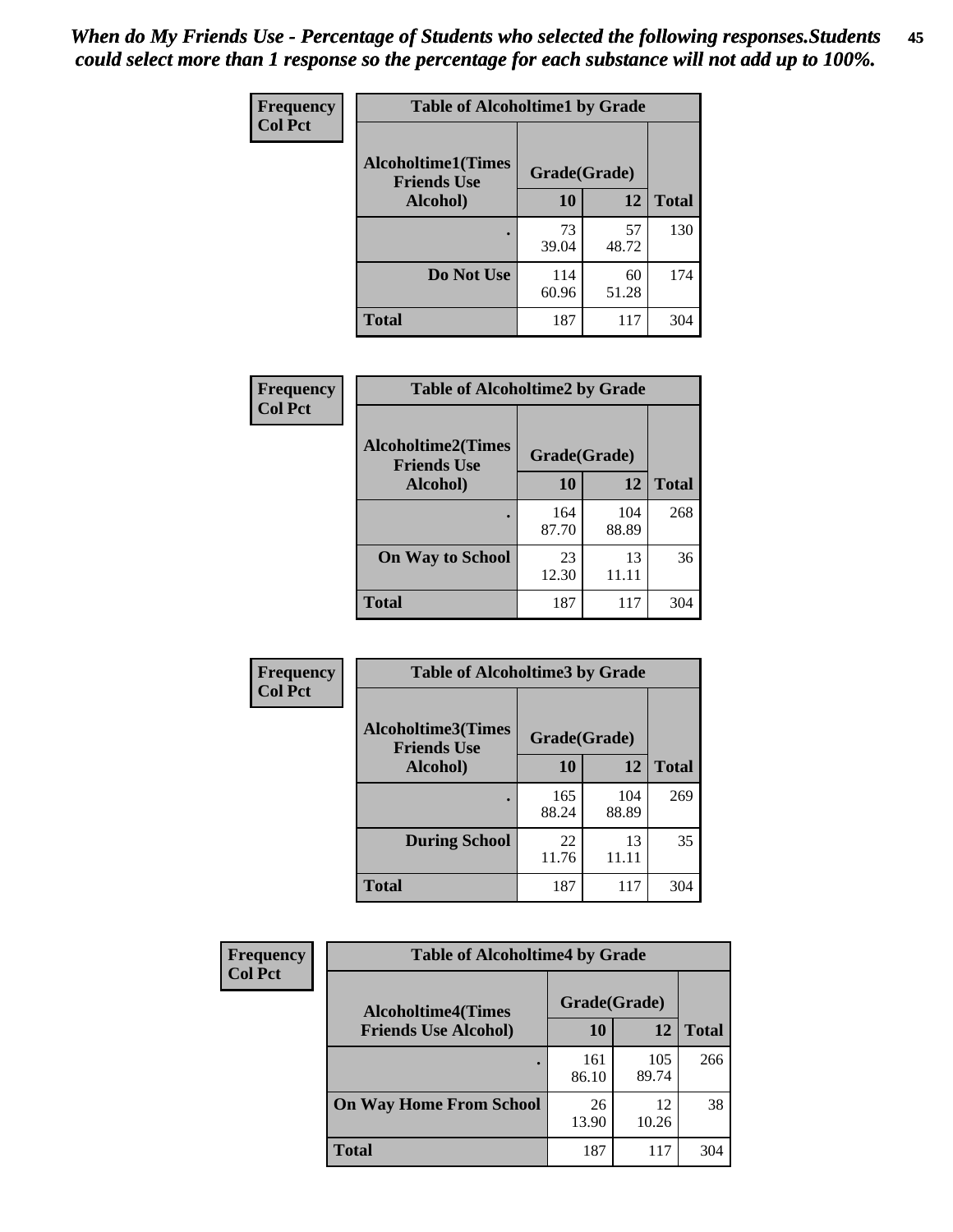*When do My Friends Use - Percentage of Students who selected the following responses.Students could select more than 1 response so the percentage for each substance will not add up to 100%.* **46**

| <b>Frequency</b> | <b>Table of Alcoholtime5 by Grade</b>           |              |             |              |
|------------------|-------------------------------------------------|--------------|-------------|--------------|
| <b>Col Pct</b>   | <b>Alcoholtime5(Times</b><br><b>Friends Use</b> | Grade(Grade) |             |              |
|                  | Alcohol)                                        | 10           | 12          | <b>Total</b> |
|                  |                                                 | 149<br>79.68 | 83<br>70.94 | 232          |
|                  | Weeknights                                      | 38<br>20.32  | 34<br>29.06 | 72           |
|                  | <b>Total</b>                                    | 187          | 117         | 304          |

| <b>Frequency</b> |                                                 | <b>Table of Alcoholtime6 by Grade</b> |             |              |  |  |
|------------------|-------------------------------------------------|---------------------------------------|-------------|--------------|--|--|
| <b>Col Pct</b>   | <b>Alcoholtime6(Times</b><br><b>Friends Use</b> | Grade(Grade)                          |             |              |  |  |
|                  | Alcohol)                                        | 10                                    | 12          | <b>Total</b> |  |  |
|                  |                                                 | 119<br>63.64                          | 54<br>46.15 | 173          |  |  |
|                  | Weekends                                        | 68<br>36.36                           | 63<br>53.85 | 131          |  |  |
|                  | <b>Total</b>                                    | 187                                   | 117         | 304          |  |  |

| <b>Frequency</b> | <b>Table of Tobaccotime1 by Grade</b>           |              |             |              |
|------------------|-------------------------------------------------|--------------|-------------|--------------|
| <b>Col Pct</b>   | <b>Tobaccotime1(Times</b><br><b>Friends Use</b> | Grade(Grade) |             |              |
|                  | <b>Tobacco</b> )                                | 10           | 12          | <b>Total</b> |
|                  | ٠                                               | 40<br>21.39  | 31<br>26.50 | 71           |
|                  | Do Not Use                                      | 147<br>78.61 | 86<br>73.50 | 233          |
|                  | <b>Total</b>                                    | 187          | 117         | 304          |

| <b>Frequency</b> | <b>Table of Tobaccotime2 by Grade</b>           |              |              |              |
|------------------|-------------------------------------------------|--------------|--------------|--------------|
| <b>Col Pct</b>   | <b>Tobaccotime2(Times</b><br><b>Friends Use</b> | Grade(Grade) |              |              |
|                  | <b>Tobacco</b> )                                | <b>10</b>    | 12           | <b>Total</b> |
|                  |                                                 | 168<br>89.84 | 101<br>86.32 | 269          |
|                  | <b>On Way to School</b>                         | 19<br>10.16  | 16<br>13.68  | 35           |
|                  | <b>Total</b>                                    | 187          | 117          | 304          |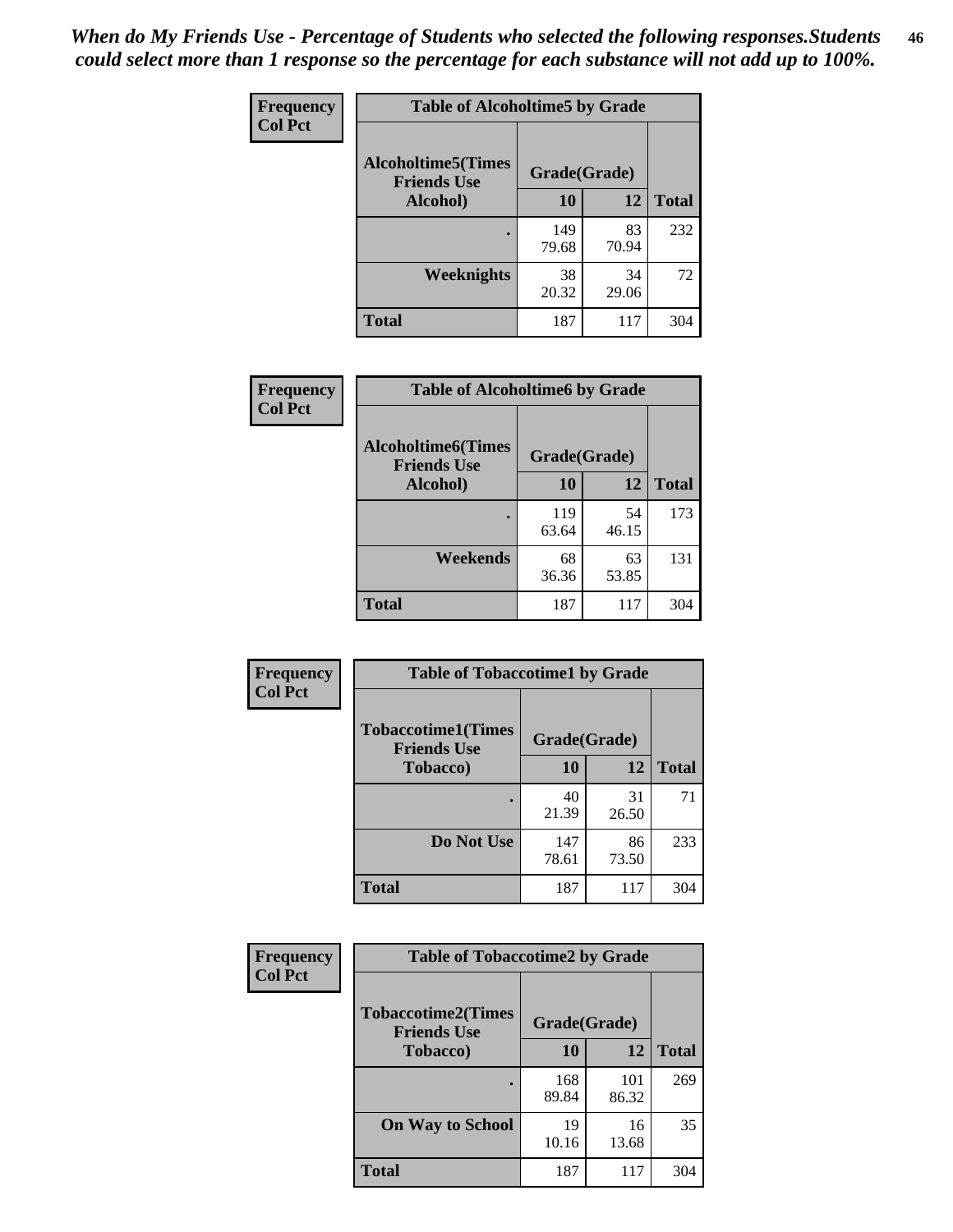*When do My Friends Use - Percentage of Students who selected the following responses.Students could select more than 1 response so the percentage for each substance will not add up to 100%.* **47**

| <b>Frequency</b> | <b>Table of Tobaccotime3 by Grade</b>           |              |             |              |
|------------------|-------------------------------------------------|--------------|-------------|--------------|
| <b>Col Pct</b>   | <b>Tobaccotime3(Times</b><br><b>Friends Use</b> | Grade(Grade) |             |              |
|                  | Tobacco)                                        | 10           | 12          | <b>Total</b> |
|                  |                                                 | 167<br>89.30 | 97<br>82.91 | 264          |
|                  | <b>During School</b>                            | 20<br>10.70  | 20<br>17.09 | 40           |
|                  | <b>Total</b>                                    | 187          | 117         | 304          |

| <b>Frequency</b><br><b>Col Pct</b> | <b>Table of Tobaccotime4 by Grade</b> |              |              |              |
|------------------------------------|---------------------------------------|--------------|--------------|--------------|
|                                    | <b>Tobaccotime4(Times</b>             |              | Grade(Grade) |              |
|                                    | <b>Friends Use Tobacco)</b>           | 10           | 12           | <b>Total</b> |
|                                    |                                       | 161<br>86.10 | 105<br>89.74 | 266          |
|                                    | <b>On Way Home From School</b>        | 26<br>13.90  | 12<br>10.26  | 38           |
|                                    | <b>Total</b>                          | 187          | 117          | 304          |

| <b>Frequency</b> | <b>Table of Tobaccotime5 by Grade</b>           |              |             |              |  |
|------------------|-------------------------------------------------|--------------|-------------|--------------|--|
| <b>Col Pct</b>   | <b>Tobaccotime5(Times</b><br><b>Friends Use</b> | Grade(Grade) |             |              |  |
|                  | <b>Tobacco</b> )                                | 10           | 12          | <b>Total</b> |  |
|                  |                                                 | 158<br>84.49 | 93<br>79.49 | 251          |  |
|                  | Weeknights                                      | 29<br>15.51  | 24<br>20.51 | 53           |  |
|                  | <b>Total</b>                                    | 187          | 117         | 304          |  |

| Frequency<br><b>Col Pct</b> | <b>Table of Tobaccotime6 by Grade</b>                           |              |             |              |
|-----------------------------|-----------------------------------------------------------------|--------------|-------------|--------------|
|                             | <b>Tobaccotime6(Times</b><br>Grade(Grade)<br><b>Friends Use</b> |              |             |              |
|                             | <b>Tobacco</b> )                                                | 10           | 12          | <b>Total</b> |
|                             |                                                                 | 157<br>83.96 | 88<br>75.21 | 245          |
|                             | Weekends                                                        | 30<br>16.04  | 29<br>24.79 | 59           |
|                             | Total                                                           | 187          | 117         | 304          |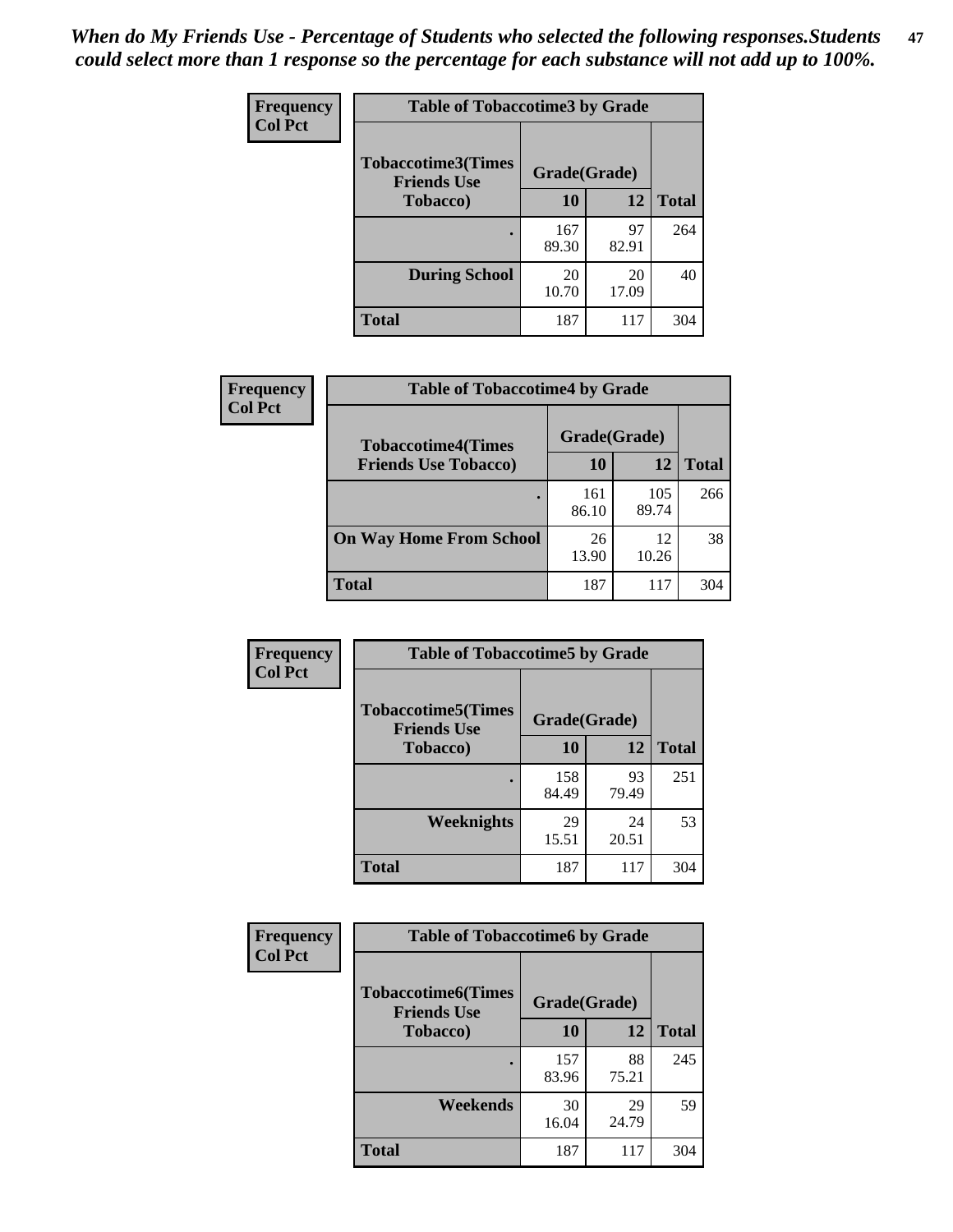| Frequency      | <b>Table of Marijuanatime1 by Grade</b>           |              |             |              |  |
|----------------|---------------------------------------------------|--------------|-------------|--------------|--|
| <b>Col Pct</b> | <b>Marijuanatime1(Times</b><br><b>Friends Use</b> | Grade(Grade) |             |              |  |
|                | Marijuana)                                        | 10           | 12          | <b>Total</b> |  |
|                |                                                   | 88<br>47.06  | 55<br>47.01 | 143          |  |
|                | Do Not Use                                        | 99<br>52.94  | 62<br>52.99 | 161          |  |
|                | <b>Total</b>                                      | 187          | 117         | 304          |  |

| <b>Frequency</b> | <b>Table of Marijuanatime2 by Grade</b>           |              |             |              |
|------------------|---------------------------------------------------|--------------|-------------|--------------|
| <b>Col Pct</b>   | <b>Marijuanatime2(Times</b><br><b>Friends Use</b> | Grade(Grade) |             |              |
|                  | Marijuana)                                        | 10           | 12          | <b>Total</b> |
|                  |                                                   | 139<br>74.33 | 86<br>73.50 | 225          |
|                  | <b>On Way to School</b>                           | 48<br>25.67  | 31<br>26.50 | 79           |
|                  | <b>Total</b>                                      | 187          | 117         | 304          |

| Frequency      | <b>Table of Marijuanatime3 by Grade</b>    |              |             |              |
|----------------|--------------------------------------------|--------------|-------------|--------------|
| <b>Col Pct</b> | Marijuanatime3(Times<br><b>Friends Use</b> | Grade(Grade) |             |              |
|                | Marijuana)                                 | 10           | 12          | <b>Total</b> |
|                |                                            | 137<br>73.26 | 85<br>72.65 | 222          |
|                | <b>During School</b>                       | 50<br>26.74  | 32<br>27.35 | 82           |
|                | Total                                      | 187          | 117         | 304          |

| <b>Frequency</b><br><b>Col Pct</b> | <b>Table of Marijuanatime4 by Grade</b> |              |             |              |
|------------------------------------|-----------------------------------------|--------------|-------------|--------------|
|                                    | <b>Marijuanatime4</b> (Times            | Grade(Grade) |             |              |
|                                    | <b>Friends Use Marijuana</b> )          | 10           | 12          | <b>Total</b> |
|                                    |                                         | 143<br>76.47 | 82<br>70.09 | 225          |
|                                    | <b>On Way Home From School</b>          | 44<br>23.53  | 35<br>29.91 | 79           |
|                                    | <b>Total</b>                            | 187          | 117         | 304          |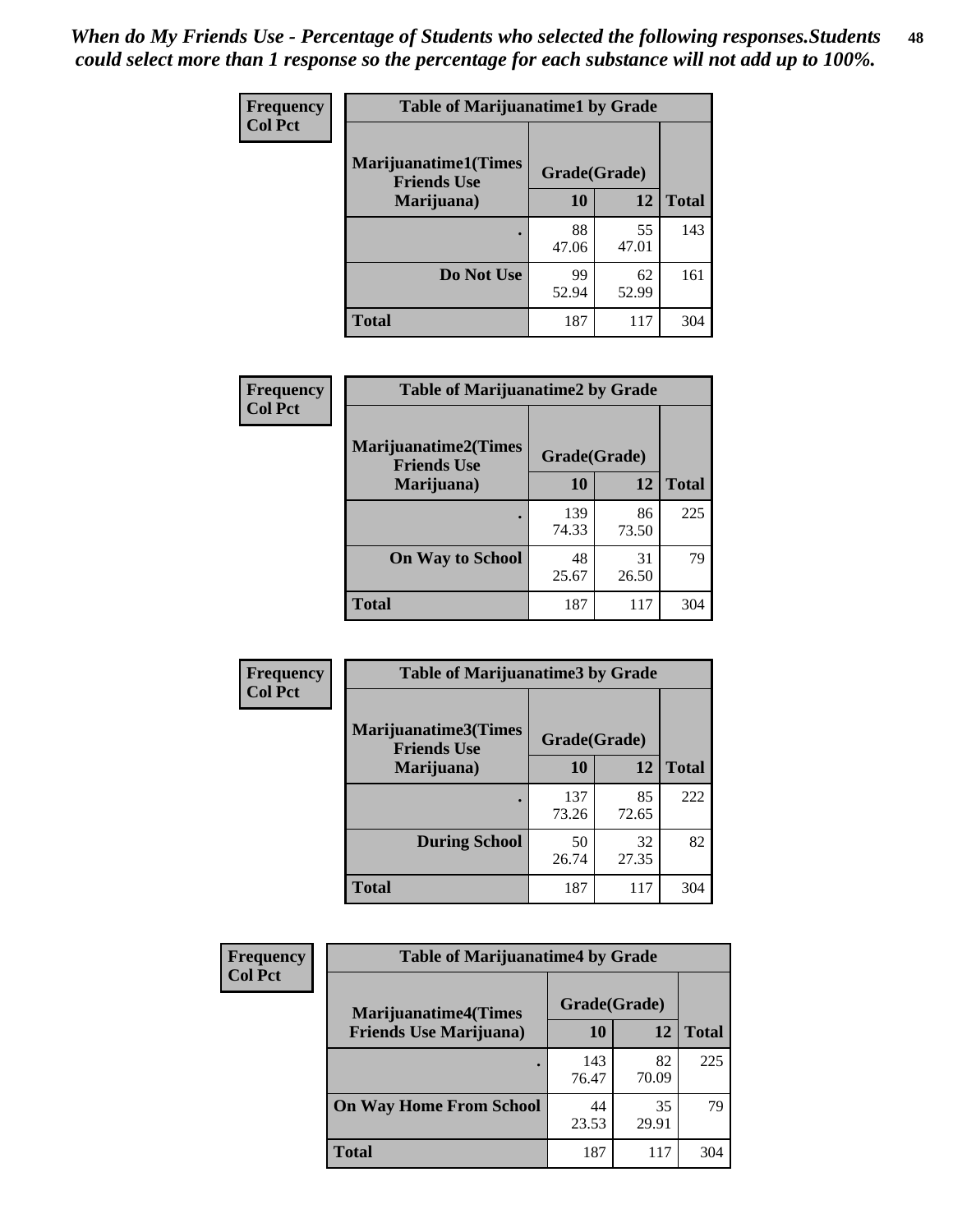| Frequency      | <b>Table of Marijuanatime5 by Grade</b>            |              |             |              |
|----------------|----------------------------------------------------|--------------|-------------|--------------|
| <b>Col Pct</b> | <b>Marijuanatime5</b> (Times<br><b>Friends Use</b> | Grade(Grade) |             |              |
|                | Marijuana)                                         | 10           | 12          | <b>Total</b> |
|                |                                                    | 132<br>70.59 | 71<br>60.68 | 203          |
|                | Weeknights                                         | 55<br>29.41  | 46<br>39.32 | 101          |
|                | <b>Total</b>                                       | 187          | 117         | 304          |

| Frequency      | <b>Table of Marijuanatime6 by Grade</b>            |              |             |              |
|----------------|----------------------------------------------------|--------------|-------------|--------------|
| <b>Col Pct</b> | <b>Marijuanatime6</b> (Times<br><b>Friends Use</b> | Grade(Grade) |             |              |
|                | Marijuana)                                         | 10           | 12          | <b>Total</b> |
|                |                                                    | 112<br>59.89 | 62<br>52.99 | 174          |
|                | Weekends                                           | 75<br>40.11  | 55<br>47.01 | 130          |
|                | <b>Total</b>                                       | 187          | 117         | 304          |

| Frequency      | <b>Table of Otherdrugtime1 by Grade</b>                 |              |              |              |
|----------------|---------------------------------------------------------|--------------|--------------|--------------|
| <b>Col Pct</b> | <b>Otherdrugtime1(Times</b><br><b>Friends Use Other</b> | Grade(Grade) |              |              |
|                | <b>Illegal Drugs</b> )                                  | 10           | 12           | <b>Total</b> |
|                |                                                         | 27<br>14.44  | 13<br>11.11  | 40           |
|                | Do Not Use                                              | 160<br>85.56 | 104<br>88.89 | 264          |
|                | Total                                                   | 187          | 117          | 304          |

| Frequency      | <b>Table of Otherdrugtime2 by Grade</b>                 |              |              |              |  |
|----------------|---------------------------------------------------------|--------------|--------------|--------------|--|
| <b>Col Pct</b> | <b>Otherdrugtime2(Times</b><br><b>Friends Use Other</b> | Grade(Grade) |              |              |  |
|                | <b>Illegal Drugs</b> )                                  | 10           | 12           | <b>Total</b> |  |
|                |                                                         | 173<br>92.51 | 108<br>92.31 | 281          |  |
|                | <b>On Way to School</b>                                 | 14<br>7.49   | 9<br>7.69    | 23           |  |
|                | Total                                                   | 187          | 117          | 304          |  |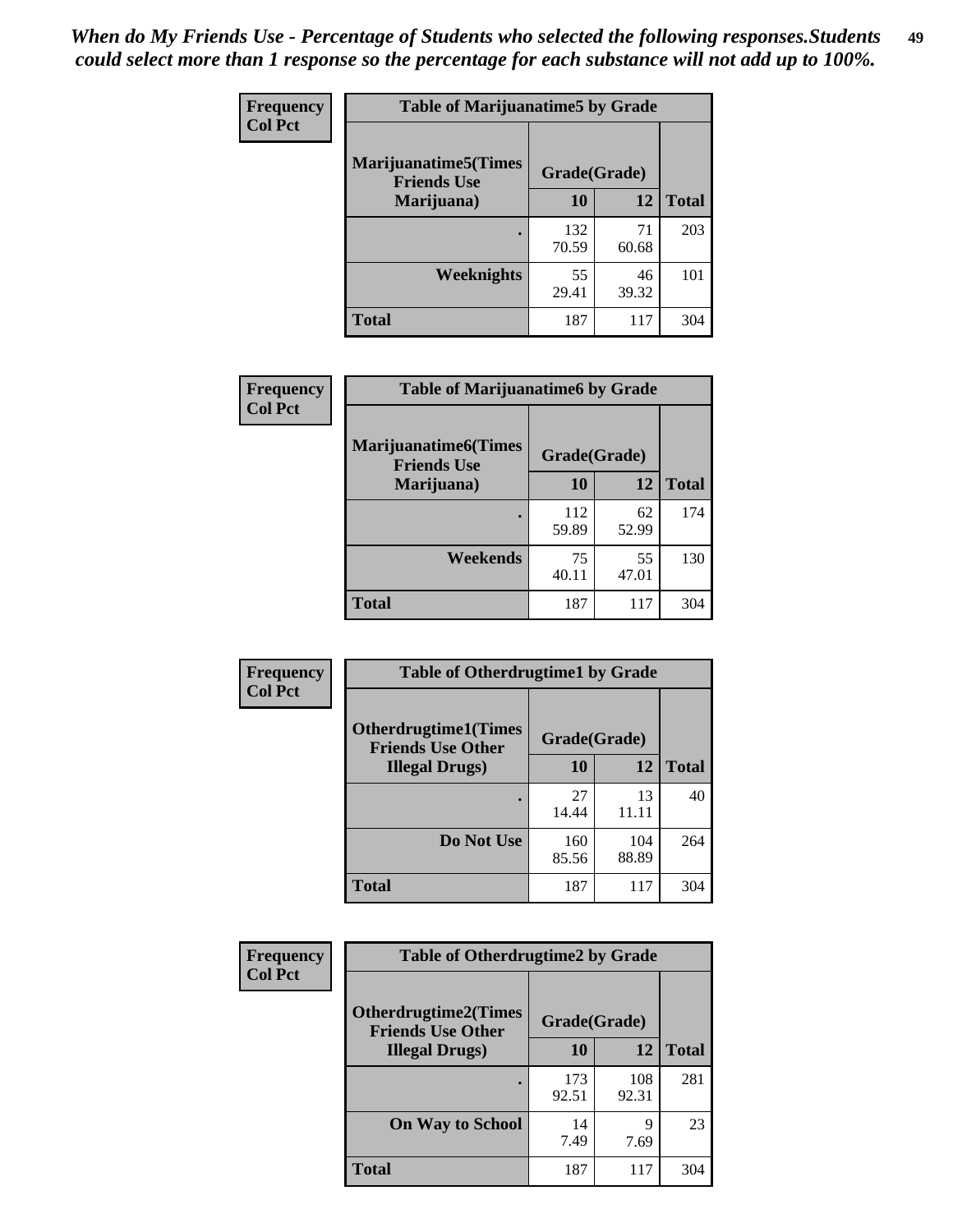| <b>Frequency</b> | <b>Table of Otherdrugtime3 by Grade</b>          |              |              |              |
|------------------|--------------------------------------------------|--------------|--------------|--------------|
| <b>Col Pct</b>   | Otherdrugtime3(Times<br><b>Friends Use Other</b> | Grade(Grade) |              |              |
|                  | <b>Illegal Drugs)</b>                            | 10           | 12           | <b>Total</b> |
|                  |                                                  | 175<br>93.58 | 109<br>93.16 | 284          |
|                  | <b>During School</b>                             | 12<br>6.42   | 8<br>6.84    | 20           |
|                  | <b>Total</b>                                     | 187          | 117          | 304          |

| <b>Frequency</b> | <b>Table of Otherdrugtime4 by Grade</b>                         |              |              |              |  |  |
|------------------|-----------------------------------------------------------------|--------------|--------------|--------------|--|--|
| <b>Col Pct</b>   | <b>Otherdrugtime4(Times</b><br><b>Friends Use Other Illegal</b> | Grade(Grade) |              |              |  |  |
|                  | Drugs)                                                          | 10           | 12           | <b>Total</b> |  |  |
|                  | $\bullet$                                                       | 175<br>93.58 | 111<br>94.87 | 286          |  |  |
|                  | <b>On Way Home From School</b>                                  | 12<br>6.42   | 6<br>5.13    | 18           |  |  |
|                  | <b>Total</b>                                                    | 187          | 117          | 304          |  |  |

| <b>Frequency</b><br><b>Col Pct</b> | <b>Table of Otherdrugtime5 by Grade</b>                  |              |              |              |  |
|------------------------------------|----------------------------------------------------------|--------------|--------------|--------------|--|
|                                    | <b>Otherdrugtime5</b> (Times<br><b>Friends Use Other</b> | Grade(Grade) |              |              |  |
|                                    | <b>Illegal Drugs</b> )                                   | 10           | 12           | <b>Total</b> |  |
|                                    |                                                          | 169<br>90.37 | 107<br>91.45 | 276          |  |
|                                    | Weeknights                                               | 18<br>9.63   | 10<br>8.55   | 28           |  |
|                                    | Total                                                    | 187          | 117          | 304          |  |

| <b>Frequency</b><br><b>Col Pct</b> | <b>Table of Otherdrugtime6 by Grade</b>                 |              |              |              |  |
|------------------------------------|---------------------------------------------------------|--------------|--------------|--------------|--|
|                                    | <b>Otherdrugtime6(Times</b><br><b>Friends Use Other</b> | Grade(Grade) |              |              |  |
|                                    | <b>Illegal Drugs</b> )                                  | 10           | 12           | <b>Total</b> |  |
|                                    |                                                         | 162<br>86.63 | 103<br>88.03 | 265          |  |
|                                    | Weekends                                                | 25<br>13.37  | 14<br>11.97  | 39           |  |
|                                    | <b>Total</b>                                            | 187          | 117          | 304          |  |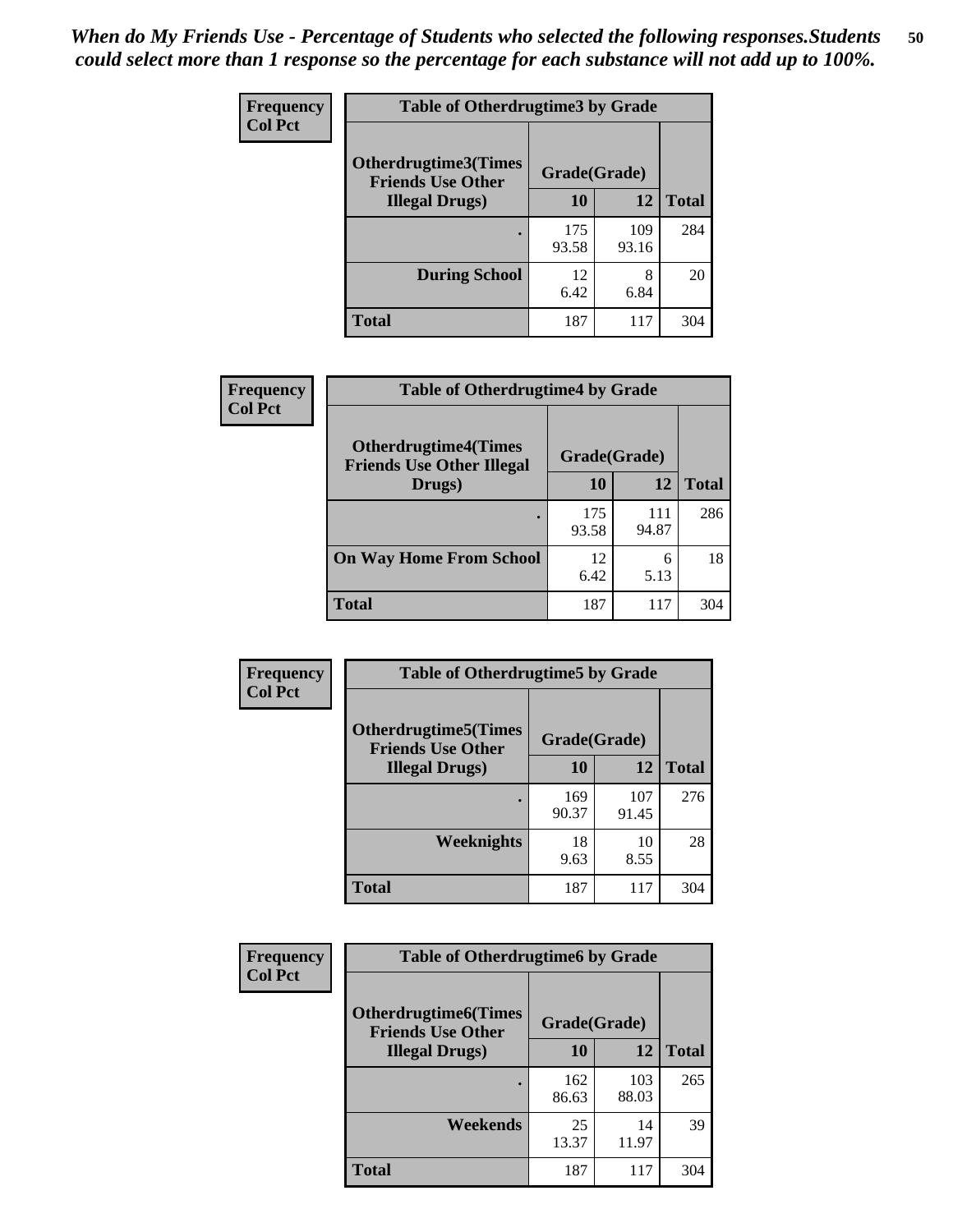| Frequency      | <b>Table of Educationalcohol by Grade</b>                                                                  |              |             |              |  |
|----------------|------------------------------------------------------------------------------------------------------------|--------------|-------------|--------------|--|
| <b>Col Pct</b> | Educationalcohol(I<br>have been taught<br>about alcohol,<br>tobacco,<br>and other drugs<br>within the last | Grade(Grade) |             |              |  |
|                | year at school)                                                                                            | 10           | 12          | <b>Total</b> |  |
|                | Yes                                                                                                        | 149<br>79.68 | 84<br>71.79 | 233          |  |
|                | N <sub>0</sub>                                                                                             | 38<br>20.32  | 33<br>28.21 | 71           |  |
|                | <b>Total</b>                                                                                               | 187          | 117         | 304          |  |

| Frequency      | <b>Table of Eversmoked by Grade</b> |              |             |              |  |
|----------------|-------------------------------------|--------------|-------------|--------------|--|
| <b>Col Pct</b> | Eversmoked(I<br>have smoked         | Grade(Grade) |             |              |  |
|                | a cigarette)                        | 10           | 12          | <b>Total</b> |  |
|                | Yes                                 | 34<br>18.18  | 23<br>19.66 | 57           |  |
|                | N <sub>0</sub>                      | 153<br>81.82 | 94<br>80.34 | 247          |  |
|                | <b>Total</b>                        | 187          | 117         | 304          |  |

| Frequency      | <b>Table of Drovedrinking by Grade</b>                                                                              |                    |              |     |
|----------------|---------------------------------------------------------------------------------------------------------------------|--------------------|--------------|-----|
| <b>Col Pct</b> | Drovedrinking(In<br>the past 30 days I<br>have driven a car<br>or other vehicle<br>while I was<br>drinking alcohol) | Grade(Grade)<br>10 | <b>Total</b> |     |
|                |                                                                                                                     |                    | 12           |     |
|                | Yes                                                                                                                 | 7<br>3.74          | 8<br>6.84    | 15  |
|                | N <sub>0</sub>                                                                                                      | 180<br>96.26       | 109<br>93.16 | 289 |
|                | <b>Total</b>                                                                                                        | 187                | 117          | 304 |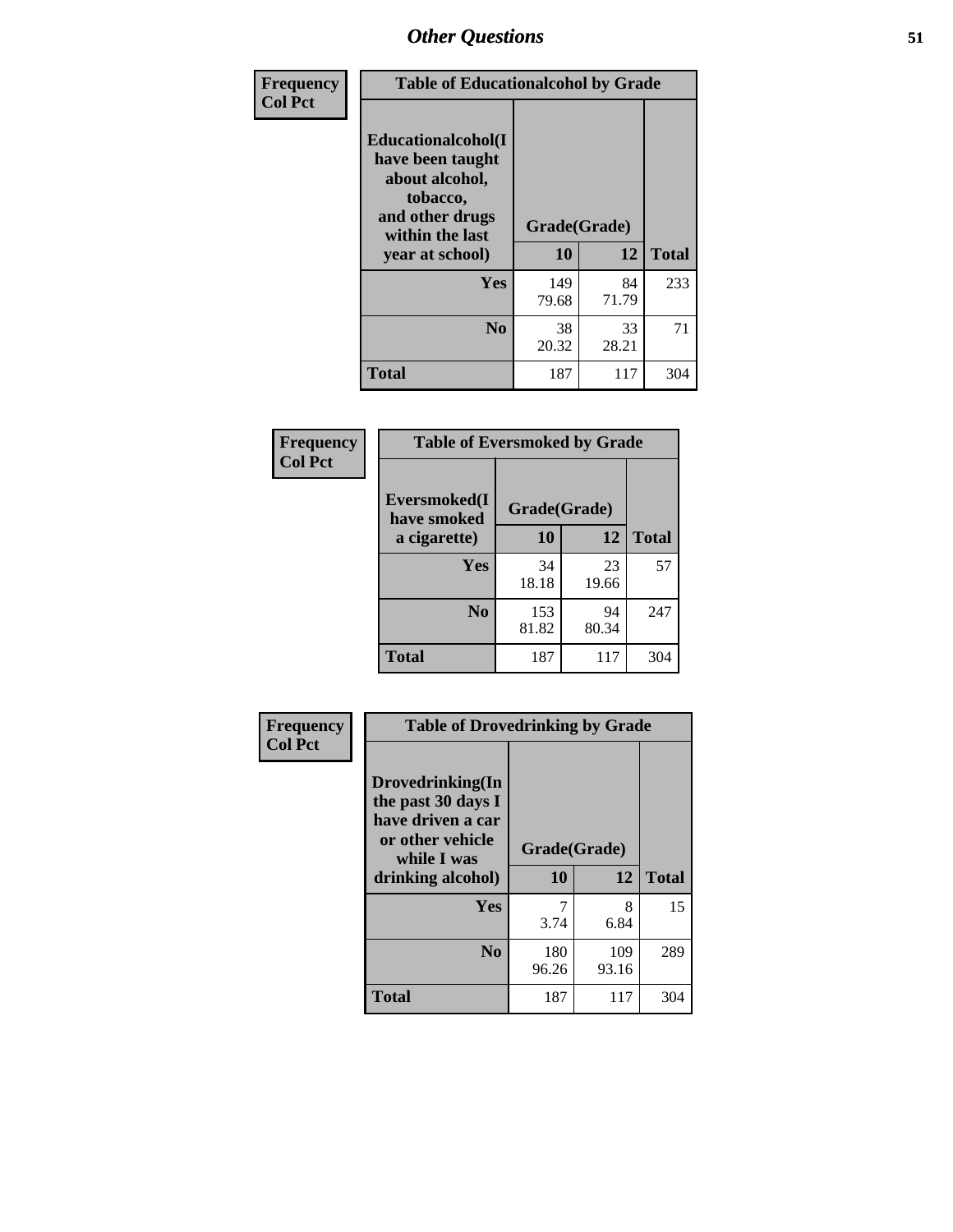| Frequency<br><b>Col Pct</b> | <b>Table of Rodedrinking by Grade</b>                                                                      |              |              |              |  |  |
|-----------------------------|------------------------------------------------------------------------------------------------------------|--------------|--------------|--------------|--|--|
|                             | Rodedrinking(In<br>the past 30 days<br>I have ridden in<br>a car with a<br>driver who had<br>been drinking | Grade(Grade) |              |              |  |  |
|                             | alcohol)                                                                                                   | 10           | 12           | <b>Total</b> |  |  |
|                             | <b>Yes</b>                                                                                                 | 25<br>13.37  | 17<br>14.53  | 42           |  |  |
|                             | N <sub>0</sub>                                                                                             | 162<br>86.63 | 100<br>85.47 | 262          |  |  |
|                             | <b>Total</b>                                                                                               | 187          | 117          | 304          |  |  |

#### **Frequency Col Pct**

| <b>Table of Drugsschool by Grade</b>                                                                                      |              |             |              |  |  |
|---------------------------------------------------------------------------------------------------------------------------|--------------|-------------|--------------|--|--|
| <b>Drugsschool</b> (During<br>the past 12 months,<br>I have been offered,<br>sold,<br>or given illegal<br>drugs on school | Grade(Grade) |             |              |  |  |
| property)                                                                                                                 | 10           | 12          | <b>Total</b> |  |  |
| Yes                                                                                                                       | 26<br>13.90  | 32<br>27.35 | 58           |  |  |
| N <sub>0</sub>                                                                                                            | 161<br>86.10 | 85<br>72.65 | 246          |  |  |
| <b>Total</b>                                                                                                              | 187          | 117         | 304          |  |  |

| Frequency      | <b>Table of Helpbullied by Grade</b>                                   |                                 |             |              |  |  |
|----------------|------------------------------------------------------------------------|---------------------------------|-------------|--------------|--|--|
| <b>Col Pct</b> | $Helpb$ ullied $(I$<br>would help<br>someone who was<br>being bullied) | Grade(Grade)<br><b>10</b><br>12 |             | <b>Total</b> |  |  |
|                | <b>Strongly Agree</b>                                                  | 65<br>34.76                     | 49<br>41.88 | 114          |  |  |
|                | <b>Somewhat Agree</b>                                                  | 85<br>45.45                     | 45<br>38.46 | 130          |  |  |
|                | <b>Somewhat Disagree</b>                                               | 18<br>9.63                      | 6<br>5.13   | 24           |  |  |
|                | <b>Strongly Disagree</b>                                               | 19<br>10.16                     | 17<br>14.53 | 36           |  |  |
|                | <b>Total</b>                                                           | 187                             | 117         | 304          |  |  |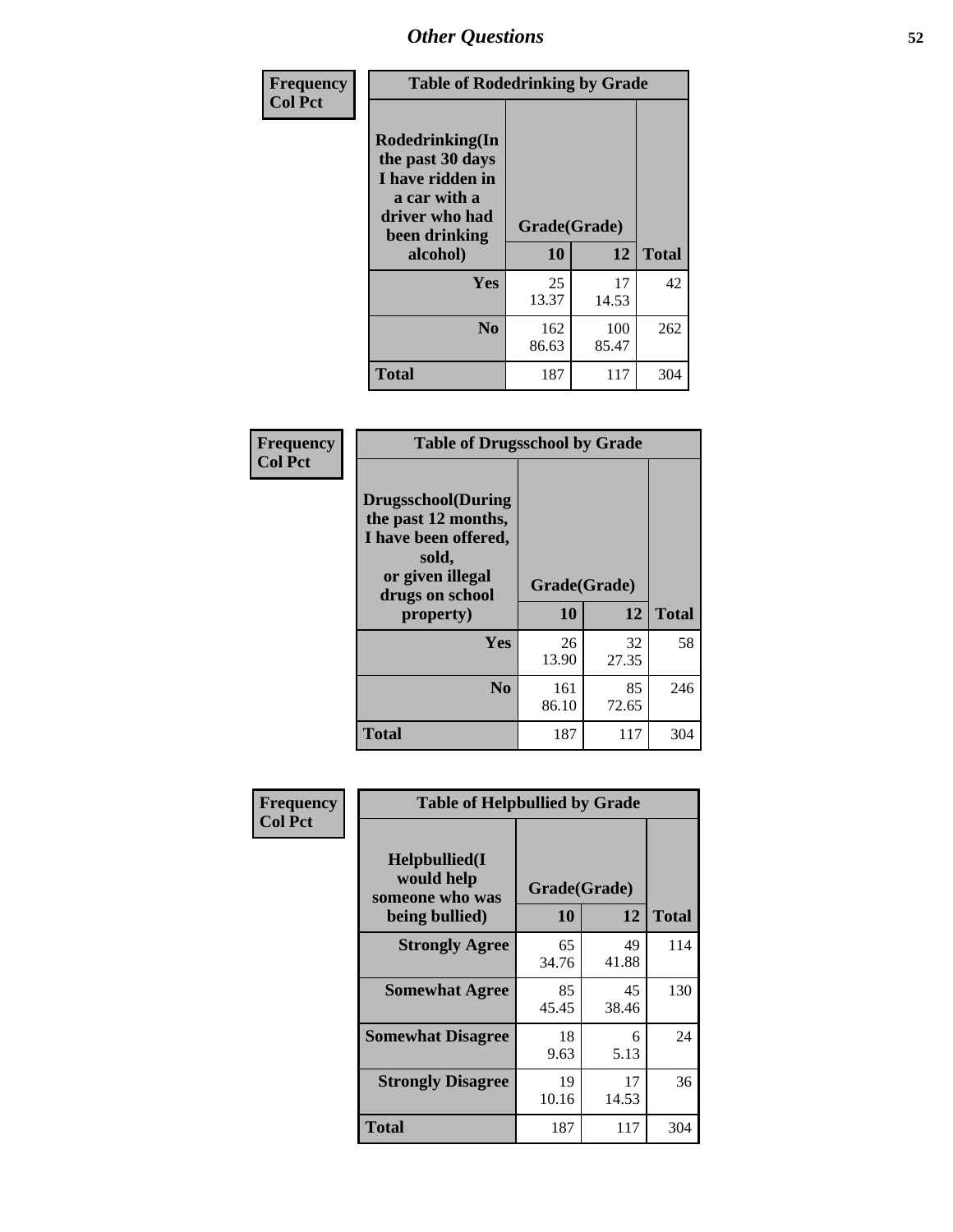| Frequency      | <b>Table of Grade by Bingedrinking</b> |                             |                   |              |                                                                                                                   |                        |              |  |
|----------------|----------------------------------------|-----------------------------|-------------------|--------------|-------------------------------------------------------------------------------------------------------------------|------------------------|--------------|--|
| <b>Row Pct</b> |                                        |                             |                   |              | <b>Bingedrinking(I have drunk</b><br>five or more drinks of alcohol<br>at one sitting during the last<br>30 days) |                        |              |  |
|                | Grade(Grade)                           | $\mathbf{0}$<br><b>Days</b> | 1 or<br>2<br>days | 3 to<br>days | 6 to<br>9<br>days                                                                                                 | 10<br>to<br>19<br>days | <b>Total</b> |  |
|                | 10                                     | 179<br>95.72                | 5<br>2.67         | 2<br>1.07    | 0.53                                                                                                              | $\theta$<br>0.00       | 187          |  |
|                | 12                                     | 104<br>88.89                | 5<br>4.27         | 5<br>4.27    | 1<br>0.85                                                                                                         | $\overline{2}$<br>1.71 | 117          |  |
|                | <b>Total</b>                           | 283                         | 10                | 7            | 2                                                                                                                 | $\overline{2}$         | 304          |  |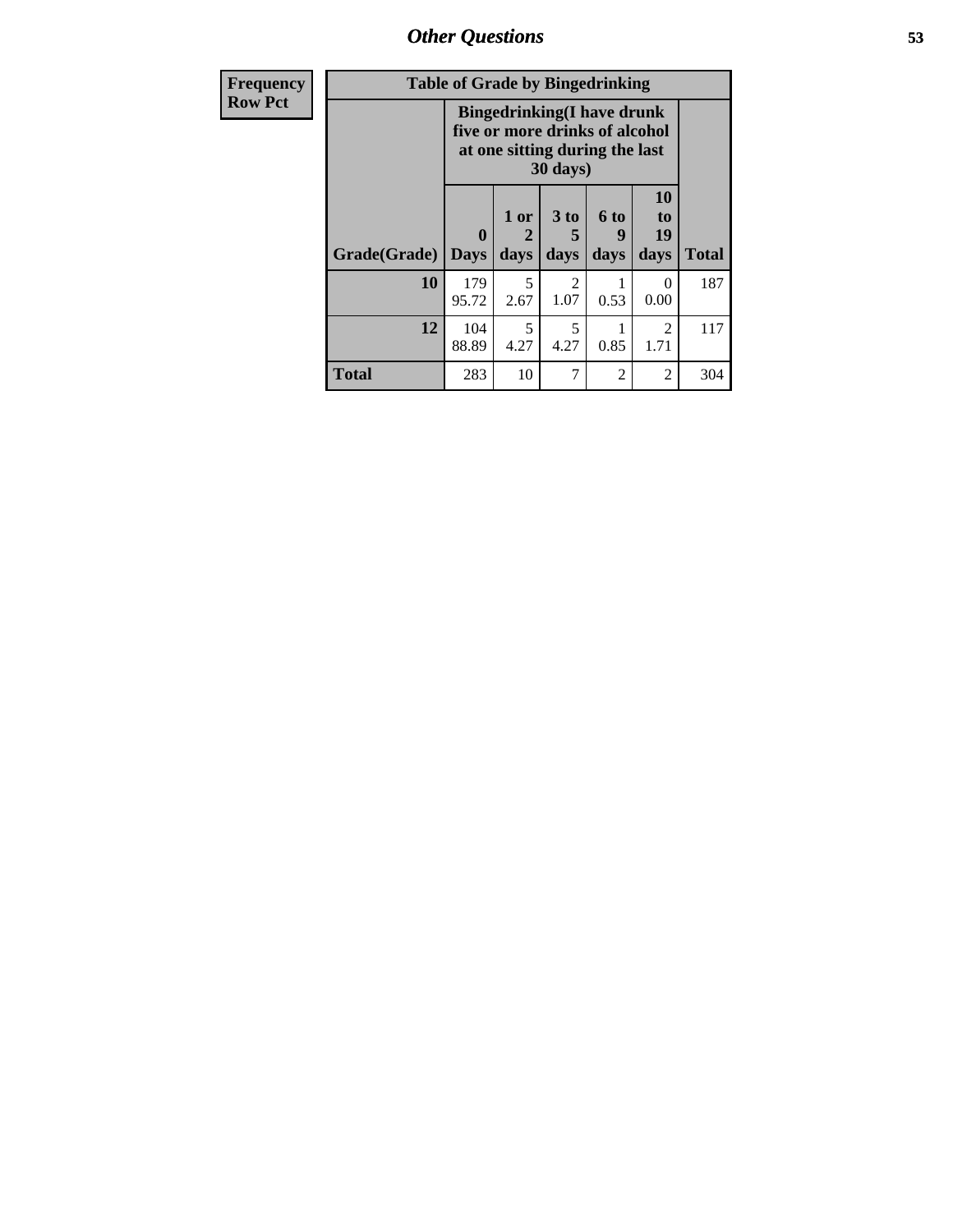### *Nutrition* **54**

| <b>Frequency</b><br>Row Pct |
|-----------------------------|
|                             |

| <b>Table of Grade by Dairy</b> |                                                                                                                           |                                                                 |             |             |     |  |  |  |
|--------------------------------|---------------------------------------------------------------------------------------------------------------------------|-----------------------------------------------------------------|-------------|-------------|-----|--|--|--|
|                                |                                                                                                                           | Dairy (I eat at least 3 servings of dairy<br>products each day) |             |             |     |  |  |  |
| Grade(Grade)                   | <b>Somewhat</b><br><b>Somewhat</b><br><b>Strongly</b><br><b>Strongly</b><br><b>Disagree</b><br>Disagree<br>Agree<br>Agree |                                                                 |             |             |     |  |  |  |
| 10                             | 66<br>35.29                                                                                                               | 77<br>41.18                                                     | 18<br>9.63  | 26<br>13.90 | 187 |  |  |  |
| 12                             | 45<br>38.46                                                                                                               | 43<br>36.75                                                     | 16<br>13.68 | 13<br>11.11 | 117 |  |  |  |
| <b>Total</b>                   | 111                                                                                                                       | 120                                                             | 34          | 39          | 304 |  |  |  |

| <b>Frequency</b> |  |
|------------------|--|
| <b>Row Pct</b>   |  |

| <b>Table of Grade by Fruitveg</b> |                                                                          |             |                                      |                                    |              |  |  |  |
|-----------------------------------|--------------------------------------------------------------------------|-------------|--------------------------------------|------------------------------------|--------------|--|--|--|
|                                   | Fruitveg(I eat at least 5 servings of fruits<br>and vegetables each day) |             |                                      |                                    |              |  |  |  |
| Grade(Grade)                      | <b>Strongly</b><br>Agree                                                 | Agree       | <b>Somewhat</b> Somewhat<br>Disagree | <b>Strongly</b><br><b>Disagree</b> | <b>Total</b> |  |  |  |
| 10                                | 44<br>23.53                                                              | 70<br>37.43 | 45<br>24.06                          | 28<br>14.97                        | 187          |  |  |  |
| 12                                | 29<br>24.79                                                              | 39<br>33.33 | 33<br>28.21                          | 16<br>13.68                        | 117          |  |  |  |
| <b>Total</b>                      | 73                                                                       | 109         | 78                                   | 44                                 | 304          |  |  |  |

| <b>Frequency</b> | <b>Table of Grade by Cafeteriahealthy</b> |                                                                       |                          |                             |                                    |              |  |  |
|------------------|-------------------------------------------|-----------------------------------------------------------------------|--------------------------|-----------------------------|------------------------------------|--------------|--|--|
| <b>Row Pct</b>   |                                           | Cafeteriahealthy (School meals in my<br>school cafeteria are healthy) |                          |                             |                                    |              |  |  |
|                  | Grade(Grade)                              | <b>Strongly</b><br>Agree                                              | <b>Somewhat</b><br>Agree | Somewhat<br><b>Disagree</b> | <b>Strongly</b><br><b>Disagree</b> | <b>Total</b> |  |  |
|                  | 10                                        | 22<br>11.76                                                           | 57<br>30.48              | 39<br>20.86                 | 69<br>36.90                        | 187          |  |  |
|                  | 12                                        | 12<br>10.26                                                           | 46<br>39.32              | 21<br>17.95                 | 38<br>32.48                        | 117          |  |  |
|                  | Total                                     | 34                                                                    | 103                      | 60                          | 107                                | 304          |  |  |

| <b>Frequency</b> |
|------------------|
| <b>Row Pct</b>   |

| <b>Table of Grade by Cafeterianutrition</b> |                                                                                           |                     |                                    |                                    |              |  |  |
|---------------------------------------------|-------------------------------------------------------------------------------------------|---------------------|------------------------------------|------------------------------------|--------------|--|--|
|                                             | <b>Cafeterianutrition</b> (Facts about nutrition<br>are available in my school cafeteria) |                     |                                    |                                    |              |  |  |
| Grade(Grade)                                | <b>Strongly</b><br>Agree                                                                  | Somewhat  <br>Agree | <b>Somewhat</b><br><b>Disagree</b> | <b>Strongly</b><br><b>Disagree</b> | <b>Total</b> |  |  |
| 10                                          | 56<br>29.95                                                                               | 63<br>33.69         | 23<br>12.30                        | 45<br>24.06                        | 187          |  |  |
| 12                                          | 25<br>21.37                                                                               | 44<br>37.61         | 19<br>16.24                        | 29<br>24.79                        | 117          |  |  |
| <b>Total</b>                                | 81                                                                                        | 107                 | 42                                 | 74                                 | 304          |  |  |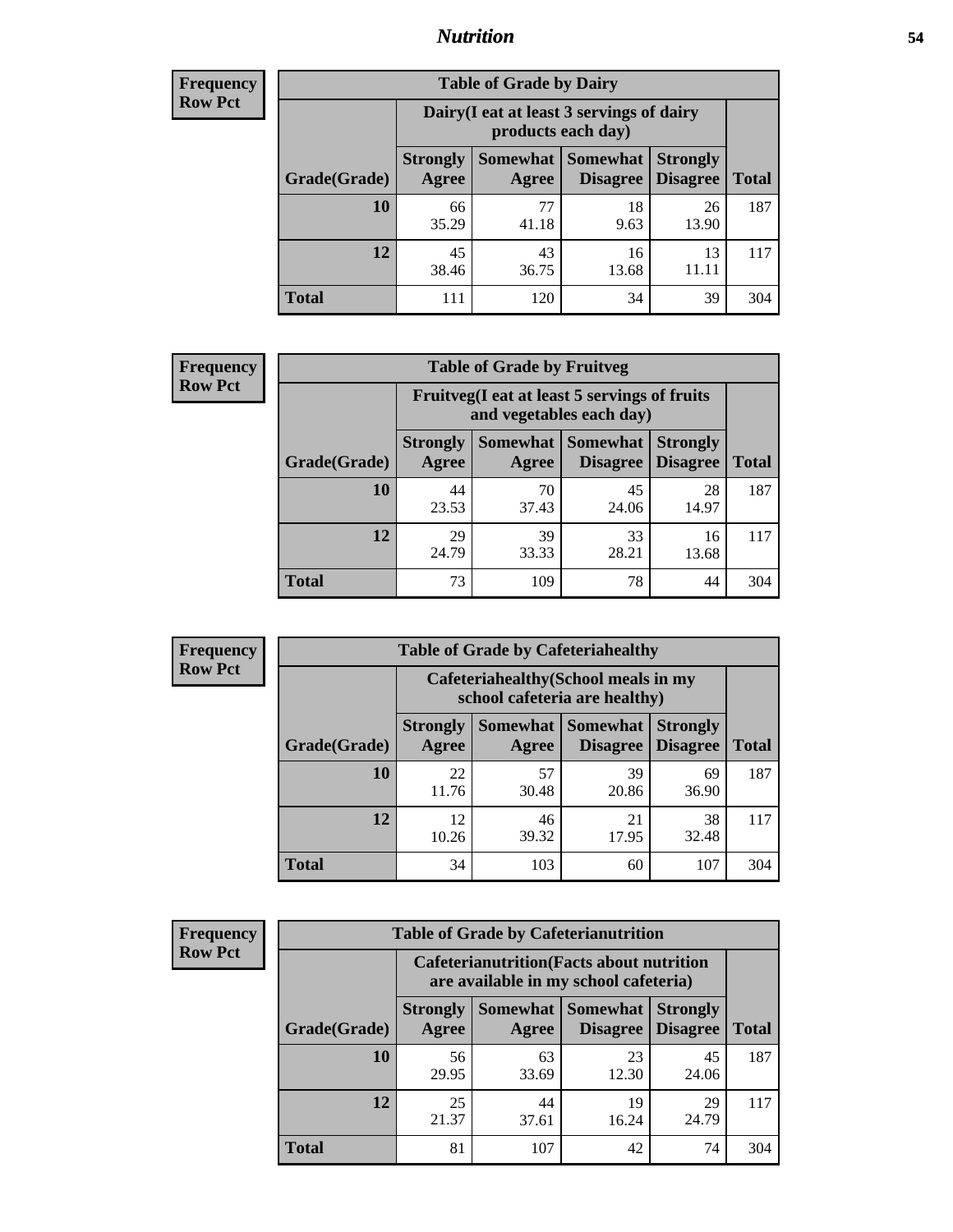### *Nutrition* **55**

| Frequency |
|-----------|
| Row Pct   |

| <b>Table of Grade by Schoollunch</b> |                                                                                                                          |                                                                 |             |             |     |  |  |  |
|--------------------------------------|--------------------------------------------------------------------------------------------------------------------------|-----------------------------------------------------------------|-------------|-------------|-----|--|--|--|
|                                      |                                                                                                                          | Schoollunch(I eat school lunch three or<br>more times per week) |             |             |     |  |  |  |
| Grade(Grade)                         | Somewhat Somewhat<br><b>Strongly</b><br><b>Strongly</b><br><b>Disagree</b><br>Agree<br>Disagree<br><b>Total</b><br>Agree |                                                                 |             |             |     |  |  |  |
| 10                                   | 67<br>35.83                                                                                                              | 48<br>25.67                                                     | 25<br>13.37 | 47<br>25.13 | 187 |  |  |  |
| 12                                   | 40<br>34.19                                                                                                              | 31<br>26.50                                                     | 10<br>8.55  | 36<br>30.77 | 117 |  |  |  |
| <b>Total</b>                         | 107                                                                                                                      | 79                                                              | 35          | 83          | 304 |  |  |  |

| <b>Frequency</b> |  |
|------------------|--|
| <b>Row Pct</b>   |  |

| <b>Table of Grade by Foodchoices</b>                                |                          |             |                                   |                                    |              |  |
|---------------------------------------------------------------------|--------------------------|-------------|-----------------------------------|------------------------------------|--------------|--|
| Foodchoices (I make healthy food choices in<br>my school cafeteria) |                          |             |                                   |                                    |              |  |
| Grade(Grade)                                                        | <b>Strongly</b><br>Agree | Agree       | Somewhat   Somewhat  <br>Disagree | <b>Strongly</b><br><b>Disagree</b> | <b>Total</b> |  |
| 10                                                                  | 36<br>19.25              | 65<br>34.76 | 35<br>18.72                       | 51<br>27.27                        | 187          |  |
| 12                                                                  | 25<br>21.37              | 35<br>29.91 | 23<br>19.66                       | 34<br>29.06                        | 117          |  |
| <b>Total</b>                                                        | 61                       | 100         | 58                                | 85                                 | 304          |  |

| <b>Frequency</b> | <b>Table of Grade by Wholewheat</b> |                                                                                                             |             |                                   |                                    |              |  |  |
|------------------|-------------------------------------|-------------------------------------------------------------------------------------------------------------|-------------|-----------------------------------|------------------------------------|--------------|--|--|
| <b>Row Pct</b>   |                                     | Wholewheat (There are whole wheat and<br>multigrain breads and cereals available in<br>my school cafeteria) |             |                                   |                                    |              |  |  |
|                  | Grade(Grade)                        | <b>Strongly</b><br>Agree                                                                                    | Agree       | Somewhat   Somewhat  <br>Disagree | <b>Strongly</b><br><b>Disagree</b> | <b>Total</b> |  |  |
|                  | 10                                  | 48<br>25.67                                                                                                 | 68<br>36.36 | 34<br>18.18                       | 37<br>19.79                        | 187          |  |  |
|                  | 12                                  | 28<br>23.93                                                                                                 | 43<br>36.75 | 17<br>14.53                       | 29<br>24.79                        | 117          |  |  |
|                  | <b>Total</b>                        | 76                                                                                                          | 111         | 51                                | 66                                 | 304          |  |  |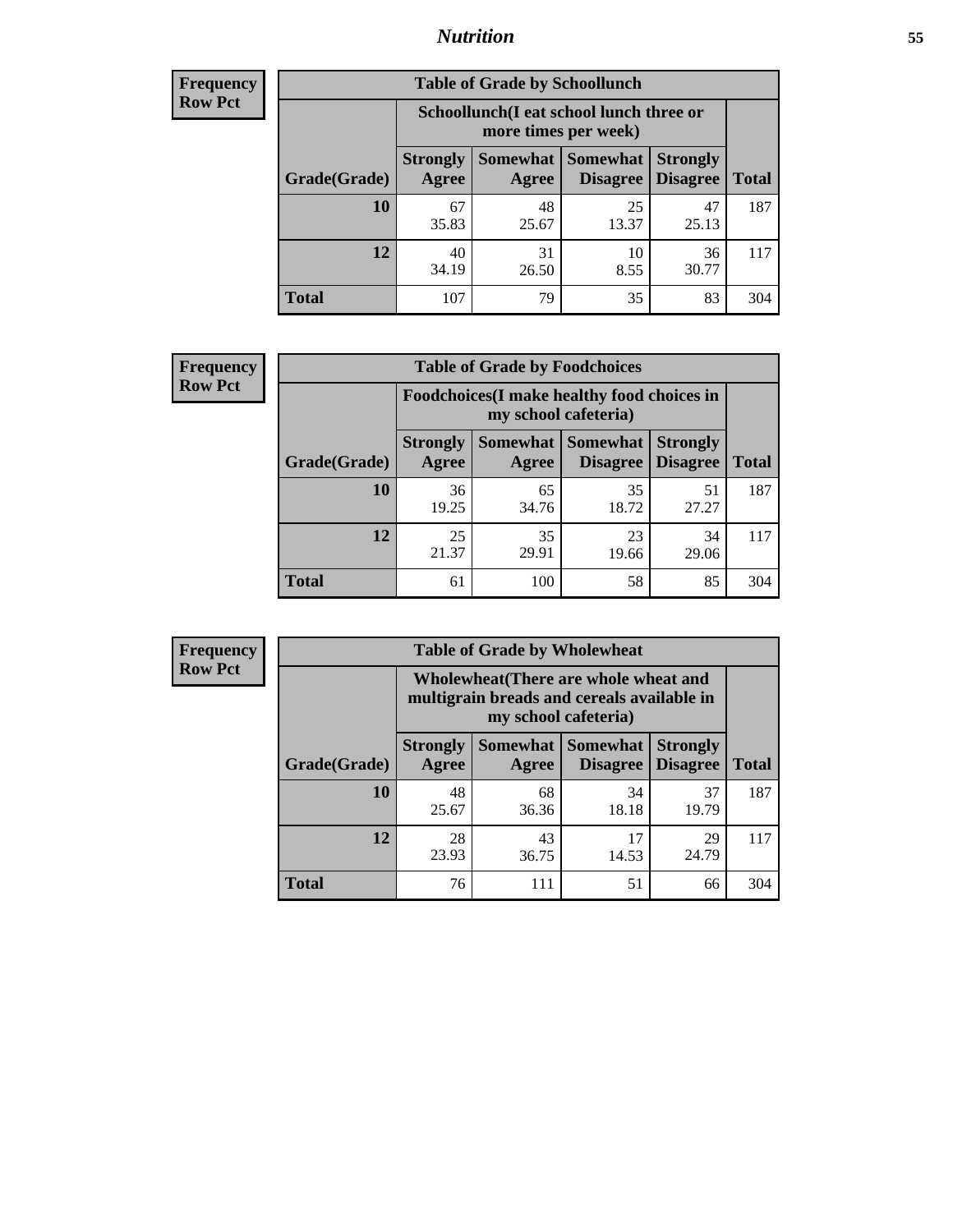### *Nutrition* **56**

**Frequency Row Pct**

| <b>Table of Grade by Healthyvending</b> |                                                                                                                                               |                          |                                    |                                    |              |  |
|-----------------------------------------|-----------------------------------------------------------------------------------------------------------------------------------------------|--------------------------|------------------------------------|------------------------------------|--------------|--|
|                                         | Healthyvending (If only healthy snacks and<br>beverages were available in the vending<br>machines during the school day,<br>I would buy them) |                          |                                    |                                    |              |  |
| Grade(Grade)                            | <b>Strongly</b><br>Agree                                                                                                                      | <b>Somewhat</b><br>Agree | <b>Somewhat</b><br><b>Disagree</b> | <b>Strongly</b><br><b>Disagree</b> | <b>Total</b> |  |
| 10                                      | 41<br>21.93                                                                                                                                   | 65<br>34.76              | 32<br>17.11                        | 49<br>26.20                        | 187          |  |
| 12                                      | 27<br>23.08                                                                                                                                   | 46<br>39.32              | 15<br>12.82                        | 29<br>24.79                        | 117          |  |
| <b>Total</b>                            | 68                                                                                                                                            | 111                      | 47                                 | 78                                 | 304          |  |

**Frequency Row Pct**

| <b>Table of Grade by Schoolbreakfast</b> |                                                                                                                                         |             |                     |                                        |              |  |
|------------------------------------------|-----------------------------------------------------------------------------------------------------------------------------------------|-------------|---------------------|----------------------------------------|--------------|--|
|                                          | Schoolbreakfast (If breakfast were<br>available at school,<br>but outside the cafeteria,<br>I would eat breakfast at school more often) |             |                     |                                        |              |  |
| Grade(Grade)                             | <b>Strongly</b><br>Agree                                                                                                                | Agree       | Somewhat   Somewhat | <b>Strongly</b><br>Disagree   Disagree | <b>Total</b> |  |
| 10                                       | 59<br>31.55                                                                                                                             | 62<br>33.16 | 31<br>16.58         | 35<br>18.72                            | 187          |  |
| 12                                       | 40<br>34.19                                                                                                                             | 40<br>34.19 | 15<br>12.82         | 22<br>18.80                            | 117          |  |
| <b>Total</b>                             | 99                                                                                                                                      | 102         | 46                  | 57                                     | 304          |  |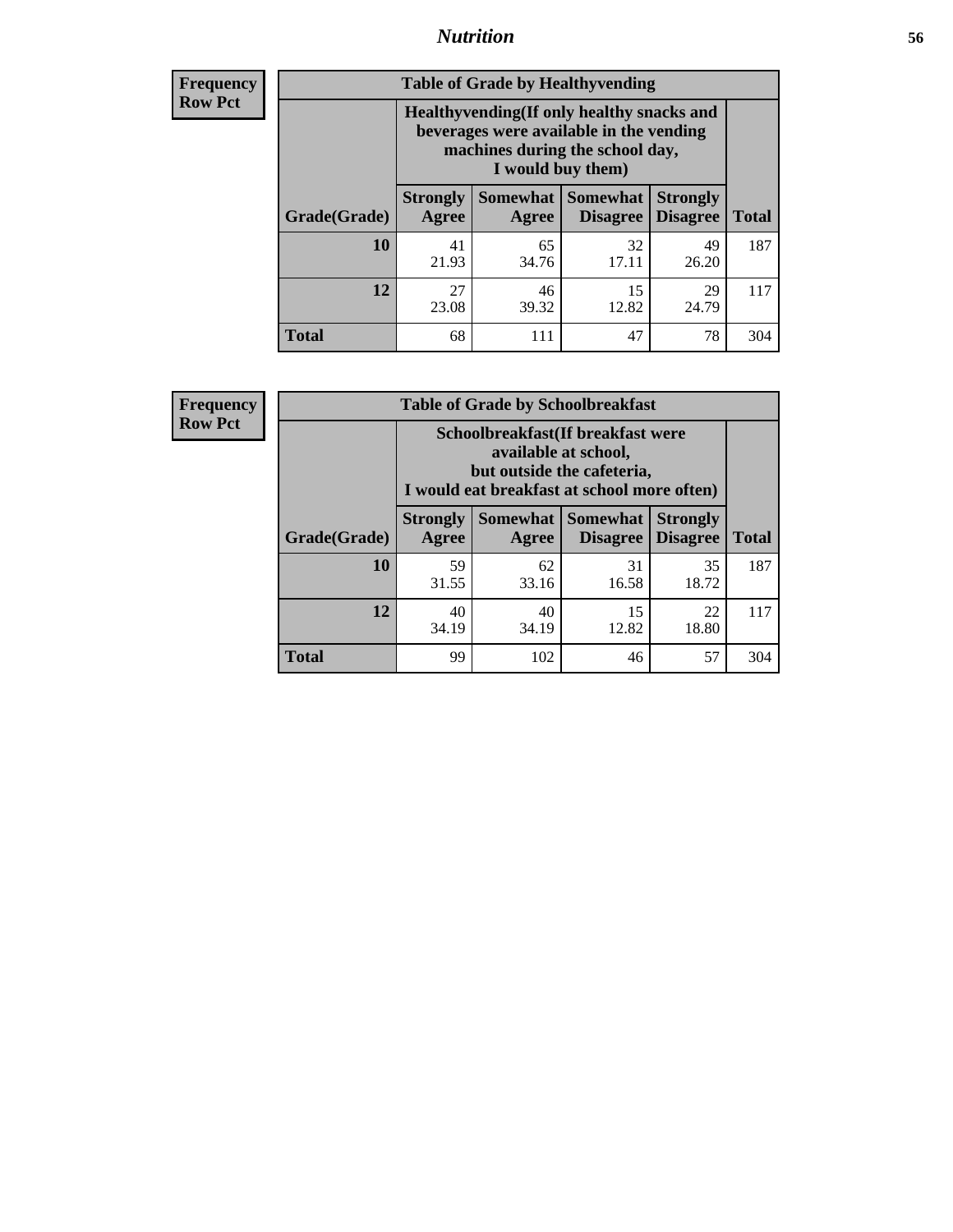| Frequency<br><b>Col Pct</b> | <b>Table of Educationaids by Grade</b>                                                                    |                    |             |              |
|-----------------------------|-----------------------------------------------------------------------------------------------------------|--------------------|-------------|--------------|
|                             | <b>Educationaids</b> (I<br>have been<br>taught about<br><b>HIV/AIDS</b> at<br>school in the<br>past year) | Grade(Grade)<br>10 | 12          | <b>Total</b> |
|                             | Yes                                                                                                       | 160<br>85.56       | 80<br>68.38 | 240          |
|                             | N <sub>0</sub>                                                                                            | 27<br>14.44        | 37<br>31.62 | 64           |
|                             | <b>Total</b>                                                                                              | 187                | 117         | 304          |

| <b>Frequency</b> | <b>Table of Educationcharacter by Grade</b>                                          |              |             |              |
|------------------|--------------------------------------------------------------------------------------|--------------|-------------|--------------|
| <b>Col Pct</b>   | Educationcharacter(I<br>have been taught<br>about character<br>education in the past | Grade(Grade) |             |              |
|                  | year at school)                                                                      | 10           | 12          | <b>Total</b> |
|                  | <b>Yes</b>                                                                           | 147<br>78.61 | 88<br>75.21 | 235          |
|                  | N <sub>0</sub>                                                                       | 40<br>21.39  | 29<br>24.79 | 69           |
|                  | <b>Total</b>                                                                         | 187          | 117         | 304          |

| Frequency      | <b>Table of Gradcoach1 by Grade</b> |              |             |              |
|----------------|-------------------------------------|--------------|-------------|--------------|
| <b>Col Pct</b> | Gradcoach1(I<br>know who my         |              |             |              |
|                | <b>Graduation</b>                   | Grade(Grade) |             |              |
|                | Coach is)                           | 10           | 12          | <b>Total</b> |
|                | Yes                                 | 46<br>24.60  | 83<br>70.94 | 129          |
|                | N <sub>0</sub>                      | 141<br>75.40 | 34<br>29.06 | 175          |
|                | <b>Total</b>                        | 187          | 117         | 304          |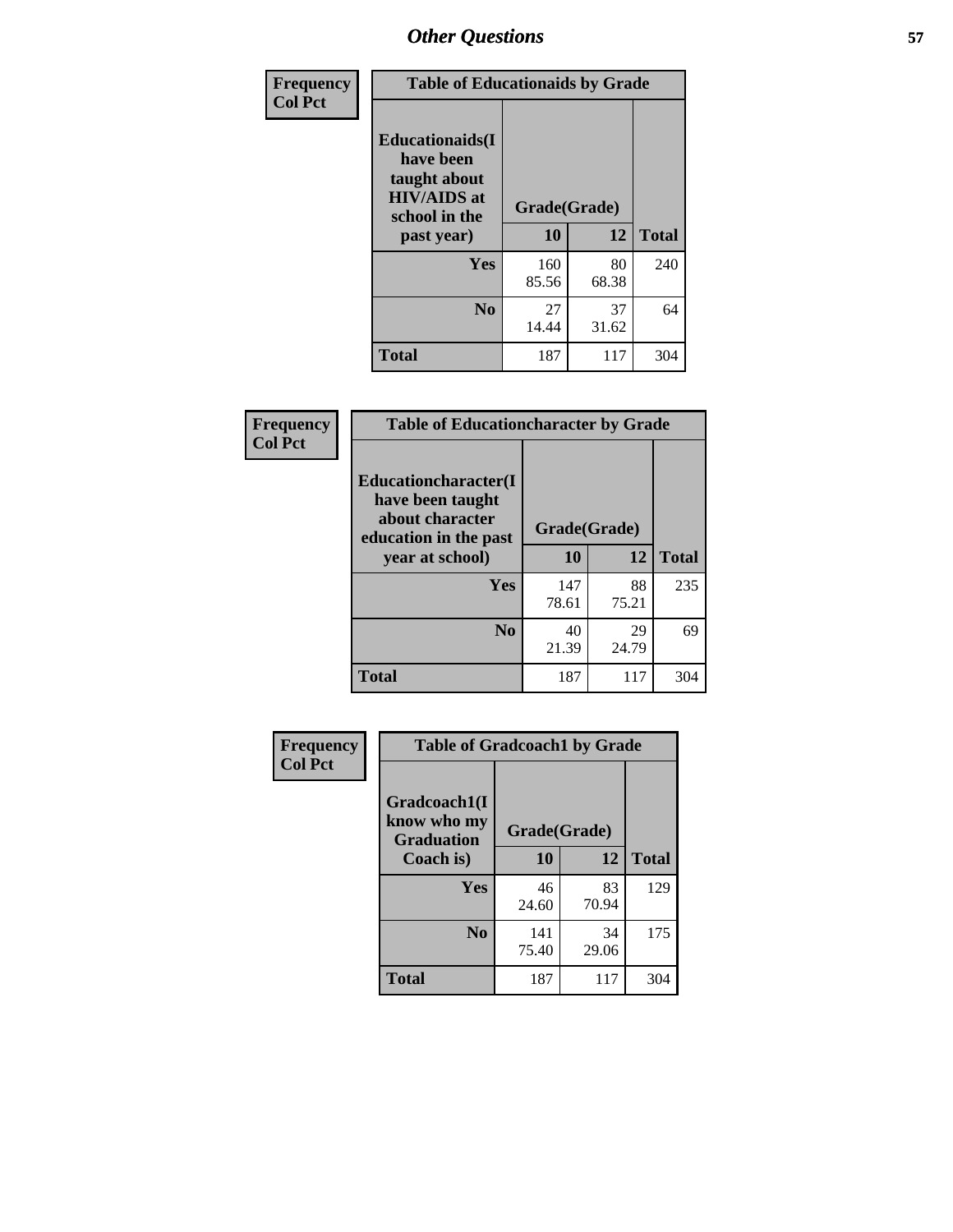| Frequency      | <b>Table of Gradcoach2 by Grade</b> |              |             |              |
|----------------|-------------------------------------|--------------|-------------|--------------|
| <b>Col Pct</b> | Gradcoach2(I<br>have                |              |             |              |
|                | contacted my<br><b>Graduation</b>   | Grade(Grade) |             |              |
|                | Coach)                              | 10           | 12          | <b>Total</b> |
|                | Yes                                 | 15<br>8.02   | 47<br>40.17 | 62           |
|                | N <sub>0</sub>                      | 172<br>91.98 | 70<br>59.83 | 242          |
|                | <b>Total</b>                        | 187          | 117         | 304          |

| <b>Frequency</b><br><b>Col Pct</b> |                                                                             | <b>Table of Gradcoach3 by Grade</b> |             |              |  |
|------------------------------------|-----------------------------------------------------------------------------|-------------------------------------|-------------|--------------|--|
|                                    | Gradcoach3(I<br>have received<br>assistance<br>from my<br><b>Graduation</b> | Grade(Grade)                        |             |              |  |
|                                    | Coach)                                                                      | 10                                  | 12          | <b>Total</b> |  |
|                                    | Yes                                                                         | 18<br>9.63                          | 44<br>37.61 | 62           |  |
|                                    | N <sub>0</sub>                                                              | 59<br>31.55                         | 27<br>23.08 | 86           |  |
|                                    | Don't know                                                                  | 110<br>58.82                        | 46<br>39.32 | 156          |  |
|                                    | <b>Total</b>                                                                | 187                                 | 117         | 304          |  |

| Frequency      | <b>Table of Selfharm by Grade</b>                                                                                                                            |              |              |              |
|----------------|--------------------------------------------------------------------------------------------------------------------------------------------------------------|--------------|--------------|--------------|
| <b>Col Pct</b> | <b>Selfharm</b> (During<br>the past 12<br>months,<br>I harmed myself<br>on purpose<br><b>Suicideconsider</b><br>During the past<br>12 months,<br>I seriously | Grade(Grade) |              |              |
|                | considered<br>suicide)                                                                                                                                       | 10           | 12           | <b>Total</b> |
|                |                                                                                                                                                              |              |              |              |
|                | <b>Yes</b>                                                                                                                                                   | 16<br>8.56   | 9<br>7.69    | 25           |
|                | N <sub>0</sub>                                                                                                                                               | 171<br>91.44 | 108<br>92.31 | 279          |
|                | <b>Total</b>                                                                                                                                                 | 187          | 117          | 304          |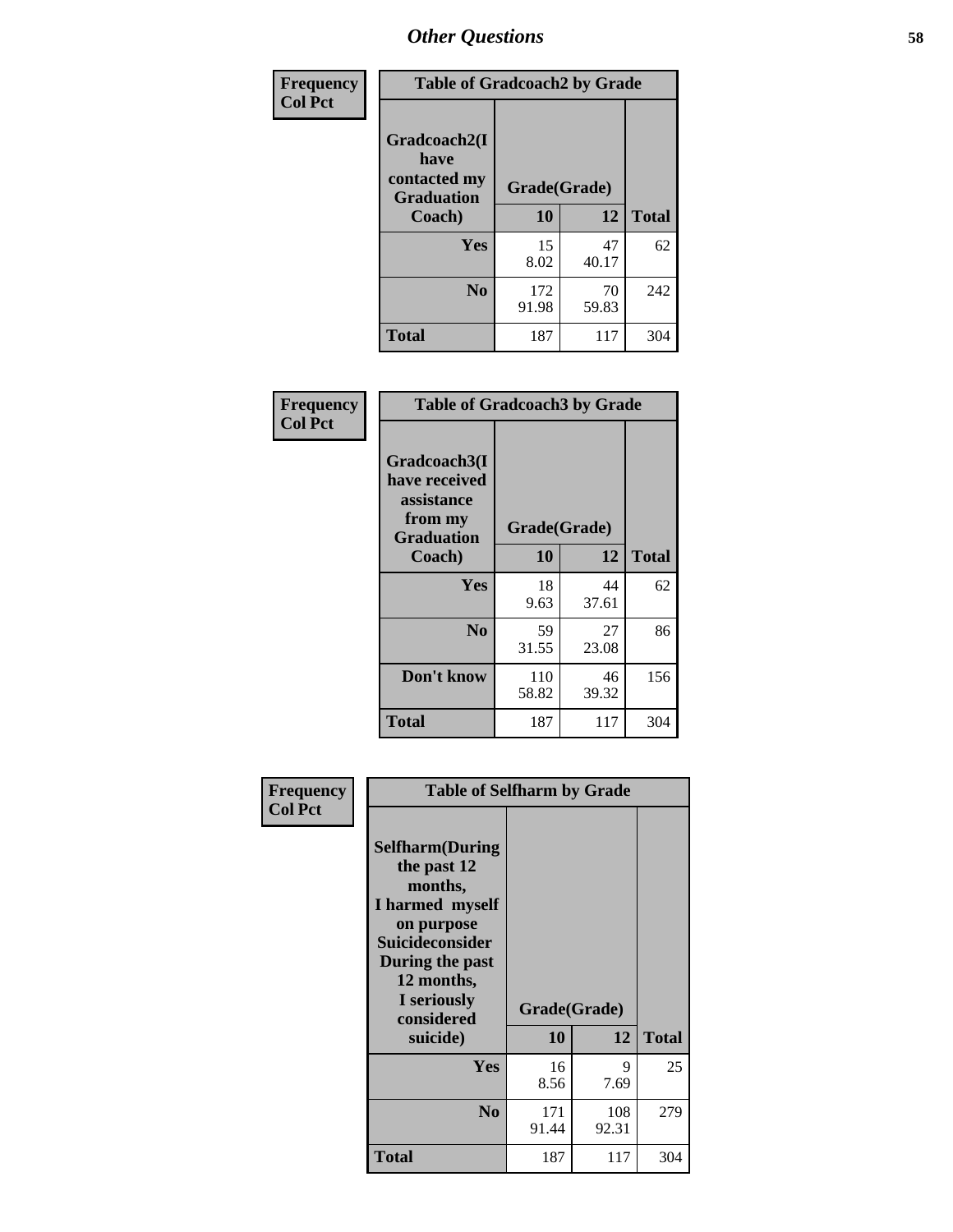| <b>Frequency</b> | <b>Table of Suicideconsider by Grade</b> |              |              |              |
|------------------|------------------------------------------|--------------|--------------|--------------|
| <b>Col Pct</b>   |                                          | Grade(Grade) |              |              |
|                  | Suicideconsider                          | <b>10</b>    | 12           | <b>Total</b> |
|                  | Yes                                      | 19<br>10.16  | 13<br>11.11  | 32           |
|                  | N <sub>0</sub>                           | 168<br>89.84 | 104<br>88.89 | 272          |
|                  | <b>Total</b>                             | 187          | 117          | 304          |

| Frequency<br><b>Col Pct</b> | <b>Table of Suicideattempt by Grade</b>              |              |              |              |
|-----------------------------|------------------------------------------------------|--------------|--------------|--------------|
|                             | Suicideattempt(I<br>have attempted<br>suicide in the | Grade(Grade) |              |              |
|                             | last year)                                           | 10           | 12           | <b>Total</b> |
|                             | Yes                                                  | 17<br>9.09   | 12<br>10.26  | 29           |
|                             | $\bf No$                                             | 170<br>90.91 | 105<br>89.74 | 275          |
|                             | <b>Total</b>                                         | 187          | 117          | 304          |

| Frequency      | <b>Table of Instantmessaged by Grade</b>                |              |             |              |
|----------------|---------------------------------------------------------|--------------|-------------|--------------|
| <b>Col Pct</b> | Instantmessaged(I)<br>have instant<br>messaged people I | Grade(Grade) |             |              |
|                | do not even know)                                       | 10           | 12          | <b>Total</b> |
|                | Yes                                                     | 33<br>17.65  | 29<br>24.79 | 62           |
|                | N <sub>0</sub>                                          | 154<br>82.35 | 88<br>75.21 | 242          |
|                | <b>Total</b>                                            | 187          | 117         | 304          |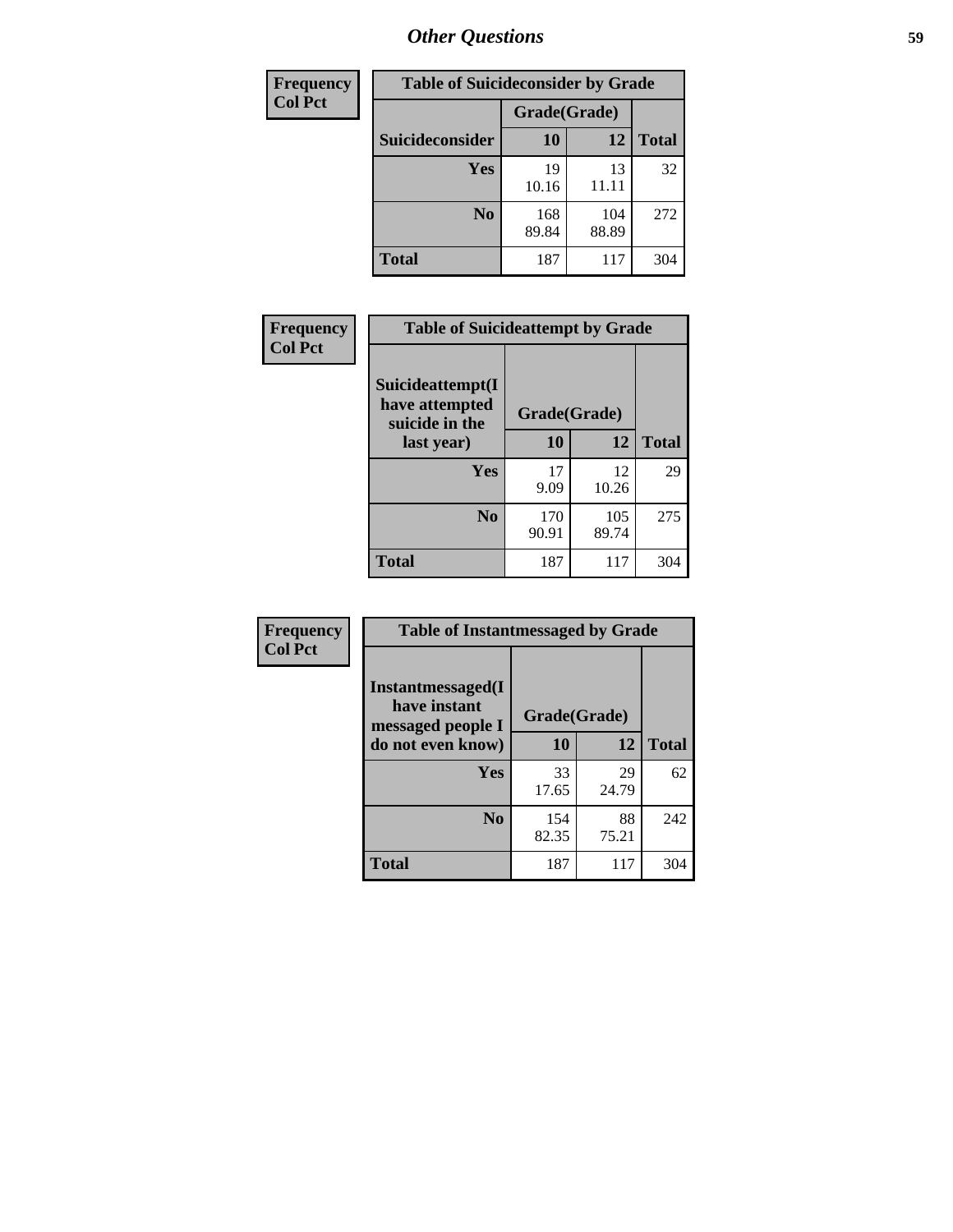| Frequency      | <b>Table of Getsalong by Grade</b>                          |             |              |              |
|----------------|-------------------------------------------------------------|-------------|--------------|--------------|
| <b>Col Pct</b> | <b>Getsalong</b> (I get<br>along with other<br>students and |             | Grade(Grade) |              |
|                | adults)                                                     | 10          | 12           | <b>Total</b> |
|                | <b>Strongly Agree</b>                                       | 91<br>48.66 | 73<br>62.39  | 164          |
|                | <b>Somewhat Agree</b>                                       | 71<br>37.97 | 34<br>29.06  | 105          |
|                | <b>Somewhat Disagree</b>                                    | 11<br>5.88  | 6<br>5.13    | 17           |
|                | <b>Strongly Disagree</b>                                    | 14<br>7.49  | 4<br>3.42    | 18           |
|                | <b>Total</b>                                                | 187         | 117          | 304          |

| Frequency      | <b>Table of Safehome by Grade</b> |                    |             |              |
|----------------|-----------------------------------|--------------------|-------------|--------------|
| <b>Col Pct</b> | Safehome(I feel<br>safe at home)  | Grade(Grade)<br>10 | 12          | <b>Total</b> |
|                | <b>Strongly Agree</b>             | 135<br>72.19       | 85<br>72.65 | 220          |
|                | <b>Somewhat Agree</b>             | 33<br>17.65        | 21<br>17.95 | 54           |
|                | <b>Somewhat Disagree</b>          | 9<br>4.81          | 5<br>4.27   | 14           |
|                | <b>Strongly Disagree</b>          | 10<br>5.35         | 6<br>5.13   | 16           |
|                | <b>Total</b>                      | 187                | 117         | 304          |

| Frequency      |                                                                                      | <b>Table of Adulttalk by Grade</b> |             |              |  |  |  |  |
|----------------|--------------------------------------------------------------------------------------|------------------------------------|-------------|--------------|--|--|--|--|
| <b>Col Pct</b> | <b>Adulttalk</b> (I<br>know an<br>adult at<br>school that<br>I can talk<br>with if I | Grade(Grade)<br>10                 | 12          | <b>Total</b> |  |  |  |  |
|                | need help)                                                                           |                                    |             |              |  |  |  |  |
|                | <b>Yes</b>                                                                           | 122<br>65.24                       | 90<br>76.92 | 212          |  |  |  |  |
|                | N <sub>0</sub>                                                                       | 65<br>34.76                        | 27<br>23.08 | 92           |  |  |  |  |
|                | <b>Total</b>                                                                         | 187                                | 117         | 304          |  |  |  |  |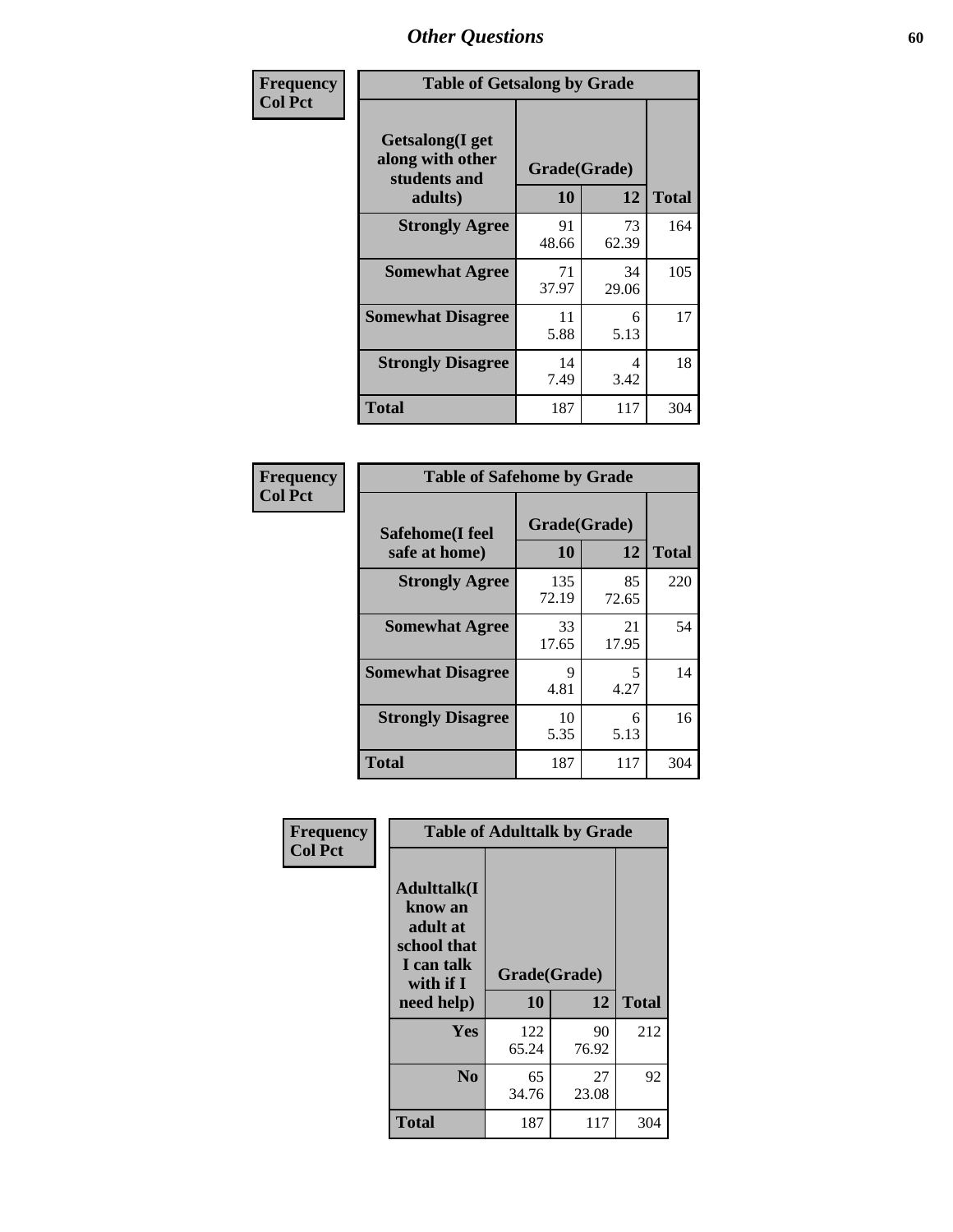**Frequency Row Pct**

| <b>Table of Grade by Tvtime</b> |             |                                                                                         |                     |             |                       |             |              |  |  |
|---------------------------------|-------------|-----------------------------------------------------------------------------------------|---------------------|-------------|-----------------------|-------------|--------------|--|--|
|                                 |             | Tytime (On an average school day,<br>how much unsupervised time do I spend watching TV) |                     |             |                       |             |              |  |  |
|                                 |             | <b>Less that</b><br>$2 - 3$<br>$4 - 5$<br>$6+$                                          |                     |             |                       |             |              |  |  |
| Grade(Grade)   None             |             |                                                                                         | hour/day   hour/day | hours/day   | hours/day   hours/day |             | <b>Total</b> |  |  |
| 10                              | 28<br>14.97 | 12<br>6.42                                                                              | 23<br>12.30         | 35<br>18.72 | 25<br>13.37           | 64<br>34.22 | 187          |  |  |
| 12                              | 19<br>16.24 | 11<br>9.40                                                                              | 8<br>6.84           | 30<br>25.64 | 20<br>17.09           | 29<br>24.79 | 117          |  |  |
| <b>Total</b>                    | 47          | 23                                                                                      | 31                  | 65          | 45                    | 93          | 304          |  |  |

**Frequency Row Pct**

| <b>Table of Grade by Computertime</b> |             |                                                                                                                               |             |             |            |             |     |  |  |
|---------------------------------------|-------------|-------------------------------------------------------------------------------------------------------------------------------|-------------|-------------|------------|-------------|-----|--|--|
|                                       |             | Computertime (On an average school day,<br>how much unsupervised time do I spend on the computer)                             |             |             |            |             |     |  |  |
| Grade(Grade)                          | None        | <b>Less that</b><br>$4 - 5$<br>$2 - 3$<br>$6+$<br>hours/day<br>hours/day<br>hour/day<br>hour/day<br>hours/day<br><b>Total</b> |             |             |            |             |     |  |  |
| 10                                    | 42<br>22.46 | 22<br>11.76                                                                                                                   | 32<br>17.11 | 46<br>24.60 | 18<br>9.63 | 27<br>14.44 | 187 |  |  |
| 12                                    | 21<br>17.95 | 32<br>24<br>12<br>14<br>14<br>11.97<br>11.97<br>20.51<br>27.35<br>10.26                                                       |             |             |            |             |     |  |  |
| <b>Total</b>                          | 63          | 46                                                                                                                            | 46          | 78          | 30         | 41          | 304 |  |  |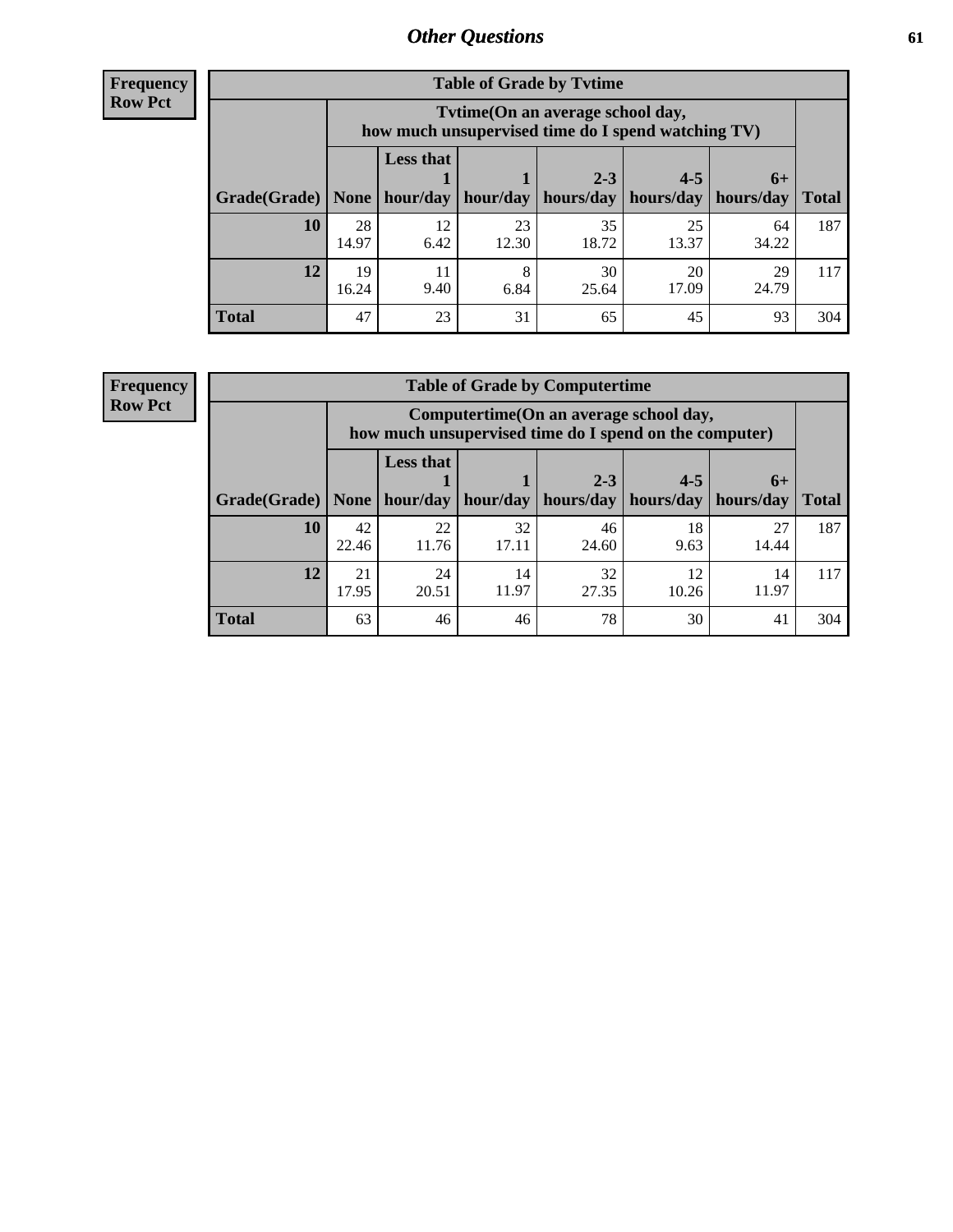#### *Questions about Driving Laws* **62** *Driving Questions were asked only of high school students.*

| <b>Frequency</b> |
|------------------|
| <b>Row Pct</b>   |

| <b>Table of Grade by License1</b> |                                                                  |                                                                                                                                           |            |               |               |              |  |  |  |
|-----------------------------------|------------------------------------------------------------------|-------------------------------------------------------------------------------------------------------------------------------------------|------------|---------------|---------------|--------------|--|--|--|
|                                   |                                                                  | License1(During the first 6 months of driving<br>with a provisional license,<br>the only passengers who can ride with the<br>driver are:) |            |               |               |              |  |  |  |
| Grade(Grade)                      | <b>Parent or</b>                                                 | Family<br><b>Guardian</b>   Members                                                                                                       | Friends    | <b>Anyone</b> | Don't<br>Know | <b>Total</b> |  |  |  |
| 10                                | 75<br>40.11                                                      | 31<br>16.58                                                                                                                               | 13<br>6.95 | 22<br>11.76   | 46<br>24.60   | 187          |  |  |  |
| 12                                | 48<br>22<br>22<br>24<br>18.80<br>18.80<br>41.03<br>0.85<br>20.51 |                                                                                                                                           |            |               |               |              |  |  |  |
| Total                             | 123                                                              | 55                                                                                                                                        | 14         | 44            | 68            | 304          |  |  |  |

| <b>Frequency</b> | <b>Table of Grade by License2</b> |                                                                                                          |                  |                              |                                                      |                      |              |  |
|------------------|-----------------------------------|----------------------------------------------------------------------------------------------------------|------------------|------------------------------|------------------------------------------------------|----------------------|--------------|--|
| <b>Row Pct</b>   |                                   | License2(17 yr old drivers with a<br>provisional driver's license cannot<br>drive between the hours of:) |                  |                              |                                                      |                      |              |  |
|                  | Grade(Grade)                      | <b>Midnight</b><br>to 6am                                                                                | 1am<br>to<br>5am | 1am<br>t <sub>0</sub><br>6am | N <sub>0</sub><br>curfew<br>for $17$<br>year<br>olds | Don't<br><b>Know</b> | <b>Total</b> |  |
|                  | 10                                | 91<br>48.66                                                                                              | 12<br>6.42       | 15<br>8.02                   | 7<br>3.74                                            | 62<br>33.16          | 187          |  |
|                  | 12                                | 61<br>52.14                                                                                              | 19<br>16.24      | 12<br>10.26                  | 3<br>2.56                                            | 22<br>18.80          | 117          |  |
|                  | <b>Total</b>                      | 152                                                                                                      | 31               | 27                           | 10                                                   | 84                   | 304          |  |

| <b>Frequency</b> |              | <b>Table of Grade by License3</b> |                                                                                        |             |            |             |               |              |
|------------------|--------------|-----------------------------------|----------------------------------------------------------------------------------------|-------------|------------|-------------|---------------|--------------|
| <b>Row Pct</b>   |              |                                   | License3(For drivers under the age of 21,<br>what level of alcohol is considered DUI?) |             |            |             |               |              |
|                  | Grade(Grade) | Any<br><b>Amount</b>              | 0.02                                                                                   | 0.04        | 0.06       | 0.08        | Don't<br>know | <b>Total</b> |
|                  | 10           | 17<br>9.09                        | 20<br>10.70                                                                            | 24<br>12.83 | 17<br>9.09 | 22<br>11.76 | 87<br>46.52   | 187          |
|                  | 12           | 15<br>12.82                       | 28<br>23.93                                                                            | 14<br>11.97 | 10<br>8.55 | 10<br>8.55  | 40<br>34.19   | 117          |
|                  | <b>Total</b> | 32                                | 48                                                                                     | 38          | 27         | 32          | 127           | 304          |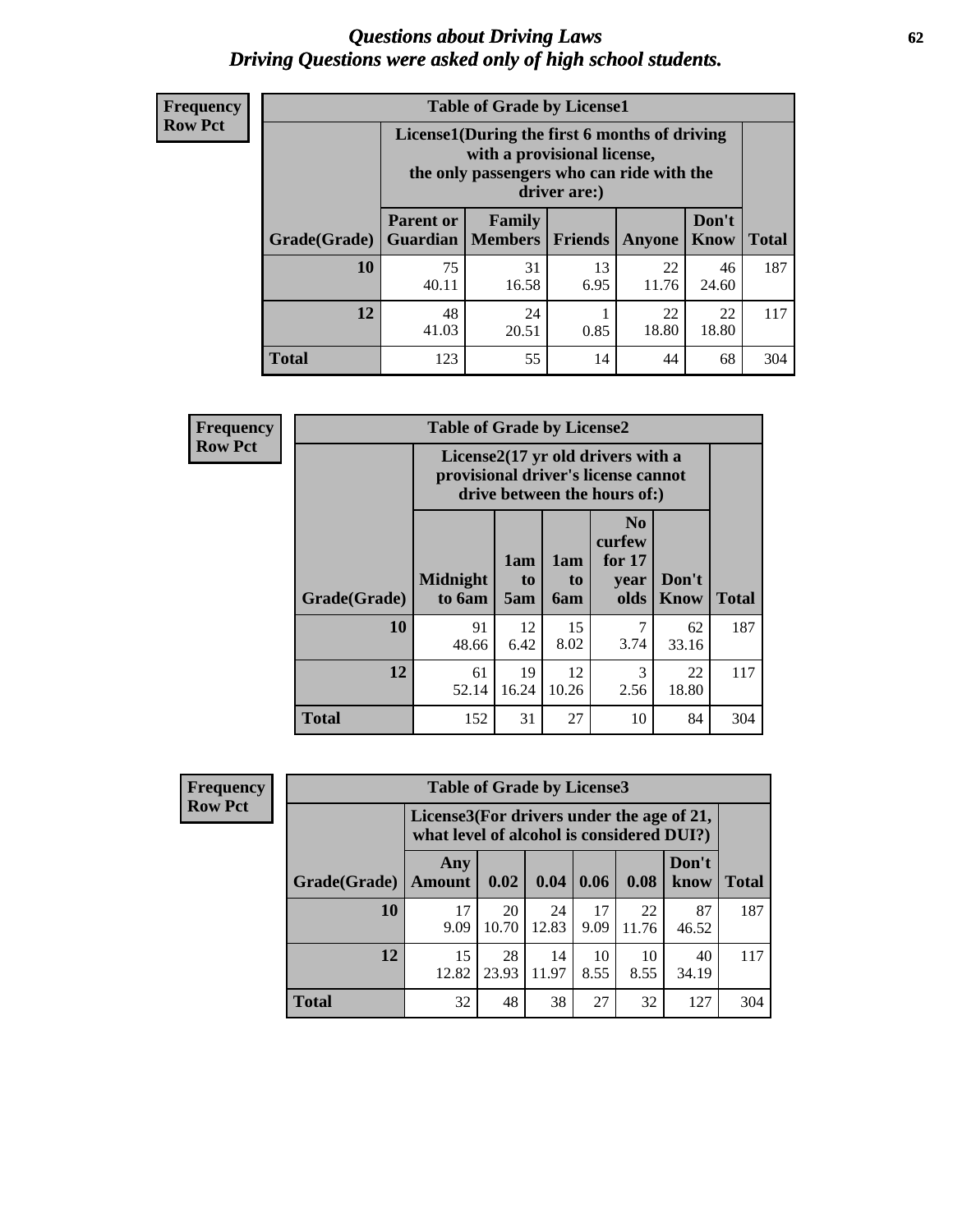#### *Questions about Driving Laws* **63** *Driving Questions were asked only of high school students.*

**Frequency Row Pct**

| <b>Table of Grade by License4</b> |              |                                                                                                                                                      |             |             |            |             |     |  |
|-----------------------------------|--------------|------------------------------------------------------------------------------------------------------------------------------------------------------|-------------|-------------|------------|-------------|-----|--|
|                                   |              | License4(A driver under 21 automatically<br>loses his/her license if caught exceeding the<br>posted speet limit by:)                                 |             |             |            |             |     |  |
| Grade(Grade)                      | $15+$<br>mph | Can't<br>lose<br><b>Depends</b><br>license<br>$25+$<br>$35+$<br>Don't<br>for<br><b>on</b><br>speeding<br><b>Total</b><br>mph<br>know<br>mph<br>judge |             |             |            |             |     |  |
| 10                                | 23<br>12.30  | 18<br>9.63                                                                                                                                           | 17<br>9.09  | 32<br>17.11 | 11<br>5.88 | 86<br>45.99 | 187 |  |
| 12                                | 21<br>17.95  | 15<br>12.82                                                                                                                                          | 14<br>11.97 | 13<br>11.11 | 7<br>5.98  | 47<br>40.17 | 117 |  |
| <b>Total</b>                      | 44           | 33                                                                                                                                                   | 31          | 45          | 18         | 133         | 304 |  |

| Frequency      | <b>Table of Grade by License5</b> |             |                                                                                                                                      |                     |       |  |
|----------------|-----------------------------------|-------------|--------------------------------------------------------------------------------------------------------------------------------------|---------------------|-------|--|
| <b>Row Pct</b> |                                   |             | License5(A)<br>Georgia teenager<br>with family<br>connections or a<br>good lawyer can<br>break a teen<br>driving law and<br>license) | keep their driver's |       |  |
|                | Grade(Grade)                      | <b>Yes</b>  | N <sub>0</sub>                                                                                                                       | Don't<br>know       | Total |  |
|                | 10                                | 22<br>11.76 | 79<br>42.25                                                                                                                          | 86<br>45.99         | 187   |  |
|                | 12                                | 17<br>14.53 | 56<br>47.86                                                                                                                          | 44<br>37.61         | 117   |  |
|                | <b>Total</b>                      | 39          | 135                                                                                                                                  | 130                 | 304   |  |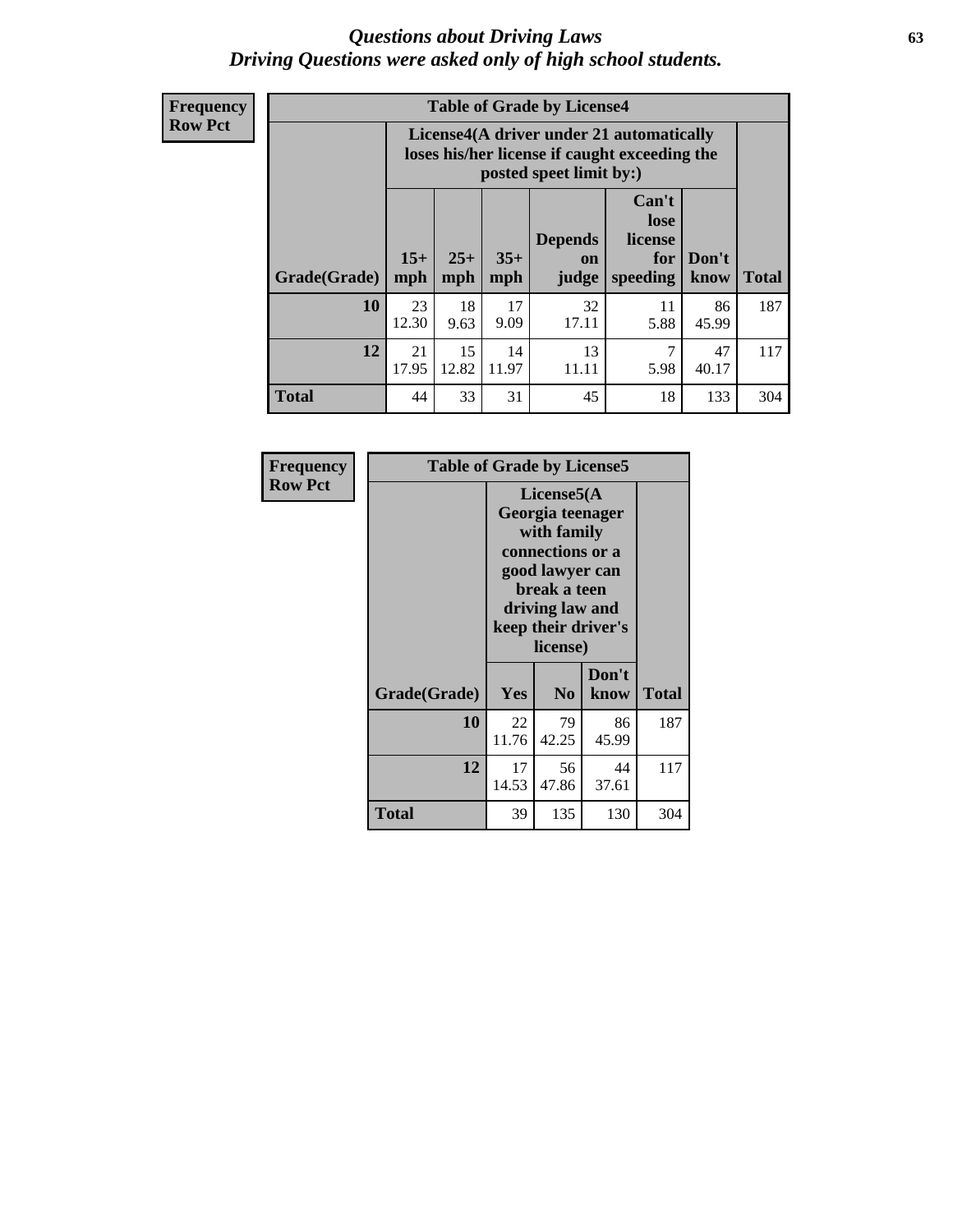#### *Questions about Driving Laws* **64** *Driving Questions were asked only of high school students.*

| <b>Frequency</b> | <b>Table of Grade by License6</b> |             |                                                                                                                           |                    |              |  |  |
|------------------|-----------------------------------|-------------|---------------------------------------------------------------------------------------------------------------------------|--------------------|--------------|--|--|
| <b>Row Pct</b>   |                                   |             | License <sub>6</sub> (I know a<br>friend or<br>classmate that<br>broke a teen<br>driving law,<br>keep his/her<br>license) | but was allowed to |              |  |  |
|                  | Grade(Grade)                      | Yes         | N <sub>0</sub>                                                                                                            | Don't<br>know      | <b>Total</b> |  |  |
|                  | 10                                | 24<br>12.83 | 84<br>44.92                                                                                                               | 79<br>42.25        | 187          |  |  |
|                  | 12                                | 20<br>17.09 | 52<br>44.44                                                                                                               | 45<br>38.46        | 117          |  |  |
|                  | <b>Total</b>                      | 44          | 136                                                                                                                       | 124                | 304          |  |  |

| <b>Frequency</b> | <b>Table of Grade by License7</b> |                                                                                                                                                                                                     |                                                                                               |            |              |     |  |  |  |
|------------------|-----------------------------------|-----------------------------------------------------------------------------------------------------------------------------------------------------------------------------------------------------|-----------------------------------------------------------------------------------------------|------------|--------------|-----|--|--|--|
| <b>Row Pct</b>   |                                   |                                                                                                                                                                                                     | License7(A student under the age of 18 cam loser<br>his/her driving privileges if he or she:) |            |              |     |  |  |  |
|                  | Grade(Grade)                      | <b>Have</b><br>more than<br>10<br>unexcused<br>All of<br><b>Bring</b><br>Drop out<br>absences<br>alcohol/drugs/weapon<br>per school<br>without  <br>the<br>graduating<br>to school<br>above  <br>yr |                                                                                               |            |              |     |  |  |  |
|                  | 10                                | 45<br>24.06                                                                                                                                                                                         | 7<br>3.74                                                                                     | 13<br>6.95 | 122<br>65.24 | 187 |  |  |  |
|                  | 12                                | 31<br>26.50                                                                                                                                                                                         | 5<br>4.27                                                                                     | 4.27       | 76<br>64.96  | 117 |  |  |  |
|                  | <b>Total</b>                      | 76                                                                                                                                                                                                  | 12                                                                                            | 18         | 198          | 304 |  |  |  |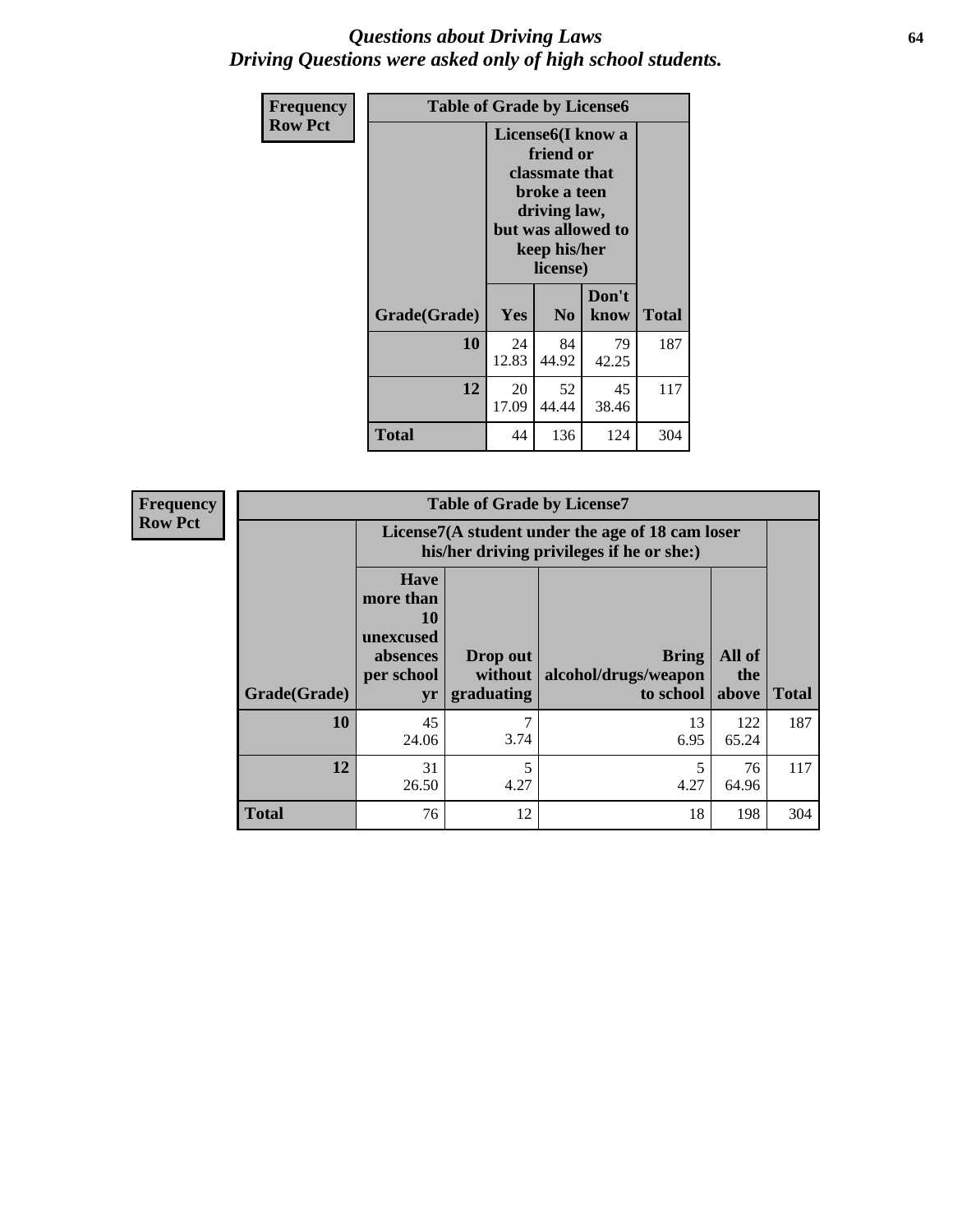# *Select Results by Gender* **65**

| Frequency      | <b>Table of SchoolClimate2 by Gender</b>          |                                 |             |              |  |
|----------------|---------------------------------------------------|---------------------------------|-------------|--------------|--|
| <b>Col Pct</b> | SchoolClimate2(I<br>feel successful at<br>school) | Gender(Gender)<br><b>Female</b> | <b>Male</b> | <b>Total</b> |  |
|                | <b>Strongly Agree</b>                             | 77<br>47.24                     | 59<br>41.84 | 136          |  |
|                | <b>Somewhat Agree</b>                             | 76<br>46.63                     | 65<br>46.10 | 141          |  |
|                | <b>Somewhat Disagree</b>                          | 5<br>3.07                       | 14<br>9.93  | 19           |  |
|                | <b>Strongly Disagree</b>                          | 5<br>3.07                       | 3<br>2.13   | 8            |  |
|                | <b>Total</b>                                      | 163                             | 141         | 304          |  |

| <b>Frequency</b> | <b>Table of SchoolClimate6 by Gender</b> |               |                |              |  |  |
|------------------|------------------------------------------|---------------|----------------|--------------|--|--|
| <b>Col Pct</b>   | <b>SchoolClimate6(Teachers</b>           |               | Gender(Gender) |              |  |  |
|                  | treat me with respect)                   | <b>Female</b> | <b>Male</b>    | <b>Total</b> |  |  |
|                  | <b>Strongly Agree</b>                    | 54<br>33.13   | 38<br>26.95    | 92           |  |  |
|                  | <b>Somewhat Agree</b>                    | 69<br>42.33   | 74<br>52.48    | 143          |  |  |
|                  | <b>Somewhat Disagree</b>                 | 24<br>14.72   | 16<br>11.35    | 40           |  |  |
|                  | <b>Strongly Disagree</b>                 | 16<br>9.82    | 13<br>9.22     | 29           |  |  |
|                  | <b>Total</b>                             | 163           | 141            | 304          |  |  |

| Frequency      | <b>Table of SchoolClimate8 by Gender</b>                                             |                                 |             |              |
|----------------|--------------------------------------------------------------------------------------|---------------------------------|-------------|--------------|
| <b>Col Pct</b> | <b>SchoolClimate8(Students</b><br>are frequently<br>recognized for good<br>behavior) | Gender(Gender)<br><b>Female</b> | <b>Male</b> | <b>Total</b> |
|                | <b>Strongly Agree</b>                                                                | 55<br>33.74                     | 29<br>20.57 | 84           |
|                | <b>Somewhat Agree</b>                                                                | 72<br>44.17                     | 75<br>53.19 | 147          |
|                | <b>Somewhat Disagree</b>                                                             | 22<br>13.50                     | 21<br>14.89 | 43           |
|                | <b>Strongly Disagree</b>                                                             | 14<br>8.59                      | 16<br>11.35 | 30           |
|                | Total                                                                                | 163                             | 141         | 304          |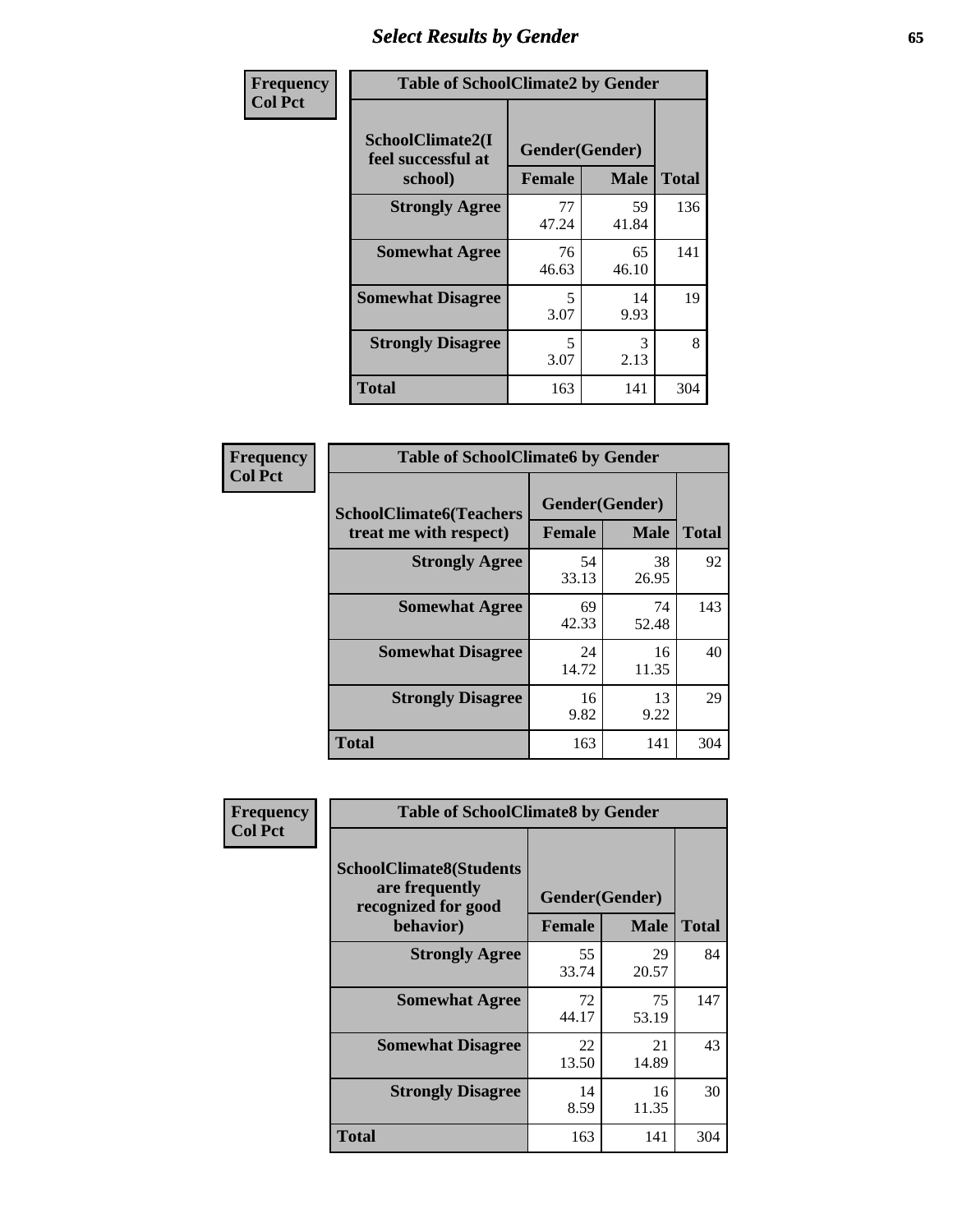## *Select Results by Gender* **66**

| Frequency      | <b>Table of Gender by Dropout</b> |                                                                        |                |              |
|----------------|-----------------------------------|------------------------------------------------------------------------|----------------|--------------|
| <b>Row Pct</b> |                                   | Dropout(I<br>have<br>thought<br>about<br>dropping<br>out of<br>school) |                |              |
|                | Gender(Gender)                    | Yes                                                                    | N <sub>0</sub> | <b>Total</b> |
|                | <b>Female</b>                     | 54<br>33.13                                                            | 109<br>66.87   | 163          |
|                | <b>Male</b>                       | 50<br>35.46                                                            | 91<br>64.54    | 141          |
|                | <b>Total</b>                      | 104                                                                    | 200            | 304          |

| <b>Frequency</b> | <b>Table of Gender by Dropoutreason</b> |                                                                    |              |                          |                                |              |              |
|------------------|-----------------------------------------|--------------------------------------------------------------------|--------------|--------------------------|--------------------------------|--------------|--------------|
| <b>Row Pct</b>   |                                         | Dropoutreason(If I dropped out the<br>reason would most likely be) |              |                          |                                |              |              |
|                  | Gender(Gender)                          | Won't<br><b>Drop</b><br>out                                        | <b>Bored</b> | Family<br><b>Reasons</b> | <b>Being</b><br><b>Bullied</b> | <b>Other</b> | <b>Total</b> |
|                  | Female                                  | 92<br>56.44                                                        | 27<br>16.56  | 15<br>9.20               | $\mathfrak{D}$<br>1.23         | 27<br>16.56  | 163          |
|                  | <b>Male</b>                             | 85<br>60.28                                                        | 11<br>7.80   | 15<br>10.64              | 0.71                           | 29<br>20.57  | 141          |
|                  | <b>Total</b>                            | 177                                                                | 38           | 30                       | 3                              | 56           | 304          |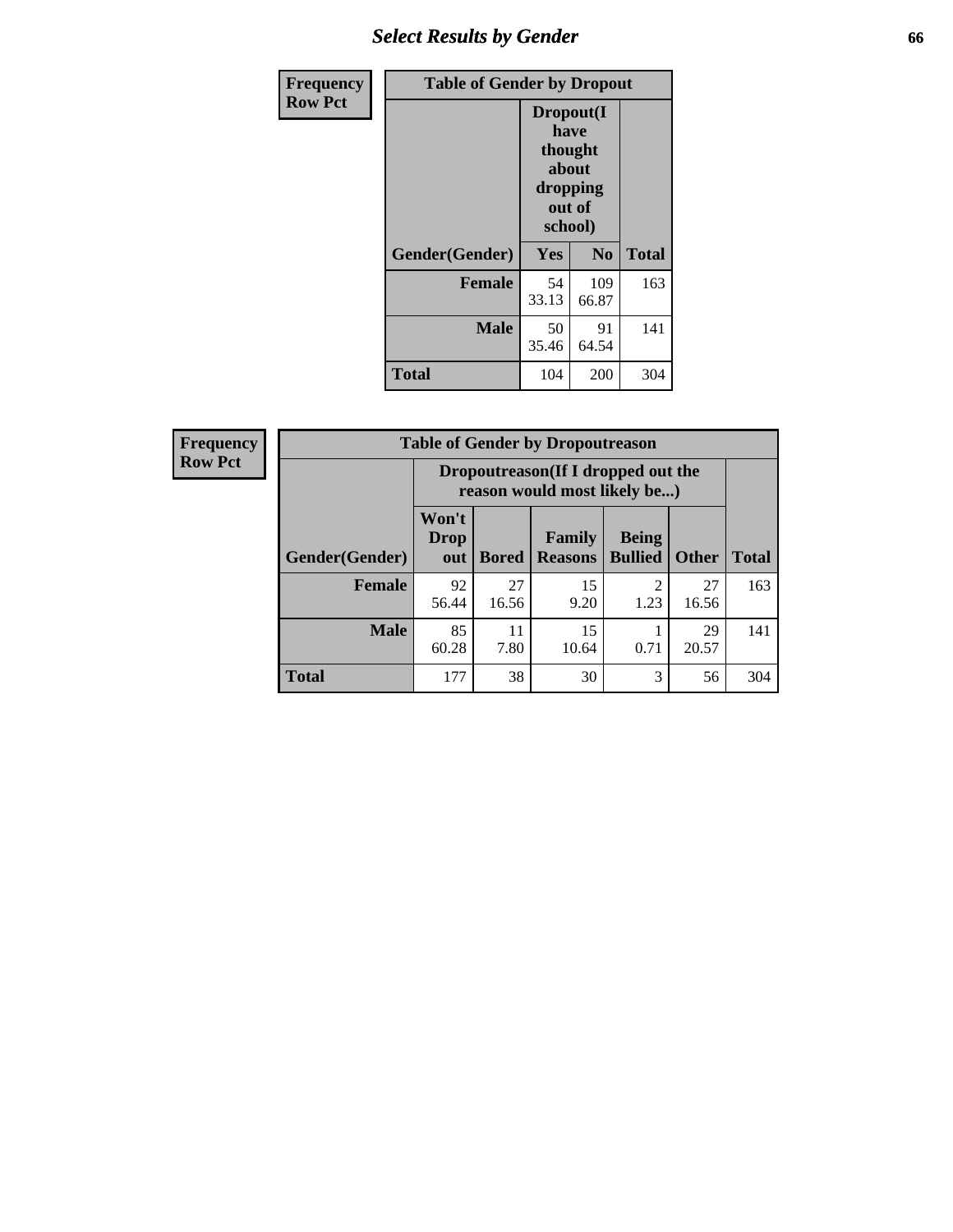*School Safety* **67**

| Frequency      | <b>Table of Gender by Bullied2</b> |                 |                |              |
|----------------|------------------------------------|-----------------|----------------|--------------|
| <b>Row Pct</b> |                                    | <b>Bullied2</b> |                |              |
|                | Gender(Gender)                     | Yes             | N <sub>0</sub> | <b>Total</b> |
|                | <b>Female</b>                      | 13<br>7.98      | 150<br>92.02   | 163          |
|                | <b>Male</b>                        | 2.84            | 137<br>97.16   | 141          |
|                | <b>Total</b>                       | 17              | 287            | 304          |

| Frequency      | <b>Table of Gender by Bulliedothers2</b> |                       |                |              |
|----------------|------------------------------------------|-----------------------|----------------|--------------|
| <b>Row Pct</b> |                                          | <b>Bulliedothers2</b> |                |              |
|                | Gender(Gender)                           | Yes                   | N <sub>0</sub> | <b>Total</b> |
|                | <b>Female</b>                            | 10<br>6.13            | 153<br>93.87   | 163          |
|                | <b>Male</b>                              | 2.84                  | 137<br>97.16   | 141          |
|                | <b>Total</b>                             | 14                    | 290            | 304          |

| <b>Frequency</b> | <b>Table of Gender by Weaponschool2</b> |                      |                |              |
|------------------|-----------------------------------------|----------------------|----------------|--------------|
| <b>Row Pct</b>   |                                         | <b>Weaponschool2</b> |                |              |
|                  | Gender(Gender)                          | Yes                  | N <sub>0</sub> | <b>Total</b> |
|                  | <b>Female</b>                           | 1.84                 | 160<br>98.16   | 163          |
|                  | <b>Male</b>                             | 6<br>4.26            | 135<br>95.74   | 141          |
|                  | <b>Total</b>                            | Q                    | 295            | 304          |

| Frequency      | <b>Table of Gender by Absentunsafe2</b> |               |                |              |
|----------------|-----------------------------------------|---------------|----------------|--------------|
| <b>Row Pct</b> |                                         | Absentunsafe2 |                |              |
|                | Gender(Gender)                          | Yes           | N <sub>0</sub> | <b>Total</b> |
|                | <b>Female</b>                           | 2.45          | 159<br>97.55   | 163          |
|                | <b>Male</b>                             | 2.13          | 138<br>97.87   | 141          |
|                | <b>Total</b>                            |               | 297            | 304          |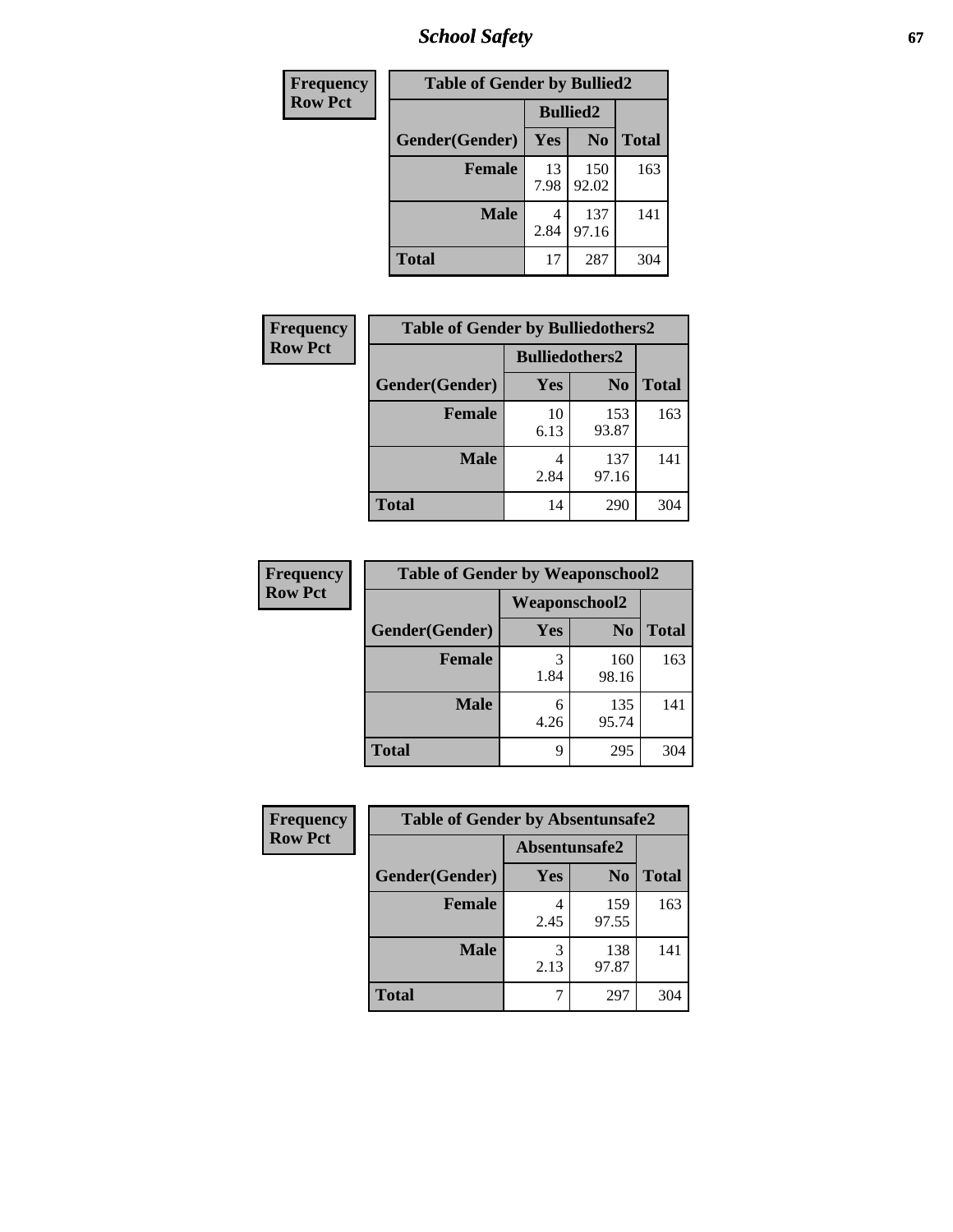*School Safety* **68**

| Frequency      | <b>Table of Gender by Gangself</b> |                                                                                                        |                |              |
|----------------|------------------------------------|--------------------------------------------------------------------------------------------------------|----------------|--------------|
| <b>Row Pct</b> |                                    | <b>Gangself</b> (I<br>have<br>participated<br>in illegal gang<br>activities in<br>the past 30<br>days) |                |              |
|                | Gender(Gender)                     | Yes                                                                                                    | N <sub>0</sub> | <b>Total</b> |
|                | <b>Female</b>                      | 7<br>4.29                                                                                              | 156<br>95.71   | 163          |
|                | <b>Male</b>                        | 7<br>4.96                                                                                              | 134<br>95.04   | 141          |
|                | <b>Total</b>                       | 14                                                                                                     | 290            | 304          |

| Frequency      | <b>Table of Gender by Gangpeers</b> |                                                                                                                             |                |              |
|----------------|-------------------------------------|-----------------------------------------------------------------------------------------------------------------------------|----------------|--------------|
| <b>Row Pct</b> |                                     | <b>Gangpeers</b> (I<br>have friends<br>who have<br>participated<br>in illegal gang<br>activities in<br>the past 30<br>days) |                |              |
|                | Gender(Gender)                      | Yes                                                                                                                         | N <sub>0</sub> | <b>Total</b> |
|                | <b>Female</b>                       | 41<br>25.15                                                                                                                 | 122<br>74.85   | 163          |
|                | <b>Male</b>                         | 38<br>26.95                                                                                                                 | 103<br>73.05   | 141          |
|                | Total                               | 79                                                                                                                          | 225            | 304          |

| Frequency      | <b>Table of Gender by Pickedon2</b> |             |                |              |
|----------------|-------------------------------------|-------------|----------------|--------------|
| <b>Row Pct</b> |                                     | Pickedon2   |                |              |
|                | Gender(Gender)                      | Yes         | N <sub>0</sub> | <b>Total</b> |
|                | <b>Female</b>                       | 28<br>17.18 | 135<br>82.82   | 163          |
|                | <b>Male</b>                         | 17<br>12.06 | 124<br>87.94   | 141          |
|                | <b>Total</b>                        | 45          | 259            | 304          |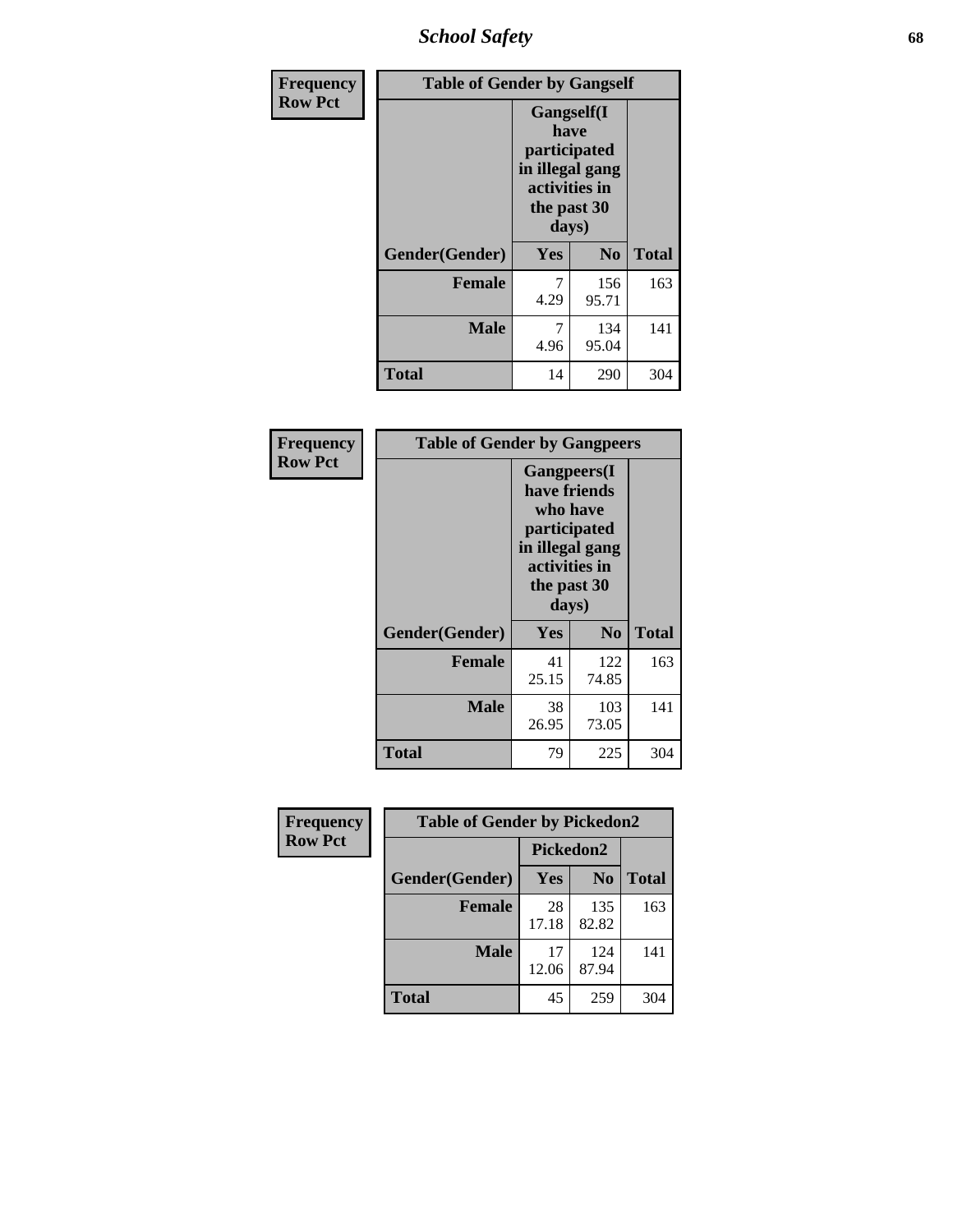*School Safety* **69**

| Frequency      | <b>Table of Gender by Safeschool2</b> |              |                |              |  |
|----------------|---------------------------------------|--------------|----------------|--------------|--|
| <b>Row Pct</b> |                                       | Safeschool2  |                |              |  |
|                | Gender(Gender)                        | Yes          | N <sub>0</sub> | <b>Total</b> |  |
|                | <b>Female</b>                         | 92<br>56.44  | 71<br>43.56    | 163          |  |
|                | <b>Male</b>                           | 102<br>72.34 | 39<br>27.66    | 141          |  |
|                | <b>Total</b>                          | 194          | 110            | 304          |  |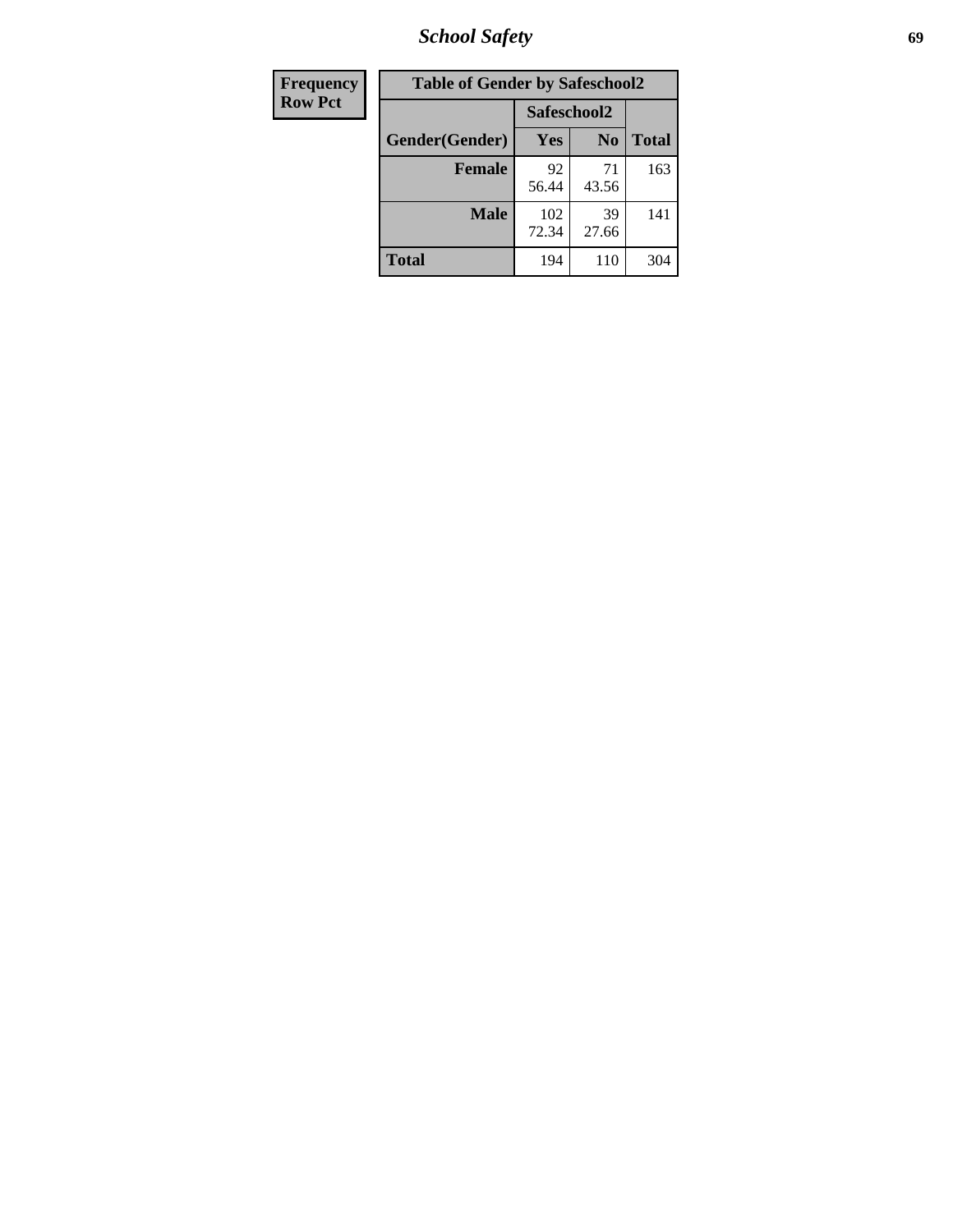# *Incidence of Drug Use* **70**

| <b>Frequency</b> | <b>Table of Gender by AlcoholAlt</b> |                                          |                |              |  |
|------------------|--------------------------------------|------------------------------------------|----------------|--------------|--|
| <b>Row Pct</b>   |                                      | AlcoholAlt(Alcohol<br>use, past 30 days) |                |              |  |
|                  | Gender(Gender)                       | <b>Yes</b>                               | N <sub>0</sub> | <b>Total</b> |  |
|                  | <b>Female</b>                        | 24<br>14.72                              | 139<br>85.28   | 163          |  |
|                  | <b>Male</b>                          | 29<br>20.57                              | 112<br>79.43   | 141          |  |
|                  | <b>Total</b>                         | 53                                       | 251            | 304          |  |

| <b>Frequency</b> | <b>Table of Gender by TobaccoAny</b> |                    |                    |              |  |
|------------------|--------------------------------------|--------------------|--------------------|--------------|--|
| <b>Row Pct</b>   |                                      | use, past 30 days) | TobaccoAny(Tobacco |              |  |
|                  | Gender(Gender)                       | Yes                | N <sub>0</sub>     | <b>Total</b> |  |
|                  | <b>Female</b>                        | 3.07               | 158<br>96.93       | 163          |  |
|                  | <b>Male</b>                          | 12<br>8.51         | 129<br>91.49       | 141          |  |
|                  | <b>Total</b>                         | 17                 | 287                | 304          |  |

| <b>Frequency</b> | <b>Table of Gender by MarijuanaAlt</b> |             |                                              |              |
|------------------|----------------------------------------|-------------|----------------------------------------------|--------------|
| <b>Row Pct</b>   |                                        |             | MarijuanaAlt(Marijuana<br>use, past 30 days) |              |
|                  | Gender(Gender)                         | <b>Yes</b>  | N <sub>0</sub>                               | <b>Total</b> |
|                  | Female                                 | 15<br>9.20  | 148<br>90.80                                 | 163          |
|                  | <b>Male</b>                            | 24<br>17.02 | 117<br>82.98                                 | 141          |
|                  | <b>Total</b>                           | 39          | 265                                          | 304          |

| <b>Frequency</b> | <b>Table of Gender by OtherDrugAny</b> |                         |                           |              |
|------------------|----------------------------------------|-------------------------|---------------------------|--------------|
| <b>Row Pct</b>   |                                        | drug use, past 30 days) | <b>OtherDrugAny(Other</b> |              |
|                  | Gender(Gender)                         | <b>Yes</b>              | N <sub>0</sub>            | <b>Total</b> |
|                  | <b>Female</b>                          | 0.61                    | 162<br>99.39              | 163          |
|                  | <b>Male</b>                            | 8<br>5.67               | 133<br>94.33              | 141          |
|                  | <b>Total</b>                           | 9                       | 295                       | 304          |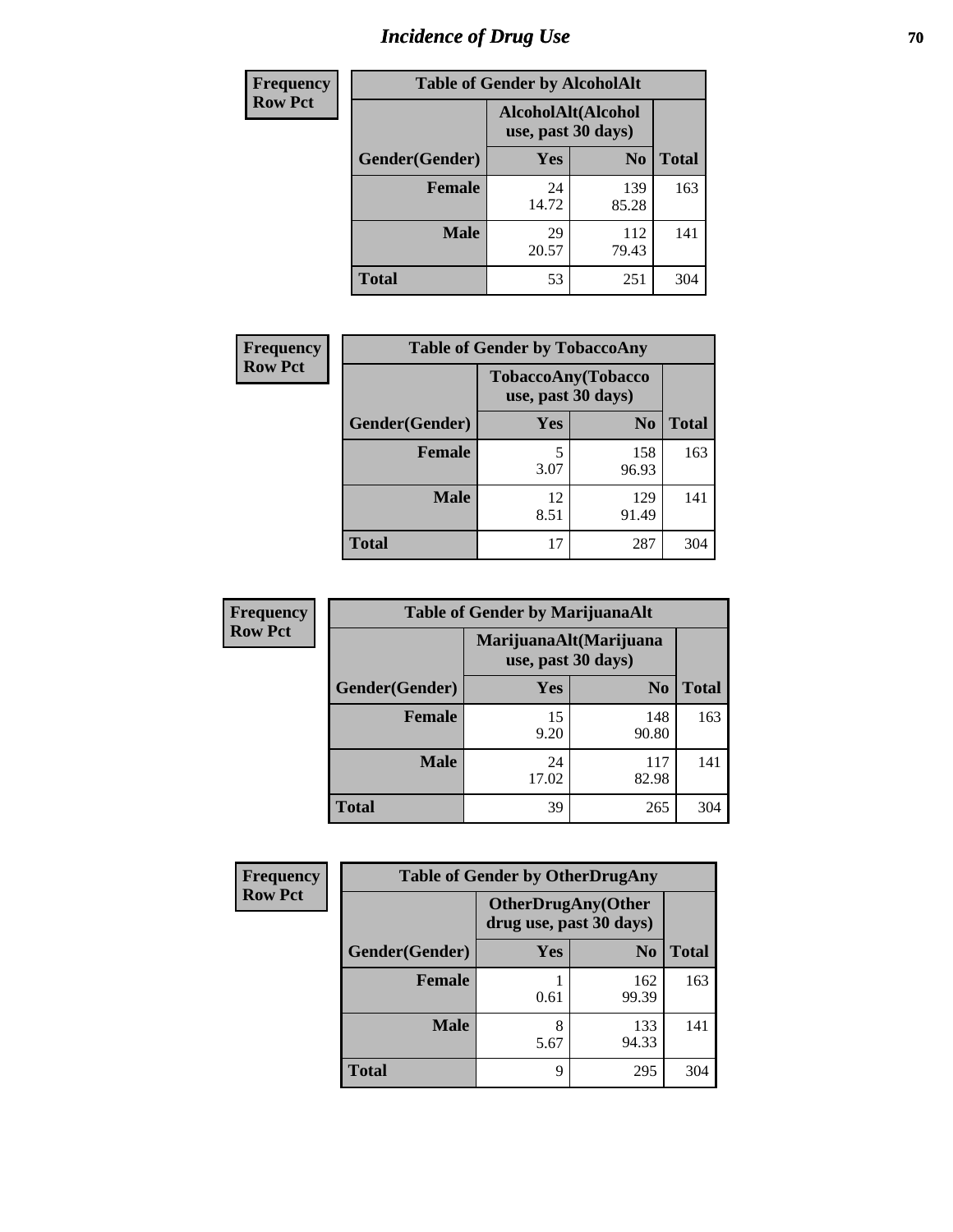#### *Average Age at Onset of Use* **71** *Results for "Average Age at Onset of Use" questions exclude students who said they did not use that substance*

#### **Gender=Female**

| <b>Variable</b>    | <b>Label</b>                                                       | <b>Mean</b> |
|--------------------|--------------------------------------------------------------------|-------------|
| Alcoholinit2       | I started using alcohol when I was                                 | 13.19       |
| Cigarettesinit2    | I started smoking tobacco when I was                               | 12.43       |
| Smokelessinit2     | I started chewing tobacco when I was                               |             |
| Marijuanainit2     | I started using marijuana when I was                               | 14.13       |
| Cocaineinit2       | I started using cocaine when I was                                 |             |
| Inhalantsinit2     | I started using inhalants when I was                               | 12.00       |
| Steroidsinit2      | I started using steroids when I was                                |             |
| Ecstasyinit2       | I started using ecstasy when I was                                 | 14.00       |
| Methinit2          | I started using methamphetamines when I was                        |             |
| Hallucinogensinit2 | I started using hallucinogens when I was                           |             |
| Prescription in t2 | I started using prescription drugs not prescribed to me when I was | 13.67       |

#### **Gender=Male**

| <b>Variable</b>    | Label                                                              | <b>Mean</b> |
|--------------------|--------------------------------------------------------------------|-------------|
| Alcoholinit2       | I started using alcohol when I was                                 | 13.21       |
| Cigarettesinit2    | I started smoking tobacco when I was                               | 12.60       |
| Smokelessinit2     | I started chewing tobacco when I was                               | 10.00       |
| Marijuanainit2     | I started using marijuana when I was                               | 13.03       |
| Cocaineinit2       | I started using cocaine when I was                                 | 10.00       |
| Inhalantsinit2     | I started using inhalants when I was                               | 8.00        |
| Steroidsinit2      | I started using steroids when I was                                | 13.00       |
| Ecstasyinit2       | I started using ecstasy when I was                                 | 10.00       |
| Methinit2          | I started using methamphetamines when I was                        | 8.00        |
| Hallucinogensinit2 | I started using hallucinogens when I was                           | 16.00       |
| Prescription in t2 | I started using prescription drugs not prescribed to me when I was | 12.50       |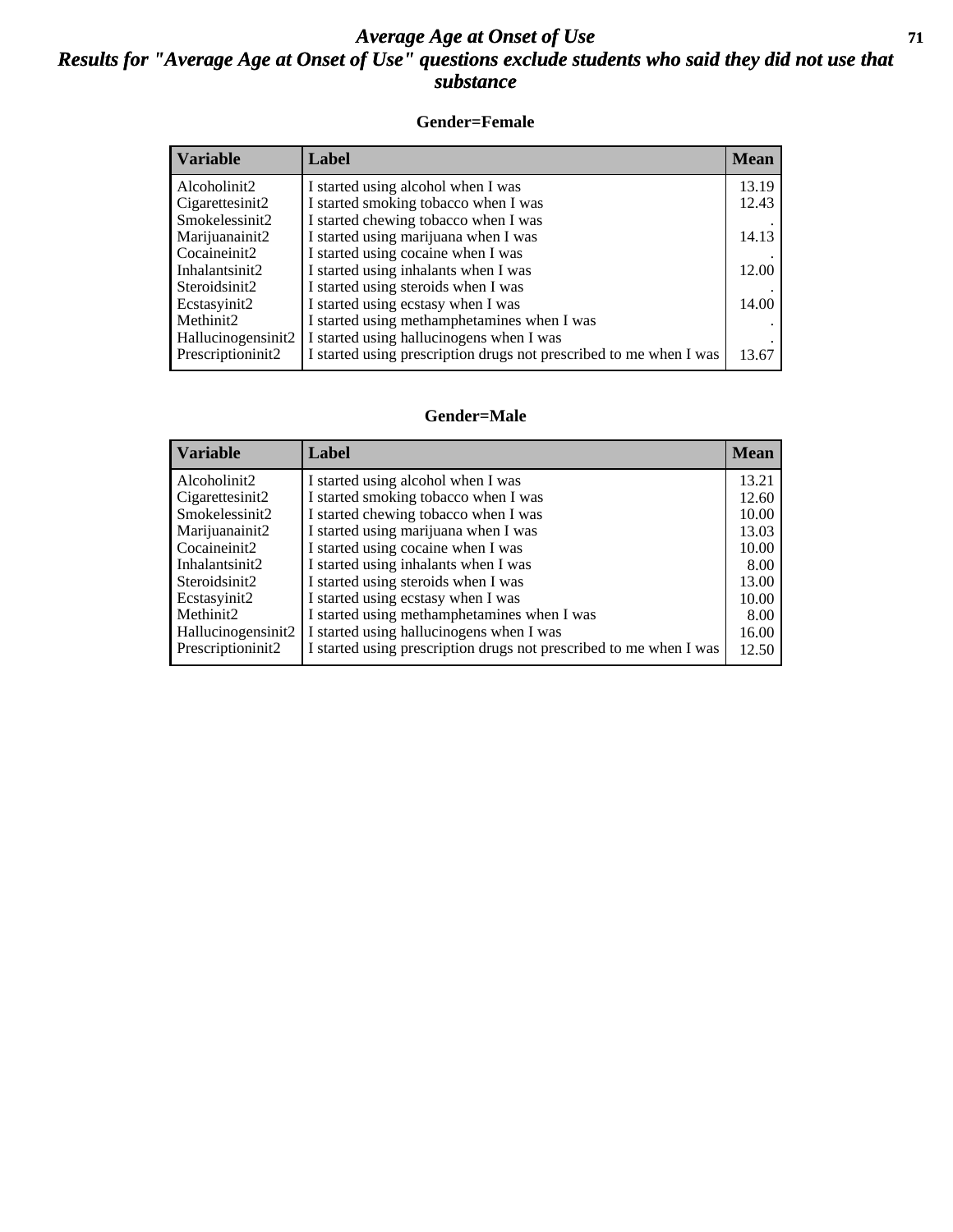## *I Think These Drugs are Harmful* **72**

| <b>Frequency</b> | <b>Table of Gender by Alcoholharmdich</b> |                                                   |                |              |
|------------------|-------------------------------------------|---------------------------------------------------|----------------|--------------|
| <b>Row Pct</b>   |                                           | Alcoholharmdich(I<br>think alcohol is<br>harmful) |                |              |
|                  | Gender(Gender)                            | Yes                                               | N <sub>0</sub> | <b>Total</b> |
|                  | <b>Female</b>                             | 133<br>81.60                                      | 30<br>18.40    | 163          |
|                  | <b>Male</b>                               | 115<br>81.56                                      | 26<br>18.44    | 141          |
|                  | <b>Total</b>                              | 248                                               | 56             | 304          |

| Frequency      | <b>Table of Gender by Tobaccoharmdich</b> |                                                   |                |              |
|----------------|-------------------------------------------|---------------------------------------------------|----------------|--------------|
| <b>Row Pct</b> |                                           | Tobaccoharmdich(I<br>think tobacco is<br>harmful) |                |              |
|                | Gender(Gender)                            | Yes                                               | N <sub>0</sub> | <b>Total</b> |
|                | <b>Female</b>                             | 146<br>89.57                                      | 17<br>10.43    | 163          |
|                | <b>Male</b>                               | 124<br>87.94                                      | 17<br>12.06    | 141          |
|                | <b>Total</b>                              | 270                                               | 34             | 304          |

| Frequency      | <b>Table of Gender by Marijuanaharmdich</b> |                                                       |                |              |  |
|----------------|---------------------------------------------|-------------------------------------------------------|----------------|--------------|--|
| <b>Row Pct</b> |                                             | Marijuanaharmdich(I<br>think marijuana is<br>harmful) |                |              |  |
|                | Gender(Gender)                              | <b>Yes</b>                                            | N <sub>0</sub> | <b>Total</b> |  |
|                | <b>Female</b>                               | 135<br>82.82                                          | 28<br>17.18    | 163          |  |
|                | <b>Male</b>                                 | 105<br>74.47                                          | 36<br>25.53    | 141          |  |
|                | <b>Total</b>                                | 240                                                   | 64             | 304          |  |

| Frequency      | <b>Table of Gender by Otherdrugharmdich</b> |                                                          |                |              |  |
|----------------|---------------------------------------------|----------------------------------------------------------|----------------|--------------|--|
| <b>Row Pct</b> |                                             | Otherdrugharmdich(I<br>think other drugs are<br>harmful) |                |              |  |
|                | Gender(Gender)                              | <b>Yes</b>                                               | N <sub>0</sub> | <b>Total</b> |  |
|                | <b>Female</b>                               | 149<br>91.41                                             | 14<br>8.59     | 163          |  |
|                | <b>Male</b>                                 | 122<br>86.52                                             | 19<br>13.48    | 141          |  |
|                | <b>Total</b>                                | 271                                                      | 33             | 304          |  |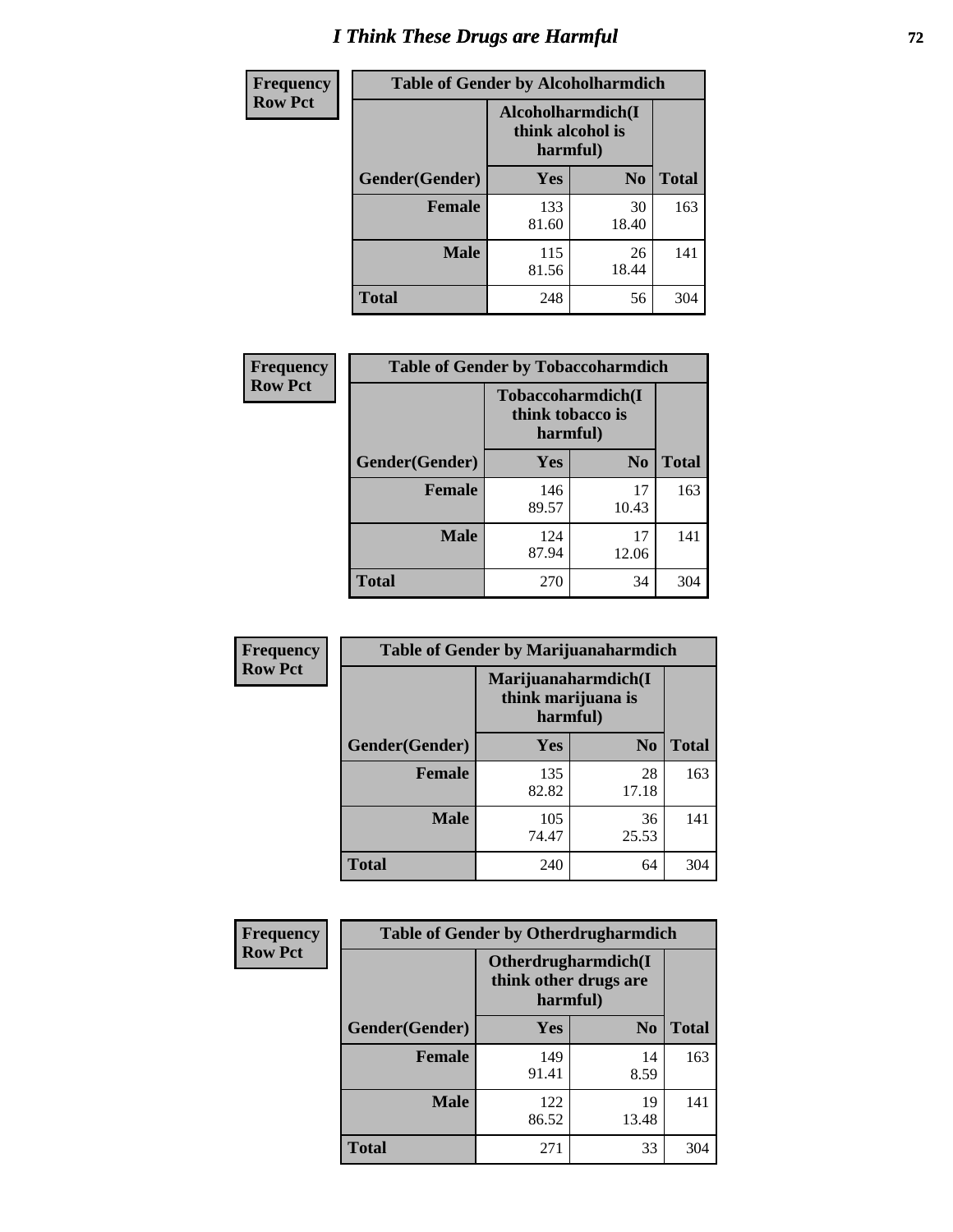| <b>Frequency</b> | <b>Table of Gender by Alcohollocation1</b> |                                                               |             |              |
|------------------|--------------------------------------------|---------------------------------------------------------------|-------------|--------------|
| <b>Row Pct</b>   |                                            | <b>Alcohollocation1(Places</b><br><b>Friends Use Alcohol)</b> |             |              |
|                  | Gender(Gender)                             |                                                               | Do Not Use  | <b>Total</b> |
|                  | <b>Female</b>                              | 70<br>42.94                                                   | 93<br>57.06 | 163          |
|                  | <b>Male</b>                                | 59<br>41.84                                                   | 82<br>58.16 | 141          |
|                  | <b>Total</b>                               | 129                                                           | 175         | 304          |

| <b>Frequency</b> | <b>Table of Gender by Alcohollocation2</b> |                                                               |             |              |
|------------------|--------------------------------------------|---------------------------------------------------------------|-------------|--------------|
| <b>Row Pct</b>   |                                            | <b>Alcohollocation2(Places</b><br><b>Friends Use Alcohol)</b> |             |              |
|                  | Gender(Gender)                             |                                                               | Home        | <b>Total</b> |
|                  | <b>Female</b>                              | 106<br>65.03                                                  | 57<br>34.97 | 163          |
|                  | <b>Male</b>                                | 98<br>69.50                                                   | 43<br>30.50 | 141          |
|                  | <b>Total</b>                               | 204                                                           | 100         | 304          |

| Frequency      | <b>Table of Gender by Alcohollocation3</b> |                                                                |               |              |
|----------------|--------------------------------------------|----------------------------------------------------------------|---------------|--------------|
| <b>Row Pct</b> |                                            | <b>Alcohollocation3</b> (Places<br><b>Friends Use Alcohol)</b> |               |              |
|                | Gender(Gender)                             |                                                                | <b>School</b> | <b>Total</b> |
|                | <b>Female</b>                              | 147<br>90.18                                                   | 16<br>9.82    | 163          |
|                | <b>Male</b>                                | 129<br>91.49                                                   | 12<br>8.51    | 141          |
|                | <b>Total</b>                               | 276                                                            | 28            | 304          |

| <b>Frequency</b> | <b>Table of Gender by Alcohollocation4</b> |                                                               |             |              |
|------------------|--------------------------------------------|---------------------------------------------------------------|-------------|--------------|
| <b>Row Pct</b>   |                                            | <b>Alcohollocation4(Places</b><br><b>Friends Use Alcohol)</b> |             |              |
|                  | Gender(Gender)                             |                                                               | Car         | <b>Total</b> |
|                  | <b>Female</b>                              | 141<br>86.50                                                  | 22<br>13.50 | 163          |
|                  | <b>Male</b>                                | 126<br>89.36                                                  | 15<br>10.64 | 141          |
|                  | <b>Total</b>                               | 267                                                           | 37          | 304          |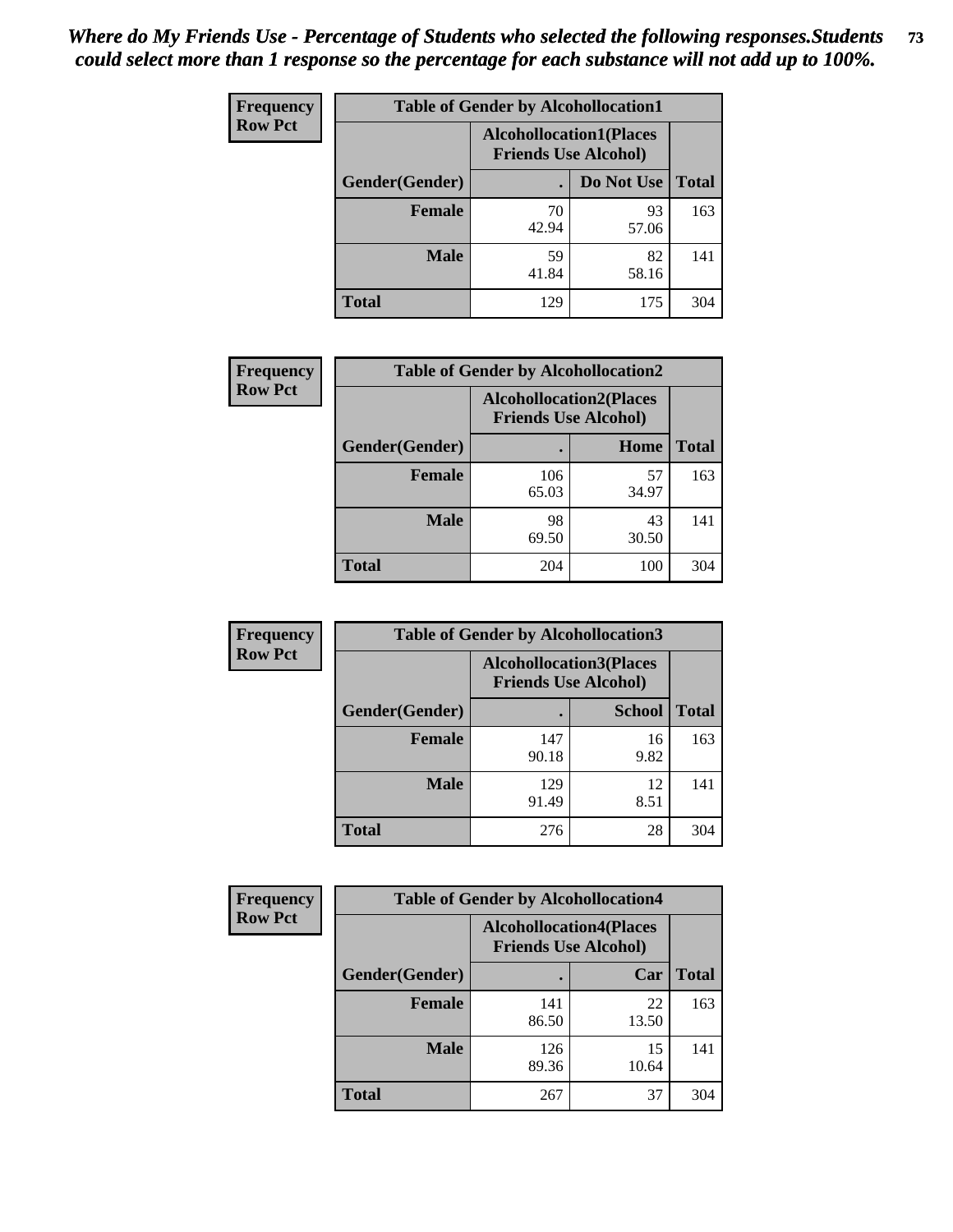| <b>Frequency</b> | <b>Table of Gender by Alcohollocation5</b> |                                                                |                                 |              |
|------------------|--------------------------------------------|----------------------------------------------------------------|---------------------------------|--------------|
| <b>Row Pct</b>   |                                            | <b>Alcohollocation5</b> (Places<br><b>Friends Use Alcohol)</b> |                                 |              |
|                  | Gender(Gender)                             |                                                                | <b>Friend's</b><br><b>House</b> | <b>Total</b> |
|                  | <b>Female</b>                              | 120<br>73.62                                                   | 43<br>26.38                     | 163          |
|                  | <b>Male</b>                                | 109<br>77.30                                                   | 32<br>22.70                     | 141          |
|                  | <b>Total</b>                               | 229                                                            | 75                              | 304          |

| Frequency      | <b>Table of Gender by Alcohollocation6</b> |                                                               |              |              |
|----------------|--------------------------------------------|---------------------------------------------------------------|--------------|--------------|
| <b>Row Pct</b> |                                            | <b>Alcohollocation6(Places</b><br><b>Friends Use Alcohol)</b> |              |              |
|                | Gender(Gender)                             |                                                               | <b>Other</b> | <b>Total</b> |
|                | <b>Female</b>                              | 142<br>87.12                                                  | 21<br>12.88  | 163          |
|                | <b>Male</b>                                | 111<br>78.72                                                  | 30<br>21.28  | 141          |
|                | <b>Total</b>                               | 253                                                           | 51           | 304          |

| Frequency      | <b>Table of Gender by Tobaccolocation1</b> |             |                                                               |              |  |
|----------------|--------------------------------------------|-------------|---------------------------------------------------------------|--------------|--|
| <b>Row Pct</b> |                                            |             | <b>Tobaccolocation1(Places</b><br><b>Friends Use Tobacco)</b> |              |  |
|                | Gender(Gender)                             |             | Do Not Use                                                    | <b>Total</b> |  |
|                | Female                                     | 37<br>22.70 | 126<br>77.30                                                  | 163          |  |
|                | <b>Male</b>                                | 41<br>29.08 | 100<br>70.92                                                  | 141          |  |
|                | <b>Total</b>                               | 78          | 226                                                           | 304          |  |

| <b>Frequency</b> | <b>Table of Gender by Tobaccolocation2</b> |                                                               |             |              |  |
|------------------|--------------------------------------------|---------------------------------------------------------------|-------------|--------------|--|
| <b>Row Pct</b>   |                                            | <b>Tobaccolocation2(Places</b><br><b>Friends Use Tobacco)</b> |             |              |  |
|                  | <b>Gender</b> (Gender)                     |                                                               | Home        | <b>Total</b> |  |
|                  | Female                                     | 130<br>79.75                                                  | 33<br>20.25 | 163          |  |
|                  | <b>Male</b>                                | 116<br>82.27                                                  | 25<br>17.73 | 141          |  |
|                  | <b>Total</b>                               | 246                                                           | 58          | 304          |  |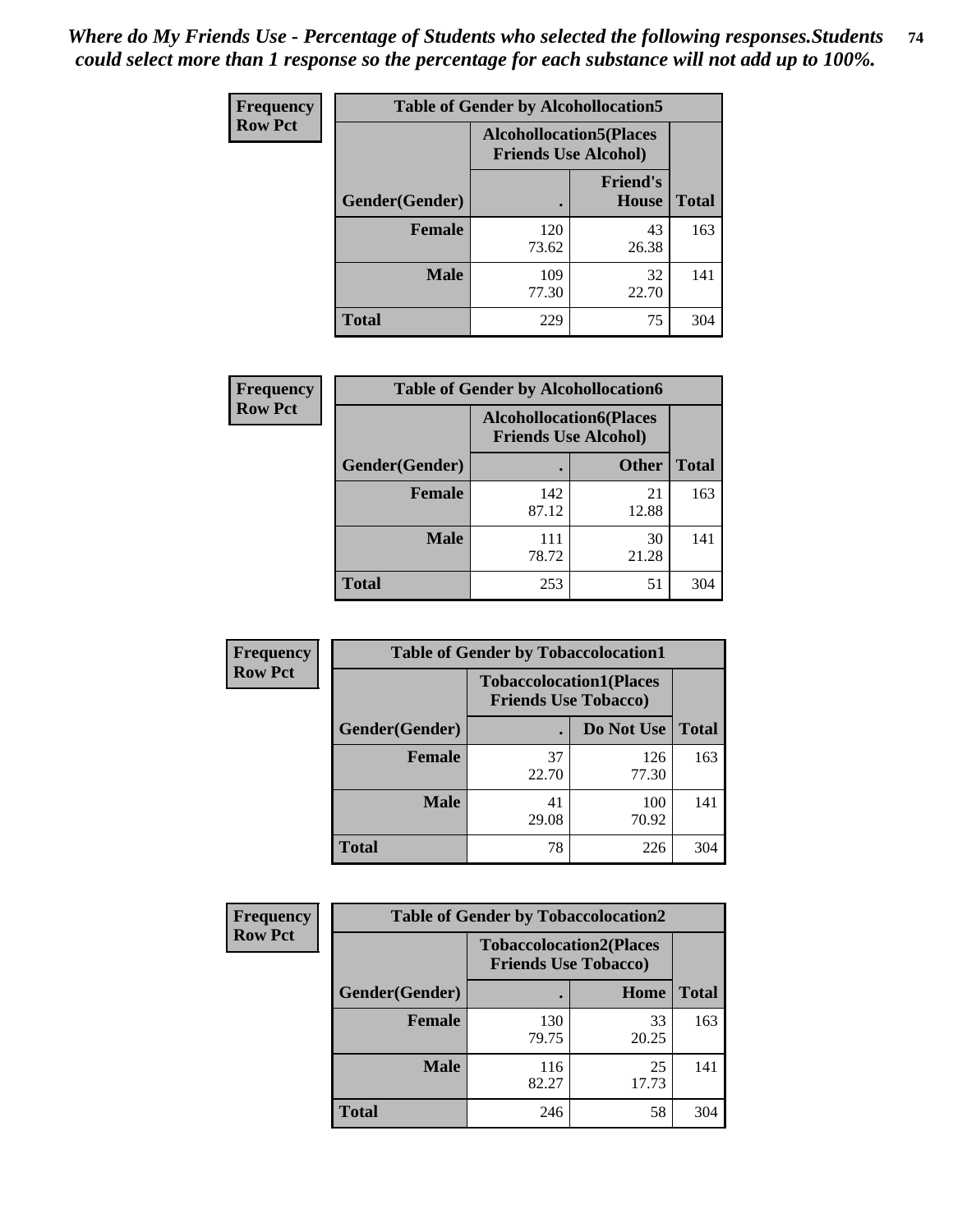| <b>Frequency</b> | <b>Table of Gender by Tobaccolocation3</b> |                                                               |               |              |  |
|------------------|--------------------------------------------|---------------------------------------------------------------|---------------|--------------|--|
| <b>Row Pct</b>   |                                            | <b>Tobaccolocation3(Places</b><br><b>Friends Use Tobacco)</b> |               |              |  |
|                  | Gender(Gender)                             |                                                               | <b>School</b> | <b>Total</b> |  |
|                  | <b>Female</b>                              | 141<br>86.50                                                  | 22<br>13.50   | 163          |  |
|                  | <b>Male</b>                                | 125<br>88.65                                                  | 16<br>11.35   | 141          |  |
|                  | <b>Total</b>                               | 266                                                           | 38            | 304          |  |

| <b>Frequency</b> | <b>Table of Gender by Tobaccolocation4</b> |              |                                                               |              |
|------------------|--------------------------------------------|--------------|---------------------------------------------------------------|--------------|
| <b>Row Pct</b>   |                                            |              | <b>Tobaccolocation4(Places</b><br><b>Friends Use Tobacco)</b> |              |
|                  | Gender(Gender)                             |              | Car                                                           | <b>Total</b> |
|                  | <b>Female</b>                              | 141<br>86.50 | 22<br>13.50                                                   | 163          |
|                  | <b>Male</b>                                | 129<br>91.49 | 12<br>8.51                                                    | 141          |
|                  | <b>Total</b>                               | 270          | 34                                                            | 304          |

| <b>Frequency</b> | <b>Table of Gender by Tobaccolocation5</b> |                                                               |                                 |              |
|------------------|--------------------------------------------|---------------------------------------------------------------|---------------------------------|--------------|
| <b>Row Pct</b>   |                                            | <b>Tobaccolocation5(Places</b><br><b>Friends Use Tobacco)</b> |                                 |              |
|                  | Gender(Gender)                             |                                                               | <b>Friend's</b><br><b>House</b> | <b>Total</b> |
|                  | <b>Female</b>                              | 134<br>82.21                                                  | 29<br>17.79                     | 163          |
|                  | <b>Male</b>                                | 125<br>88.65                                                  | 16<br>11.35                     | 141          |
|                  | <b>Total</b>                               | 259                                                           | 45                              | 304          |

| <b>Frequency</b> |                | <b>Table of Gender by Tobaccolocation6</b>                    |              |              |  |
|------------------|----------------|---------------------------------------------------------------|--------------|--------------|--|
| <b>Row Pct</b>   |                | <b>Tobaccolocation6(Places</b><br><b>Friends Use Tobacco)</b> |              |              |  |
|                  | Gender(Gender) |                                                               | <b>Other</b> | <b>Total</b> |  |
|                  | Female         | 148<br>90.80                                                  | 15<br>9.20   | 163          |  |
|                  | <b>Male</b>    | 119<br>84.40                                                  | 22<br>15.60  | 141          |  |
|                  | <b>Total</b>   | 267                                                           | 37           | 304          |  |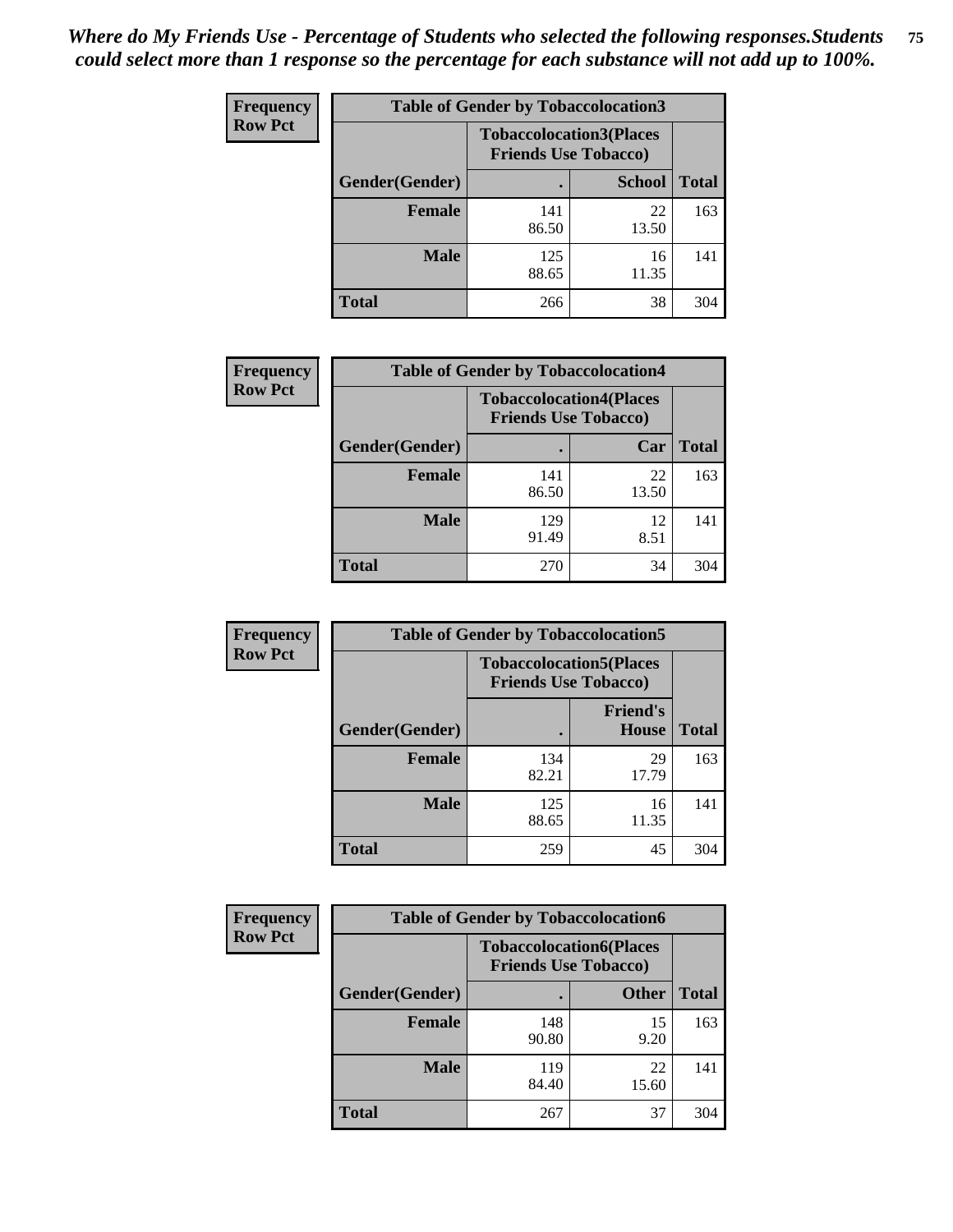| <b>Frequency</b> | <b>Table of Gender by Marijuanalocation1</b> |                                                                    |             |              |
|------------------|----------------------------------------------|--------------------------------------------------------------------|-------------|--------------|
| <b>Row Pct</b>   |                                              | <b>Marijuanalocation1(Places</b><br><b>Friends Use Marijuana</b> ) |             |              |
|                  | Gender(Gender)                               |                                                                    | Do Not Use  | <b>Total</b> |
|                  | <b>Female</b>                                | 74<br>45.40                                                        | 89<br>54.60 | 163          |
|                  | <b>Male</b>                                  | 70<br>49.65                                                        | 71<br>50.35 | 141          |
|                  | <b>Total</b>                                 | 144                                                                | 160         | 304          |

| <b>Frequency</b> | <b>Table of Gender by Marijuanalocation2</b> |                                                                    |             |              |
|------------------|----------------------------------------------|--------------------------------------------------------------------|-------------|--------------|
| <b>Row Pct</b>   |                                              | <b>Marijuanalocation2(Places</b><br><b>Friends Use Marijuana</b> ) |             |              |
|                  | Gender(Gender)                               |                                                                    | Home        | <b>Total</b> |
|                  | Female                                       | 103<br>63.19                                                       | 60<br>36.81 | 163          |
|                  | <b>Male</b>                                  | 95<br>67.38                                                        | 46<br>32.62 | 141          |
|                  | <b>Total</b>                                 | 198                                                                | 106         | 304          |

| <b>Frequency</b> | <b>Table of Gender by Marijuanalocation3</b> |                                |                                  |              |
|------------------|----------------------------------------------|--------------------------------|----------------------------------|--------------|
| <b>Row Pct</b>   |                                              | <b>Friends Use Marijuana</b> ) | <b>Marijuanalocation3(Places</b> |              |
|                  | Gender(Gender)                               |                                | <b>School</b>                    | <b>Total</b> |
|                  | Female                                       | 126<br>77.30                   | 37<br>22.70                      | 163          |
|                  | <b>Male</b>                                  | 102<br>72.34                   | 39<br>27.66                      | 141          |
|                  | <b>Total</b>                                 | 228                            | 76                               | 304          |

| <b>Frequency</b> | <b>Table of Gender by Marijuanalocation4</b> |                                |                                  |              |
|------------------|----------------------------------------------|--------------------------------|----------------------------------|--------------|
| <b>Row Pct</b>   |                                              | <b>Friends Use Marijuana</b> ) | <b>Marijuanalocation4(Places</b> |              |
|                  | Gender(Gender)                               |                                | Car                              | <b>Total</b> |
|                  | Female                                       | 122<br>74.85                   | 41<br>25.15                      | 163          |
|                  | <b>Male</b>                                  | 109<br>77.30                   | 32<br>22.70                      | 141          |
|                  | <b>Total</b>                                 | 231                            | 73                               | 304          |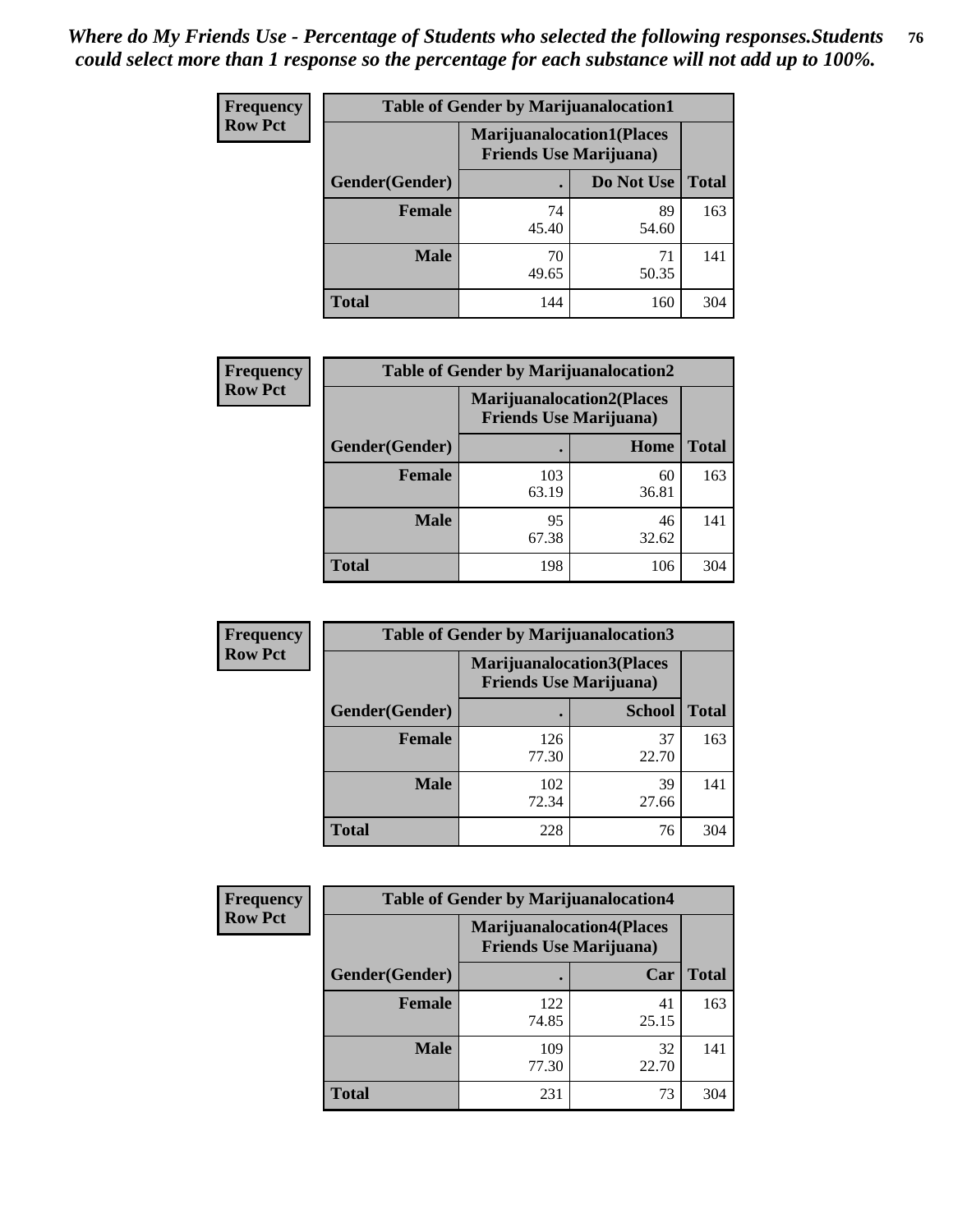| <b>Frequency</b> | <b>Table of Gender by Marijuanalocation5</b> |                                                                     |                                 |              |
|------------------|----------------------------------------------|---------------------------------------------------------------------|---------------------------------|--------------|
| <b>Row Pct</b>   |                                              | <b>Marijuanalocation5</b> (Places<br><b>Friends Use Marijuana</b> ) |                                 |              |
|                  | Gender(Gender)                               |                                                                     | <b>Friend's</b><br><b>House</b> | <b>Total</b> |
|                  | <b>Female</b>                                | 111<br>68.10                                                        | 52<br>31.90                     | 163          |
|                  | <b>Male</b>                                  | 104<br>73.76                                                        | 37<br>26.24                     | 141          |
|                  | <b>Total</b>                                 | 215                                                                 | 89                              | 304          |

| <b>Frequency</b> | <b>Table of Gender by Marijuanalocation6</b> |              |                                                                    |              |  |
|------------------|----------------------------------------------|--------------|--------------------------------------------------------------------|--------------|--|
| <b>Row Pct</b>   |                                              |              | <b>Marijuanalocation6(Places</b><br><b>Friends Use Marijuana</b> ) |              |  |
|                  | Gender(Gender)                               |              | <b>Other</b>                                                       | <b>Total</b> |  |
|                  | <b>Female</b>                                | 131<br>80.37 | 32<br>19.63                                                        | 163          |  |
|                  | <b>Male</b>                                  | 98<br>69.50  | 43<br>30.50                                                        | 141          |  |
|                  | <b>Total</b>                                 | 229          | 75                                                                 | 304          |  |

| <b>Frequency</b> | <b>Table of Gender by Otherdruglocation1</b> |                                                                                |              |              |
|------------------|----------------------------------------------|--------------------------------------------------------------------------------|--------------|--------------|
| <b>Row Pct</b>   |                                              | <b>Otherdruglocation1(Places</b><br><b>Friends Use Other Illegal</b><br>Drugs) |              |              |
|                  | Gender(Gender)                               |                                                                                | Do Not Use   | <b>Total</b> |
|                  | Female                                       | 19<br>11.66                                                                    | 144<br>88.34 | 163          |
|                  | <b>Male</b>                                  | 28<br>19.86                                                                    | 113<br>80.14 | 141          |
|                  | <b>Total</b>                                 | 47                                                                             | 257          | 304          |

| <b>Frequency</b> | <b>Table of Gender by Otherdruglocation2</b> |                                            |                                  |              |
|------------------|----------------------------------------------|--------------------------------------------|----------------------------------|--------------|
| <b>Row Pct</b>   |                                              | <b>Friends Use Other Illegal</b><br>Drugs) | <b>Otherdruglocation2(Places</b> |              |
|                  | Gender(Gender)                               |                                            | Home                             | <b>Total</b> |
|                  | <b>Female</b>                                | 151<br>92.64                               | 12<br>7.36                       | 163          |
|                  | <b>Male</b>                                  | 130<br>92.20                               | 11<br>7.80                       | 141          |
|                  | <b>Total</b>                                 | 281                                        | 23                               | 304          |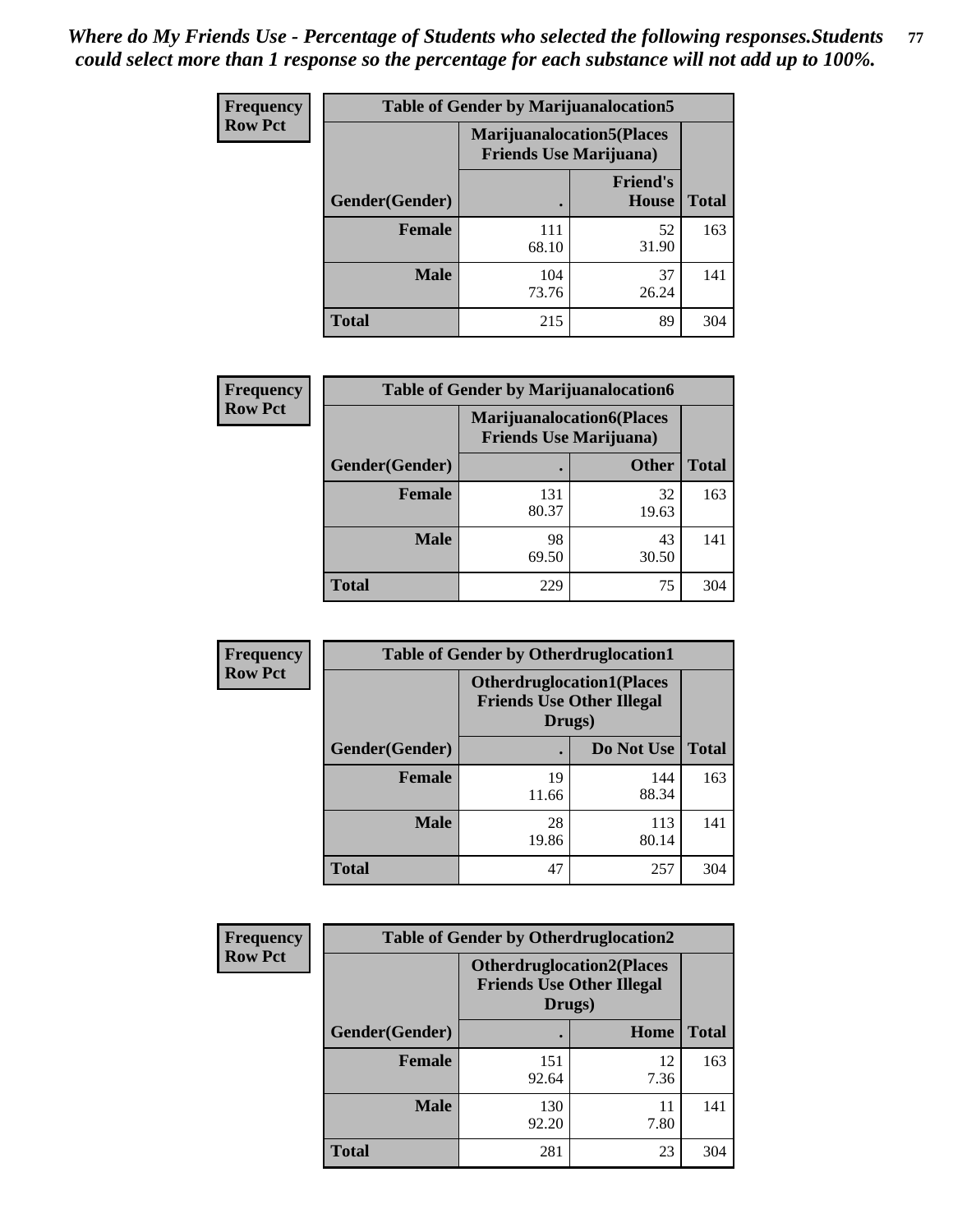| <b>Frequency</b> | <b>Table of Gender by Otherdruglocation3</b> |                                                                                |               |              |
|------------------|----------------------------------------------|--------------------------------------------------------------------------------|---------------|--------------|
| <b>Row Pct</b>   |                                              | <b>Otherdruglocation3(Places</b><br><b>Friends Use Other Illegal</b><br>Drugs) |               |              |
|                  | Gender(Gender)                               |                                                                                | <b>School</b> | <b>Total</b> |
|                  | <b>Female</b>                                | 154<br>94.48                                                                   | Q<br>5.52     | 163          |
|                  | <b>Male</b>                                  | 129<br>91.49                                                                   | 12<br>8.51    | 141          |
|                  | <b>Total</b>                                 | 283                                                                            | 21            | 304          |

| Frequency      | <b>Table of Gender by Otherdruglocation4</b> |                                                                                |           |              |
|----------------|----------------------------------------------|--------------------------------------------------------------------------------|-----------|--------------|
| <b>Row Pct</b> |                                              | <b>Otherdruglocation4(Places</b><br><b>Friends Use Other Illegal</b><br>Drugs) |           |              |
|                | Gender(Gender)                               |                                                                                | Car       | <b>Total</b> |
|                | Female                                       | 154<br>94.48                                                                   | 9<br>5.52 | 163          |
|                | <b>Male</b>                                  | 134<br>95.04                                                                   | 4.96      | 141          |
|                | <b>Total</b>                                 | 288                                                                            | 16        | 304          |

| Frequency      | <b>Table of Gender by Otherdruglocation5</b> |                                                                                |                                 |              |
|----------------|----------------------------------------------|--------------------------------------------------------------------------------|---------------------------------|--------------|
| <b>Row Pct</b> |                                              | <b>Otherdruglocation5(Places</b><br><b>Friends Use Other Illegal</b><br>Drugs) |                                 |              |
|                | Gender(Gender)                               |                                                                                | <b>Friend's</b><br><b>House</b> | <b>Total</b> |
|                | <b>Female</b>                                | 150<br>92.02                                                                   | 13<br>7.98                      | 163          |
|                | <b>Male</b>                                  | 133<br>94.33                                                                   | 8<br>5.67                       | 141          |
|                | <b>Total</b>                                 | 283                                                                            | 21                              | 304          |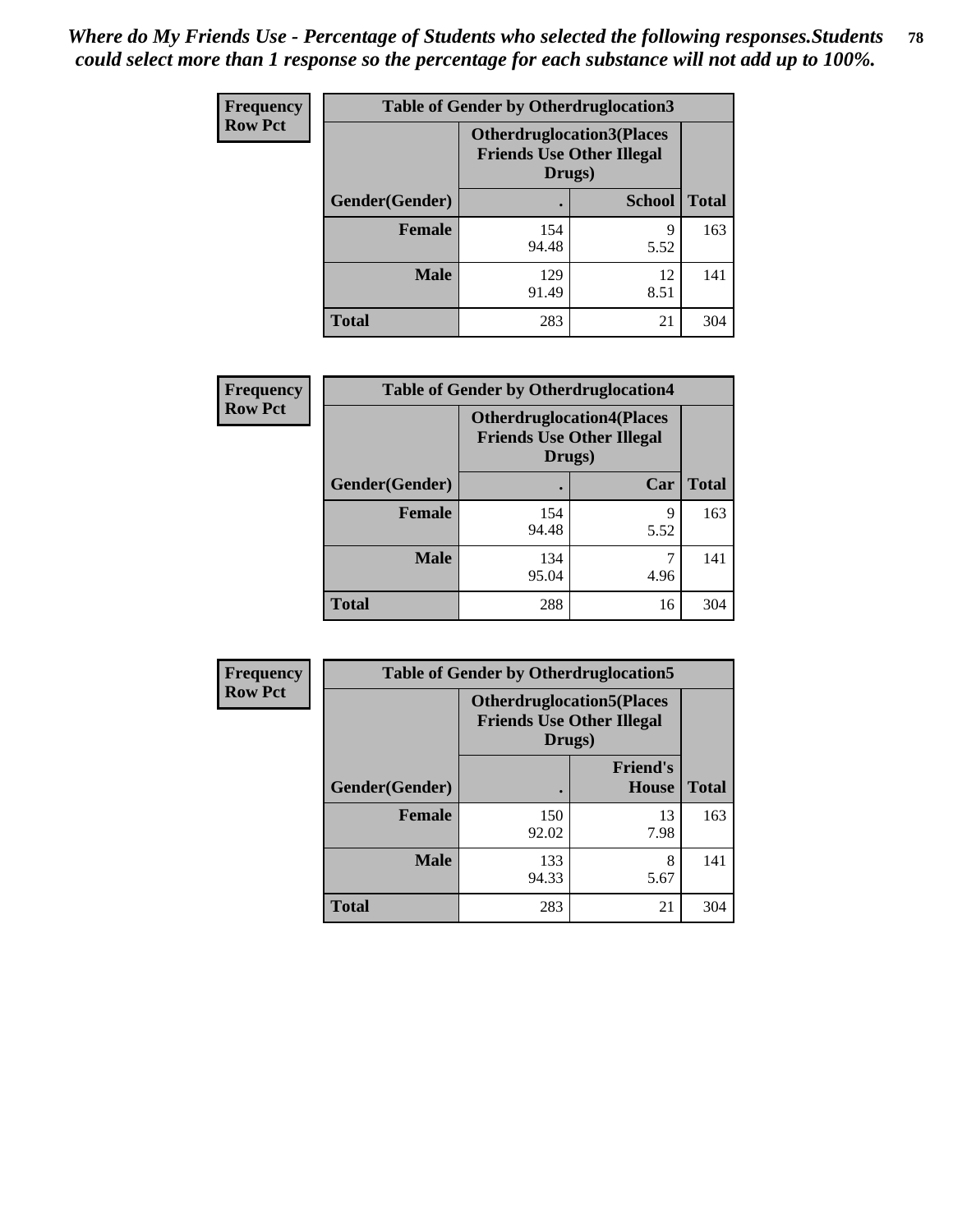| Frequency      | <b>Table of Gender by Otherdruglocation6</b> |                                                                                |              |              |
|----------------|----------------------------------------------|--------------------------------------------------------------------------------|--------------|--------------|
| <b>Row Pct</b> |                                              | <b>Otherdruglocation6(Places</b><br><b>Friends Use Other Illegal</b><br>Drugs) |              |              |
|                | Gender(Gender)                               |                                                                                | <b>Other</b> | <b>Total</b> |
|                | <b>Female</b>                                | 154<br>94.48                                                                   | 9<br>5.52    | 163          |
|                | <b>Male</b>                                  | 123<br>87.23                                                                   | 18<br>12.77  | 141          |
|                | <b>Total</b>                                 | 277                                                                            | 27           | 304          |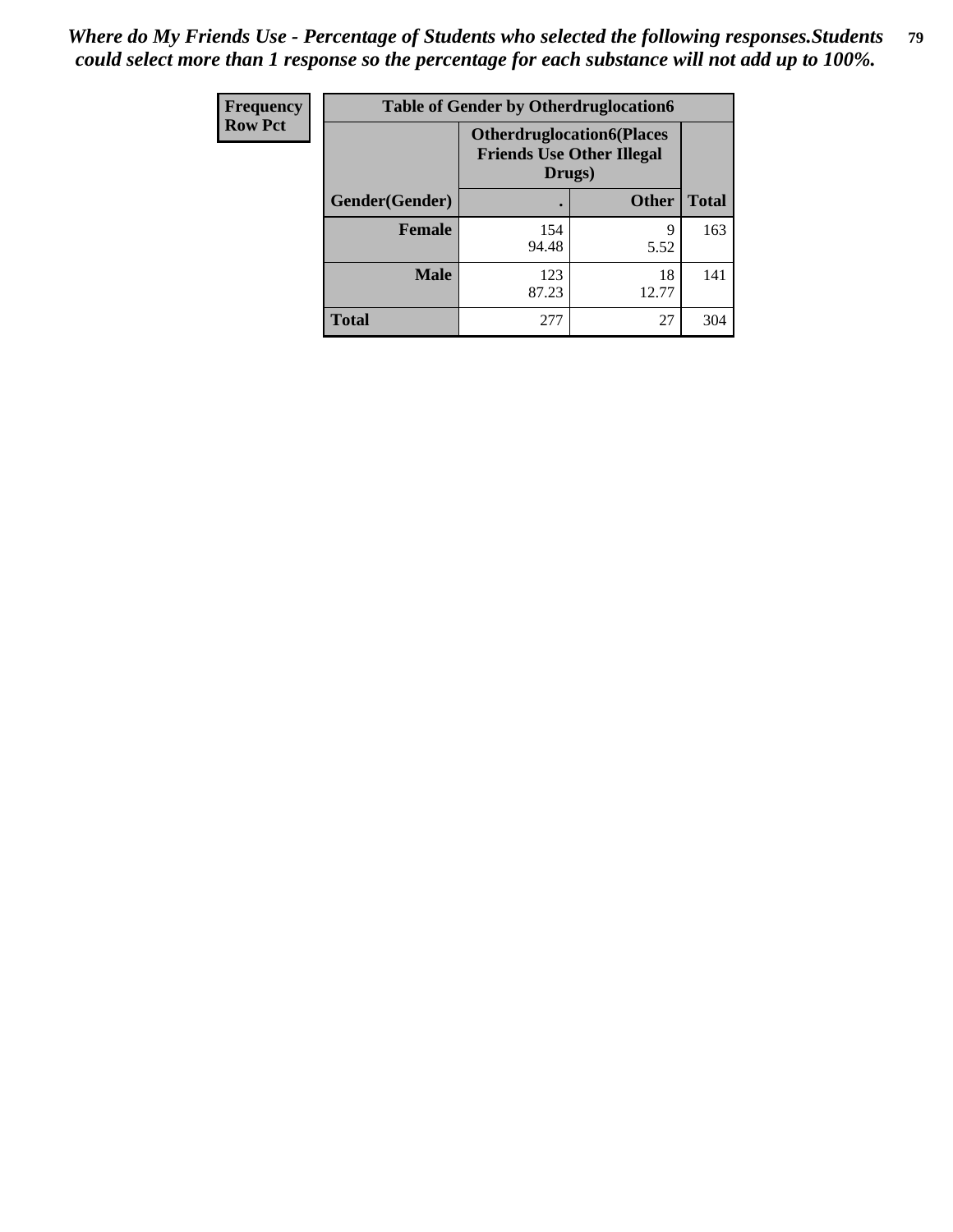| <b>Frequency</b> | <b>Table of Gender by Alcoholtime1</b> |                                                          |                      |              |
|------------------|----------------------------------------|----------------------------------------------------------|----------------------|--------------|
| <b>Row Pct</b>   |                                        | <b>Alcoholtime1(Times</b><br><b>Friends Use Alcohol)</b> |                      |              |
|                  | Gender(Gender)                         | $\bullet$                                                | Do Not<br><b>Use</b> | <b>Total</b> |
|                  | <b>Female</b>                          | 68<br>41.72                                              | 95<br>58.28          | 163          |
|                  | <b>Male</b>                            | 62<br>43.97                                              | 79<br>56.03          | 141          |
|                  | <b>Total</b>                           | 130                                                      | 174                  | 304          |

| Frequency      | <b>Table of Gender by Alcoholtime2</b> |                                                          |                            |              |
|----------------|----------------------------------------|----------------------------------------------------------|----------------------------|--------------|
| <b>Row Pct</b> |                                        | <b>Alcoholtime2(Times</b><br><b>Friends Use Alcohol)</b> |                            |              |
|                | Gender(Gender)                         |                                                          | <b>On Way</b><br>to School | <b>Total</b> |
|                | <b>Female</b>                          | 143<br>87.73                                             | 20<br>12.27                | 163          |
|                | <b>Male</b>                            | 125<br>88.65                                             | 16<br>11.35                | 141          |
|                | <b>Total</b>                           | 268                                                      | 36                         | 304          |

| Frequency      | <b>Table of Gender by Alcoholtime3</b> |                                                   |                                |              |
|----------------|----------------------------------------|---------------------------------------------------|--------------------------------|--------------|
| <b>Row Pct</b> |                                        | Alcoholtime3(Times<br><b>Friends Use Alcohol)</b> |                                |              |
|                | Gender(Gender)                         |                                                   | <b>During</b><br><b>School</b> | <b>Total</b> |
|                | Female                                 | 143<br>87.73                                      | 20<br>12.27                    | 163          |
|                | <b>Male</b>                            | 126<br>89.36                                      | 15<br>10.64                    | 141          |
|                | <b>Total</b>                           | 269                                               | 35                             | 304          |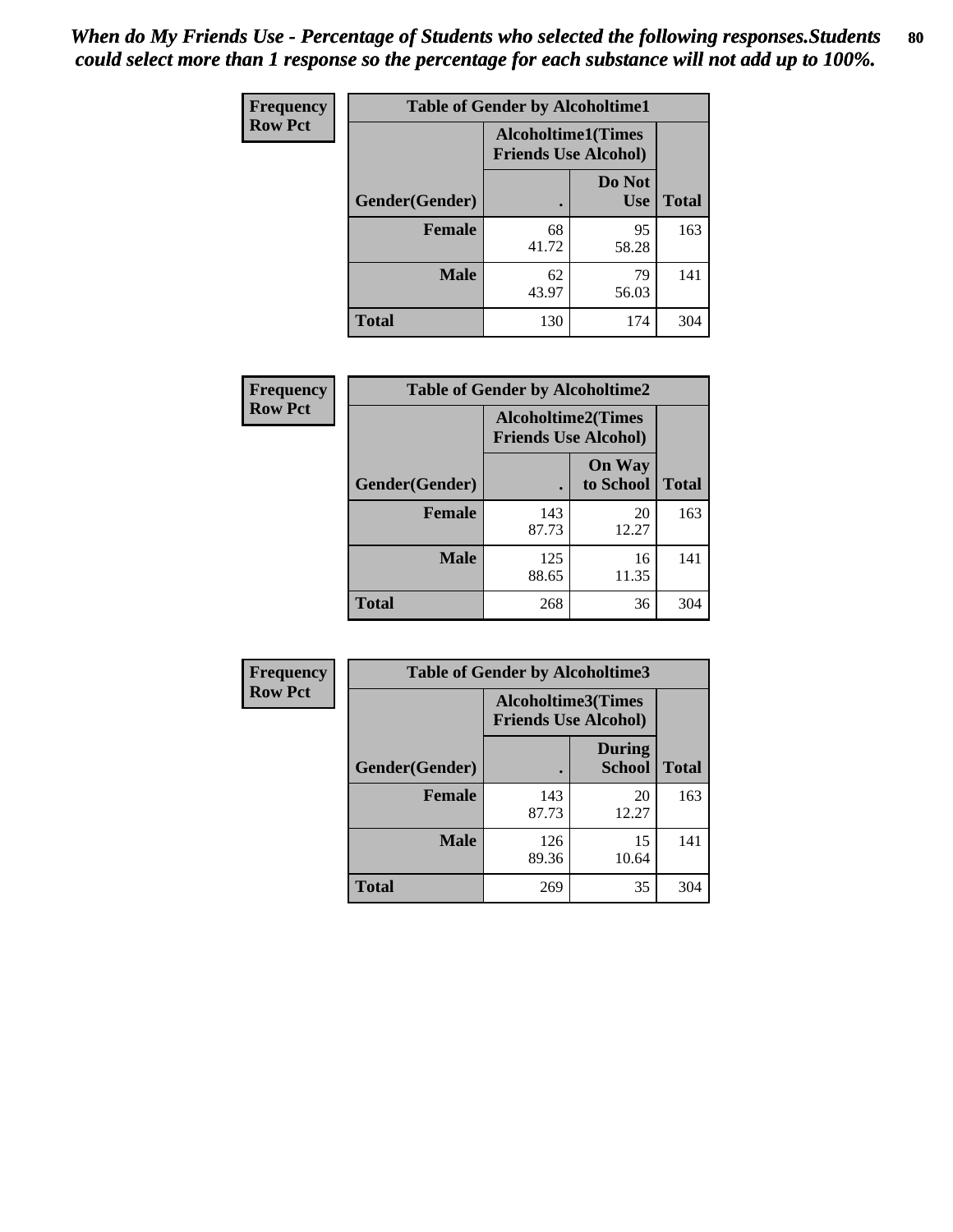*When do My Friends Use - Percentage of Students who selected the following responses.Students could select more than 1 response so the percentage for each substance will not add up to 100%.* **81**

| <b>Frequency</b> | <b>Table of Gender by Alcoholtime4</b> |                                                          |                                                |              |
|------------------|----------------------------------------|----------------------------------------------------------|------------------------------------------------|--------------|
| <b>Row Pct</b>   |                                        | <b>Alcoholtime4(Times</b><br><b>Friends Use Alcohol)</b> |                                                |              |
|                  | Gender(Gender)                         |                                                          | <b>On Way</b><br>Home<br>From<br><b>School</b> | <b>Total</b> |
|                  | <b>Female</b>                          | 144<br>88.34                                             | 19<br>11.66                                    | 163          |
|                  | <b>Male</b>                            | 122<br>86.52                                             | 19<br>13.48                                    | 141          |
|                  | <b>Total</b>                           | 266                                                      | 38                                             | 304          |

| <b>Frequency</b> | <b>Table of Gender by Alcoholtime5</b> |                                                           |             |              |
|------------------|----------------------------------------|-----------------------------------------------------------|-------------|--------------|
| <b>Row Pct</b>   |                                        | <b>Alcoholtime5</b> (Times<br><b>Friends Use Alcohol)</b> |             |              |
|                  | Gender(Gender)                         |                                                           | Weeknights  | <b>Total</b> |
|                  | <b>Female</b>                          | 121<br>74.23                                              | 42<br>25.77 | 163          |
|                  | <b>Male</b>                            | 111<br>78.72                                              | 30<br>21.28 | 141          |
|                  | <b>Total</b>                           | 232                                                       | 72          | 304          |

| <b>Frequency</b> | <b>Table of Gender by Alcoholtime6</b> |                                                          |                 |              |  |
|------------------|----------------------------------------|----------------------------------------------------------|-----------------|--------------|--|
| <b>Row Pct</b>   |                                        | <b>Alcoholtime6(Times</b><br><b>Friends Use Alcohol)</b> |                 |              |  |
|                  | Gender(Gender)                         |                                                          | <b>Weekends</b> | <b>Total</b> |  |
|                  | Female                                 | 91<br>55.83                                              | 72<br>44.17     | 163          |  |
|                  | <b>Male</b>                            | 82<br>58.16                                              | 59<br>41.84     | 141          |  |
|                  | <b>Total</b>                           | 173                                                      | 131             | 304          |  |

| Frequency      | <b>Table of Gender by Tobaccotime1</b> |                                                          |                      |              |
|----------------|----------------------------------------|----------------------------------------------------------|----------------------|--------------|
| <b>Row Pct</b> |                                        | <b>Tobaccotime1(Times</b><br><b>Friends Use Tobacco)</b> |                      |              |
|                | Gender(Gender)                         |                                                          | Do Not<br><b>Use</b> | <b>Total</b> |
|                | <b>Female</b>                          | 33<br>20.25                                              | 130<br>79.75         | 163          |
|                | <b>Male</b>                            | 38<br>26.95                                              | 103<br>73.05         | 141          |
|                | <b>Total</b>                           | 71                                                       | 233                  | 304          |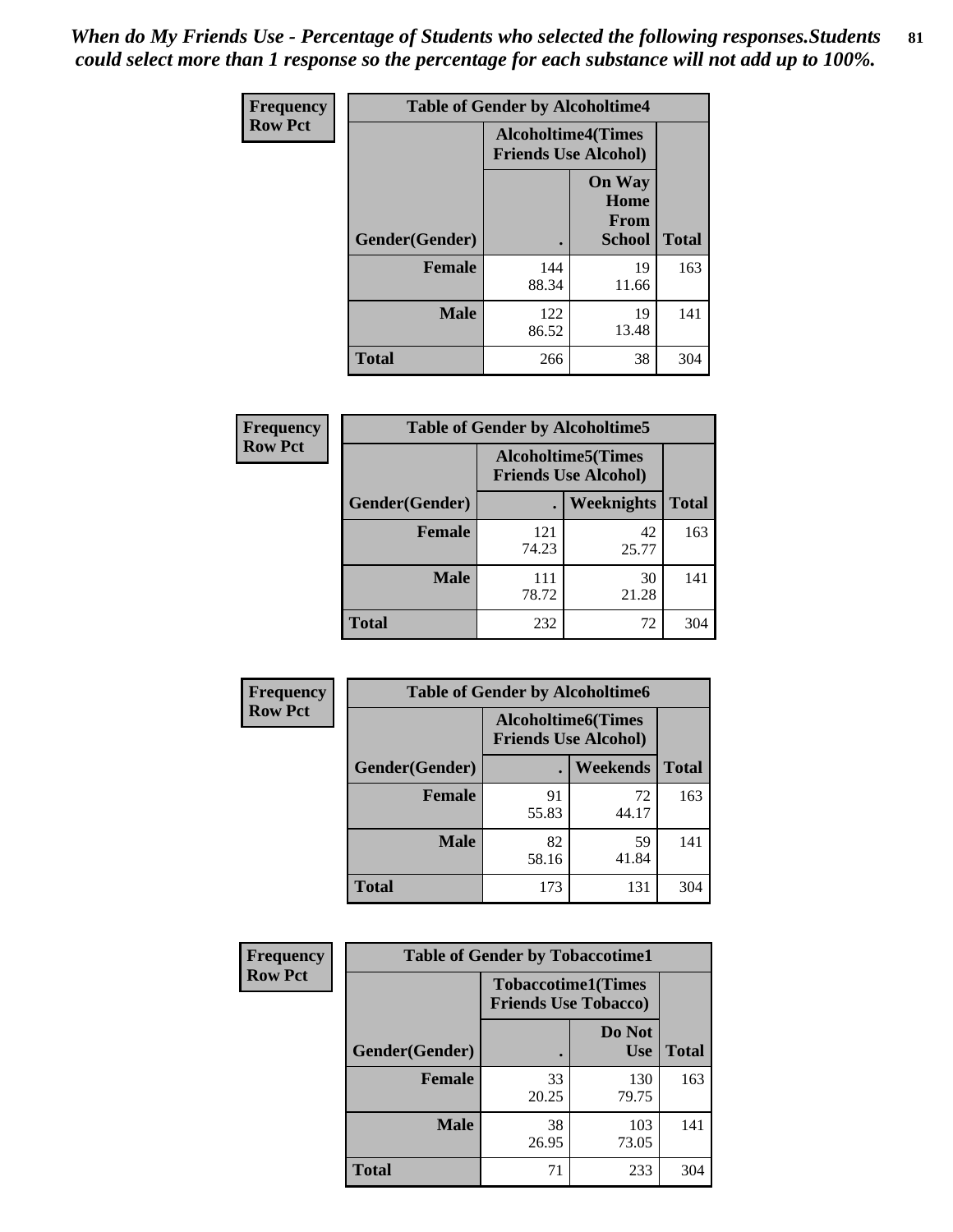| <b>Frequency</b> | <b>Table of Gender by Tobaccotime2</b> |                                                          |                            |              |
|------------------|----------------------------------------|----------------------------------------------------------|----------------------------|--------------|
| <b>Row Pct</b>   |                                        | <b>Tobaccotime2(Times</b><br><b>Friends Use Tobacco)</b> |                            |              |
|                  | Gender(Gender)                         |                                                          | <b>On Way</b><br>to School | <b>Total</b> |
|                  | <b>Female</b>                          | 144<br>88.34                                             | 19<br>11.66                | 163          |
|                  | <b>Male</b>                            | 125<br>88.65                                             | 16<br>11.35                | 141          |
|                  | <b>Total</b>                           | 269                                                      | 35                         | 304          |

| Frequency      | <b>Table of Gender by Tobaccotime3</b> |                                                          |                                |              |
|----------------|----------------------------------------|----------------------------------------------------------|--------------------------------|--------------|
| <b>Row Pct</b> |                                        | <b>Tobaccotime3(Times</b><br><b>Friends Use Tobacco)</b> |                                |              |
|                | Gender(Gender)                         |                                                          | <b>During</b><br><b>School</b> | <b>Total</b> |
|                | Female                                 | 145<br>88.96                                             | 18<br>11.04                    | 163          |
|                | <b>Male</b>                            | 119<br>84.40                                             | 22<br>15.60                    | 141          |
|                | <b>Total</b>                           | 264                                                      | 40                             | 304          |

| <b>Frequency</b> | <b>Table of Gender by Tobaccotime4</b> |                                                          |                                                       |              |
|------------------|----------------------------------------|----------------------------------------------------------|-------------------------------------------------------|--------------|
| <b>Row Pct</b>   |                                        | <b>Tobaccotime4(Times</b><br><b>Friends Use Tobacco)</b> |                                                       |              |
|                  | Gender(Gender)                         |                                                          | <b>On Way</b><br>Home<br><b>From</b><br><b>School</b> | <b>Total</b> |
|                  | <b>Female</b>                          | 144<br>88.34                                             | 19<br>11.66                                           | 163          |
|                  | <b>Male</b>                            | 122<br>86.52                                             | 19<br>13.48                                           | 141          |
|                  | <b>Total</b>                           | 266                                                      | 38                                                    | 304          |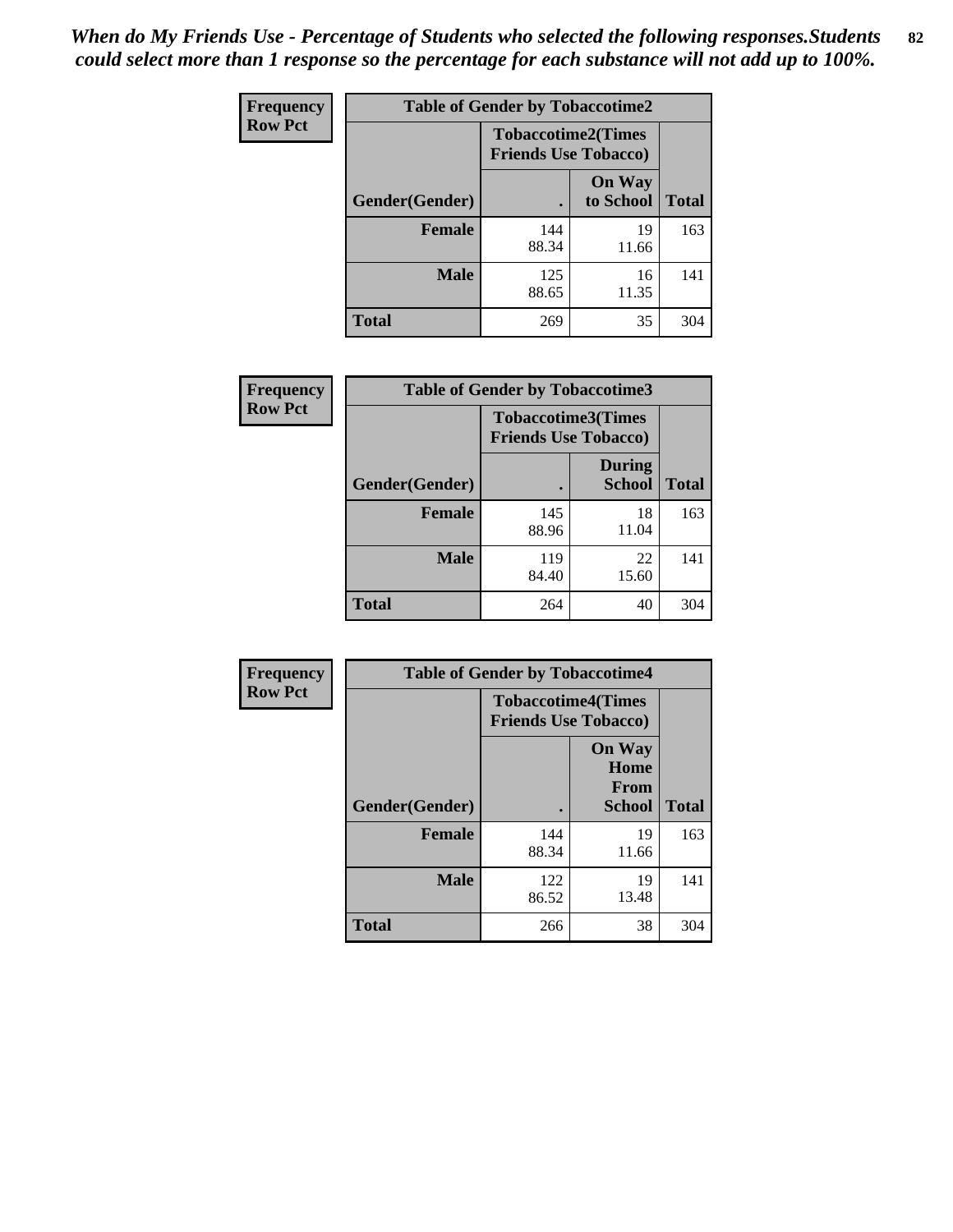| <b>Frequency</b> | <b>Table of Gender by Tobaccotime5</b> |              |                                                          |              |  |
|------------------|----------------------------------------|--------------|----------------------------------------------------------|--------------|--|
| <b>Row Pct</b>   |                                        |              | <b>Tobaccotime5(Times</b><br><b>Friends Use Tobacco)</b> |              |  |
|                  | <b>Gender</b> (Gender)                 |              | <b>Weeknights</b>                                        | <b>Total</b> |  |
|                  | Female                                 | 132<br>80.98 | 31<br>19.02                                              | 163          |  |
|                  | <b>Male</b>                            | 119<br>84.40 | 22<br>15.60                                              | 141          |  |
|                  | Total                                  | 251          | 53                                                       | 304          |  |

| <b>Frequency</b> | <b>Table of Gender by Tobaccotime6</b> |                                                          |             |              |
|------------------|----------------------------------------|----------------------------------------------------------|-------------|--------------|
| <b>Row Pct</b>   |                                        | <b>Tobaccotime6(Times</b><br><b>Friends Use Tobacco)</b> |             |              |
|                  | Gender(Gender)                         |                                                          | Weekends    | <b>Total</b> |
|                  | Female                                 | 134<br>82.21                                             | 29<br>17.79 | 163          |
|                  | <b>Male</b>                            | 111<br>78.72                                             | 30<br>21.28 | 141          |
|                  | <b>Total</b>                           | 245                                                      | 59          | 304          |

| <b>Frequency</b> | <b>Table of Gender by Marijuanatime1</b> |                                                               |             |              |
|------------------|------------------------------------------|---------------------------------------------------------------|-------------|--------------|
| <b>Row Pct</b>   |                                          | <b>Marijuanatime1(Times</b><br><b>Friends Use Marijuana</b> ) |             |              |
|                  | Gender(Gender)                           |                                                               | Do Not Use  | <b>Total</b> |
|                  | <b>Female</b>                            | 74<br>45.40                                                   | 89<br>54.60 | 163          |
|                  | <b>Male</b>                              | 69<br>48.94                                                   | 72<br>51.06 | 141          |
|                  | <b>Total</b>                             | 143                                                           | 161         | 304          |

| <b>Frequency</b> |                | <b>Table of Gender by Marijuanatime2</b>                      |                            |              |
|------------------|----------------|---------------------------------------------------------------|----------------------------|--------------|
| <b>Row Pct</b>   |                | <b>Marijuanatime2(Times</b><br><b>Friends Use Marijuana</b> ) |                            |              |
|                  | Gender(Gender) |                                                               | On Way to<br><b>School</b> | <b>Total</b> |
|                  | <b>Female</b>  | 120<br>73.62                                                  | 43<br>26.38                | 163          |
|                  | <b>Male</b>    | 105<br>74.47                                                  | 36<br>25.53                | 141          |
|                  | <b>Total</b>   | 225                                                           | 79                         | 304          |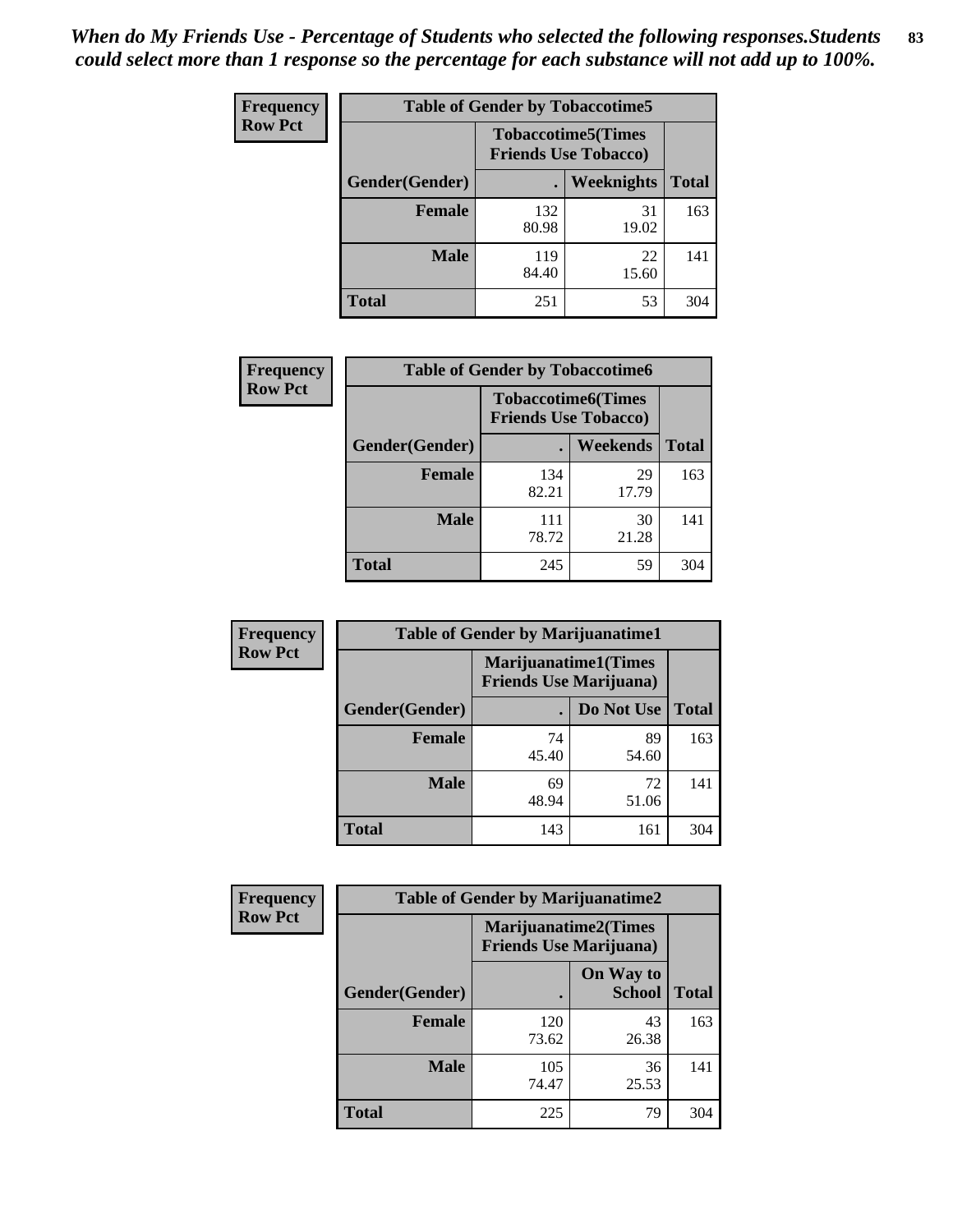*When do My Friends Use - Percentage of Students who selected the following responses.Students could select more than 1 response so the percentage for each substance will not add up to 100%.* **84**

| <b>Frequency</b> | Table of Gender by Marijuanatime3 |                                                        |                                |              |
|------------------|-----------------------------------|--------------------------------------------------------|--------------------------------|--------------|
| <b>Row Pct</b>   |                                   | Marijuanatime3(Times<br><b>Friends Use Marijuana</b> ) |                                |              |
|                  | Gender(Gender)                    |                                                        | <b>During</b><br><b>School</b> | <b>Total</b> |
|                  | <b>Female</b>                     | 121<br>74.23                                           | 42<br>25.77                    | 163          |
|                  | <b>Male</b>                       | 101<br>71.63                                           | 40<br>28.37                    | 141          |
|                  | <b>Total</b>                      | 222                                                    | 82                             | 304          |

| Frequency      | <b>Table of Gender by Marijuanatime4</b> |                             |                                                       |              |
|----------------|------------------------------------------|-----------------------------|-------------------------------------------------------|--------------|
| <b>Row Pct</b> |                                          | <b>Marijuanatime4(Times</b> | <b>Friends Use Marijuana</b> )                        |              |
|                | Gender(Gender)                           |                             | <b>On Way</b><br>Home<br><b>From</b><br><b>School</b> | <b>Total</b> |
|                | <b>Female</b>                            | 122<br>74.85                | 41<br>25.15                                           | 163          |
|                | <b>Male</b>                              | 103<br>73.05                | 38<br>26.95                                           | 141          |
|                | <b>Total</b>                             | 225                         | 79                                                    | 304          |

| Frequency      | <b>Table of Gender by Marijuanatime5</b> |                                                                |             |              |  |
|----------------|------------------------------------------|----------------------------------------------------------------|-------------|--------------|--|
| <b>Row Pct</b> |                                          | <b>Marijuanatime5</b> (Times<br><b>Friends Use Marijuana</b> ) |             |              |  |
|                | Gender(Gender)                           | ٠                                                              | Weeknights  | <b>Total</b> |  |
|                | <b>Female</b>                            | 105<br>64.42                                                   | 58<br>35.58 | 163          |  |
|                | <b>Male</b>                              | 98<br>69.50                                                    | 43<br>30.50 | 141          |  |
|                | <b>Total</b>                             | 203                                                            | 101         | 304          |  |

| Frequency      | <b>Table of Gender by Marijuanatime6</b> |                                                               |                 |              |  |
|----------------|------------------------------------------|---------------------------------------------------------------|-----------------|--------------|--|
| <b>Row Pct</b> |                                          | <b>Marijuanatime6(Times</b><br><b>Friends Use Marijuana</b> ) |                 |              |  |
|                | Gender(Gender)                           |                                                               | <b>Weekends</b> | <b>Total</b> |  |
|                | <b>Female</b>                            | 94<br>57.67                                                   | 69<br>42.33     | 163          |  |
|                | <b>Male</b>                              | 80<br>56.74                                                   | 61<br>43.26     | 141          |  |
|                | <b>Total</b>                             | 174                                                           | 130             | 304          |  |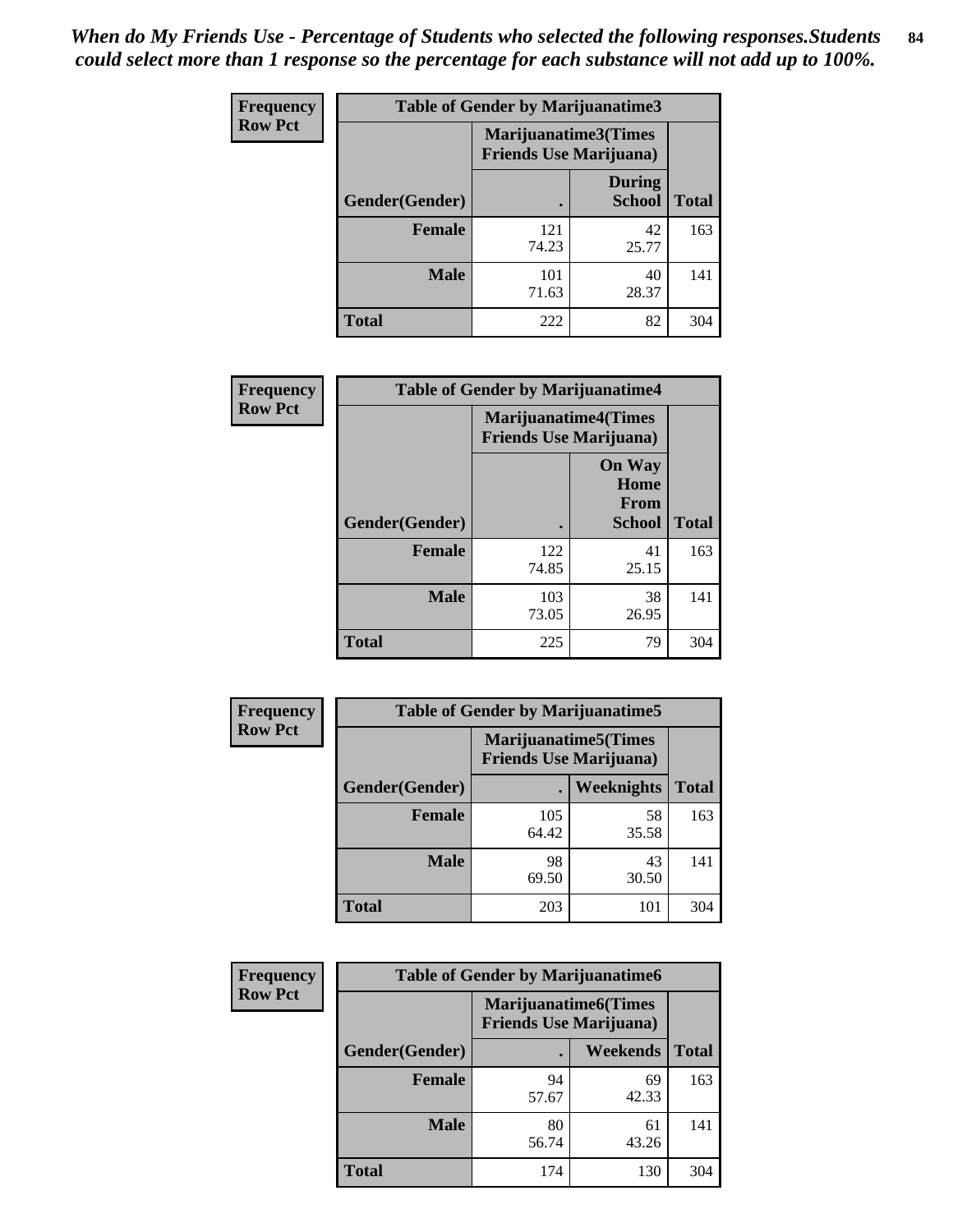*When do My Friends Use - Percentage of Students who selected the following responses.Students could select more than 1 response so the percentage for each substance will not add up to 100%.* **85**

| <b>Frequency</b> | <b>Table of Gender by Otherdrugtime1</b> |                                                                                   |                    |     |  |
|------------------|------------------------------------------|-----------------------------------------------------------------------------------|--------------------|-----|--|
| <b>Row Pct</b>   |                                          | <b>Otherdrugtime1(Times</b><br><b>Friends Use Other</b><br><b>Illegal Drugs</b> ) |                    |     |  |
|                  | Gender(Gender)                           |                                                                                   | Do Not Use   Total |     |  |
|                  | <b>Female</b>                            | 20<br>12.27                                                                       | 143<br>87.73       | 163 |  |
|                  | <b>Male</b>                              | 20<br>14.18                                                                       | 121<br>85.82       | 141 |  |
|                  | <b>Total</b>                             | 40                                                                                | 264                | 304 |  |

| Frequency      | <b>Table of Gender by Otherdrugtime2</b> |                                                                                   |                            |              |
|----------------|------------------------------------------|-----------------------------------------------------------------------------------|----------------------------|--------------|
| <b>Row Pct</b> |                                          | <b>Otherdrugtime2(Times</b><br><b>Friends Use Other</b><br><b>Illegal Drugs</b> ) |                            |              |
|                | Gender(Gender)                           |                                                                                   | On Way to<br><b>School</b> | <b>Total</b> |
|                | <b>Female</b>                            | 152<br>93.25                                                                      | 11<br>6.75                 | 163          |
|                | <b>Male</b>                              | 129<br>91.49                                                                      | 12<br>8.51                 | 141          |
|                | <b>Total</b>                             | 281                                                                               | 23                         | 304          |

| Frequency      | <b>Table of Gender by Otherdrugtime3</b> |                        |                                                  |              |
|----------------|------------------------------------------|------------------------|--------------------------------------------------|--------------|
| <b>Row Pct</b> |                                          | <b>Illegal Drugs</b> ) | Otherdrugtime3(Times<br><b>Friends Use Other</b> |              |
|                | Gender(Gender)                           |                        | <b>During</b><br><b>School</b>                   | <b>Total</b> |
|                | <b>Female</b>                            | 153<br>93.87           | 10<br>6.13                                       | 163          |
|                | <b>Male</b>                              | 131<br>92.91           | 10<br>7.09                                       | 141          |
|                | <b>Total</b>                             | 284                    | 20                                               | 304          |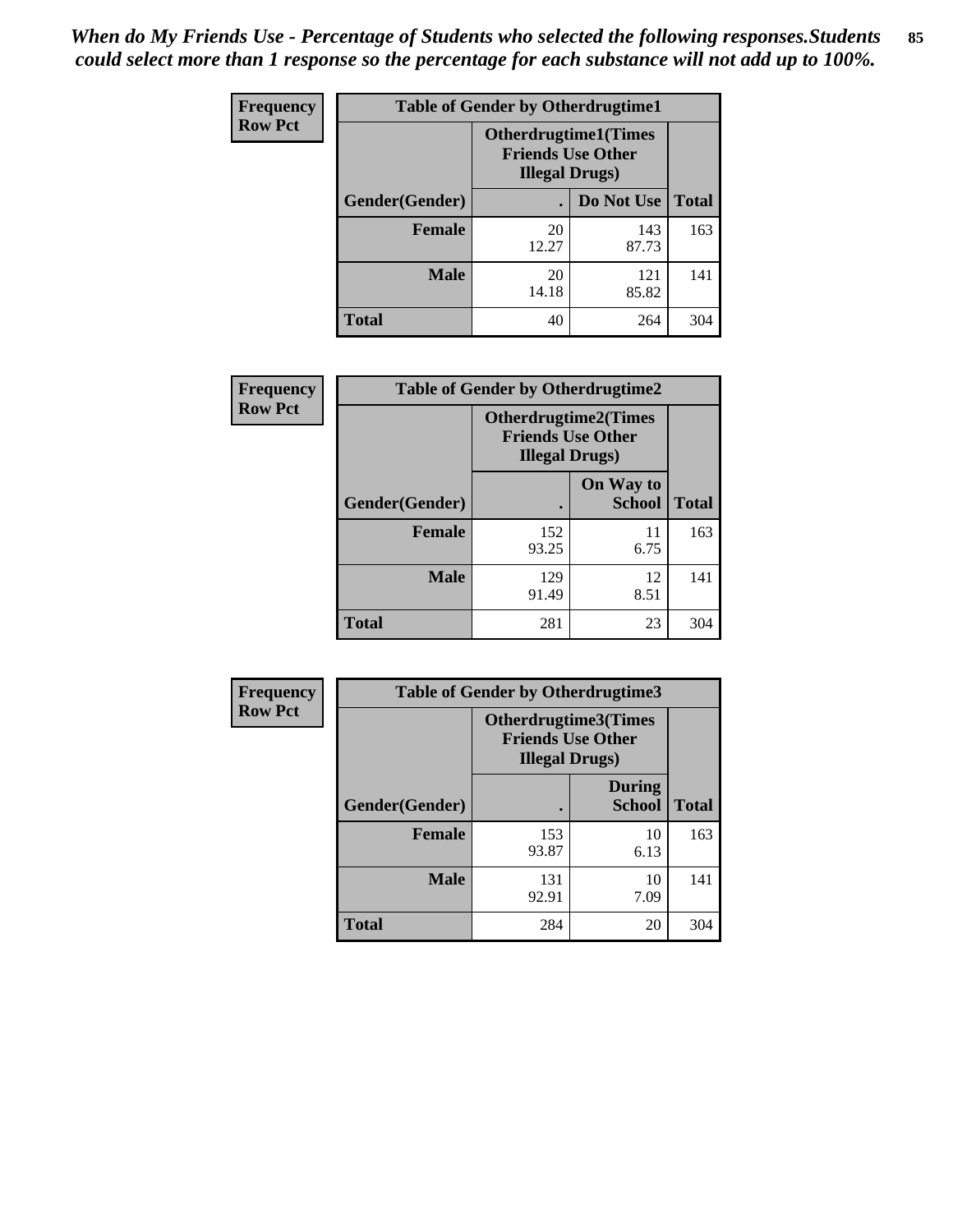*When do My Friends Use - Percentage of Students who selected the following responses.Students could select more than 1 response so the percentage for each substance will not add up to 100%.* **86**

| <b>Frequency</b> | <b>Table of Gender by Otherdrugtime4</b> |                                                       |                                                       |              |
|------------------|------------------------------------------|-------------------------------------------------------|-------------------------------------------------------|--------------|
| <b>Row Pct</b>   |                                          | <b>Otherdrugtime4(Times</b><br><b>Illegal Drugs</b> ) | <b>Friends Use Other</b>                              |              |
|                  | Gender(Gender)                           | ٠                                                     | <b>On Way</b><br>Home<br><b>From</b><br><b>School</b> | <b>Total</b> |
|                  | <b>Female</b>                            | 153<br>93.87                                          | 10<br>6.13                                            | 163          |
|                  | <b>Male</b>                              | 133<br>94.33                                          | 8<br>5.67                                             | 141          |
|                  | <b>Total</b>                             | 286                                                   | 18                                                    | 304          |

| Frequency      | <b>Table of Gender by Otherdrugtime5</b> |                                                                                    |            |              |
|----------------|------------------------------------------|------------------------------------------------------------------------------------|------------|--------------|
| <b>Row Pct</b> |                                          | <b>Otherdrugtime5</b> (Times<br><b>Friends Use Other</b><br><b>Illegal Drugs</b> ) |            |              |
|                | Gender(Gender)                           |                                                                                    | Weeknights | <b>Total</b> |
|                | <b>Female</b>                            | 147<br>90.18                                                                       | 16<br>9.82 | 163          |
|                | <b>Male</b>                              | 129<br>91.49                                                                       | 12<br>8.51 | 141          |
|                | <b>Total</b>                             | 276                                                                                | 28         | 304          |

| <b>Frequency</b> | <b>Table of Gender by Otherdrugtime6</b> |                                                                                    |             |              |
|------------------|------------------------------------------|------------------------------------------------------------------------------------|-------------|--------------|
| <b>Row Pct</b>   |                                          | <b>Otherdrugtime6</b> (Times<br><b>Friends Use Other</b><br><b>Illegal Drugs</b> ) |             |              |
|                  | Gender(Gender)                           |                                                                                    | Weekends    | <b>Total</b> |
|                  | <b>Female</b>                            | 142<br>87.12                                                                       | 21<br>12.88 | 163          |
|                  | <b>Male</b>                              | 123<br>87.23                                                                       | 18<br>12.77 | 141          |
|                  | <b>Total</b>                             | 265                                                                                | 39          | 304          |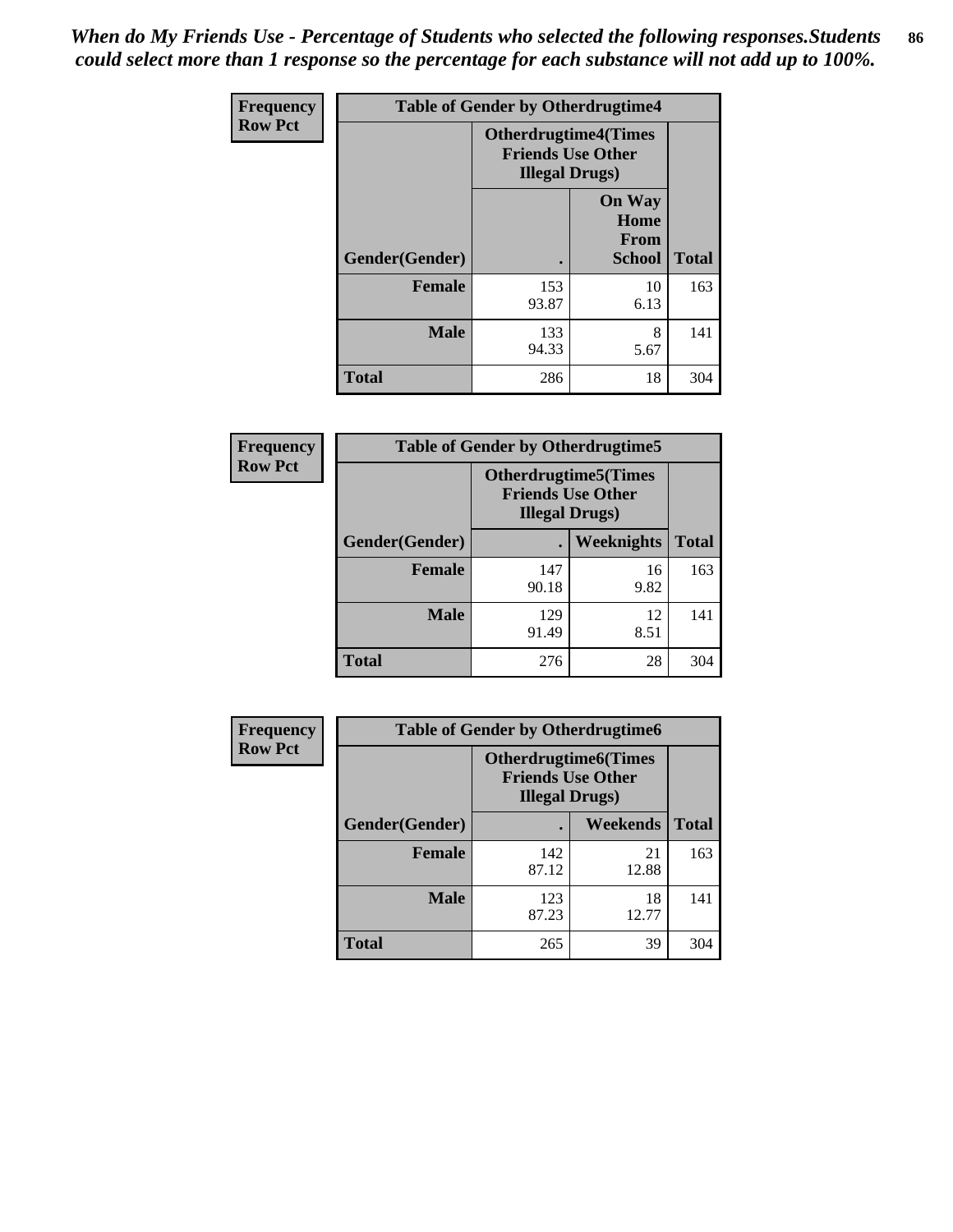## *Other Questions* **87**

| <b>Frequency</b> | <b>Table of Gender by Educationalcohol</b> |                                                                                                                                       |                |              |
|------------------|--------------------------------------------|---------------------------------------------------------------------------------------------------------------------------------------|----------------|--------------|
| <b>Row Pct</b>   |                                            | <b>Educationalcohol</b> (I<br>have been taught<br>about alcohol,<br>tobacco,<br>and other drugs<br>within the last year<br>at school) |                |              |
|                  | Gender(Gender)                             | <b>Yes</b>                                                                                                                            | N <sub>0</sub> | <b>Total</b> |
|                  | <b>Female</b>                              | 126<br>77.30                                                                                                                          | 37<br>22.70    | 163          |
|                  | <b>Male</b>                                | 107<br>75.89                                                                                                                          | 34<br>24.11    | 141          |
|                  | <b>Total</b>                               | 233                                                                                                                                   | 71             | 304          |

| Frequency      | <b>Table of Gender by Rodedrinking</b> |                                                                                                                     |                |              |  |
|----------------|----------------------------------------|---------------------------------------------------------------------------------------------------------------------|----------------|--------------|--|
| <b>Row Pct</b> |                                        | Rodedrinking(In<br>the past 30 days I<br>have ridden in a<br>car with a driver<br>who had been<br>drinking alcohol) |                |              |  |
|                | Gender(Gender)                         | Yes                                                                                                                 | N <sub>0</sub> | <b>Total</b> |  |
|                | <b>Female</b>                          | 27<br>16.56                                                                                                         | 136<br>83.44   | 163          |  |
|                | <b>Male</b>                            | 15<br>10.64                                                                                                         | 126<br>89.36   | 141          |  |
|                | <b>Total</b>                           | 42                                                                                                                  | 262            | 304          |  |

| Frequency      | <b>Table of Gender by Drugsschool</b> |                                                                                                                                     |                |              |  |
|----------------|---------------------------------------|-------------------------------------------------------------------------------------------------------------------------------------|----------------|--------------|--|
| <b>Row Pct</b> |                                       | <b>Drugsschool</b> (During<br>the past 12 months,<br>I have been offered,<br>sold,<br>or given illegal drugs<br>on school property) |                |              |  |
|                | Gender(Gender)                        | Yes                                                                                                                                 | N <sub>0</sub> | <b>Total</b> |  |
|                | <b>Female</b>                         | 23<br>14.11                                                                                                                         | 140<br>85.89   | 163          |  |
|                | <b>Male</b>                           | 35<br>24.82                                                                                                                         | 106<br>75.18   | 141          |  |
|                | <b>Total</b>                          | 58                                                                                                                                  | 246            | 304          |  |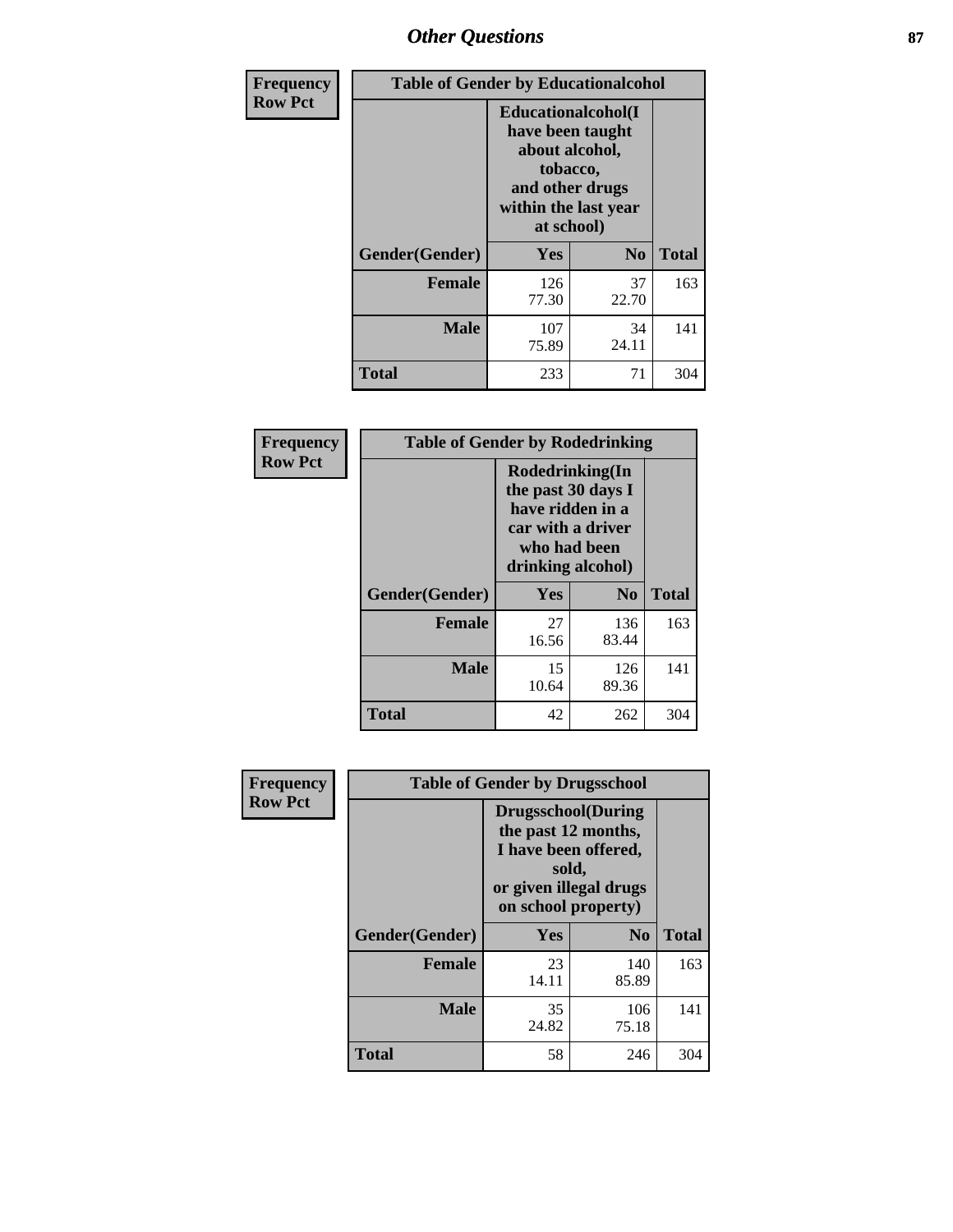*Other Questions* **88**

| Frequency      | <b>Table of Gender by Bingedrinking</b>                                                                                    |                             |                |                         |                          |                        |              |
|----------------|----------------------------------------------------------------------------------------------------------------------------|-----------------------------|----------------|-------------------------|--------------------------|------------------------|--------------|
| <b>Row Pct</b> | <b>Bingedrinking(I have drunk</b><br>five or more drinks of alcohol<br>at one sitting during the last<br>$30 \text{ days}$ |                             |                |                         |                          |                        |              |
|                | Gender(Gender)                                                                                                             | $\mathbf{0}$<br><b>Days</b> | $1$ or<br>days | 3 <sub>to</sub><br>days | <b>6 to</b><br>9<br>days | 10<br>to<br>19<br>days | <b>Total</b> |
|                | <b>Female</b>                                                                                                              | 156<br>95.71                | 5<br>3.07      | 2<br>1.23               | $\Omega$<br>0.00         | $\Omega$<br>0.00       | 163          |
|                | <b>Male</b>                                                                                                                | 127<br>90.07                | 5<br>3.55      | 5<br>3.55               | $\overline{2}$<br>1.42   | $\mathfrak{D}$<br>1.42 | 141          |
|                | <b>Total</b>                                                                                                               | 283                         | 10             | 7                       | $\overline{2}$           | 2                      | 304          |

| Frequency      | <b>Table of Gender by Educationaids</b> |                                                                                                 |                |              |  |
|----------------|-----------------------------------------|-------------------------------------------------------------------------------------------------|----------------|--------------|--|
| <b>Row Pct</b> |                                         | <b>Educationaids</b> (I<br>have been taught<br>about HIV/AIDS<br>at school in the<br>past year) |                |              |  |
|                | Gender(Gender)                          | Yes                                                                                             | N <sub>0</sub> | <b>Total</b> |  |
|                | <b>Female</b>                           | 132<br>80.98                                                                                    | 31<br>19.02    | 163          |  |
|                | <b>Male</b>                             | 108<br>76.60                                                                                    | 33<br>23.40    | 141          |  |
|                | <b>Total</b>                            | 240                                                                                             | 64             | 304          |  |

| <b>Frequency</b> | <b>Table of Gender by Suicideconsider</b> |                 |                |              |
|------------------|-------------------------------------------|-----------------|----------------|--------------|
| <b>Row Pct</b>   |                                           | Suicideconsider |                |              |
|                  | Gender(Gender)                            | Yes             | N <sub>0</sub> | <b>Total</b> |
|                  | <b>Female</b>                             | 16<br>9.82      | 147<br>90.18   | 163          |
|                  | <b>Male</b>                               | 16<br>11.35     | 125<br>88.65   | 141          |
|                  | <b>Total</b>                              | 32              | 272            | 304          |